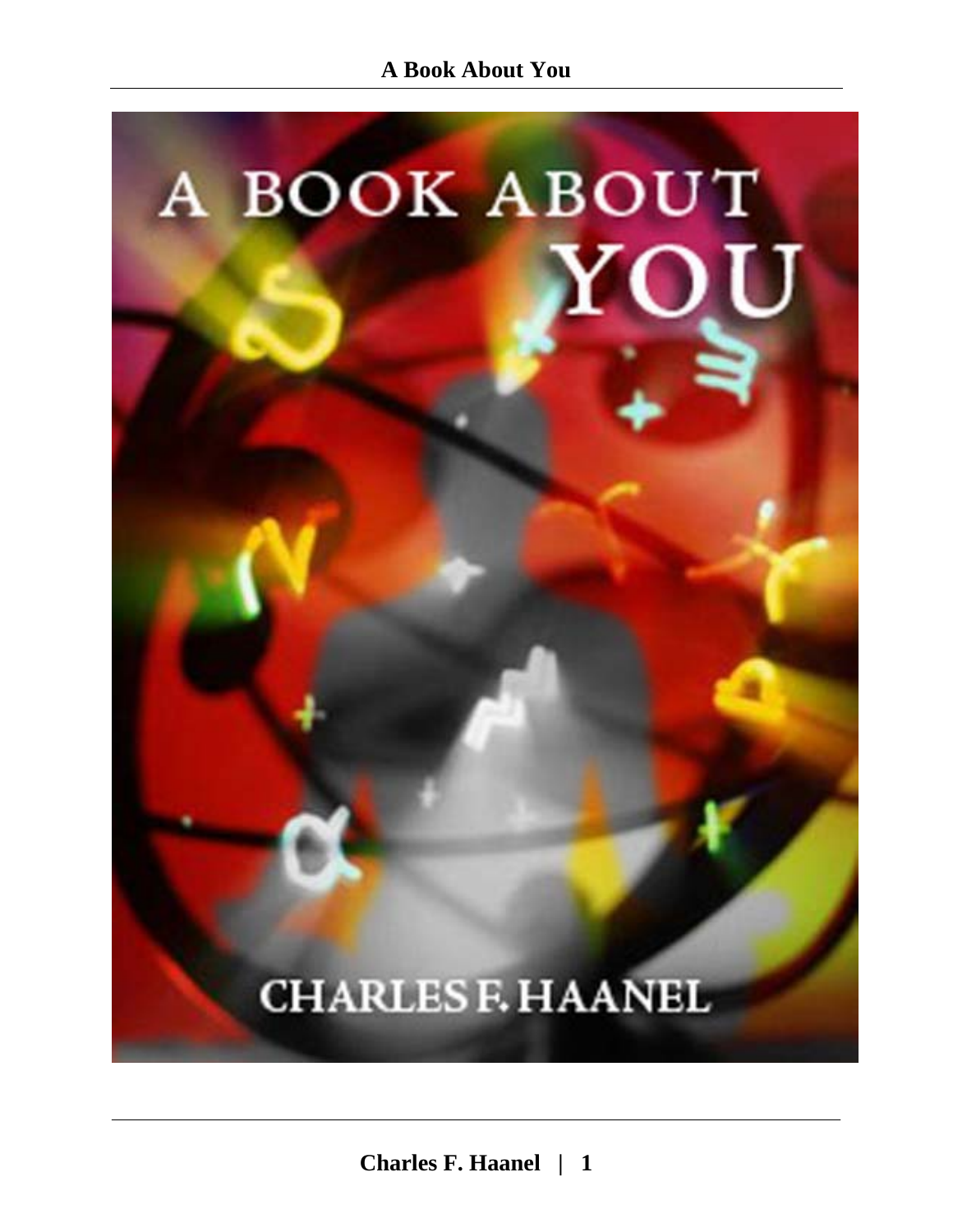## **A Book About You**

## **Charles F. Haanel**

## **Published by**

## **Mind Power Corporation**

## **Publisher of**

# **Our Ultimate Reality**

**Life, the Universe and the Destiny of Mankind** 

## **By Adrian P. Cooper**

**[http://www.ourultimatereality.com](http://www.ourultimatereality.com/)**

# **Copyright Notice**

### **Copyright © 2006 Mind Power Corporation**

This electronic book is the copyright of Mind Power Corporation and may not be copied, converted or otherwise transmitted in whole or in part to any medium, without the permission in writing of Mind Power Corporation.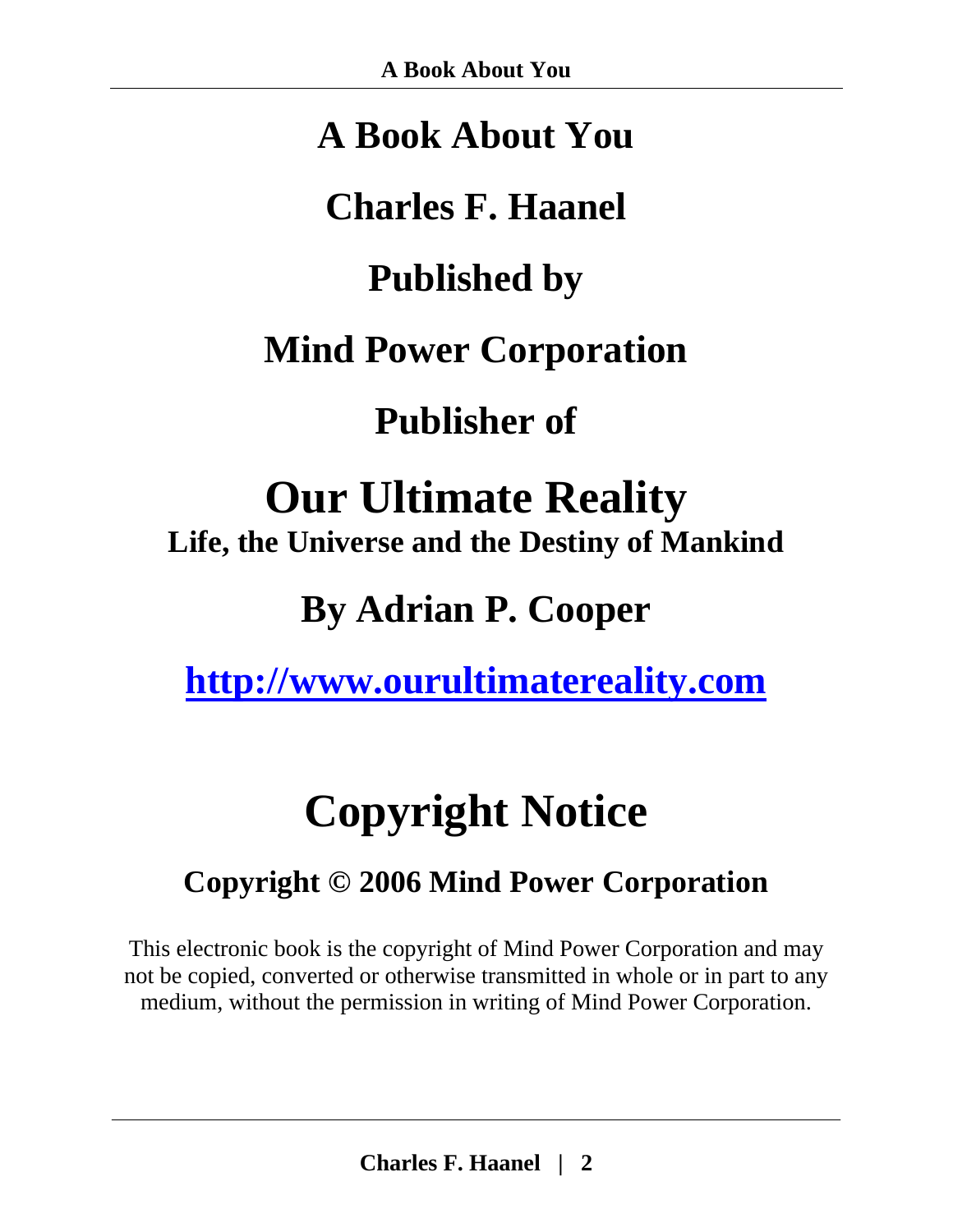### **Table of Contents**

**[Introduction 4](#page-3-0)**

**[Section One. Planetary Vibrations 10](#page-9-0)**

**[Section Two. Solar Vibrations 19](#page-18-0)**

**[Section Three. Mental Vibrations 27](#page-26-0)**

**[Section Four. Electrical Vibrations 37](#page-36-0)**

**[Section Five. Celestial Vibrations 50](#page-49-0)**

**[Section Six. Cosmic Vibrations 65](#page-64-0)**

**[Section Seven. Light Vibrations 74](#page-73-0)**

**[Section Eight. Sound Vibrations 82](#page-81-0)**

**[Section Nine. Color Vibrations 88](#page-87-0)**

**[Section Ten. Heat Vibrations 95](#page-94-0)**

**[Section Eleven. Periodicity 105](#page-104-0)**

**[Section Twelve. The Source of Life 118](#page-117-0)**

**[Section Thirteen. The Emotions 129](#page-128-0)**

**[Section Fourteen. Magnetism 137](#page-136-0)**

**[Section Fifteen. The Imagination 148](#page-147-0)**

**[Section Sixteen. Destiny 154](#page-153-0)**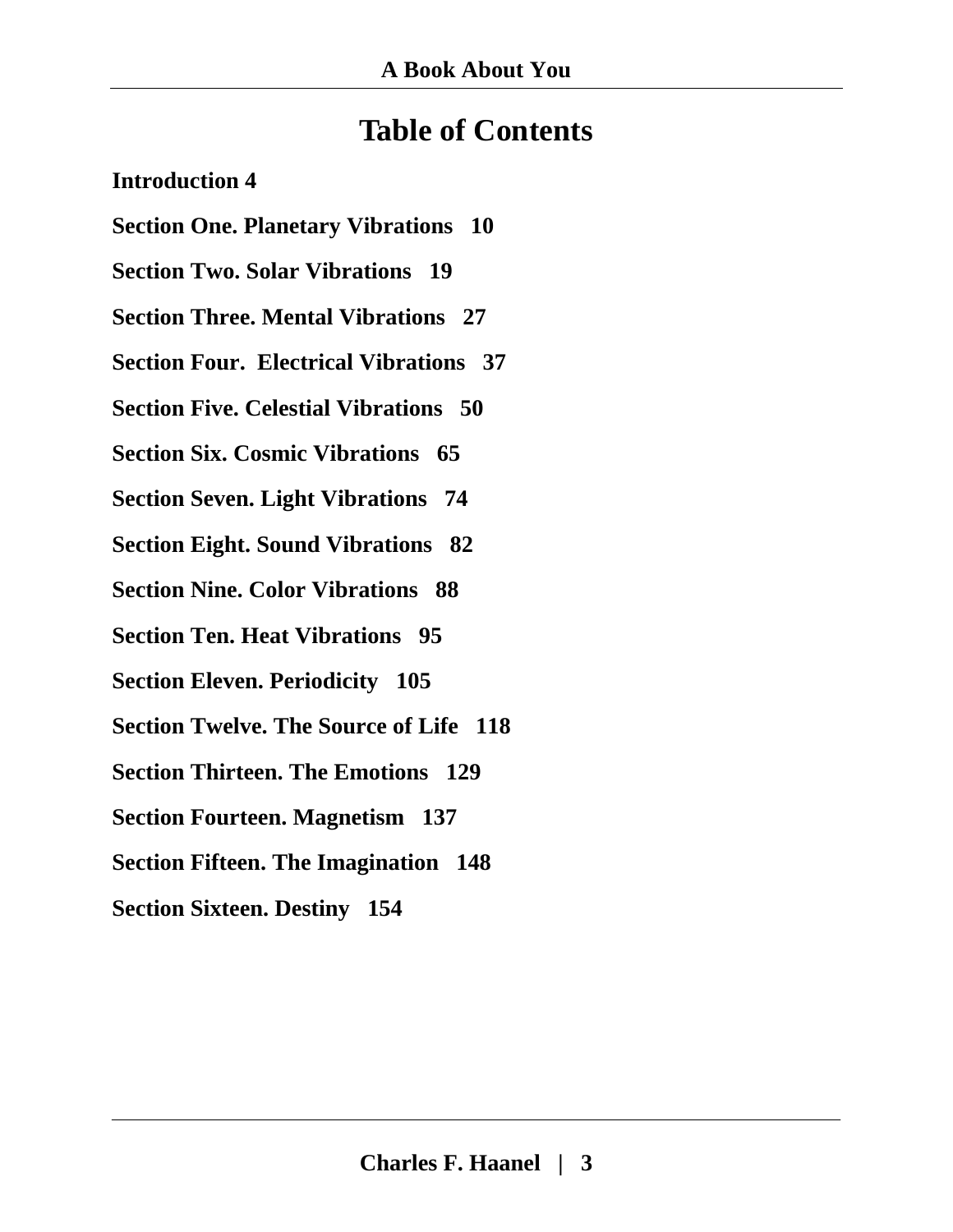### **Introduction**

<span id="page-3-0"></span>Matter in motion and ether under strain constitute the fundamental principles with which we have to do in physics. These are both vibratory activities.

We speak of them as if there were two principles; there is, however, but one principle with a dual manifestation: it is cause and effect. Matter in motion puts ether under strain, ether under strain puts matter into motion.

All phenomena in the Universe are the result of the operation of this basic principle. Let us check up on those with which we are most familiar.

#### **POWER**

Force, all power, energy-call it what you will-resolves itself into two divisions: kinetic and potential. Kinetic is actual power and is invariably associated with motion. There can be no motion without something to move. Kinetic power is, therefore, matter is motion. Potential power is power at rest, reserve power, power distributed through all space, or ether under strain.

All force, all power, all energy is then a vibratory activity.

#### **LIGHT**

The Earth is one of the major bodies of our solar system. As it pushes its way around the Sun with the speed of a cannon ball, it puts the ether under strain, and in doing so causes the atmosphere which consists of atoms of hydrogen and nitrogen to become incandescent; we thus have the phenomena of light.

Light is then a vibratory activity.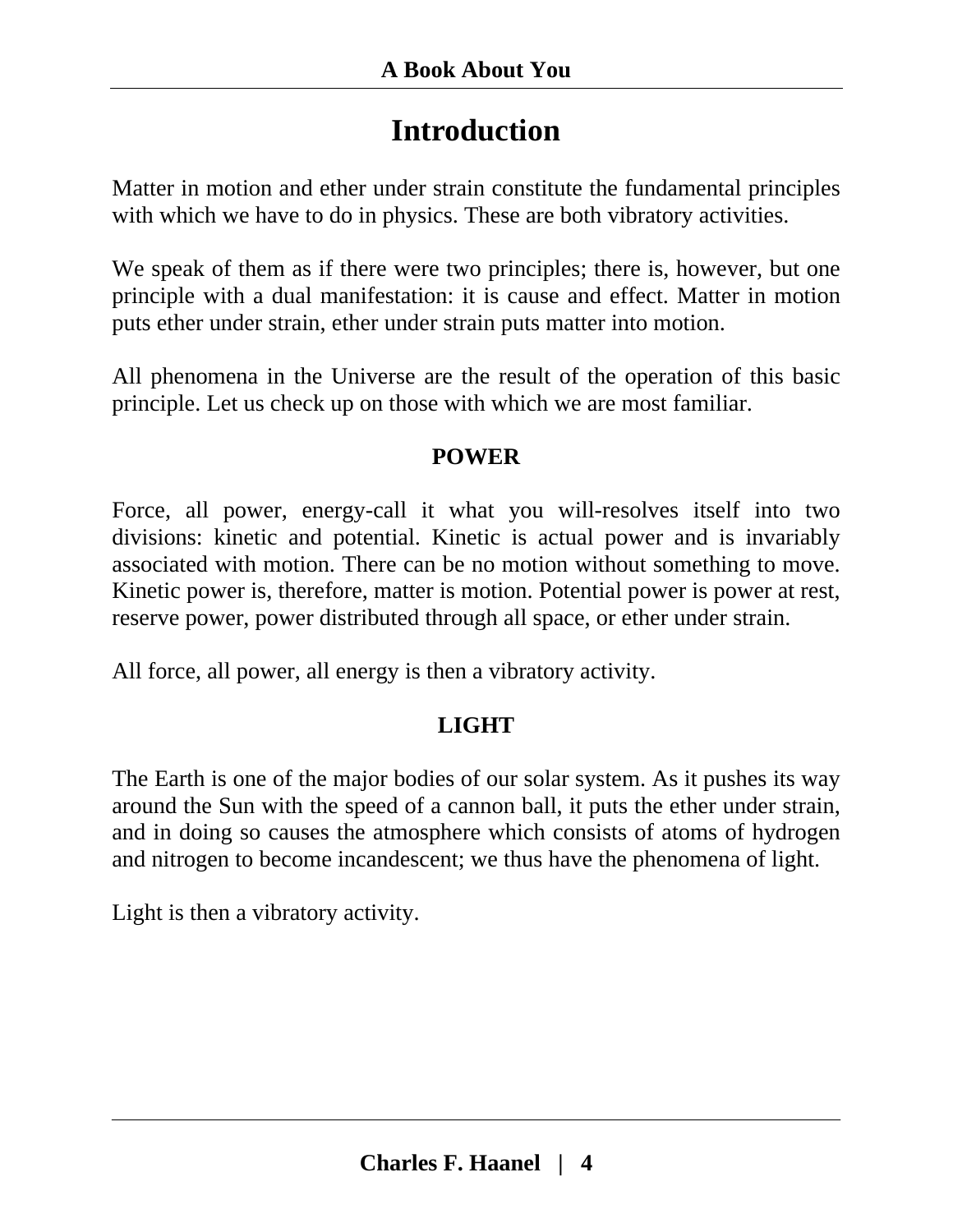#### **HEAT**

But the Earth not only moves through space which is filled with ether with the speed of a cannon ball, but it rotates upon its axis at the rate of two thousand miles an hour at its greatest circumference, with a gradually decreasing rate of motion until we reach the poles, where there is little or no motion.

This revolution of the Earth constitutes matter in motion as a cause and ether under strain as an effect; but this time the result is heat, the greatest amount of heat being found at the equator where strain upon the ether is greatest, with continually diminishing amount of heat until we reach the poles where there is no motion and consequently no heat.

Heat, then, is a vibratory activity.

#### **SOUND**

Sound is the sensation produced as a result of matter in motion, which results in ether under strain. A word spoken in any part of the world changes the relative positions of the atoms of which the atmosphere is composed. This change is registered in the ether, which is so inconceivably subtle and vibrant, that every tone, every letter, every syllable is transmitted to every part of the world, and possibly to any other world; for this reason a man may make an address or sing a song in New York and millions of persons may sit in their own homes and listen to every word.

The sound is originally caused by matter in motion, but it is carried upon the wings of the ether, the most volatile and active substance of which we can have any conception.

Sound is then a vibratory activity.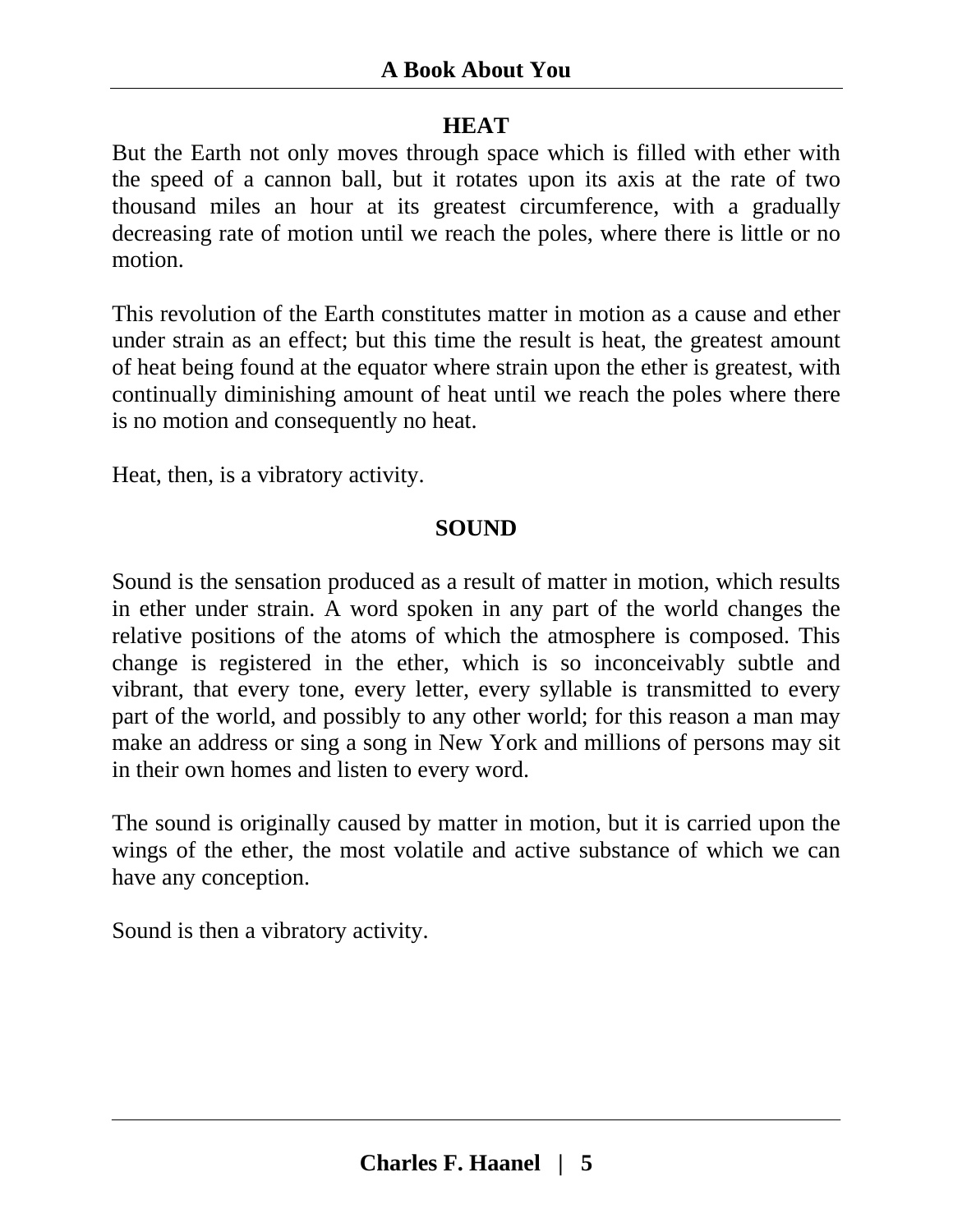#### **COLOR**

Color is the result of the vibratory activity of atoms of matter or matter in motion. As the frequency increases, the vibrations become shorter and more rapid, the color changes, each change in color being due to a change in the rate of vibration.

#### **MIND**

Consciousness is the inner and thought the outward expression of Mind. Every human being and most animals have innumerable aerials, all reaching out into space ready to contact every thought, every inspiration, every indication of danger that their immediate environment may contain. These minute aerials or hairs, one of which is attached to every pore of the body, are stirred into activity by the vibrations from the Sun. When the Sun sinks behind the horizon, they, like the Arabs, "Fold their tents and silently steal away." We are then no longer conscious, we go to sleep. Consciousness then is a vibratory activity and is due to the vibrations which reach us from the Sun.

All space is the store room of energy, which emanates from the Sun, and consciousness is caused by the contact of the human brain with the electromagnetic vibrations of which the luminiferous ether is composed and which have their source in the Sun. Each of the planets is passing through this electro-magnetic field of force, forming an electro-magnetic field of its own. These vibrations are being constantly impressed upon the ether and are received by each individual in accordance with his ability to receive, for the brain is a receiving instrument and must be in tune with the vibration, otherwise, it does not register.

Mind or consciousness is then a vibratory activity.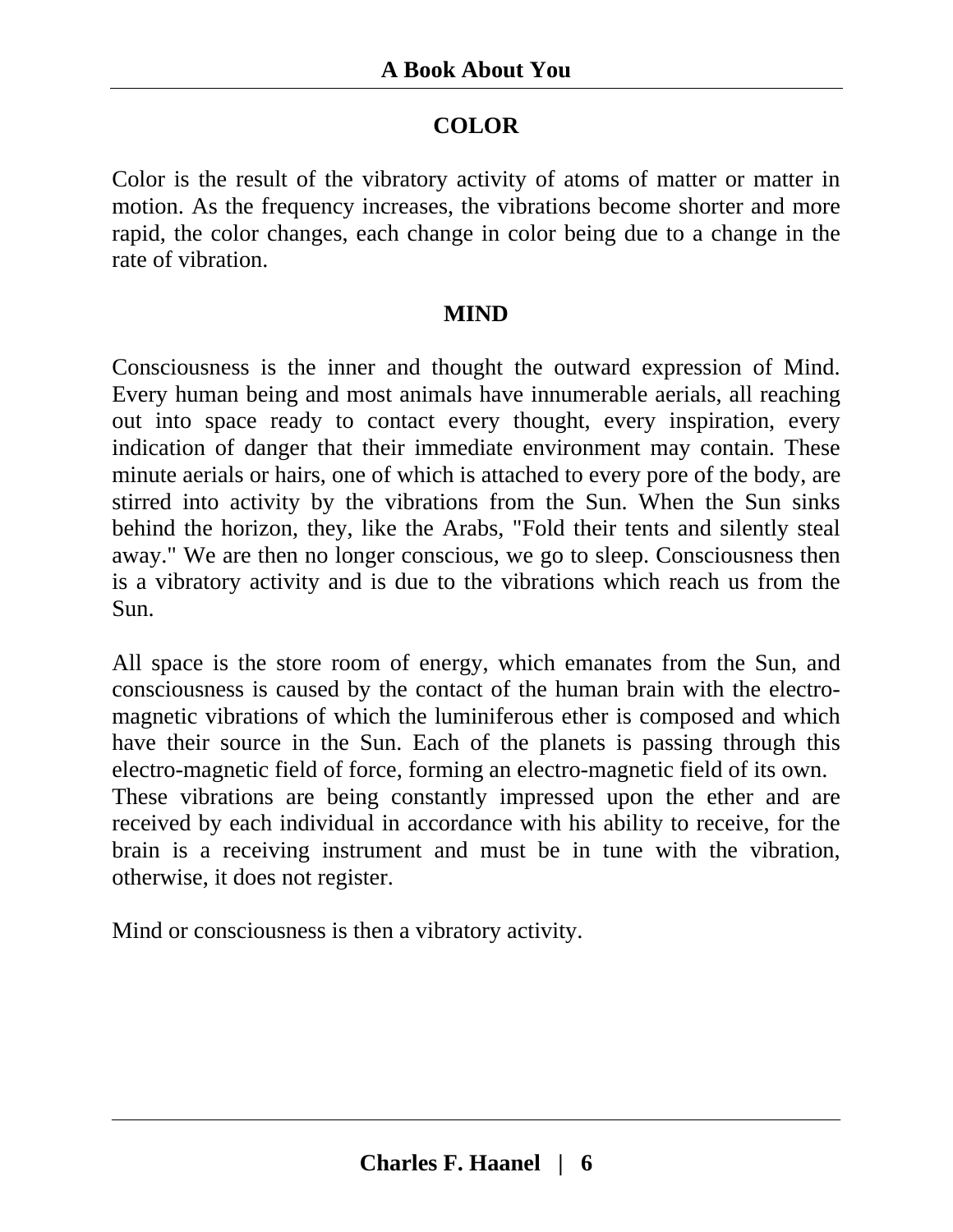#### **LIFE**

The personal constituents of a mob might be exactly the same as those of an army, the difference is that one is organized and one is not. A single atom is not material, it is simply a definite amount of energy, and by itself would be absolutely immaterial, but when these atoms are combined and organized, they assume the characteristics of the whole, of which they are a part. A part cannot be equal to the whole. On the other hand, the whole cannot be greater than all of its parts collectively and organically. Each part is as essential to the whole as the whole is to the part.

If, then, an organism is conscious and intelligent, the atoms of which that organism is composed must be conscious and intelligent, just as a single soldier might have a very small amount of power, but if combined with a hundred thou-sand other similar soldiers and thoroughly drilled and organized, a very considerable amount of power would be developed.

The atom, of which all organic or inorganic substance is created, is immaterial, conscious, and intelligent. The degree of consciousness and intelligence that is manifested in an organic body will then depend upon whether the mob spirit or the spirit of efficiency and service prevails.

The individual atom has no density. Density is an attribute of matter, and one atom has no material attributes; it is only when millions of them are organized into form that they assume material attributes.

The atom is the unit and man is an organization of these units. As Mr. Edison says, "I believe that our bodies are made up of myriads of units of life, we have assumed that the unit is man, which we can see, and have ignored the existence of the real life units, which are those we cannot see."

The aggregate of these life units is the ether, which embodies the ultimate spiritual principle and represents the unity of the forces and energies from which spring all the phenomena known to man, whether physical, mental, or spiritual.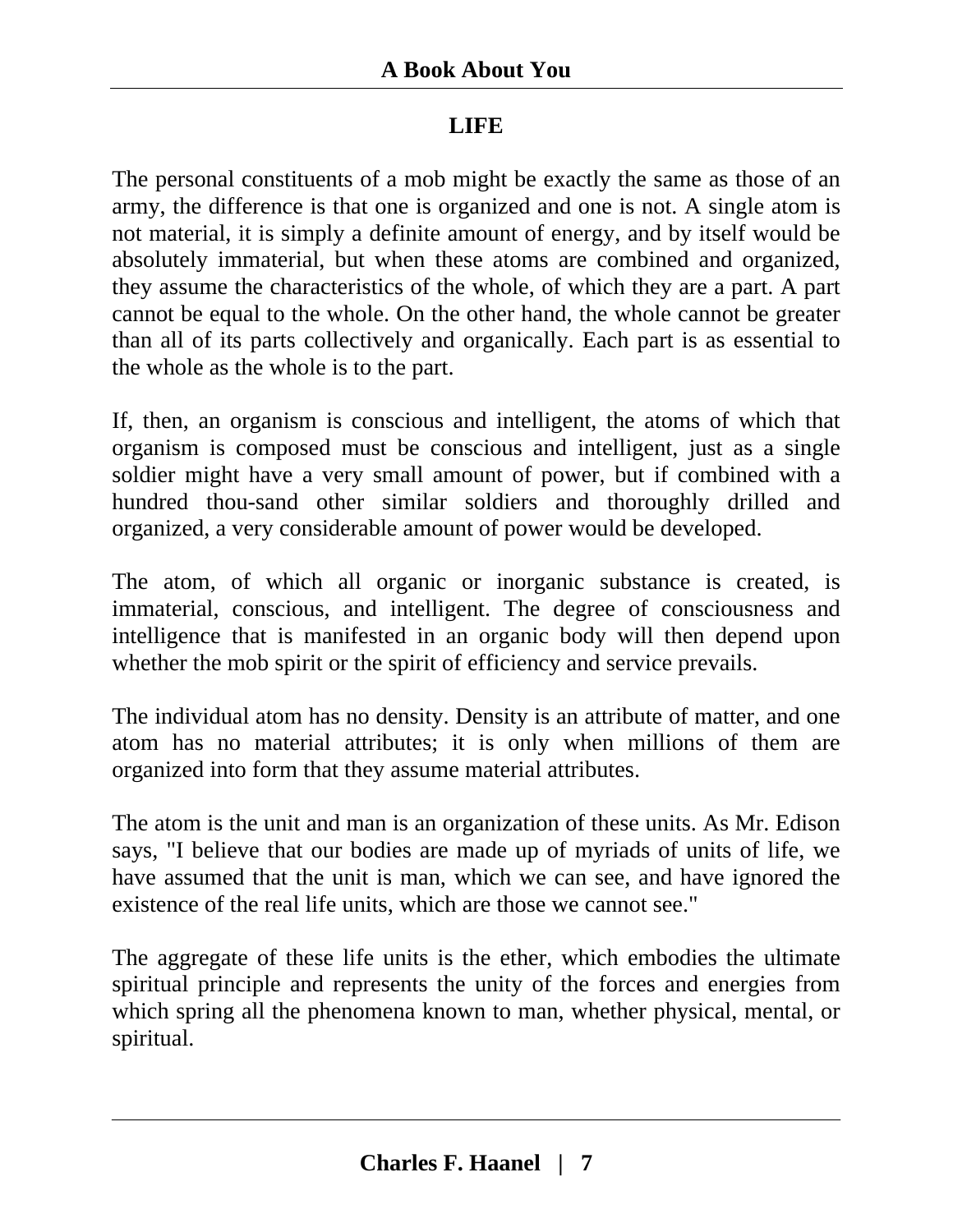Such vibrations are, however, not the result of motion in one direction.

The planets, which are gigantic dynamos, not only push their way through the ether at an incredible speed, but they revolve upon their axis and thus twist the ether into spiral form, the lines of force which reach us from the various planets consist therefore of vibrations in spiral form.

When these lines of force are crossed by a second or a third planet, the electrons necessarily revolve around each other, and the first step in organization takes place. The electron is then no longer a point mass, but a mass having an axis of rotation, an arc orbit. The rapidity of motion, the size and shape of electrons involved, determine the nature of the atom which is eventually evolved.

As long as the electrons continue to move indefinitely, they remain electrons. But when they are grouped in a definite system, revolving about a central nucleus like a miniature solar system, they then constitute an atom of matter.

These units, aggregated into different systems, form the elements. From the elements, in more complex combination, the chemical substances are made. The inorganic substances are relatively simple combinations of bases and acids. The organic substances are more complexly compounded, and these substances, or some of them when arranged in a mechanism called a cell, are capable of certain processes: assimilation, excretion, growth, sensation, reproduction.

When an organism works in a self-sustaining system, we say that it is alive.

#### **FORM**

Form is the result of the concentration of matter, and the concentration of matter implies the dissipation of motion. Wherever there is an aggregation of matter, there must be an equal absorption of motion.

Involution and evolution alternate indefinitely. Both processes are going on every instant, the ebb and flow of the forces of nature are ceaseless.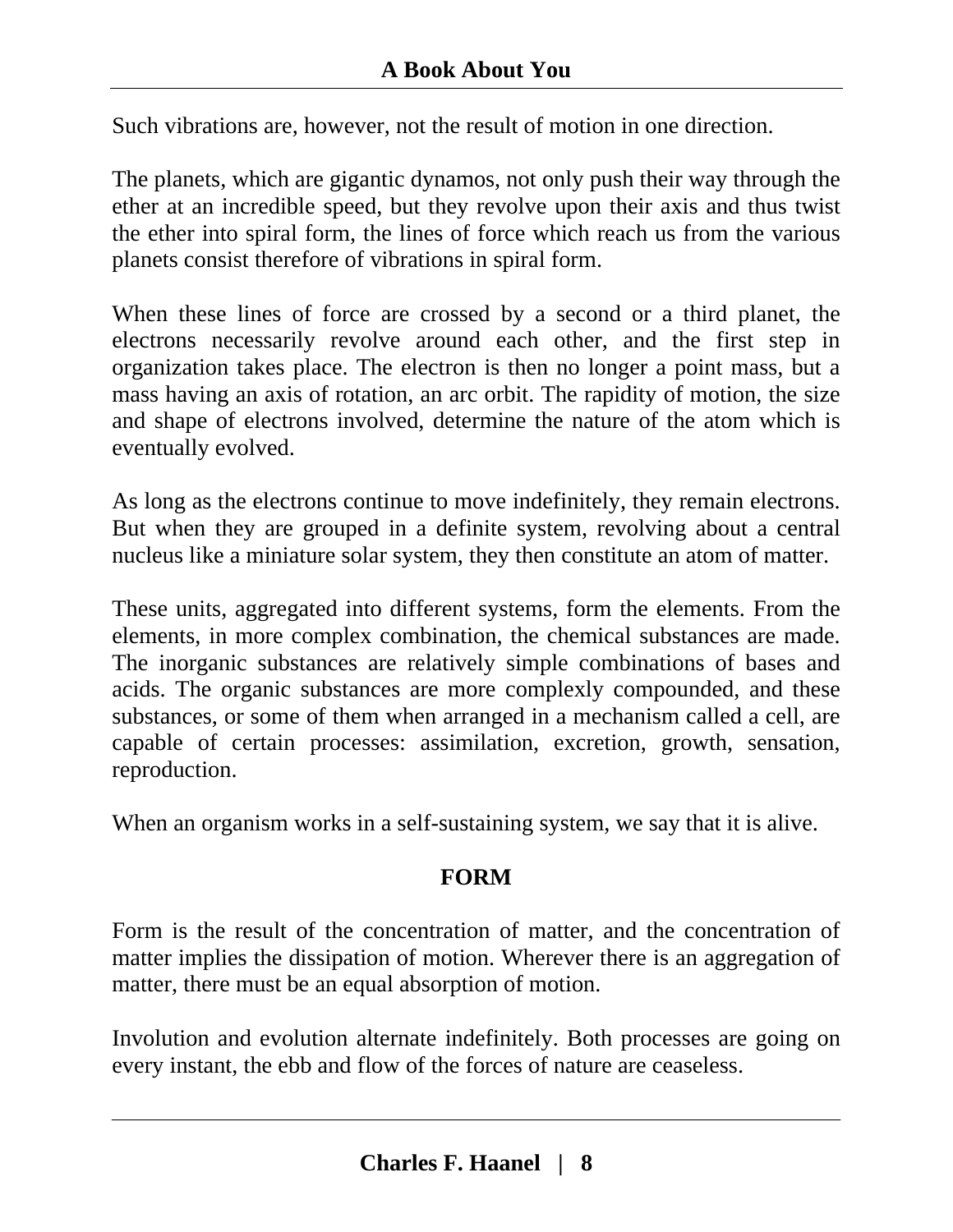All form, organic or inorganic, is the result of the combination of Earth, Air, Fire, and Water, and each of these in turn are derived directly or indirectly from the Sun. Without the energizing rays from the Sun, there could be no possible motion.

The Solar fluid is the Ether, which holds in the solution every possible form of matter. This ether in a state of high vibration is the breath of life, in its lower vibration it is inorganic form, or matter.

All form is then a vibratory activity.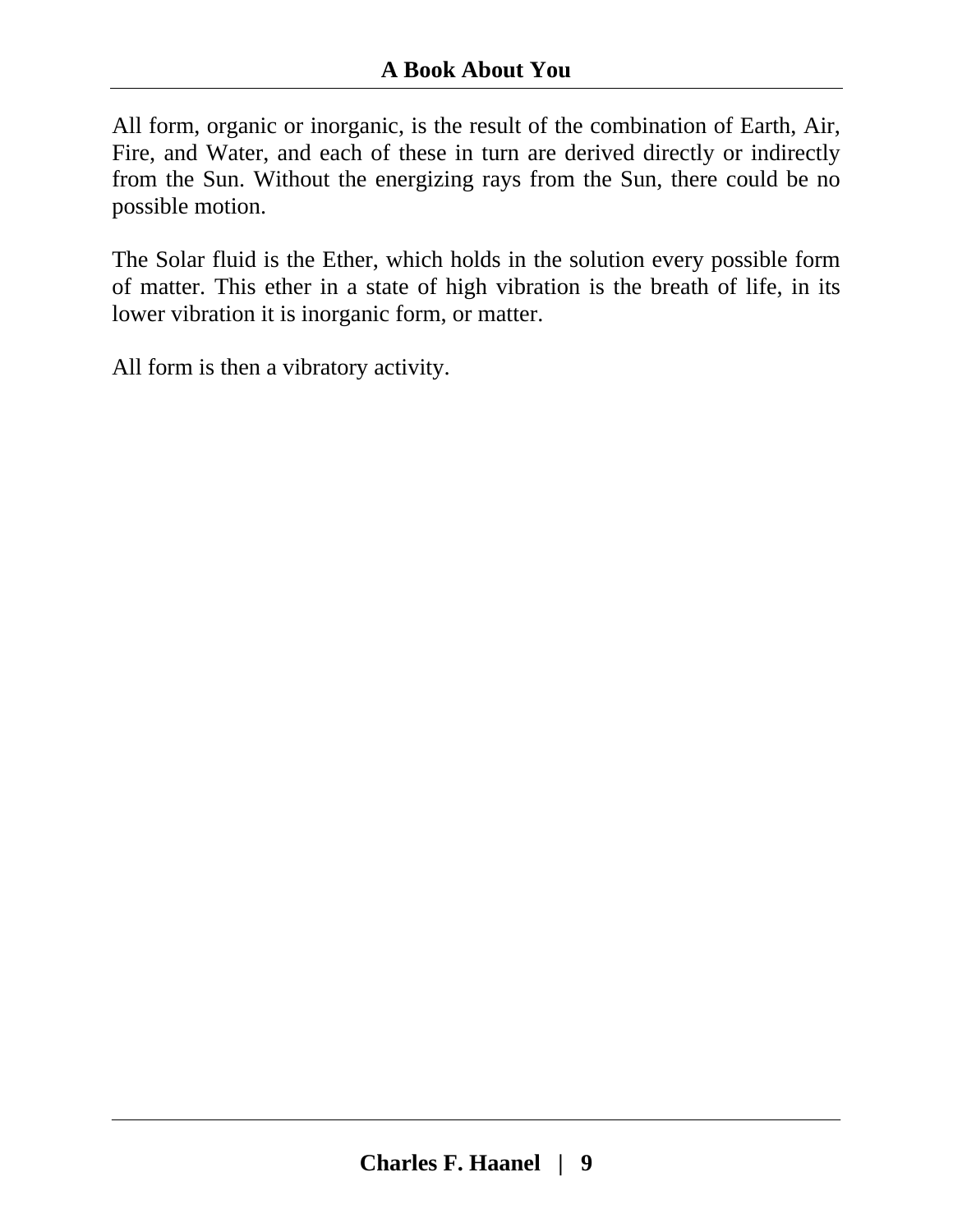### **Section One. Planetary Vibrations**

<span id="page-9-0"></span>At birth you received a certain vibration consisting of the combination of ethereal vibrations existing at the moment. This vibration was impressed upon you very much as a note from an orchestra maybe transmitted by the stylus of a phonograph to the sensitive wax receiver with every single note and every shade of tone intact.

Thus the time of birth determined the nature and intensity of the vibrations which are apparent in your mental, moral, spiritual, and physical characteristics, and these in turn indicate the character, environment, and opportunities which will come to you.

This does not mean that you are to flounder in a morass of destructive fatalism. On the contrary, it is simply indicative of the opportunities which will be presented or the temptations which will come; there is no denial of the self-determination or free will. You may use the characteristics given to you at birth, or change them as you will.

The particular nature of the vibrations which you receive at birth are but the tools of the workman, and the one who becomes the "ruler of his stars" is the one who does not complain because he was given a violin rather than a harp, for each piece is necessary in the grand symphony of life.

But because there is that within you by which you may transcend environment and heredity, is this any reason for withholding from you the nature of the implements upon which you must depend? Would you rather have the most complete information possible concerning the tools with which you must carve out the destiny which is yours? Will the one who knows nothing of the dangers and pitfalls which lie before him have a better opportunity than the one who has a map with each of these dangers carefully charted?

It requires superior wisdom to be the custodian of wisdom, and your ability to obtain is conditioned upon your ability to attain. Fear becomes the parent of superstition, the insurmountable barrier to realization.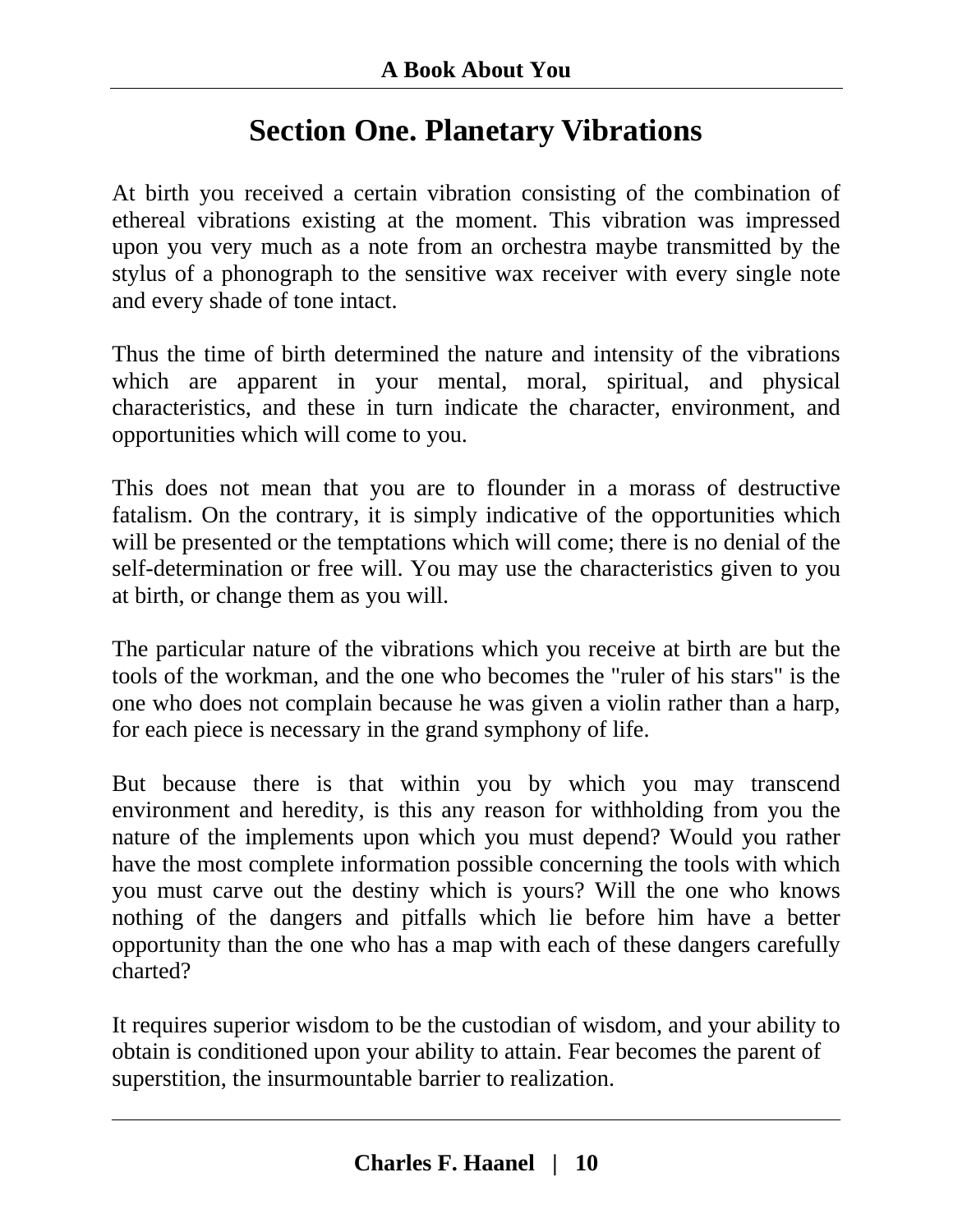When the Sun is in major aspect with any planet, the individual nature and quality of such planet is conjoined with the terrestrial magnetism, hence the Zodiac, the space in which the various planets move, holds in solution every element of which your body is composed.

The Sun is the distributor of all life; it therefore contains the essence of which all the planets are composed, each of which expresses one of the factors evolved from the cosmic system.

As the vibrations from the Sun reach the planets, each one appropriates and embodies one dominant ray, and while the particular ray which is differentiated by each planet is again sent out to all of the signs of the Zodiac, it is focused in the particular sign over which the planet rules.

Then each planet acts as a reflector for one of the seven dominant rays of the Sun. After their cycle of differentiation and accomplishment has been completed, they are again gathered up and united in the one great white light. The Sun is the creative center, it contains the primal germ of mind, it is the unmanifest, during time inconceivable this unmanifest has been manifesting, and that which has become manifest is the planetary system of Divine Creation.

The Sun, therefore, contains within itself the essence of all the planets and they themselves are but the medium through which and by which the forces of the Sun are differentiated. Manifestation in the objective proceeds through the operation of the principles of construction and differentiation. Life is the process by which the ethereal substance, which scintillates from the center of the molecule, manifests on form.

The vibrations received from the Sun represent the principle of immortality. They are pure Being or life Itself.

The vibrations received from the Moon represent the mortal or all that comprise the personality, all that is mortal; thus the vibrations from the Sun and Moon manifest as Spirit and Matter, Soul, and Body.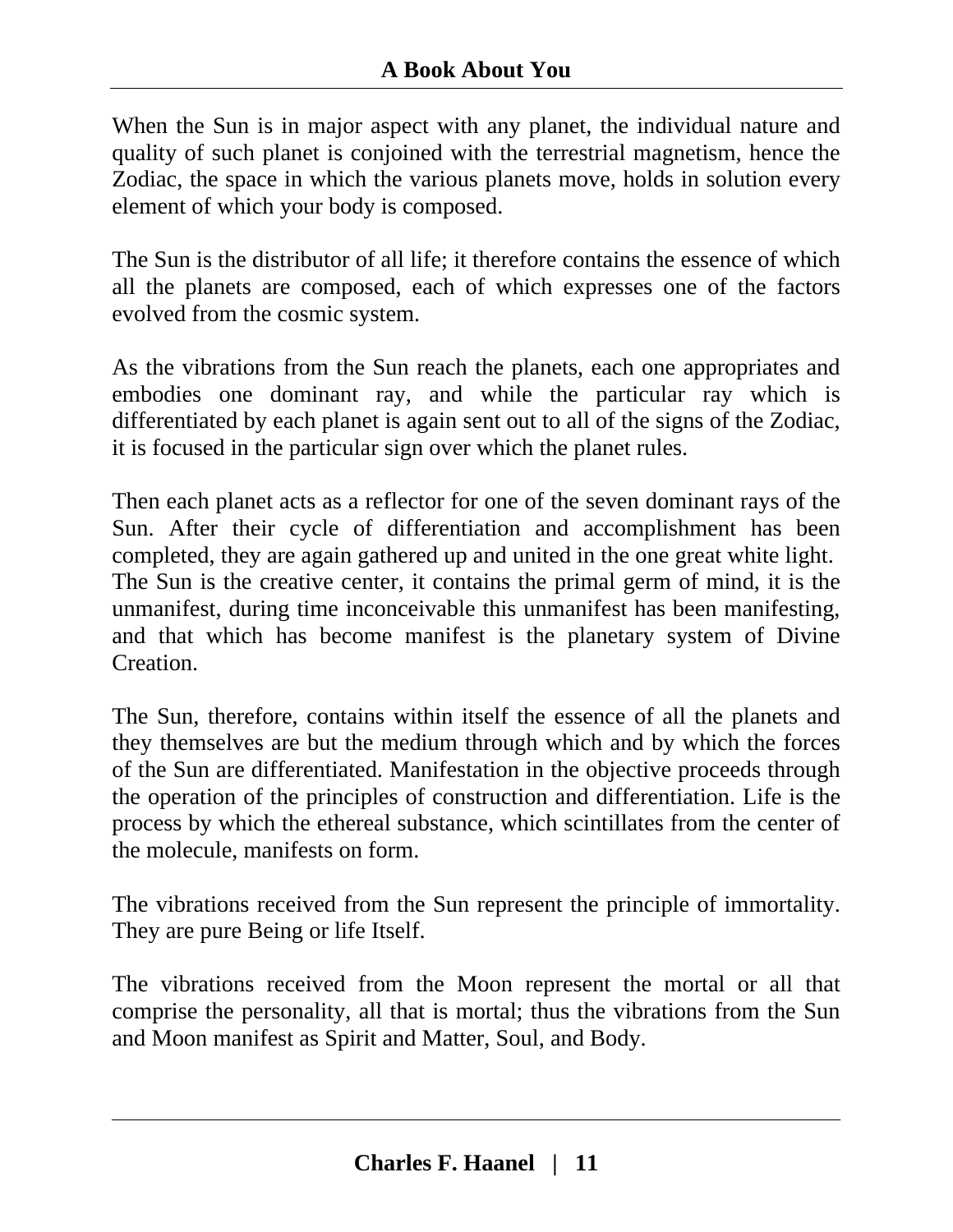The vibrations from Mercury manifest as the intellect or mind; from Venus as love and emotion; from Mars as energy and force; from Jupiter as sympathy and devotion; from Saturn as perseverance and tenacity; from Uranus as renewal and change; from Neptune as religion and mysticism; and from the Earth as materialism and disintegration.

The ancients knew the Moon as Isis, the Queen of Heaven. It represents the mother of the female principle of life and is essentially feminine. It maybe termed the Over of form.

The influence of the Moon upon tides, planting, and upon all unborn life has been known to the world for countless ages. Its peculiar influence upon women is well known, yet seldom connected with the fact. And physicians are beginning to realize that most diseases have certain cycles of periodicity which may be directly attributed to the Moon's motion. That fact was familiar to the wise men of all past ages.

Its rapid transit through the heavens brings to a focus the many aspects-good and bad-found in eve person, dormant perhaps until an angle is formed which sets in motion vibrations beyond human control. Thus we have the sudden accidents, the flare of ungoverned temper, and likewise the never-to-be forgotten moments of ecstasy.

The rays of the Sun are differentiated through the spleen. The altered conditions of the Sun's rays become vitality; it is a force downward. In the same way the mind is an elemental essence which is pouring down into manifestation, and as it passes through our brain, we specialize or educate it, moulding it by our will into the thought-forms which constitute thought and lead finally to action.

Every body attracts every other body in proportion to its mass, and inversely in accordance with the distance. For this reason the Sun has a greater influence upon Mercury than upon Mars, more influence upon Venus than upon the Earth, more upon Mars than upon Jupiter, and more upon Saturn than upon Uranus.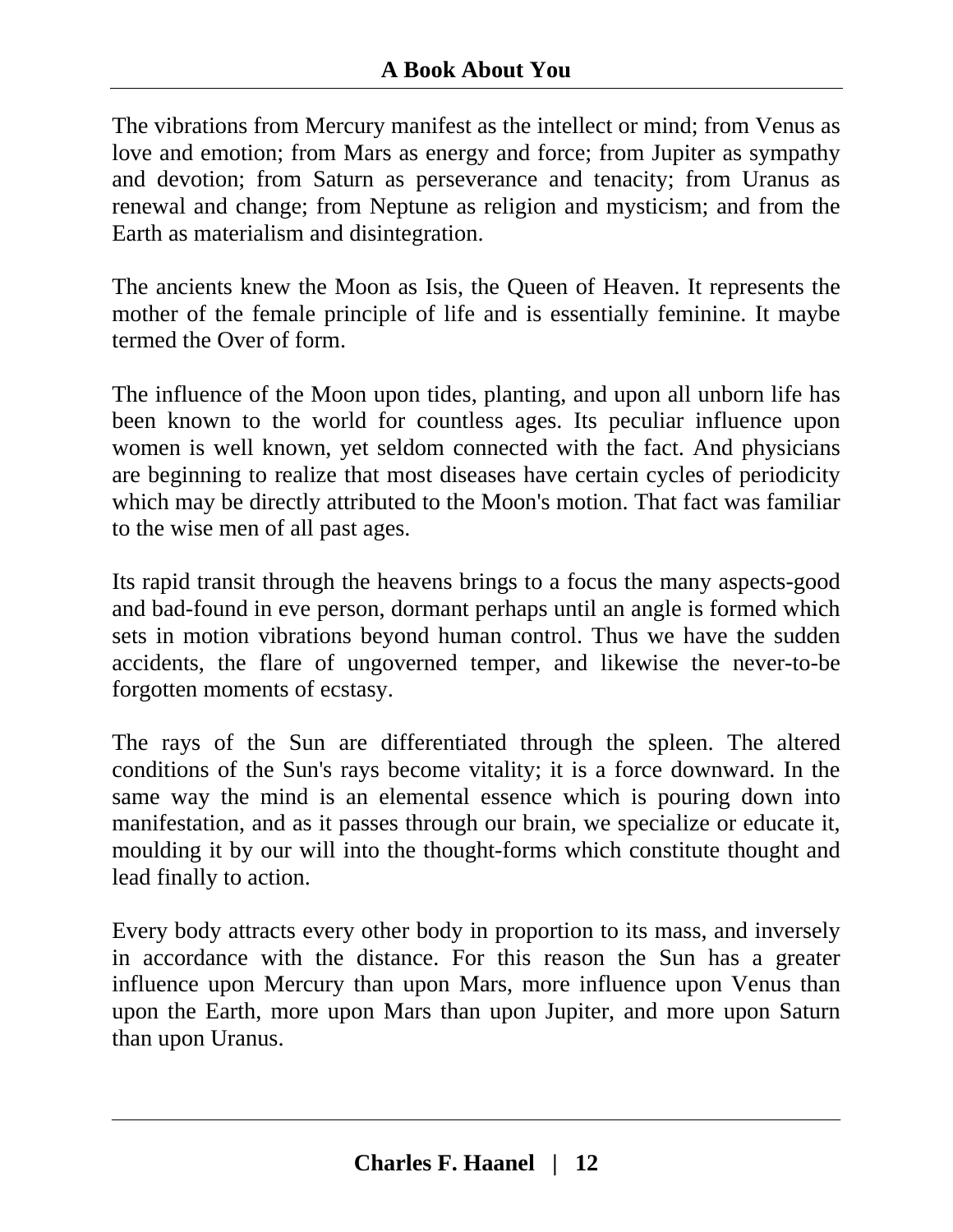To meet this situation, the planets which lie nearer the Sun must revolve more rapidly. We therefore find Mercury moving in its orbit at the rate of thirty-five miles per second, the Earth eighteen miles per second, Mars at fourteen miles per second, Jupiter at eight miles, Uranus at four, and Neptune at three.

Light, heat, sound, color, power, electricity, vegetation, health, sickness, all physical phenomena, the tides, wireless, and the radio are but manifestations of vibration and the various planets are immense masses of metal, gases, and chemicals which cause vibrations to which we respond, in much the same way as the loop aerial of the radio picks up the various stations.

As these planets change their relative position from time to time, the ratio of their vibrations changes, and certain vibrations grow stronger while others decrease.

For this reason, with the first breath that you took, every fiber on your being became impregnated with magnetic influences, and that personality is stamped upon you indelibly for all time, subtle vibrations always manifesting in exact accordance with the location of the various planets and the consequent vibrations existing in the ether at the moment of birth.

Thus it is that the scientist, knowing the exact hour of birth, the location, and the date, is able to calculate with an amount of accuracy limited only by his personal knowledge and experience, the exact positions of the planets and give a judgment therefrom.

As all change is the result of motion, there are three movements to be considered.

First, the revolution of the Earth around the Sun. This is completed in one year.

Second, the revolution of the Moon around the Earth. This is completed in one month.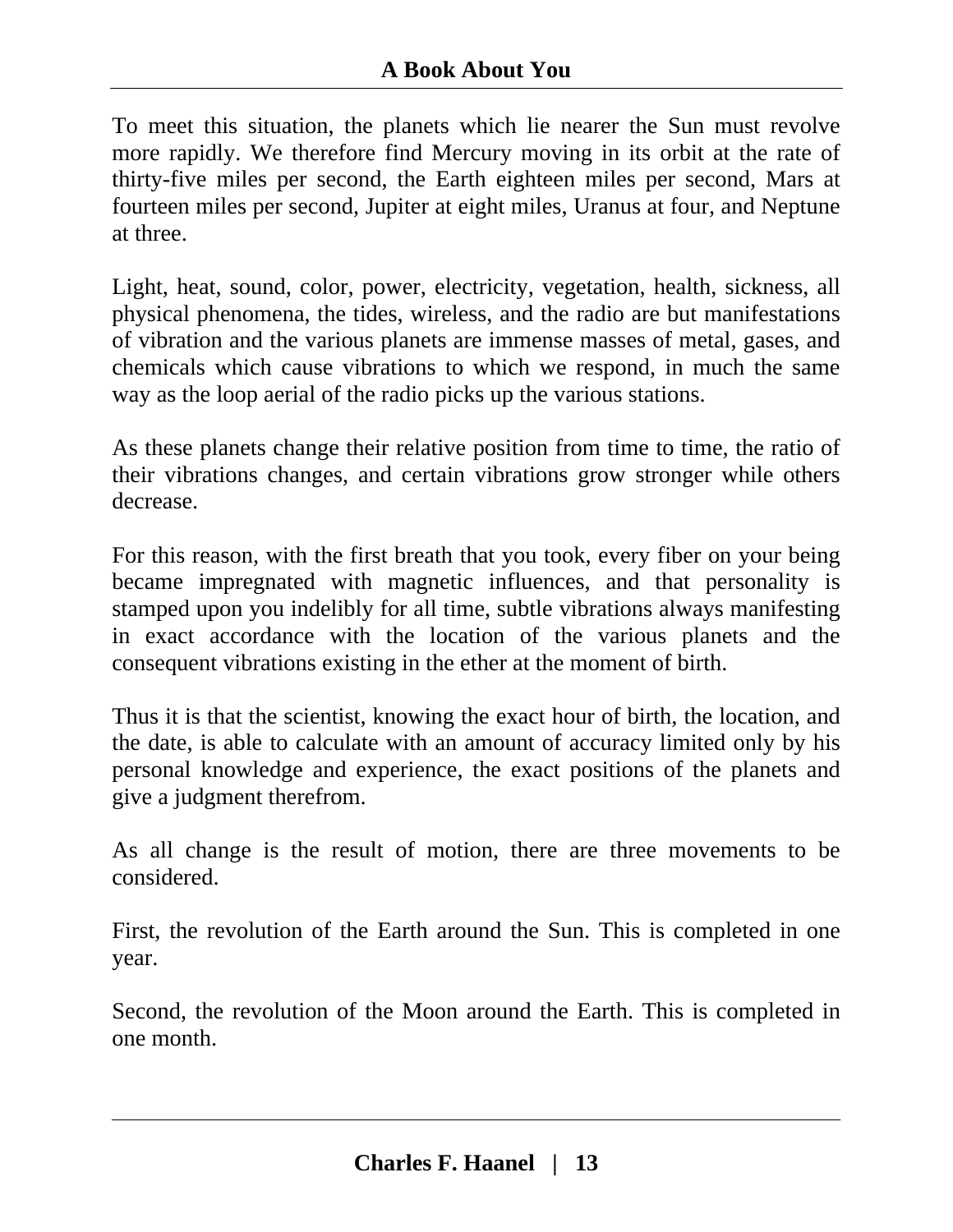Third, the rotation of the Earth upon its axis. This is completed in one day.

The cycle of the revolution of the Earth around the Sun is its Zodiac. In this cycle then are four seasons as the Earth enters the four Cardinal Signs: Aries about March 21St, Cancer about June 21St, Libra about September 21St, and Capricorn about December  $21^{St}$ 

The four points of sunrise, noon, sunset, and midnight are positions of marked change, because they indicate when one influence, or combination of influences, ends and another begins.

Day begins at sunrise, so that the sign or constellation which is on the ascendant or first zone at the commencement of your life, has within it all of the possibilities which can be subsequently manifested, just as the future course of a stone is determined by the amount of energy imparted to it by the hand when it is thrown into the air.

The next critical point is noon. Here the sun has attained it highest position, the energy which began at the sunrise has reached its culmination. This position at birth represents power, achievement, authority, dignity, elevation, publicity, fame, and honor.

The third division is sunset, which represents the polar opposite of sunrise. These two points are a pair of balanced opposites and represent similar conditions.

The fourth point is midnight. It represents seclusion, rest, the time when the psychic and astral influences are strongest.

Astronomically, the mass of the Sun is stated as about 700 times that of all its planets put together.

The Zodiac with all its infinite possibilities is the path of the Sun as seen from our earth; and the planets are specialized centres of that energy of which the Sun is the source and fountain head.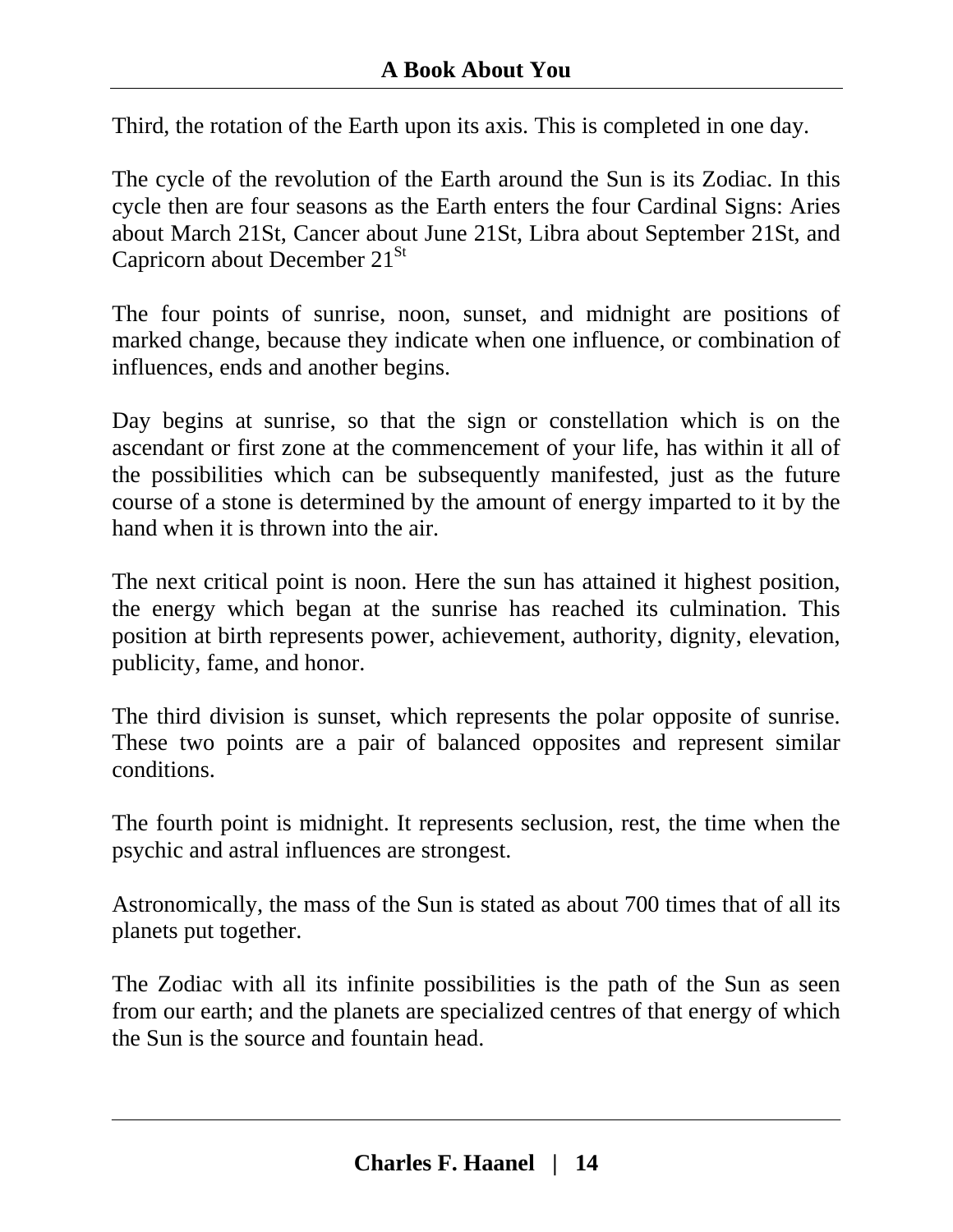The Solar fluid is the ethereal atmosphere, or the ether, and is limited to the solar system; it is the medium for the transmissions of the potencies distributed by the various planets, and holds in solution the basic elements of all life and thought.

This ether is the only possible fluid which is sufficiently subtle to carry the delicate vibrations which are constantly being broadcasted over the radio, and which penetrate iron, wood, steel, and every other barrier, and which are not limited by either time or space.

Thus, we find that not only the Sun, but Venus, Mars, Saturn, the Moon, and all of the other planets radiate their own peculiar characteristics. This influence in turn is reflected in the character of those who come under the influence of these vibrations.

As the nature of the energy that the Sun radiates is in accordance with its intrinsic nature, so the nature of vibrations sent out by the planets are in accordance with their intrinsic natures.

Venus has long been regarded as the God of Love, consequently the characteristics of those coming under her influence are affectionate, sympathetic, refined, and contented. Mars has long been known as the God of War, and his influence is therefore courageous, venturesome, aggressive, and fearless; the influence of the Moon is reflective, receptive, and productive; of Mercury, intellectual, accomplished, skillful, and clever; of Jupiter, generous, philanthropic, moral, charitable, and sincere; of Saturn, prudent, cautious, patient, and reserved; of Uranus, original, ingenious, talented, and intuitive; of Neptune, idealistic, mystical, inspirational, and peculiar.

Each planet has its own rate of vibrations and its influence upon the earth depends upon the angle which it forms, certain angles causing the vibrations to be accelerated or diminished, magnified or retarded.

These angles of planetary influence have been found to produce effects just as certain and definite as the various angles in chemistry.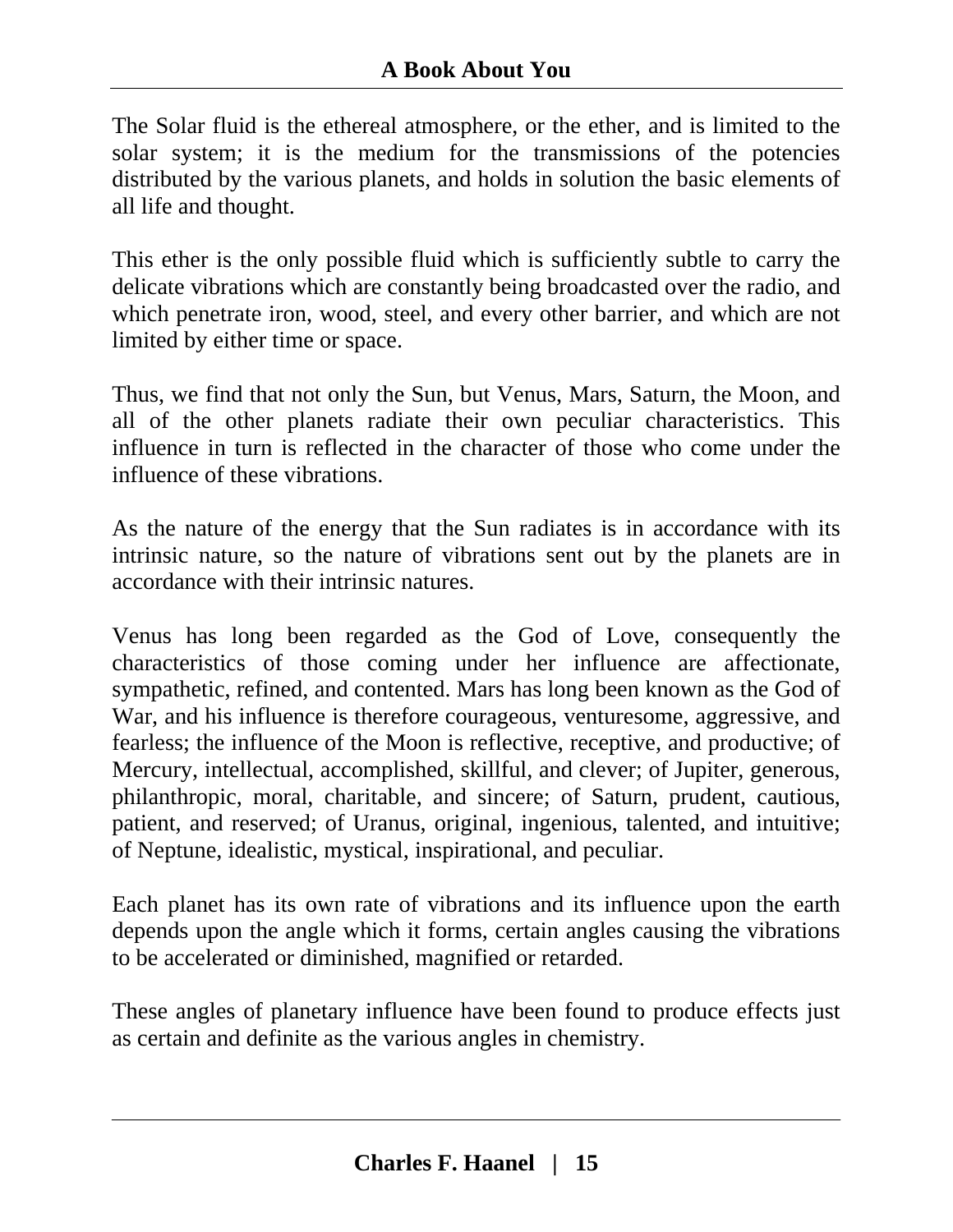Thus the seven planets give the seven rays or vibrations or tunes, and the earth is the organ upon which these notes are played, and the harmony or in harmony resulting therefrom is the influence that we call good or evil, as the effect is pleasing or the reverse.

There are seven nerve plexi located at intervals along the spinal cord. The plexi correspond and act as service stations for the Seven Norms. They are:

| sacral              | Saturn      |
|---------------------|-------------|
| pro static          | Jupiter     |
| epigastric or solar | <b>Mars</b> |
| cardiac             | Sun         |
| pharyngeal          | Venus       |
| laryngeal           | Mercury     |
| cavernous           | Moon        |

These are the media for the diffusion of the astral essences, from which they are transmitted by the sympathetic nervous system to the various cells of the body for transmutation and assimilation.

A celestial impingement, therefore, never fails to express itself in the mental and physical plane of the ego.

The solar orb is the principle of life. It radiates pure being only. It is therefore Unity. Unity proceeds to diversity by a definite geometrical process.

As the planets revolve around the Sun, they radiate magnetism, the kind and character depending upon the nature of the planet. This magnetism in turn produces chemical and spiritual changes in accordance with the various combinations that are formed as the planets move in their accustomed orbits in the Zodiac.

The combination of zinc and copper does not create electricity, they only bring to a point of individualism that which exists everywhere. Likewise the planets are merely gigantic batteries moving in space.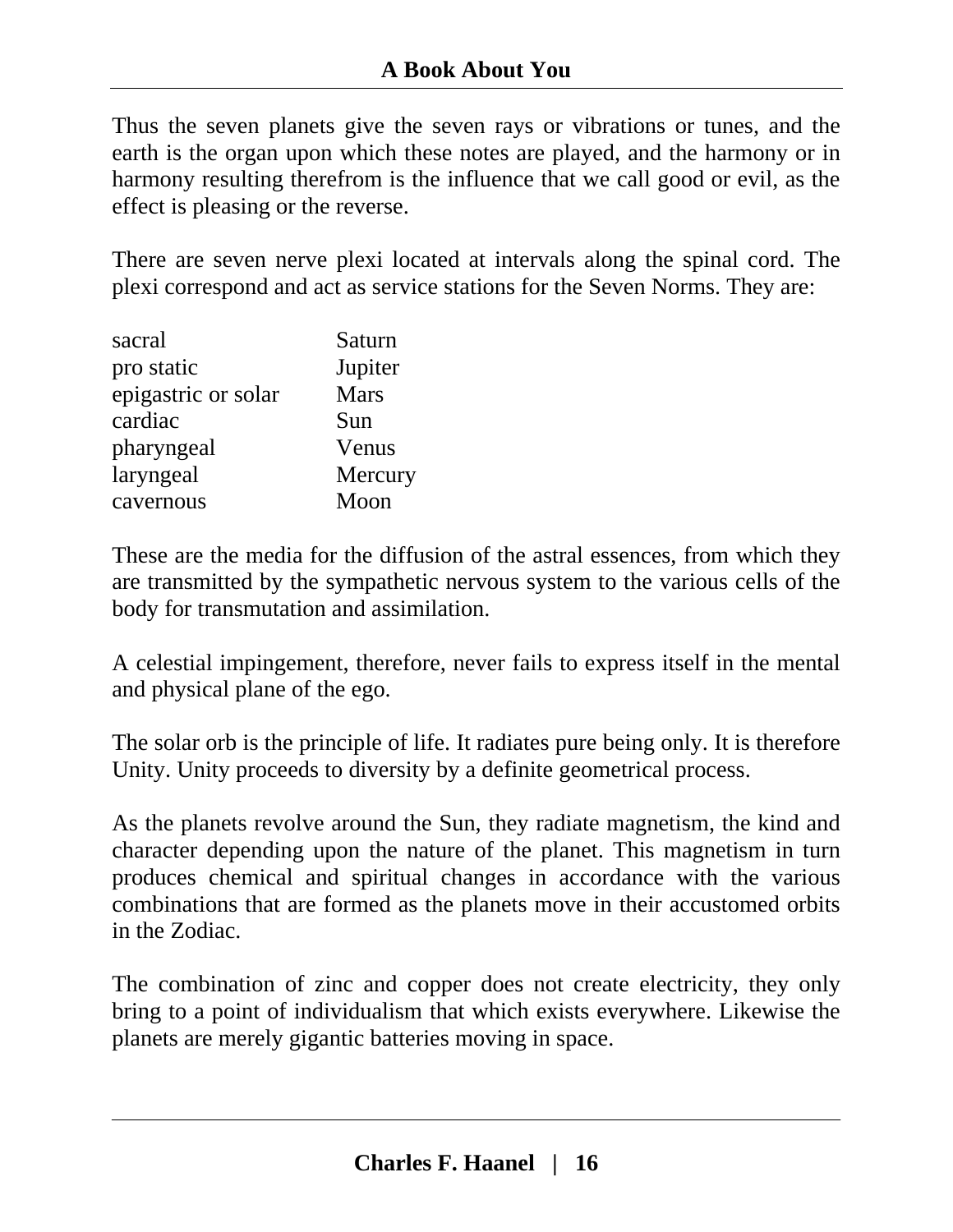Therefore, when Jupiter, which represents the principle of tin, comes into aspect with Venus, which represents the principle of copper, the vibrations which are produced in the celestial magnetism will be in accordance with the polarities which these planets possess at the time of such combination; or when Saturn, which represents the principle of lead and is therefore cold and negative, comes into a correlative aspect with the Sun, which represents the principle of Gold and is, therefore, dynamic and hot, there will be a vast disturbance in the vibratory influence and this inharmony will affect the life force of all who come under the influence of either of these heavenly bodies.

All impulses which manifest, and many more which do not manifest, through the senses find their original stimulus and direction in planetary vibrations. Life as we know it, originates, exists, and manifests through vibrations.

As the planets transit along their orbits through the Zodiac they form vibratory aspects to which we respond, each person responding according to his ability.

The planetary vibrations of varying character are continually exerting influence of which we may be entirely unconscious.

We find planetary action giving direction to metabolism, expanding, contracting, and otherwise changing the quality of bodily feelings which induce attitudes of mind-the attitude determining the course or character of our acts, which in turn make up our environment.

It must be remembered that we are not conscious of all our bodily reactions to stimuli; nor is every stimulus transformed into conscious thought. In fact, most of our bodily reactions are performed unconsciously.

There is a direct relation between the mind and matter. The higher branches of thought have their origin in the higher organs of the brain, and these are allied to the planets farthest from the Sun; while the lower branches of thought, as of facts and things, domestic affairs, money matters, etc., have their origin in the base of the brain and these are allied to the planets nearest the Sun.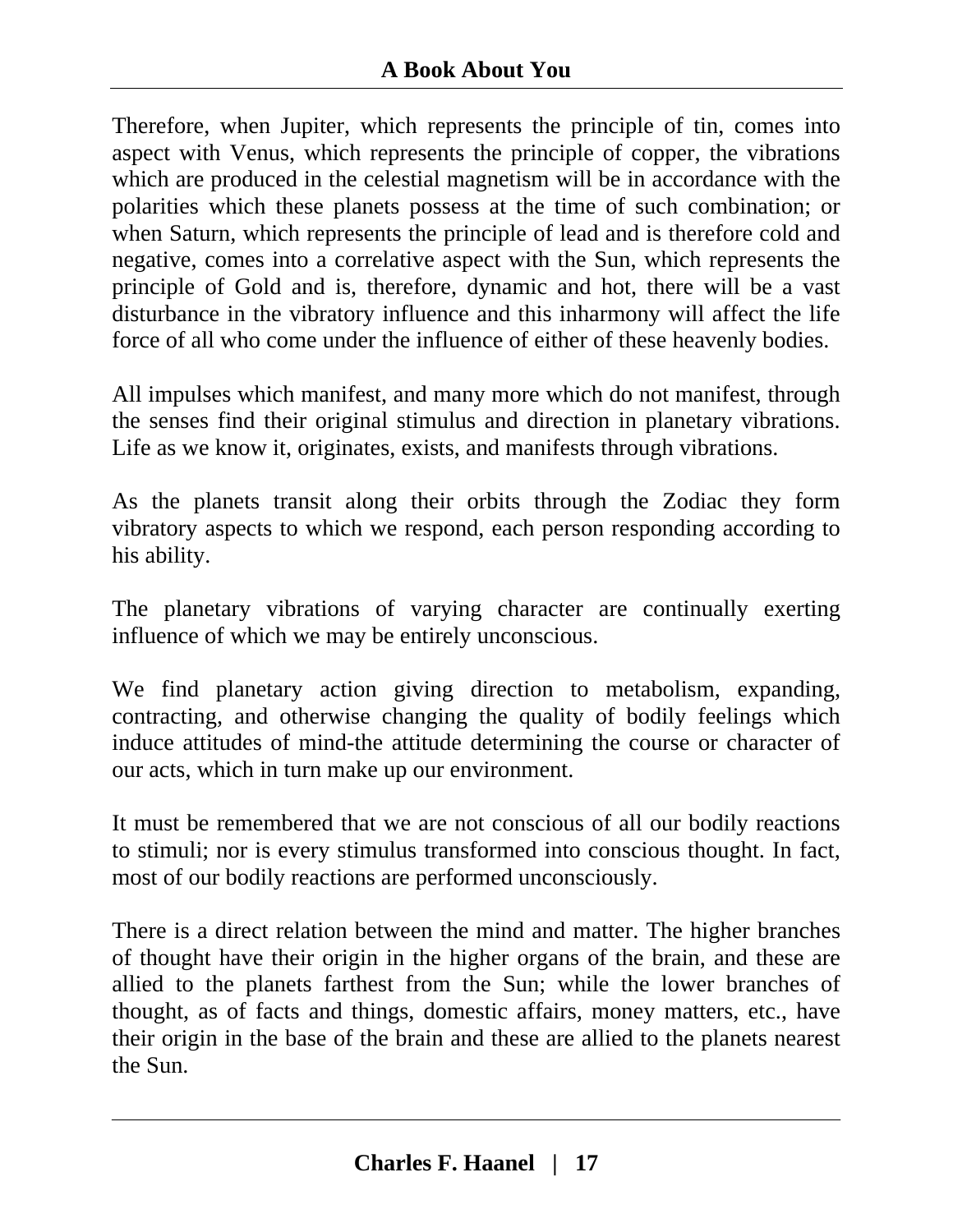For the nearer the Sun we get, the more active the planets are, and those persons who are influenced by them are correspondingly more active.

Whether we deal with Venus as a celestial body or as the unifying principle of Love, of Saturn as the essence of form or the sponsor of fear, of Mars as the element of energy or as the dynamic principle of courage, we must recognize the identity of specific conditions and grasp the comprehensive statement that the Universal Mind, though synthetic in essence, is manifested in infinite and complex form.

*Light is good in whatever lamp it is burning.* 

*A rose is beautiful in whatever garden it may bloom.* 

*A star has the same radiance if it shine from the East or West.* 

**- Abdul Baha**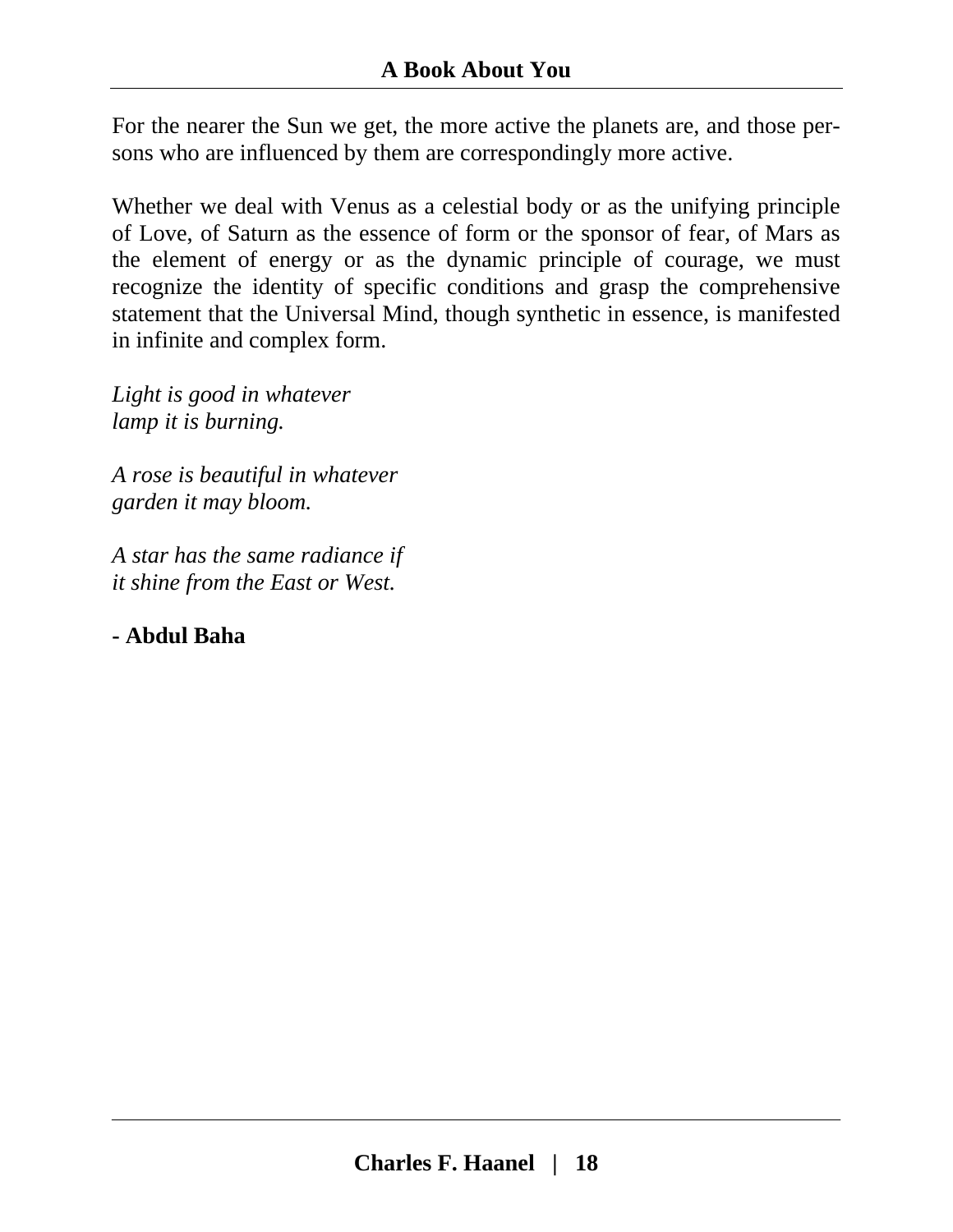### **Section Two. Solar Vibrations**

<span id="page-18-0"></span>In Revelations we are told, "And there were seven lamps of fire burning before the throne, which are the seven spirits of God." These lamps, burning before the throne, are the seven planets of our solar system.

These seven spirits are eternally involving and evolving the seven active Principles of the Universe.

Each planet has its own particular individual physical force and this physical force exerts a spiritual influence in accordance with the nature of the individuality in the family of planets. Saturn radiates substance of form, Jupiter radiates power or expression, Mars radiates energy or courage, Venus radiates harmony or love, Mercury radiates intelligence or mind, Uranus radiates genius or intuition, Neptune radiates spiritual causation or inspiration.

Here then are the seven immense power houses generating and radiating all that is, all that ever was or ever can be. With the seven basic notes or tones every possible combination of music can be made, so with these seven primal forces every possible combination can be brought about.

Your ability to express, is therefore, simply your ability to absorb.

You can give only in proportion as you are enabled to receive-no more, no less.

You can draw forth that which you have the capacity to discern.

You can adjust your self to those planes of existence only of which you are conscious.

This is rue upon all planes of existence: physical, mental, moral, or spiritual.

Your physical sensations depend upon your degree of sensitiveness. Your sympathies go to those who can appreciate your motives.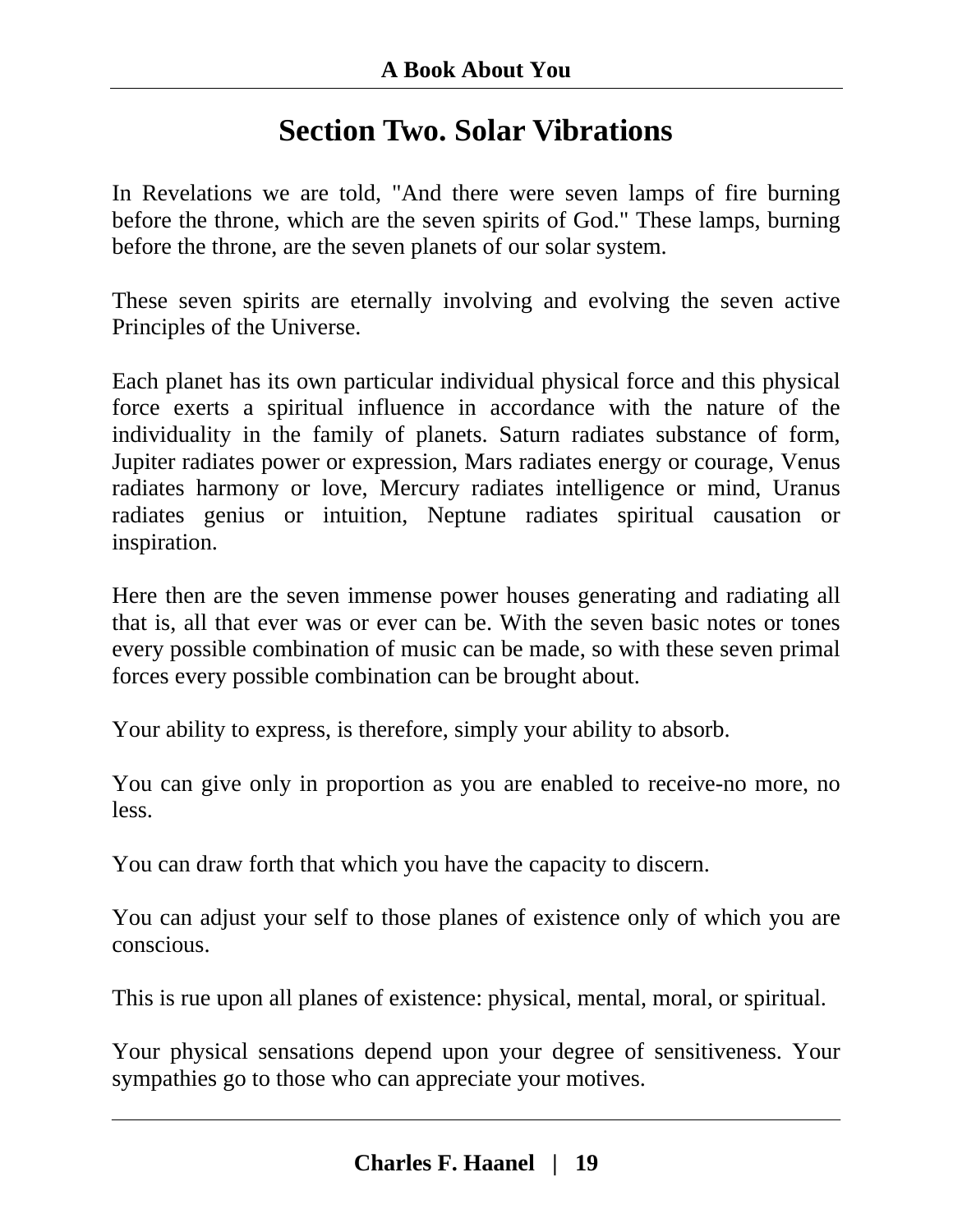You are in harmony with those only who are upon your plane of intellectual comprehension.

You appreciate the morale of others only as your own understanding has been awakened.

The principle of Saturn is manifest in scholars, philosophers, priests, hermits, all such melancholy and reserved persons who lead a solitary and retired life and are more disposed to contemplation than to action; but as contemplation precedes action and as thought precedes speech, so the merchant, the manufacturer, the banker are all dependent upon the contemplation of the inventor, the artisan, and the architect; likewise, the statesman and the orator receive their ideas and policies from the philosopher, the one finding and the other executing.

By virtue of their organic structure, the planetary orbs are gigantic batteries through which spiritual energies seek manifestation. They represent principles which coexist throughout all forms of material expression.

The same mind which incites the planet in its mutation to form certain aspects affects every action in a corresponding ration, because every atom is a concrete expression of spiritual energy and is endowed with magnetic responsiveness in perfect accord with certain activities which constitute its Divine harmony. The planetary complexion of the heavens at birth may therefore be accepted as the correct measurement of your psychical value in the Universal economy.

For this reason, your ego, upon the moment of birth, attracted those influences only that are in harmony with your spiritual requirements.

This does not necessarily imply fatalism or predestination because you partake of the nature of the whole, and are consequently potentially limitless. For this reason if you have a clear knowledge of the astral conditions which surround you, you may relate with those which are constructive and desirable and repulse those which might bring about adverse conditions; while on the other hand if you have no knowledge of the conditions that the celestial orbits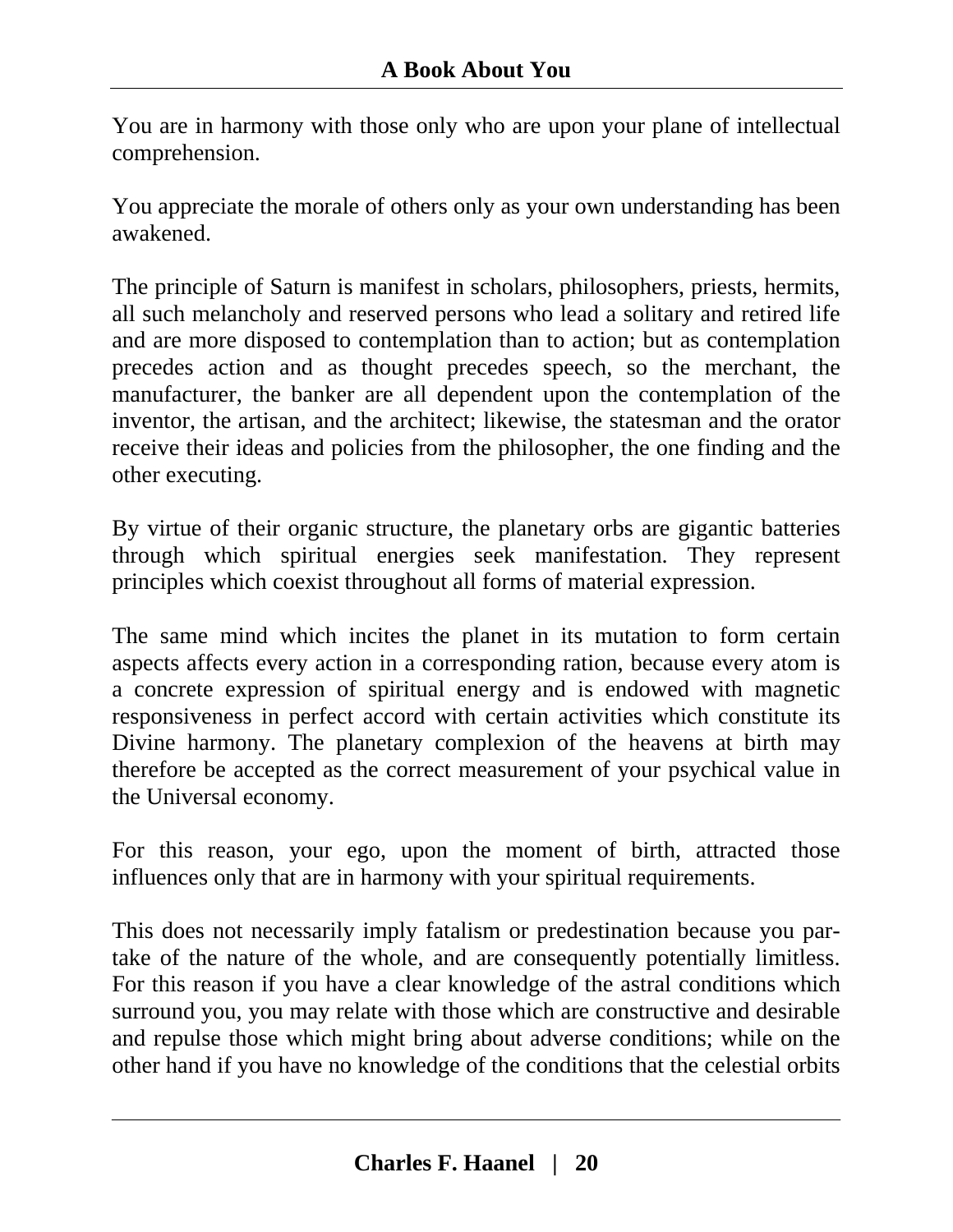are providing, you will drift blindly and consequently may be entirely unprepared to success-fully cope with conditions when they arrive.

As the various celestial bodies are constantly sending forth emanations which must necessarily correspond with their character, all space holds in suspension not only all of these characteristics, but the new characteristics both of the chemical changes caused by the combination and absorption of the emanation of two or more bodies.

Thus, the influences that reach you and to which you respond are magnetic influences caused by the various combinations of the celestial bodies as the pass and repass in their various orbits.

The Cosmos contains the sum and substance of the essence of all the celestial bodies, and this essence contains the totality of Being, and as a part cannot disassociate itself from the whole, every individual must necessarily partake of these characteristics.

Saturn represents the formative principle.

Jupiter represents the spiritual principle.

Mars represents the aggressive principle.

Sun represents the vital principle.

Venus represents the love principle.

Mercury represents the intellectual principle.

Moon represents the emotional principle.

These are the seven norms which are active in every impulse and which constitute the Divine essence which enters into and becomes the virtues as well as the faults, and graces as well as the perversions of all organic life;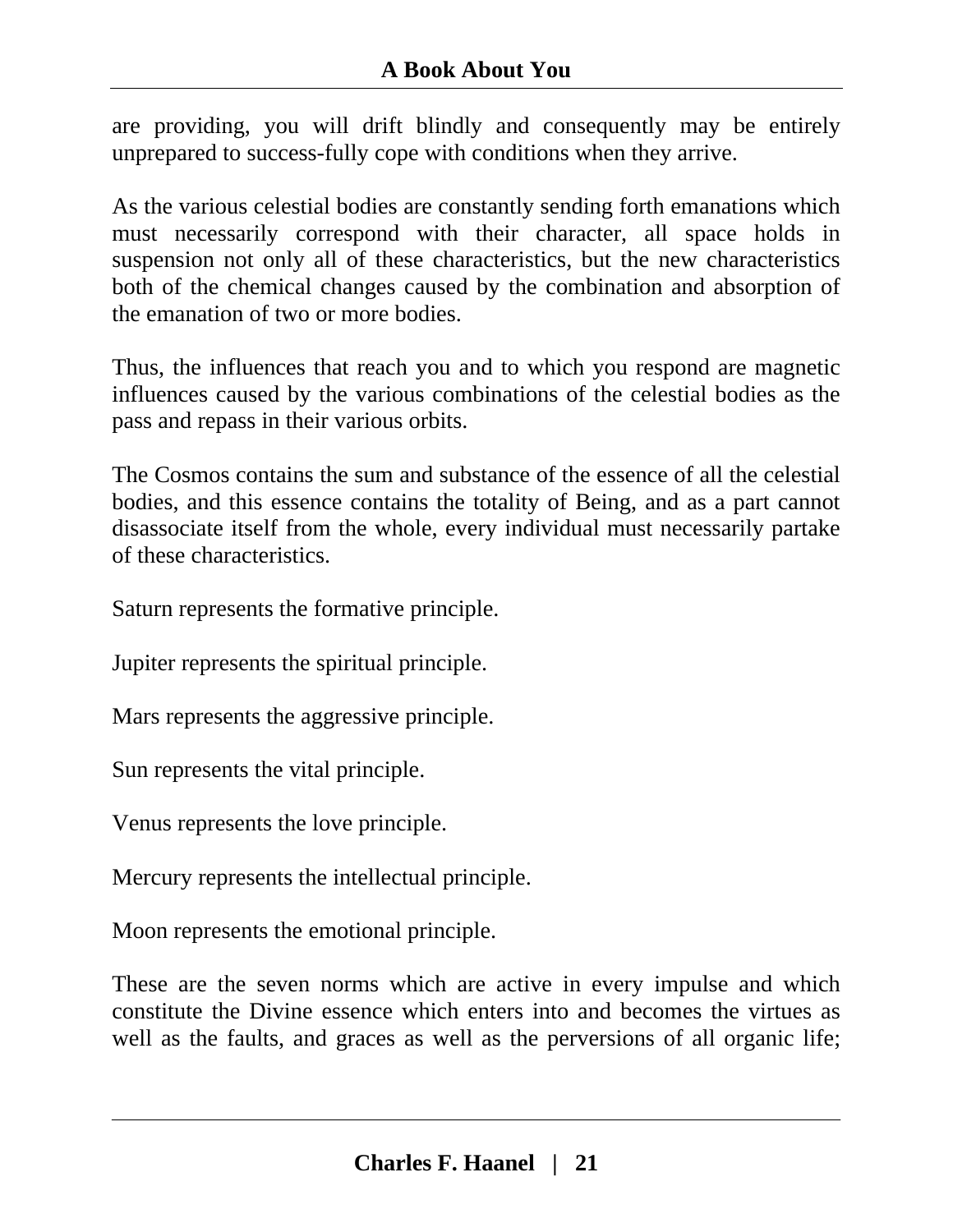they are responsible for every manifestation of form throughout the mineral, the vegetable, or the animal kingdom.

At birth you were a drop out of the ocean of the universe, and, as such, are chemically identical with that ocean at the time of extraction.

As every atom in the universe is a concrete expression of spiritual energy and is endowed with a magnetic responsiveness to the activities which constitute Divine harmony, the vital moment is the psychic key by which you may ascertain the exact relationship which you bear to the whole.

From iron to steel and then to gold is the stairway you must climb. Life is a progress, life is earnest, life is real-and you must either refine your life or delay your progress.

The Earth turns on its axis once in twenty-four hours. It is clear, then, that it

will pass the whole circle of the Zodiac once each day. This circle of the Zodiac through which the Earth passes each day has been divided into twelve zones.

These zones represent the limitations or opportunities appertaining to your daily life, while the celestial signs relate to the sum total of you experiences. The planets represent the causes which alternately remove or establish conditions and experiences.

The first zone governs your environment, your disposition, and your selfinterests-in a word, your personality.

The second zone governs your financial affairs and monetary prospects.

The third zone, your relatives, travel, and the general state of your objective mind.

The fourth zone, your residence, your home life, your parents, and the conditions at the close of life.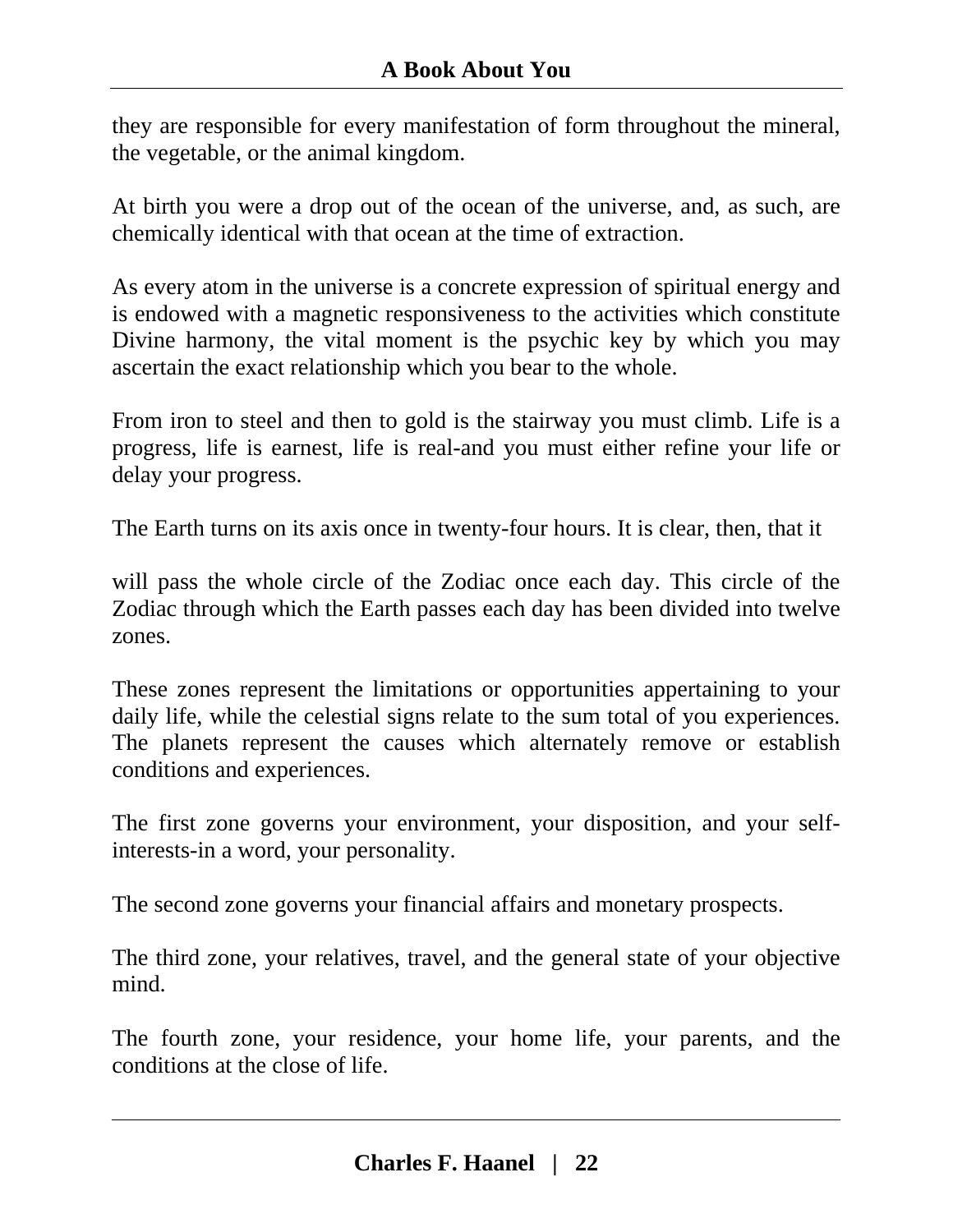The fifth zone, your social affairs, your love affairs, and your children.

The sixth zone, your health, your employes, and your psychic tendencies.

The seventh zone, your marriage or business partner and your individual qualities-in a word, your individuality.

The eighth zone, wills, legacies in which you may be interested.

The ninth zone, long journeys, foreign affairs and the general state of your subjective mind.

The tenth zone, your profession, honors and ambitions, and mental and moral conditions generally.

The eleventh zone, your ability to make friends and acquaintances.

The twelfth zone, unseen troubles and misfortunes, emotional tendencies.

So far as the physical plane is concerned, the twelve divisions of the ecliptic called zones may be regarded as powers brought into activity by the influence of the Sun upon the Earth. They are all differentiations of cosmic force acting in the earth's aura and kept active by the vibrations set in motion by the Sun and differentiated by the various planets as shown in the following table: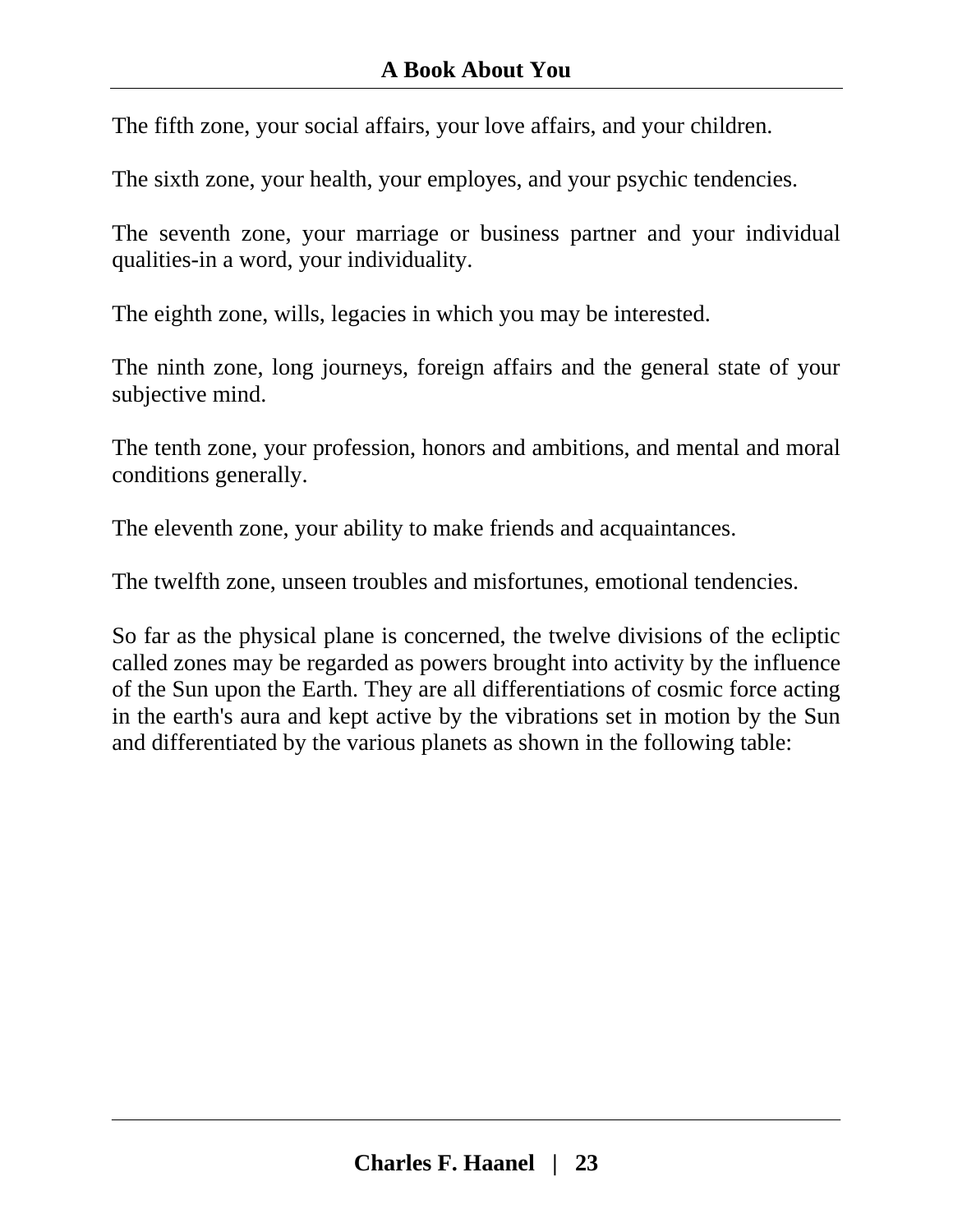|                | <b>Metal</b>       | <b>Color</b> | <b>Control</b> | <b>Manifests as</b> |
|----------------|--------------------|--------------|----------------|---------------------|
| Sun            | Gold               | Orange       | Heart          | Spirit              |
| <b>Moon</b>    | Silver             | Green        | <b>Brain</b>   | Soul                |
| <b>Mercury</b> | Quicksilver Violet |              | Lungs          | Intellect           |
| <b>Venus</b>   | Copper             | Yellow       | Veins          | Love                |
| <b>Mars</b>    | <b>Iron</b>        | Red          | Gall           | Energy              |
| <b>Jupiter</b> | Tin                | Indigo       | Liver          | Judgement           |
| <b>Saturn</b>  | Lead               | Blue         | Spleen         | Memory              |

It will be seen why the rays of the Sun are capable of refraction in the seven prismatic colors.

The principle of Venus is the same, be it expressed as love in the human emotions, or as the active basis of copper in the metallic kingdom; it will always respond to kindred vibrations.

The principle of Mercury is intelligence or mind. As the luminiferous ether is impregnated by the archetypal ideas, so does Mercury enter into and quicken the sulphurous property of the material principal in you, which is significant of the intellect-the restless reaching out for the unattainable, the enfoldment of the aspirations of your soul.

The influence of Jupiter makes you magnanimous, generous, fond of learning, a lover of outdoor sports.

If Venus is the impinging force, you will be loving, kind, and possibly sensual; all depending upon the dignity of the planet at the time of nativity.

If Saturn is your ruling planet you will be patient, reserved, and economical.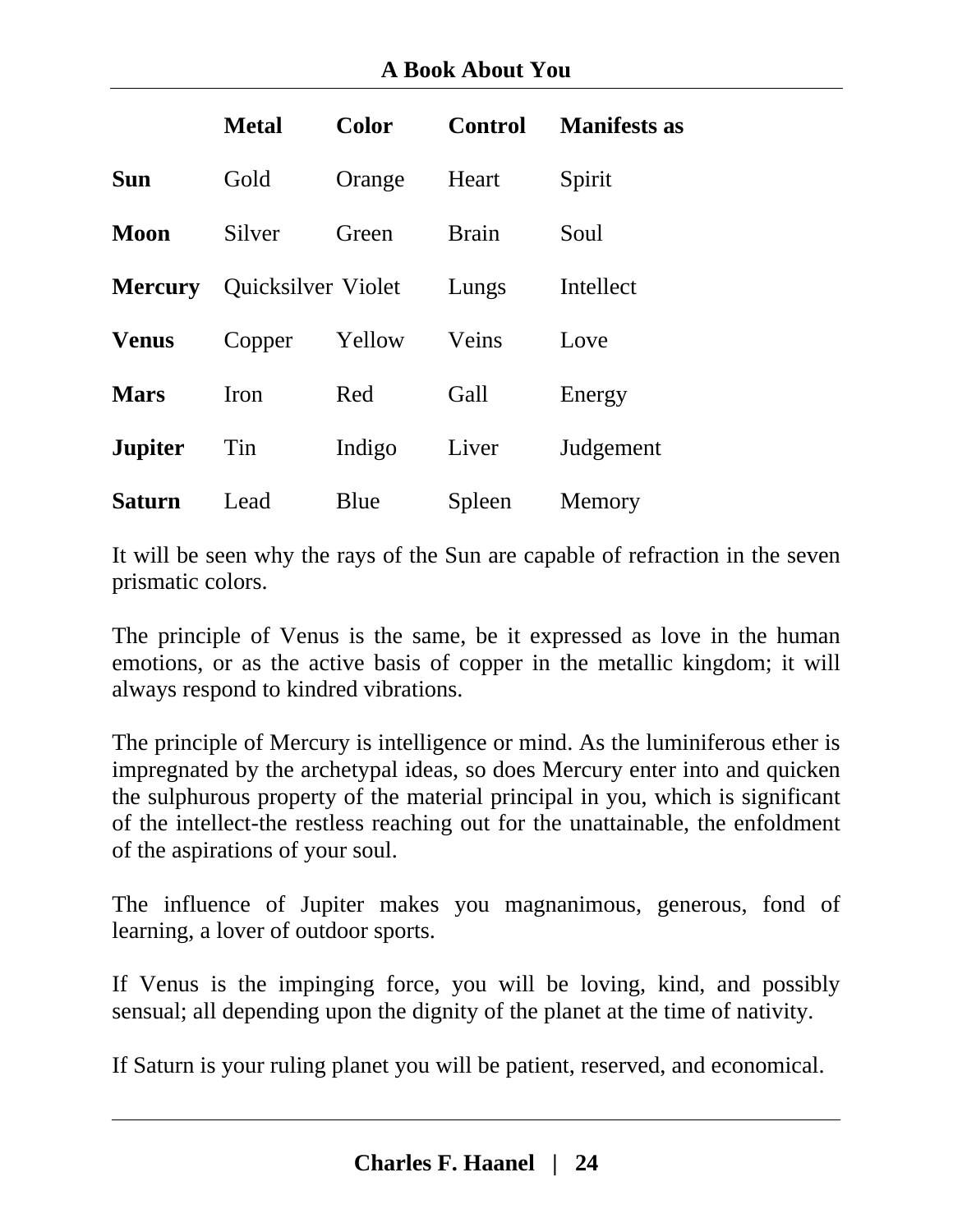The characteristics which the vibrations from the planets stimulate may be summarized as follows:

**Mars**: impulsive, courageous, aggressive, active, perceptive, impatient, and contentious.

**Venus**: loving, amiable, affectionate, charitable, sensuous, fond of pleasure, artistic, and sociable.

**Mercury**: imaginative, studious, sharp, witty, persuasive, logical, and oratorical.

**Sun**: noble, generous, faithful and sincere, ambitious and proud.

**Moon**: receptive, mutable, impressionable, changeable, yet refined and ingenious.

**Jupiter**: generous, noble and sincere, compassionate and religious, courteous, just, honorable, prudent, and faithful.

**Saturn**: perceptive, apprehensive, economical, reserved, constant and patient, laborious, reflective, and innately chaste.

**Uranus**: original, abrupt, erratic, romantic, bohemian or metaphysical turn of mind and antiquarian tastes.

**Neptune**: psychic, emotional, romantic, plastic, dreamy, innately mystical, and indifferent to worldly matters.

It is apparent that your temperament, disposition, and personality will depend upon in which of the zones your ruling planet is found.

You may wonder why the Sun in the first zone at birth will bring long life, honor, and vitality; or Mercury in the second zone brings success in literary and scientific pursuits; why should Mars in the first zone endow one with a distinguished appearance and martial bearing; why should Venus in the tenth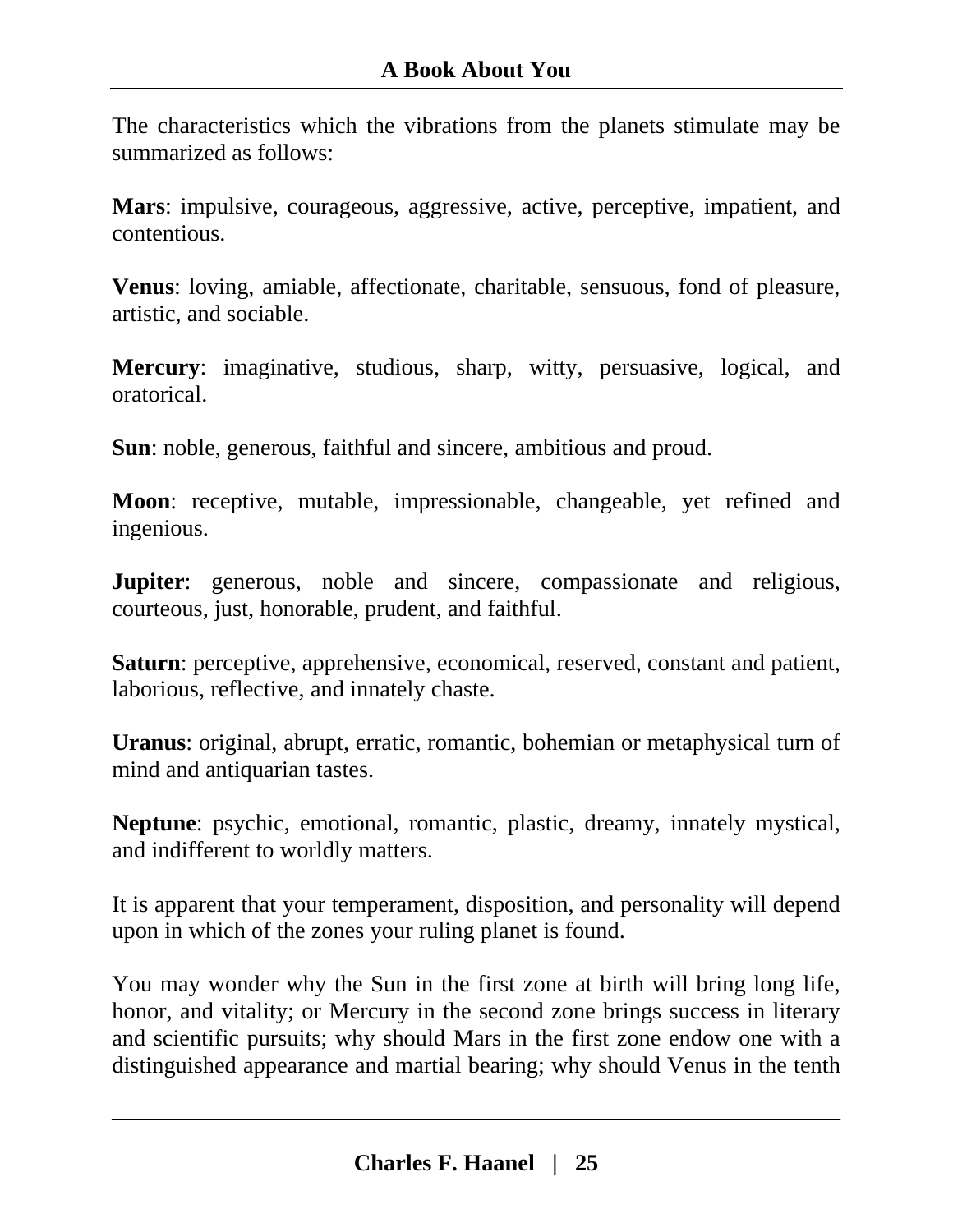zone indicate a brilliant and successful marriage; why should Jupiter in the fourth zone indicate success in real estate operations; and why should Saturn in the same zone indicate loss in the same business?

The reply is, why, if the brain be disturbed in a certain zone, will the memory be affected; if it be disturbed in another zone, why will the sense of sight be affected; in still another, why will the ability to reason be destroyed?

The brain consists of a large number of nerve fibres and power does not consist in their number or size of the strings alone, but upon the length; and so the character of the vibration, and this wave length depends upon the station or zone from which it is broadcast.

And finally, it must never be forgotten, that Science is empirical, results depend upon experimentation. A physician will not tell one that by cutting away a certain part of the brain the memory will be destroyed, until this has been found to be true by actual experimentation; and likewise, statements concerning the resultant activities of the planets in the various zones are not theories or guess work, but the result of actual knowledge derived by observation through thou-sands and thousands of experiences which have taken hundreds of years to se-cure and classify; and what is still more interesting, such information may be verified by any one at any time, for you may easily secure a natal chart and watch the effects of the planets as they transit the zones. If you do this, you will never again doubt the effect of Jupiter on your financial affairs, or of Venus upon your social and love affairs.

*The greater the difficulty, The more glory in the surmounting it; Skillful pilots On their reputation, From storms and tempests.* 

#### **- Epicurus**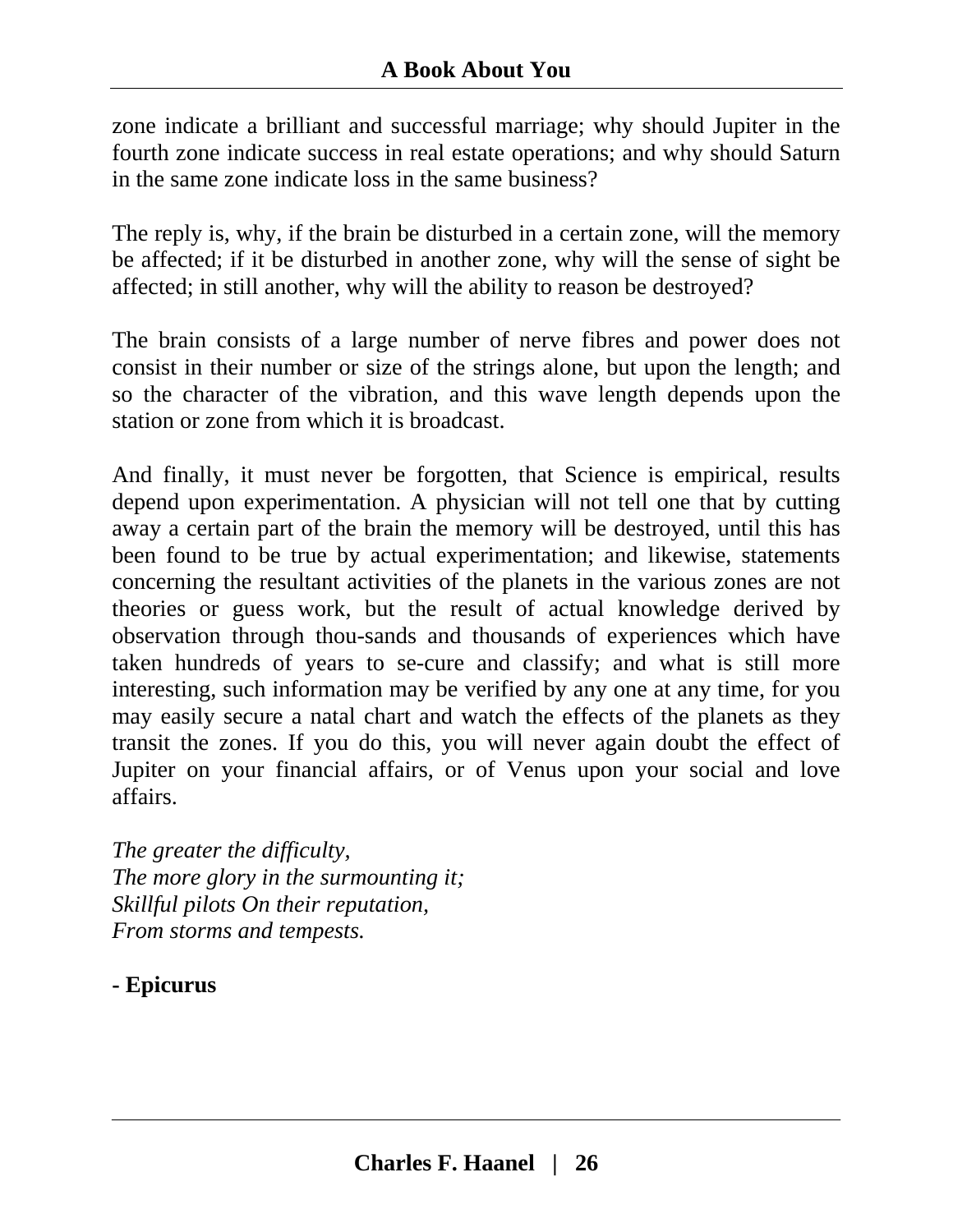### **Section Three. Mental Vibrations**

<span id="page-26-0"></span>Energy reveals itself in manifold phases according to the media through which it manifests. The energy is one and identical, but it becomes diversified as it penetrates different substances or organisms. Infinite energy is ether in motion, or rhythmic vibration. Consciousness, then, is the registration of the Universal Energy within a vital organism.

When the Earth is turned toward the Sun, the direct rays agitate the nerve cells of the body. This agitation or vibration results in what we term consciousness.

All nerve cells possess dendrites which touch each other and by means of which nerve currents are transmitted from one cell to another. These currents are necessary for consciousness and when the dendrites no longer contact these direct rays or currents, they spontaneously grow shorter so that they no longer come in contact with one another and sleep results. The neurons simply draw in their processes at night. To use a popular phrase, they "hang up the receiver."

The sensory stimuli that reach us during sleep are not of a nature or an intensity to arouse conscious vibrations, but they often give rise to dreams. Dreams of this type are illusions pure and simple, such as are not unusual in normal life and which are so common in many of the neuroses. They are simply the erroneous interpretation of actual stimuli.

The universe is regarded as composed of several regions or planes, of which our visible physical plane is one. The Earth and everything in it-with the Sun, Moon, and planets-are situated on the physical plane. The other planes are not distant globes removed from us by space, but are situated in the "within" of space, everywhere surrounding and interpenetrating the planes we know.

To distinguish these interior planes, the expedient seems to have been accepted from the very ancient times of naming them after the states of matter with which we are familiar: earth, water or air.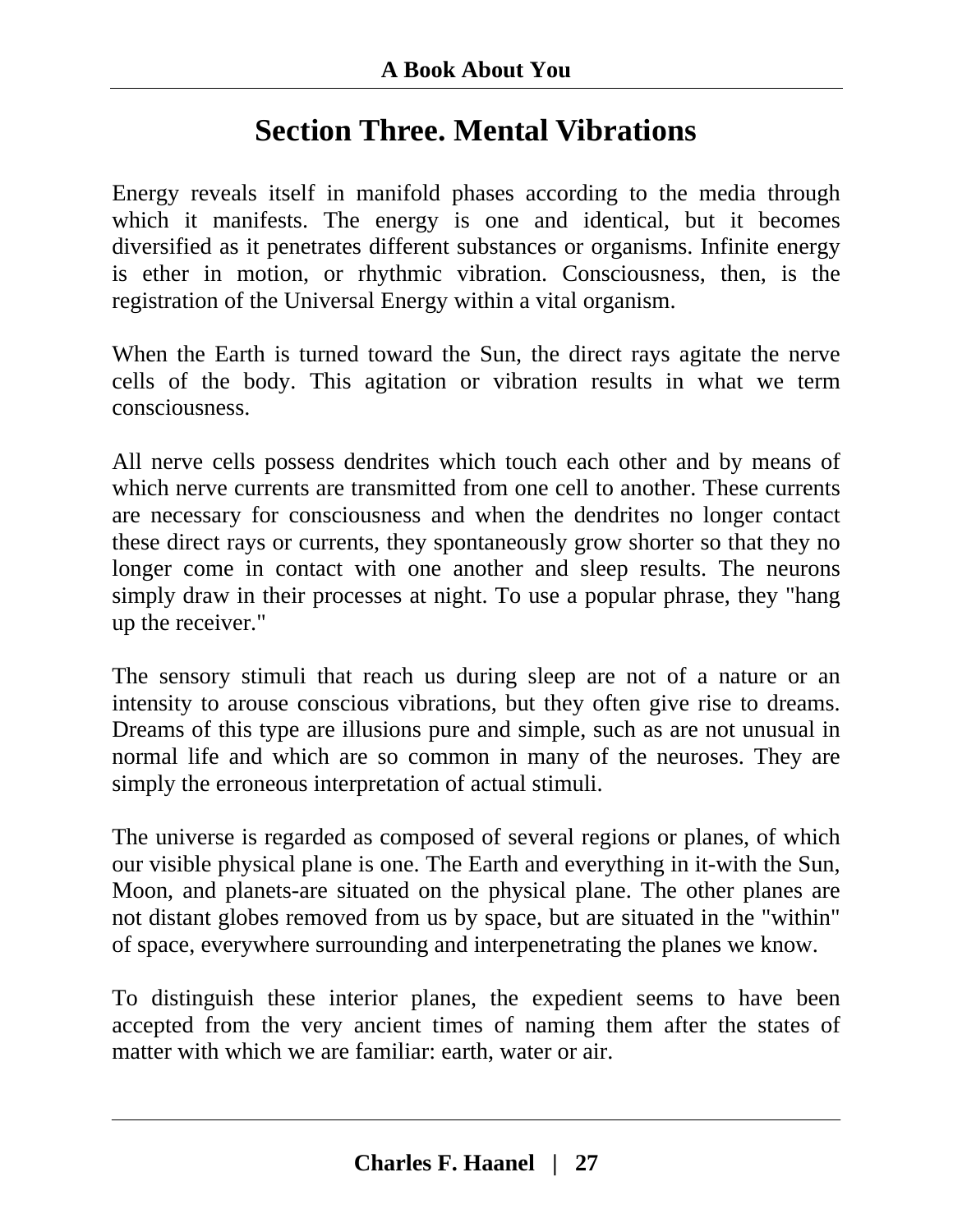These three forms of consciousness correspond to the three relative rates of motion: the Sun, the Moon, and the Earth. The Earth turns upon its axis in one

day. During this time it contacts all twelve of the great constellations, remaining in each one for a period of two hours. We thus receive every celestial vibration and consequential state of consciousness.

Every human being is essentially a spark of the "Divine Light", the light that lighteth every man that cometh into the world, the Divine spark that can reach the matrix of matter only by coming into contact with the physical plane or denser region of the material world. The unit of consciousness is a seed placed in the material world that is constantly turning and in a day of twenty four hours comes under the influence of all the constellations. In Taurus, the sense of smell is developed. In Gemini, the sense of touch is developed. In Cancer, the sense of taste is developed. In Leo, the sense of sight is developed. In Virgo and Libra, the internal organs of the brain are developed. In Scorpio, the generative forces are quickened.

Having now acquired all of his physical sense, man turns to Sagittarius where he is imbued with the qualities of love and devotion. He is then carried to Capri-corn, the symbol of action and service. Next comes Aquarius from which he receives reason and intuition, and finally he is placed under the influence of Pisces where he is given wisdom and understanding.

Mind is a phase of transformed energy in every form of organic matter. It is in the molecule as well as in the cell. This energy, impinging on the elements that compose the substances of the earth, is transformed into the molecular energy that maintains and organizes physical substances, namely adhesion and cohesion. This is mind in germinal form, for the office of molecular energy is creative and to that extent implies a reaction in the molecule that is the basis of thought and feeling.

The evolution of life from organic materials is only one state more mysterious than the evolution of any from of matter from another, for in fact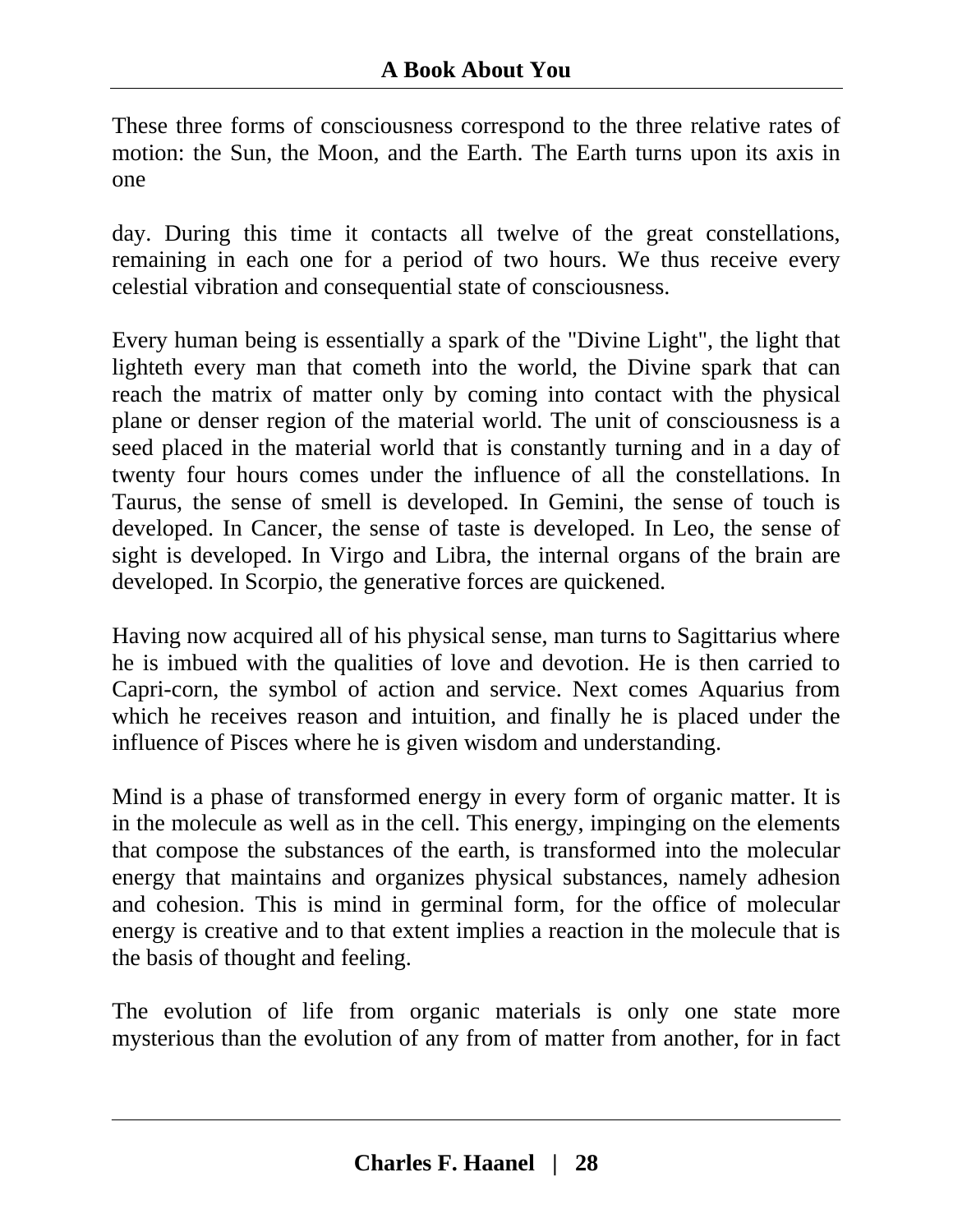it is of that type and the new changes are little more startling than those that occur at other levels in the chain of creation.

Every human being is a microcosmos within himself. He is a universe of cells, each with its individual intelligence. Within his universe, these cells, countless in number, are dying by millions almost momentarily. The cast off physical bodies of the cells are thrown out of the human system in waste. The life spark in

each cell immediately reincarnates and does so over and over again as long as the human system lasts. The intelligence of all the cells makes up the sum total of the intelligence of the human system.

Man has been deficient in understanding because his brain receiver did not vibrate to certain subtle influences; the dynamic cell in gray matter of nerve was not finely attuned and did not respond.

The situation may be illustrated by a tuning fork, which may be taken to represent individual or personal consciousness. The fork is in tune B flat. Place it on the piano and run the scales up and down without sounding B flat and the tuning fork is unresponsive. Let the B flat be sounded, to which the tuning fork is in harmony and immediately the fork vibrates. All the notes on the piano are non-existent to the tuning fork except the one with which it is in accord.

CO the tones sounded by the piano suggestions. The only suggestion that has any influence over the tuning fork in the one with which its own pitch is in accord. It is not the piano, but the pitch of the tuning fork, which determines whether or not the tuning fork shall vibrate. Nor does the tuning fork vibrate be-cause it happens to be near some particular piano and is affected by that piano's peculiarities. Let the B flat be sounded on a violin, or on a tin pan for that matter, and the tuning fork will vibrate just as readily. The power given to the suggestion is not in the instrument, but in the pitch of the tuning fork.

Suppose that someone should desire to destroy the susceptibility of the tuning fork to the pitch of B flat, seeing that the tuning fork vibrates when B flat is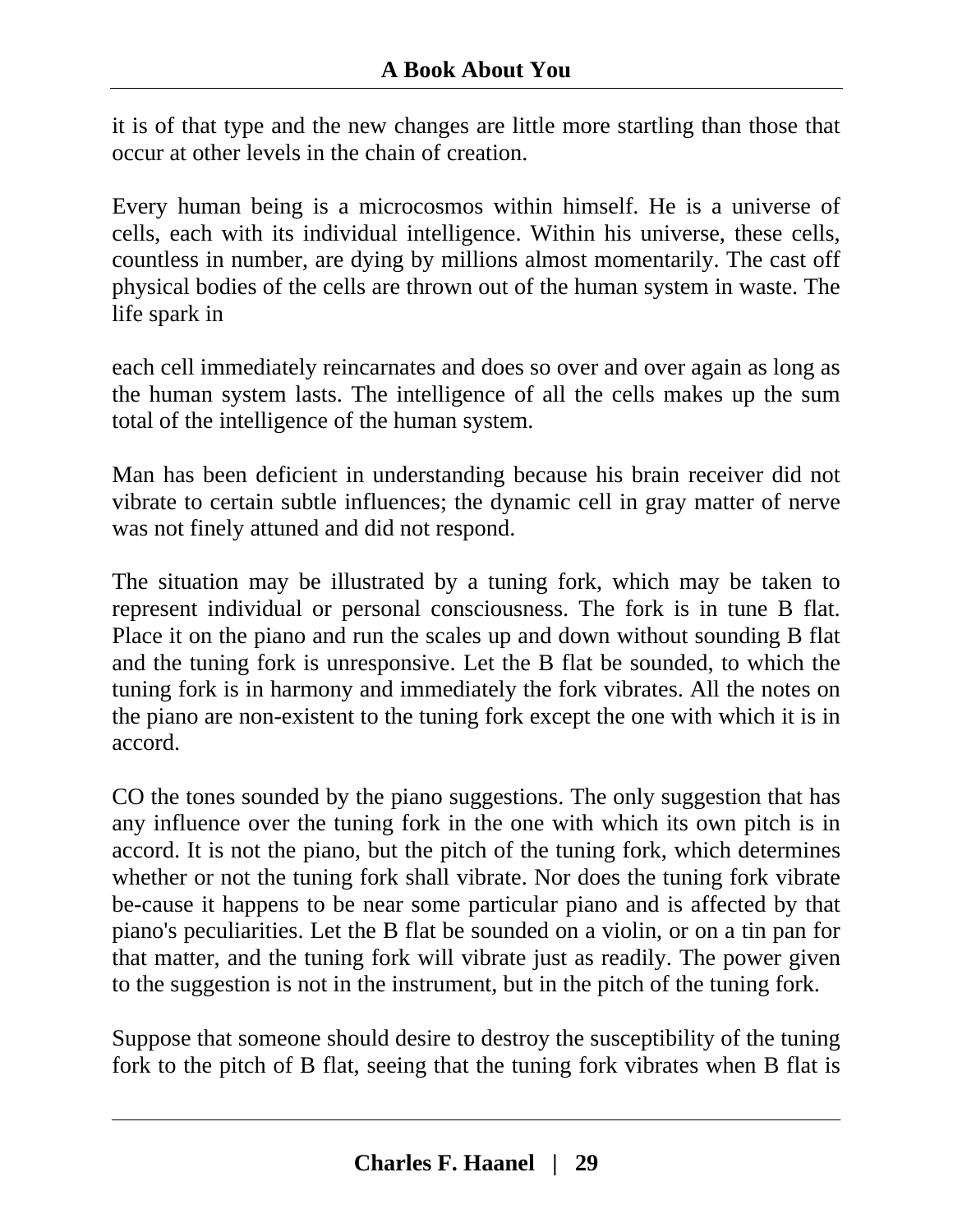struck on the piano what would be more natural than for him to conclude that the piano alone is responsible for the behavior of the tuning fork, and from this premise to reason that by taking away the piano or removing the tuning fork from the sphere of the piano's influence, the desired end will be accomplished and the tuning fork will no longer be affected by B flat. Nothing would be accomplished by such procedures, for the reasoning is from the erroneous premise. The susceptibility of the tuning fork to B flat has nothing to do with the environment, and no manipulation of the environment can have any effect. There is just one way to make the tuning fork unresponsive to B flat, and that is to change its pitch.

Personal consciousness is like the tuning fork. It has a certain pitch. This pitch

is given at the moment of birth and the elements that go to make up its peculiar nature determine its points of susceptibility to suggestion. The great range of possible suggestions under the classifications of heredity and environment, personality, or race will mean nothing to the personal consciousness unless the elements or qualities are presented which appeal to this particular consciousness as real. Then personal sense will respond by accepting the suggestion and manifesting the characteristics of the suggestion.

There is a plane of thought constituting the animal plane. Here are the actions and interactions that animals respond to, yet men know nothing of. Then we have the conscious thought plane. Here are almost limitless planes of thought to which we may be responsive. It is strictly the nature of our thinking that determine to which plane we shall respond. On this plane, we have the thoughts of the ignorant, the wise, the poor, and so on. The number of thought planes is infinite, but the point is that when we think on a definite plane, we are responsive to thoughts on that plane and the effect of the reaction on that plane in our environment.

Consciousness is positive, active, changeful, and outgoing; and activity, will in action, volition, and conation are terms applicable to it. In many cases it is only a reaction on the part of the environment; for instance food is part of the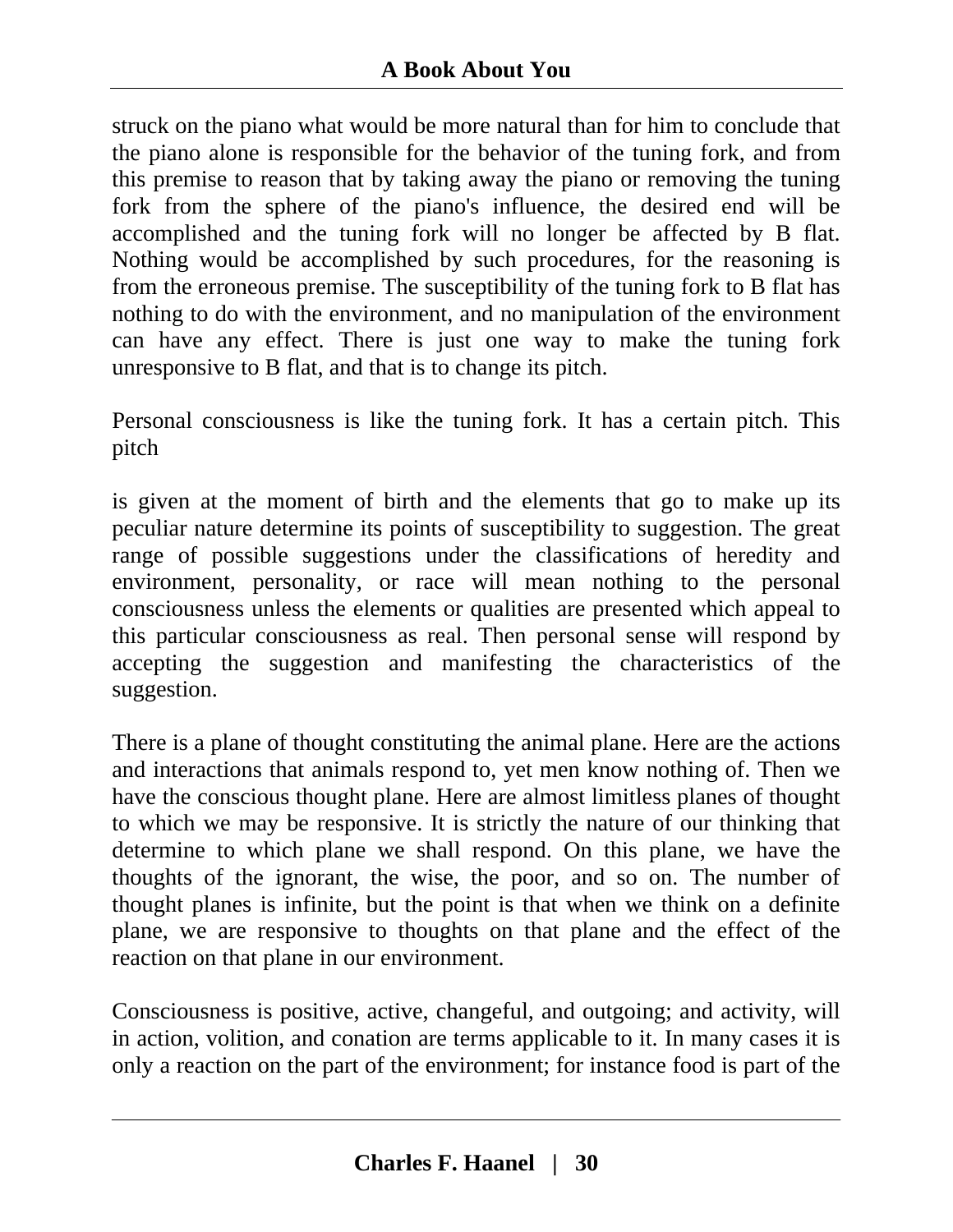environment, and its rejection is a reaction against the environment. This is sometimes called will, but it is not the same as the metaphysical will, which is controlled from within, influenced by attractions and repulsions in the environment.

Relation, therefore, is the essence of this aspect of consciousness; and just as action may be of two kinds-to separate and to bring together-and just as feelings may be of two kinds-agreeable and disagreeable-so there may be two kinds of relation, those of similarity and dissimilarity.

It is evident that the actions that separate, feelings that are disagreeable, and relations of dissimilarity are all obviously separative, individualizing, and correspond to the downward arc; while actions that unite, feelings that are agreeable, and relations that are of similarity are integrative and upbuilding.

Around you, as the center of it, the world without revolves. Organized life, people, thoughts, sounds, light, the universe itself with its numberless millions of phenomena are sending out vibrations toward you: vibrations of love, of hate, thoughts good and bad, wise and unwise, true and untrue.

These vibrations are directed toward you-by the smallest as well as by the greatest, the farthest and the nearest. A few of them reach you but the rest pass by, and as far as you are concerned lost.

Some of these vibrations are essential to your health, your power, your success, your happiness. How is it that they pass you?

Luther Burbank said: "We are just beginning to realize what a wonderful machine is the human brain. We are at the threshold of knowledge, but until yesterday we were outside. The human race has been broadcasting and receiving, perhaps millions of years without knowing, but suffering all the while from bad thoughts sent. The radio, while but avert' simple instrument as compared to the brain, is helping us to understand what the brain has always been doing.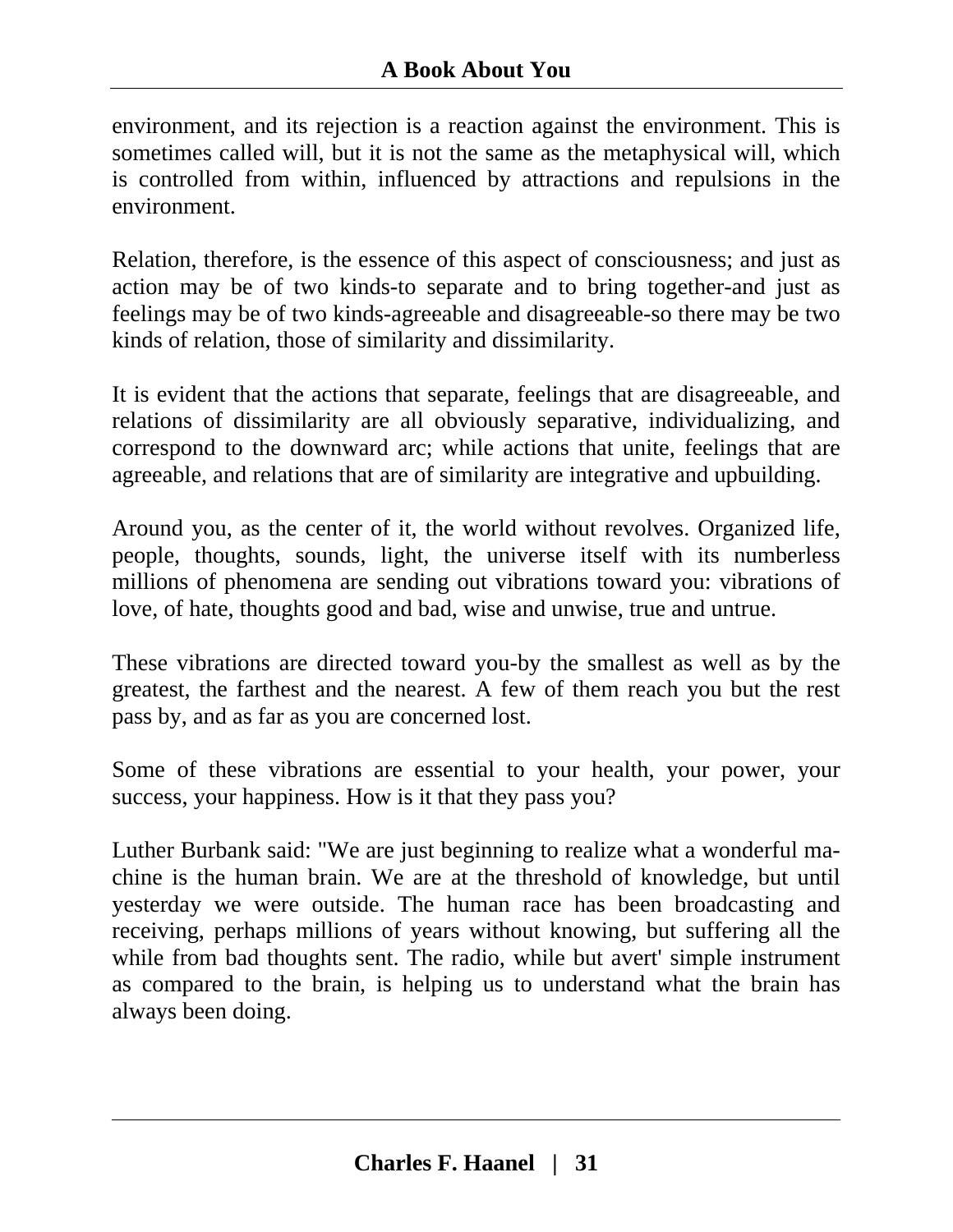"Those who are familiar with the radio know what jamming means-the crowding into a narrow wave-belt of a great many sending stations, all operating at once. Since we are all transmitting every time we think, it is obvious that the jamming in wave-length belts used by radio transmitters is as nothing compared with the din made by a billion and a half human brains. Din may seem to be a strange word to use in connection with the ether over a quiet meadow, for in-stance, but those who know how to operate radio receiving sets will understand. No matter how much jamming is going on, a radio receiving set is as the grave until it is adjusted and made resonant by establishing harmony within it. The silence may then change into what may seem to be almost screaming.

"With everybody broadcasting at once it follows that the ether must be the sounding chamber into which is crowded every kind of human thought. As we do not broadcast with the same intensity, it follows that the weaker vibrations must be drowned out by the stronger ones. Weak thoughts must soon fall flat, while strong ones may go to the ends of the earth. But it seems logical to believe that thoughts, held in common by millions, may, because of their identical nature, swell into a tremendous chorus, even though the human transmitters may not individually be very strong senders."

We easily recognize three phases of consciousness between each of which there are enormous differences.

- 1. **Simple Consciousness**, which all animals possess in common. It is the sense of existence, by which we recognize that "we are" and "that we are where we are" and by which we perceive the various objects and varied scenes and conditions.
- 2. **Self Consciousness**, possessed by all mankind, except infants and the mentally deficient. This gives the power of self contemplation, the effect of the world without upon our world within. "Self contemplates self." Amongst many other results, language has thus come into existence, each word being a symbol for a thought or an idea.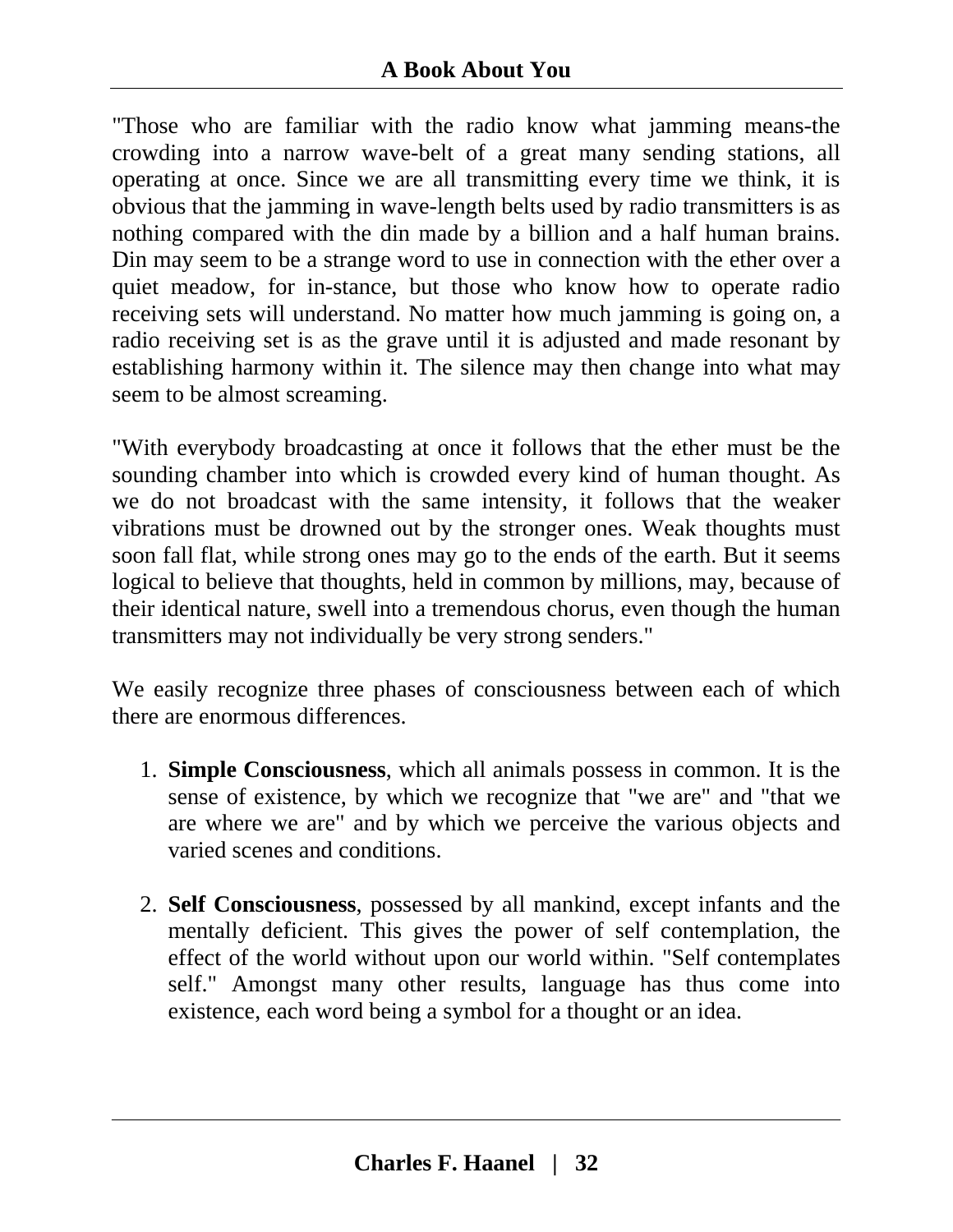3. **Cosmic Consciousness**. This form of consciousness is as much above self-consciousness as self-consciousness is above the simple consciousness. It is as different from either as sight is different from hearing or touch.

Neither by simple consciousness nor by self-consciousness can one get any notion of cosmic-consciousness. It is not like either of them any more than sight is like hearing. A deaf man can never learn of the value of music by means of his sense of sight or touch.

Cosmic consciousness is all forms of consciousness. It overrides time and space, for apart from the body and the world of matter, these do not exist.

The immutable law of consciousness is: *That in the degree that the consciousness is developed so is the development of power in the subjective and its consequent manifestation in the objective.*

Cosmic consciousness is the result of the creation of the necessary conditions so that the Universal Mind may function in the direction desired.

If you do not seem to grasp the application of the law of vibration in the thought world, if you do not know how to change the rate of vibration, remember that every thought changes the rate of vibration. As you think greater, deeper, higher, and more forceful thoughts, the brain cells are refined, they become more powerful, and they are enabled to receive finer vibrations.

This is true not only in the mental world but in the physical world. As the ear becomes trained in music, it is enabled to receive finer vibrations until the trained musician can hear harmonies of sound of which the ordinary person is entirely unaware.

Planetary vibrations act chiefly upon the nervous system, which is governed by, or responsive to, the planet of Mercury. The nervous system is the messenger of the mind and through the mind is transmitted the intelligent impulses which know how to direct the actions of the various organs of the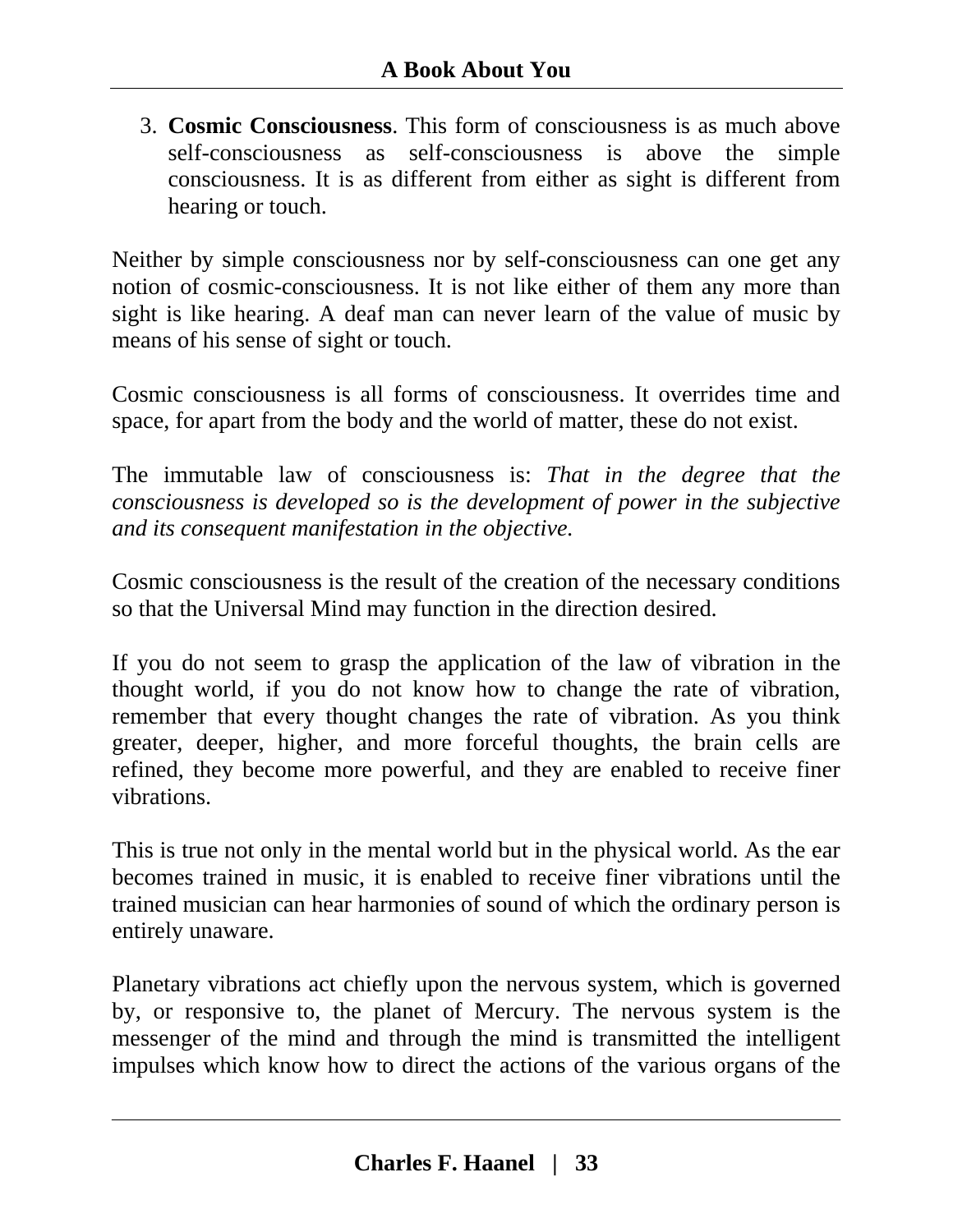body so as to bring about appropriate responses in the organs selected and the functions involved.

If you wish to be strong, the subconscious mind acts upon the tendency indicated and you will unconsciously do those things which will manifest strength. Every thought finds expression in the degree of its monopoly, hence, if you very much want and desire strength you must give the thoughts of strength form, purpose, and power-you must give the thought of strength a monopoly.

The general principle by which an idea is preserved is vibratory like all other phenomena of nature. Every thought causes a vibration that will continue to expand and contract in wave circles, like the waves started by a stone dropped in a pool of water. Waves from other thoughts may counteract it, or it may finally succumb of its own inanition.

Subconscious thought is received by any organ of the body affected, and think of the mechanism with which you are provided and which can and does objectify the thought received. First the millions of cell chemists ready and waiting to carry out all instructions received. Next the complete system of communication, consisting of the vast sympathetic nervous system reaching every fibre of the being and ready to respond to the slightest emotion of joy or fear, of hope or despair, of courage or impotence.

Next the complete manufacturing plant consisting of the series of glands wherein are manufactured all the secretions necessary for the use of the chemists in carrying our the instructions which are given.

Then the complete digestive tract wherein food, water, and air are converted into blood, bone, skin, hair, and nails.

Finally, the supply department which constantly sends a supply of oxygen, nitrogen, and ether into every part of the being, and the wonder of it all is that this ether holds in solution everything necessary for the use of the chemist, for the ether holds in pure form-and food, water, and air in secondary formevery element necessary for the production of a perfect individual.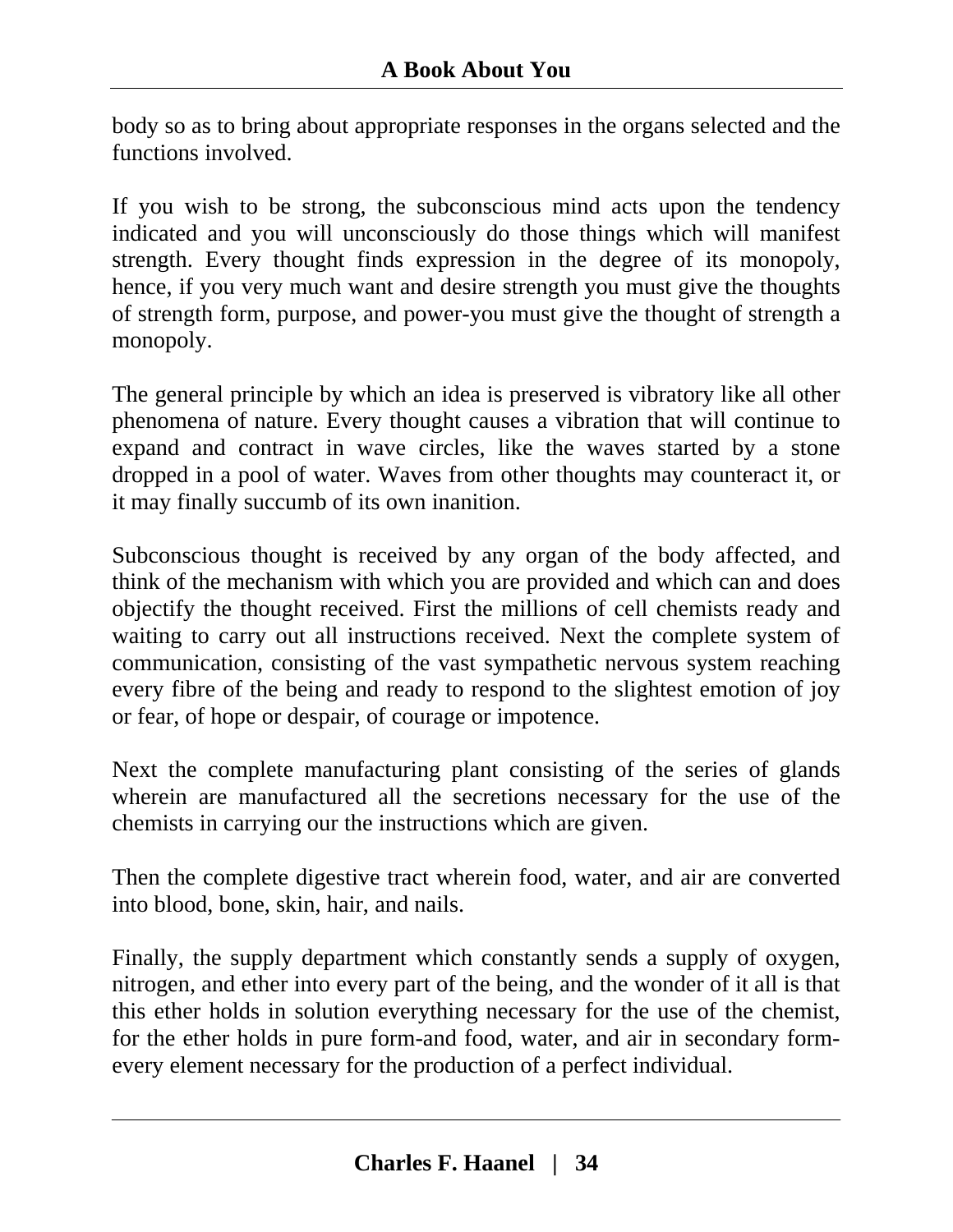You are also provided with a complete equipment for the elimination of waste and useless material as well as a complete repair department. In a addition to this, you have a complete system of wireless whereby you are connected with every other subconscious entity in existence.

You are not usually conscious of the operation of this wireless, but the same thing is true concerning the operation of the Marconi System.

There may be music of every kind in the air, but unless you make use of the amplifier, you receive no message and so with your subconscious wireless. Unless you try to co-ordinate the conscious and subconscious, you fail to realize that the subconscious is constantly receiving messages of some kind and just as constantly objectifying the message in your life and environment.

Try the following exercise:

Lie down quietly. Relax completely your mind and body. Breathe naturally. If the mind is at all tense or strained, then results cannot be obtained.

The mind must relax for the flow of inspiration.

Sooner or later there will be a warm, magnetic sensation throughout the body. As you progress you will lose the sense of the body altogether. The breathing will grow less in volume. Finally the conscious breath will cease.

You will be in the Silence; you can go where you please and return at will. You may roam in mind through the subjective world of thought.

You will be in tune with the cosmic consciousness. You will be in tune with the Infinite.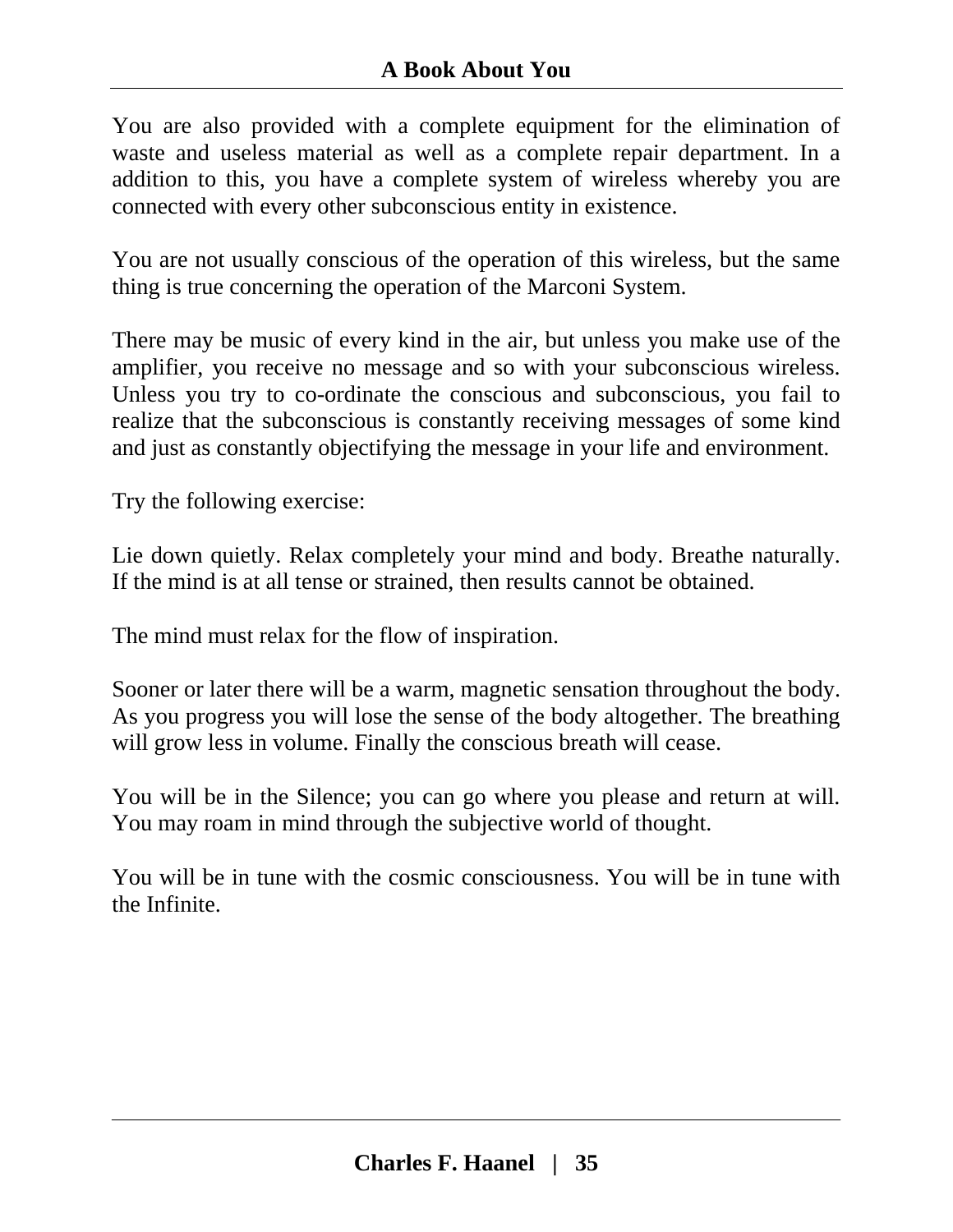#### **YOU**

You are whole perfect, strong and powerful.

You are unfettered, unbound, triumphant and victorious!

You are youthful, vigorous, smiling, buoyant and splendid.

You are active, energetic, lively, independent and sagacious.

You are loyal, tactful, alert, contented and considerate.

You are renewed, regenerated, recreated, inspired and trans-formed.

You are refreshed, invigorated, loving, harmonious and happy-yes, wondrously happy.

You have found the elixir of life-the philosopher's stone-the life abundant-the fountain of youth.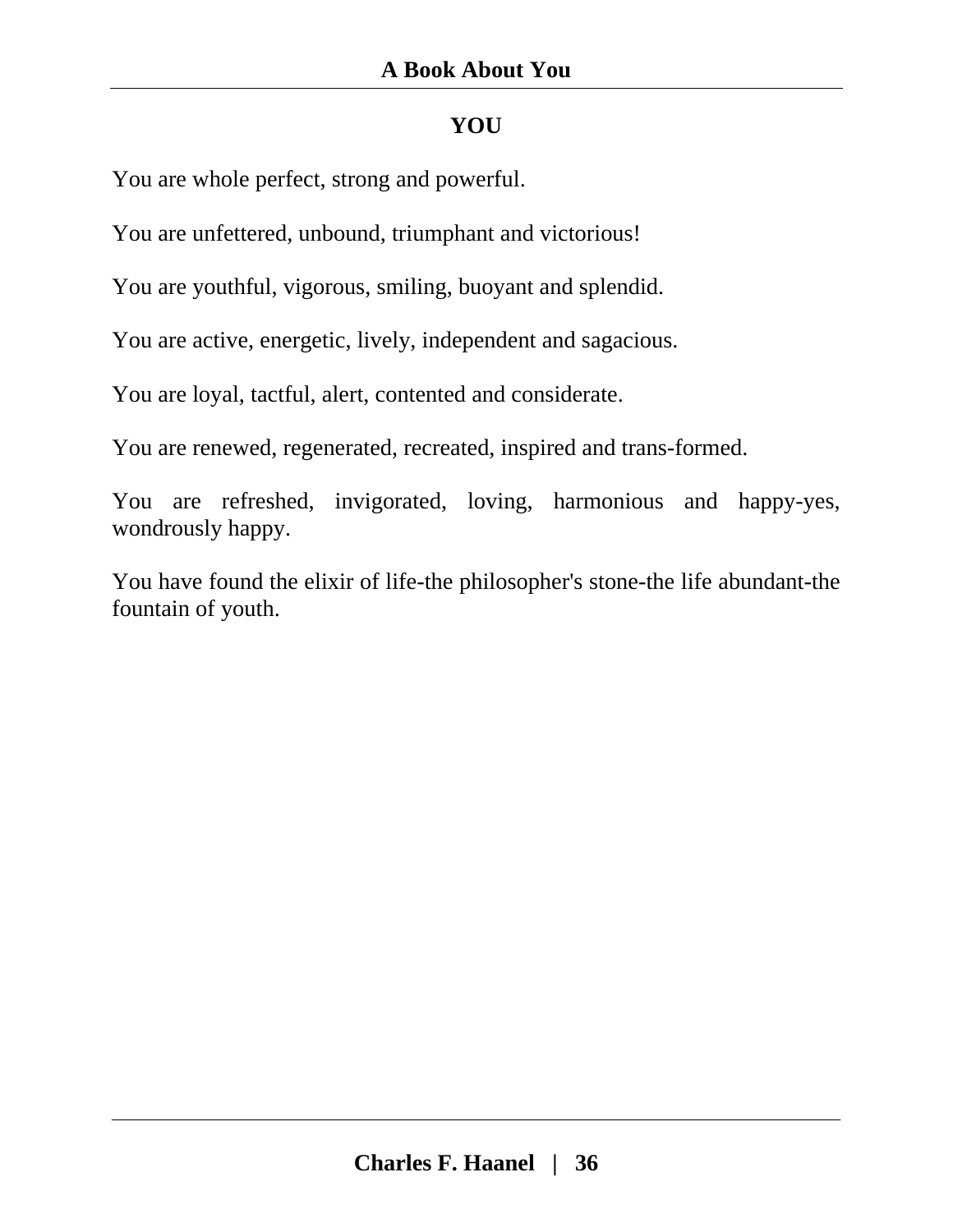# **Section Four. Electrical Vibrations**

The only important theory that has ever been advanced to explain the properties of electricity is that of Faraday; which theory is that the region surrounding charged bodies is traversed by lines of force, the ends of which are rigidly attached to bodies charged with electricity of opposite polarities.

Lodge regards the electron as a point charge of disembodied electricity and nothing else, the vibrating corpuscle being a constituent of the atom but itself possessing no material nucleus. He is responsible for the theory that all matter is electrical in nature and there are now no physical scientists who doubt the truth of the constitution of matter in accordance with this theory.

The earth is a huge magnet electrified by the sun and the impulse, sensations, and varied states of consciousness of every living things depend upon the vibrations which are constantly being received from the planets. The planets too are huge magnets but of varying sizes and of different constitutions, each of which is likewise electrified by the sun.

If a copper wire be bound spirally around a bar of soft iron and an electric current passed through the wire, the bar of iron will, for the time being, be converted into a magnet. If the bar with its spirally wound wire be balanced on a point or hung horizontally on a thread so that it can swing around, it will point north and south like a permanent magnet or a magnet needle.

An empty spiral of wire, one with no bar passing through it, will behave in exactly the same way if an electric current is sent along the wire and it is balanced so that it can swing. It will point north and south as long as the current passes and the end that points south will be the one at which the current is travelling around the spiral in the same direction as the hands of a watch.

In magnetism, like poles repel each other and unlike poles attract. The north pole of a magnet will repel the north pole of a magnetic needle, but will attract the south pole of the needle.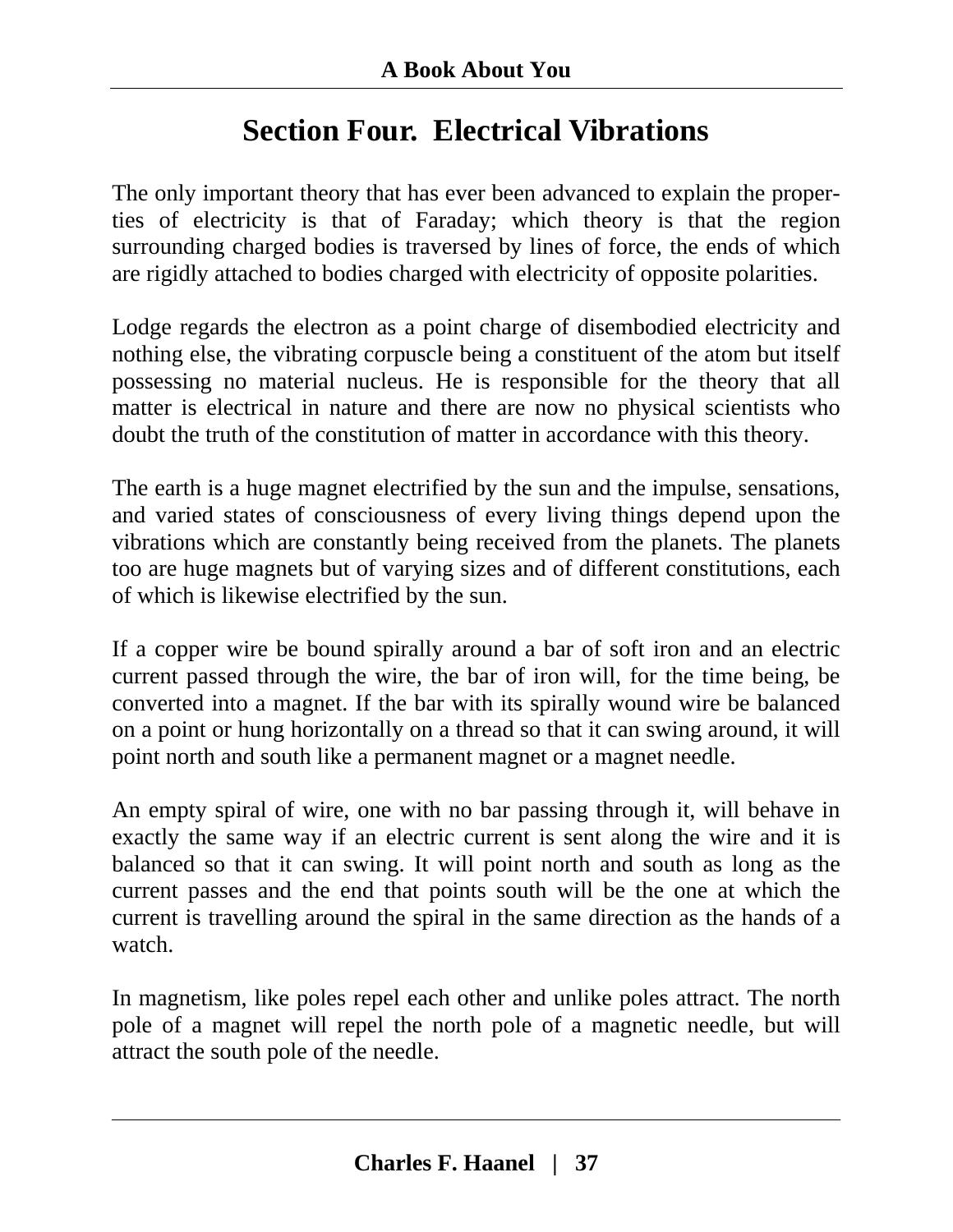Because the needle is a permanent magnet, the obvious inference from the

fact of its pointing north and south is that the magnetism at the north pole of the earth must be similar in its nature and in the direction of its electric currents to that at the south-pointing end of the needle or of a bar magnet. Magnetic attraction implies opposites; therefore the magnetism at the north pole of the earth must be opposite in nature to that of the north-pointing end of the magnet. In fact, the earth behaves as if a great bar magnet were thrust through its axis; the south pole of the magnet being at the north pole of the earth.

It follows from this that electric currents are travelling spirally around the earth from pole to pole. If we could look down upon the north pole of the earth and could see these currents, they would appear to move in the same direction as the hands of a watch; that is to say, they would behave just as do the sun, moon, and planets-rise in the east, pass across the meridian, and set in the west.

All electrical energy has its source in the Sun, which is the center of all life, force, and energy, and represents the positive and primal fount of all existence. In the sun are contained all the colors of the solar spectrum. Every form of existence manifesting in the solar system is bathed in these rays from which is drawn the life that is at the center of its existence.

The Moon represents the negative influence, her light being that which is borrowed from the Sun, she having no light of her own except that which she collects as a reflector.

We may think of the Sun as the symbol of the spirit and the Moon of matter, the two acting in unison as spirit matter, or life and form.

The planets nearest the Sun are most active in motion. Making their revolutions around the Sun in the shortest length of time, they travel through space at the greatest rate of speed. As we recede from the Sun toward the orbit of Neptune, this activity of the planets becomes gradually less. Thus mercury travels through space at the rate of 29.3 miles per second and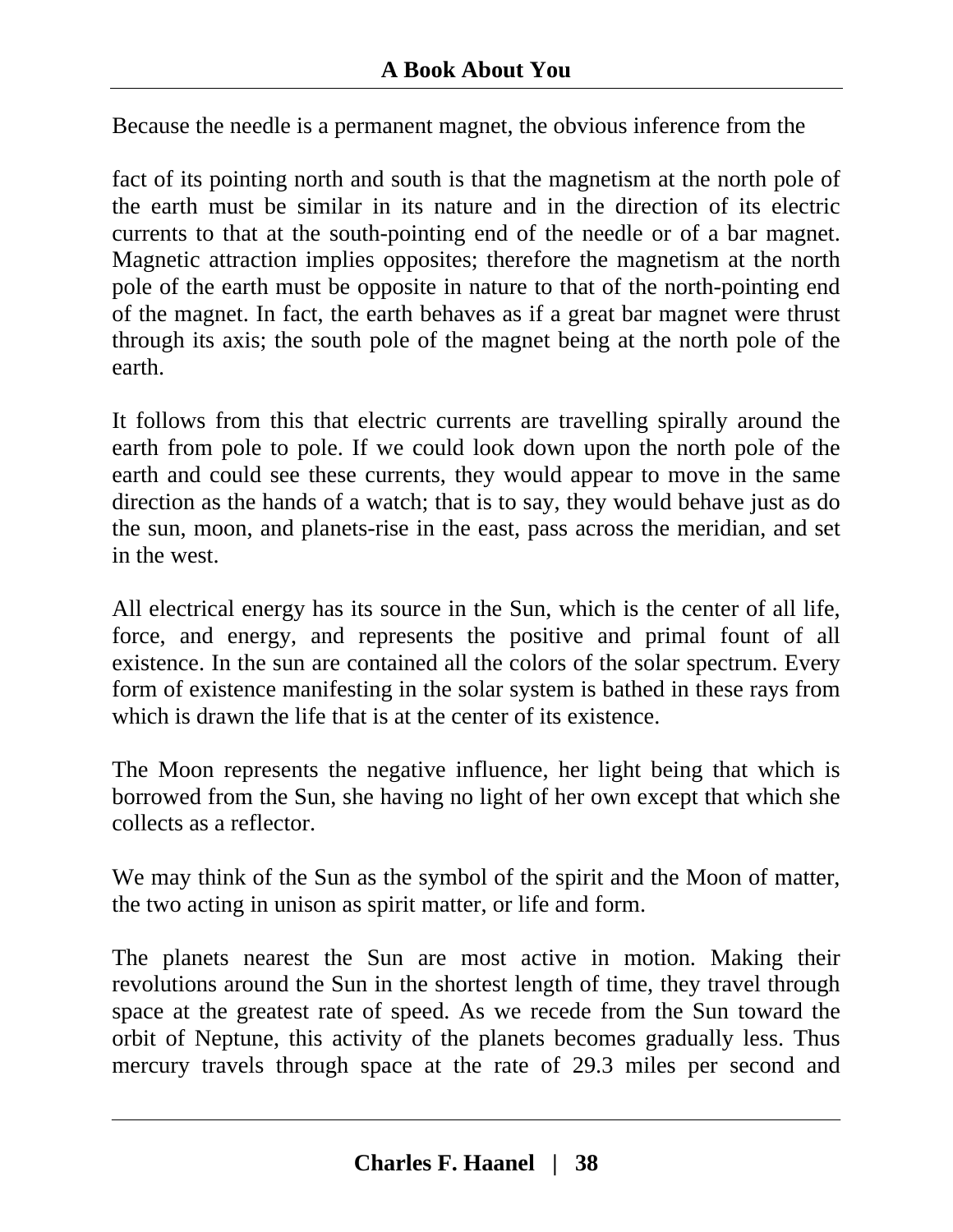accomplishes a revolution around the Sun in about eighty-seven days; while Neptune, the farthest removed of the planets, has a velocity of about three and one-half miles a second and requires about 165 years to make a revolution around the Sun. Our Earth travels at the rate of nineteen miles a second or seventy-five times faster than a cannon ball.

Mercury is about 3000 miles in diameter or approximately three-eights the

diameter of the Earth. Its mean distance from the Sun is 35,393,000 miles. Its orbit is the most elliptical of all the planets, sometimes approaching within 28,153,000 miles of the Sun and at other times removed 42,669,000 miles.

It is by nature convertible, being affected by the planet with which it is in con-junction. When apart from any other influence, Mercury is a changeable, cold, dry, and "mercurial" planet.

Those who are born under its influence are extremely sensitive to the rise and fall in atmospheric pressure. The body is easily affected by environment, and is therefore liable to feelings of comfort and discomfort according to circumstances. Physically, Mercury governs the brain, nerves, bowels, arms and hands, mouth, tongue, and lungs. The temperament is excitable, very quick and active, rather changeable, and sometimes highly nervous.

Mercury has been termed "the Messenger of the Gods" and he seems to have the special office of being the messenger of every other planet to the Sun. He is the great mental ruler, for without Mercury's influence we should be devoid of memory and probably of speech, and also all other power of expression.

Mercury is therefore the great actor in life's drama.

The orbit of Venus, like that of Mercury, lies within the orbit of the Earth; and, like Mercury, she is sometimes an evening and sometimes a morning star. Her orbit is larger than that of Mercury, but it never recedes more than 48 degrees from the Sun.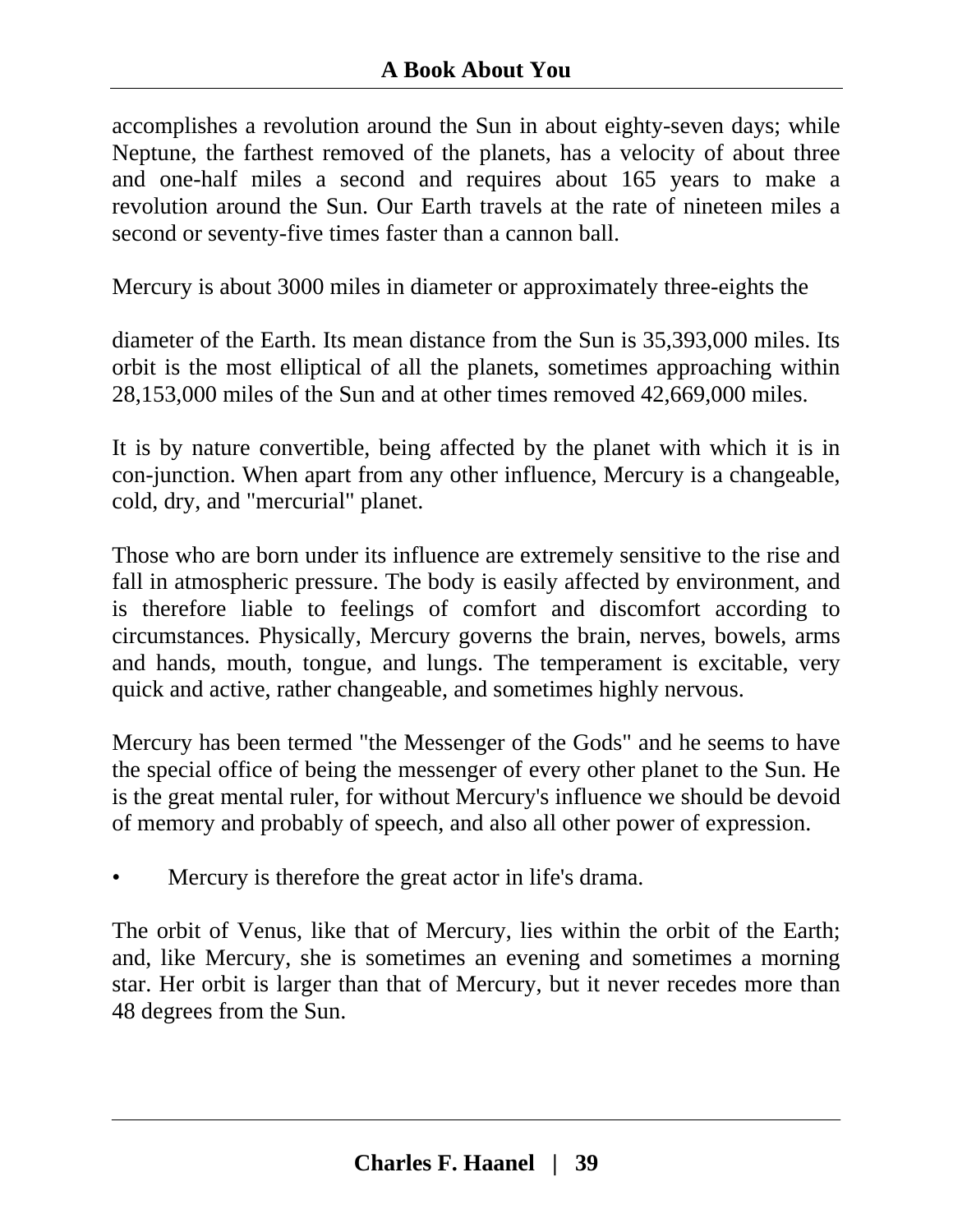Venus accomplishes one sidereal revolution in about 225 days. The diameter of Venus is 7,510 miles; its distance from the Sun is 66,586,000 miles.

Venus is the most beautiful planet in the solar system'. Her influence is for pleasure, cheerfulness and affection.

Venus is decidedly a feminine planet, presiding over all affairs which concern females, and the clinging preserving, nourishing and sustaining element; there-fore she has the greatest influence in feminine affairs. She brings out all of the artistic, idealistic, and musical faculties. She presides over the higher emotions and refined desires, as well as over the sensuous feelings. Sentiment and pleasurable desires govern the Venus nature, and wherever mirth, pleasure and joy are found the vibrations from Venus has a decided influence of her own. She is also affected by the aspects from other planets, the feelings and emotions being depressed or expanded according to the nature of the planet with which she is in aspect.

The typical Venus woman is well developed in every way, of medium stature and beautiful skin. The complexion is clear and attractive, the eyes very bright and sparkling, inclined to be dark blue or hazel, and full of feeling. The colour of the eyes and hair is affected by the planets aspecting Venus. The face is smiling and pleasant, the voice soft and sweet. The pure Venus type woman is irresistible in charm and she seems destined to draw out all the love and affection of those around her.

Physically, Venus confers beauty of form, clearness of skin, fine hair, and firm flesh, which is usually healthy.

Mentally, she confers an appreciation of the fine arts, but gives very little inclination for study or intellectual pursuits, those born under her influence being more guided by their feelings than by thought or reason. The moral qualities are sometimes rather latent, the Venus temperament preferring to obtain its desires quickly and easily by the most convenient methods and strict morality, or some-times even reason, is often disregarded where these desires are in question.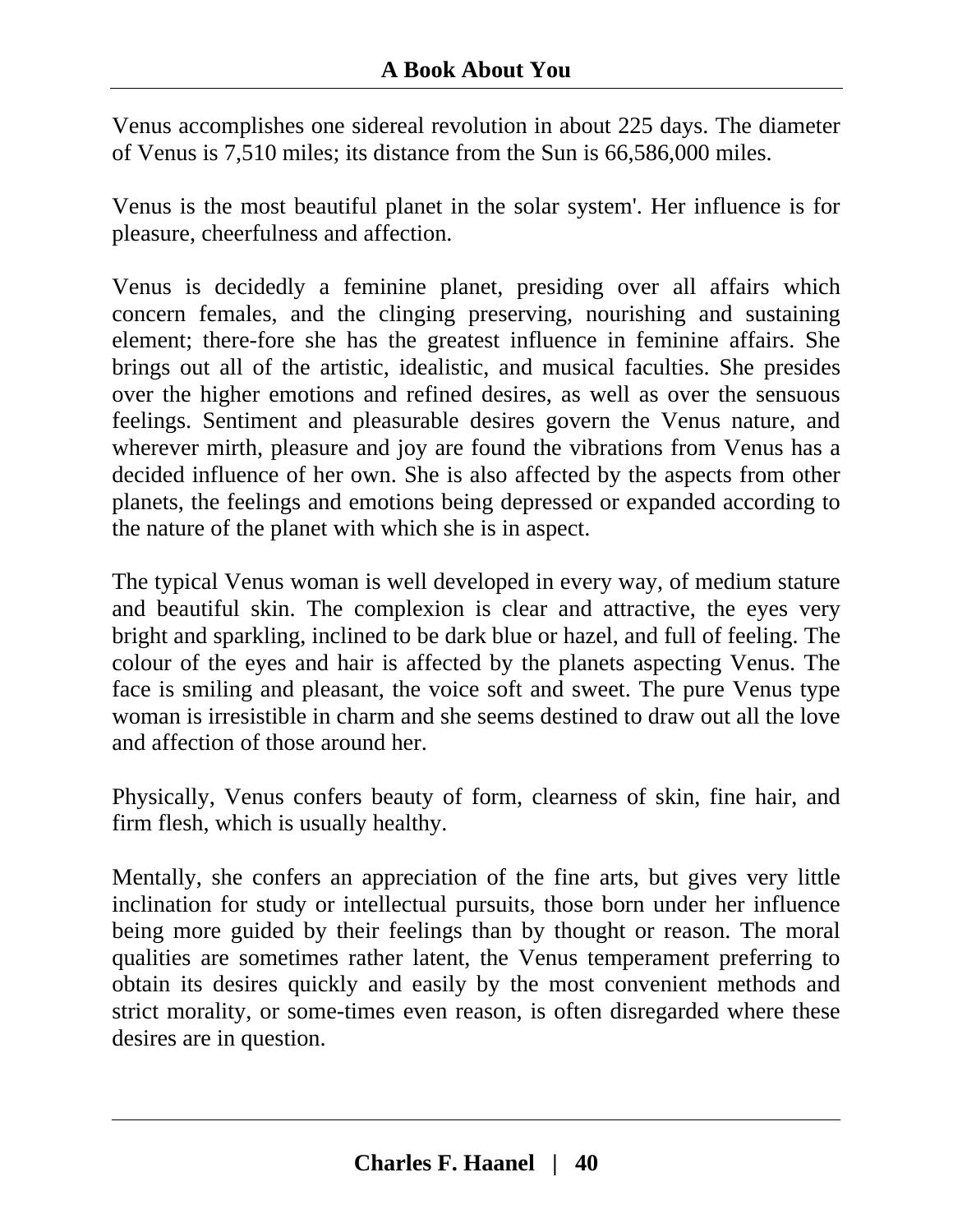The Venus disposition is cheerful, merry, generous, light-hearted, and sometimes very witty. Males born under Venus are affable, courteous, kind, and sympathetic, though sometimes rather effeminate. Venus governs the feelings and emotions only, and these feelings and emotions will be affected by the planets aspecting or influencing Venus at the time of birth.

Mars is the first of the superior planets; and by superior is meant that it orbit lies outside the orbit of the Earth.

Mars rotates on its axis in twenty-four hours and thirty-seven minutes, and accomplishes a revolution around the Sun in about six weeks less than two years.

The planet Mars is by nature hot and expansive, his influence being entirely different from that of Venus. The latter governs all that is gentle, soft, and feeling, whilst Mars governs all that is forceful, harsh, and often unfeeling. This planet is freer too from the influence of the other planets and distributes a more definite influence of his own, Mars being representative of the masculine sex in the same way that Venus is representative of the feminine sex. The Mars man is of medium height and stature, having a round face and ruddy complexion, sharp, bright eyes, often hazel, a good constitution and healthy body, and a splendid masculine system.

Physically, Mars governs the external generative system, the muscular system, as well as everything in the body connected with movement and action.

Mentally, Mars presides over all adventure, enterprise, and heroism. The influence of Mars is daring, combative, fearless, and venturesome. In everything where pluck, force, and energy are required, the Mars man will be foremost; always ready to defend, he will not hesitate to attack when the situation seems to require action.

The disposition of Mars men is generous, confident, and assertive; quickly angered, often acting rashly and ever inclined to be headstrong, they are first in any act of bravery, frequently regardless of consequences.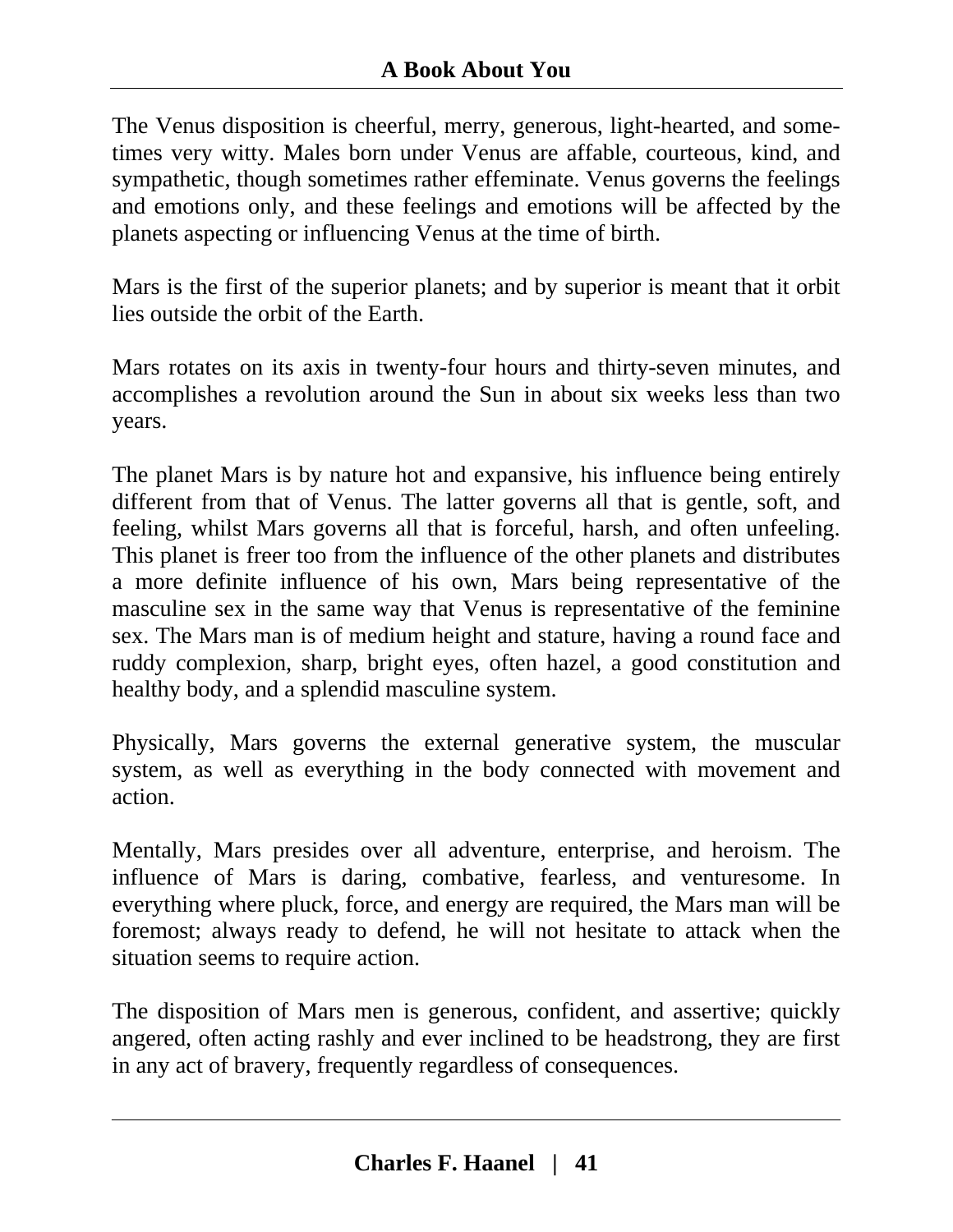The next planet beyond the orbit of Mars is Jupiter.

To the naked eye, Jupiter appears as a star of the first magnitude. Its light is constant and scintillates but rarely. This giant planet is over 85,000 miles in diameter, or about 1,300 times larger than the Earth.

The circumference of Jupiter is 268,000 miles or more than ten times the circumference of our Earth.

Jupiter is universally known as the planet of good fortune. Every vibration of this planet is harmonious; and all those who have entered fully into the conditions of Jupiter are the essence of peace, morality, and justice, which last is combined with sympathy and compassion. All persons who come under the influence of this benefic planet are hopeful, joyous, sincere, truthful, and genuinely warm-hearted. Jupiterian individuals are marked by their sober, sincere, honest, and commanding appearances. They are of full stature, high forehead, and possess a luxuriant growth of hair. There is usually a display of true pride and dignity, which is never scornful or arrogant, but goes well with a nature that is benevolent and generous, anxious to do good and to benefit others.

The influence of Jupiter is manifested in prudent ambitions, in magnanimous action, and in sympathetic feelings for the good of humanity. The genuine Jupiterian is the most soft and gentle, and at the same time the most manly and noble of all dispositions. The most desirable virtues are to be found in this disposition; a noble nature, always acting honourably, ever grateful and genuinely courteous to all, high or low, one which is always happy, peaceful, and sincere.

Jupiter is the "greater fortune," the most benefic of planets. Without his influence, there would be no real joy. The vibrations of Jupiter bring bliss and a desire to be helpful.

Yet farther removed from the Sun is Saturn. Saturn is a planet differing in every way from any of the four we have so far considered. By nature, this planet is cold, limiting, restricting, and binding. Physically, Saturn presides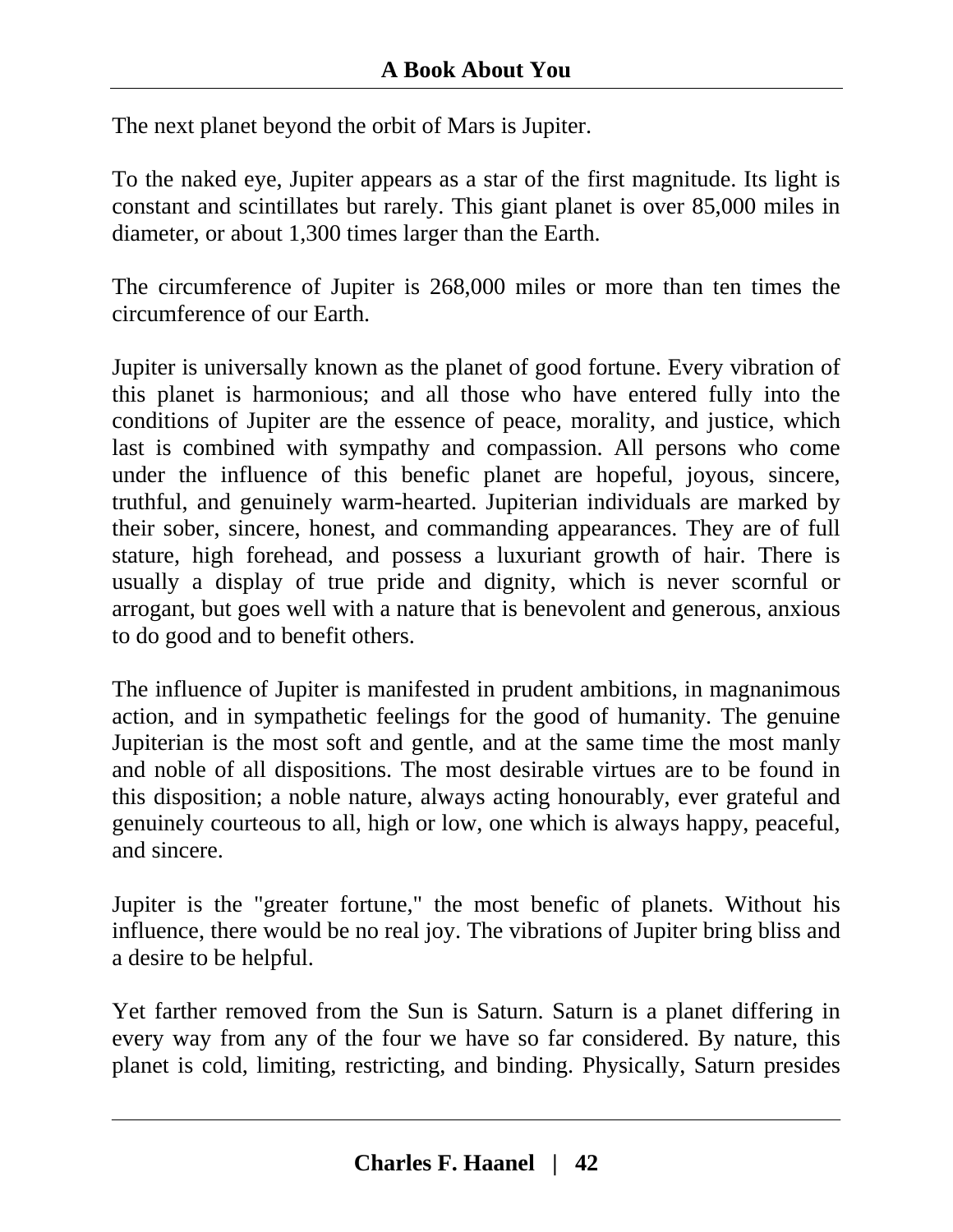over the bony structure. Those born under the influence of Saturn are usually lean, of middle stature, narrow forehead, small eyes, and pale complexion. The hair is usually very dark and sometimes black.

Mentally, Saturn governs the thoughtful, meditative tendencies, and makes the mind slow, careful, methodical, patient, contemplative, reserved, and studious.

Morally, Saturn gives justice and he favours all who are chaste, ascetic, pureminded, frugal, and prudent.

In disposition, Saturnine persons are grave and sober, inclined to little speech, but giving expression to words of great weight when necessary. There is a tendency toward doubt and apprehension; but the disposition is inclined to be faithful and constant, reliable, industrious, and persevering.

Saturn turns on its axis in ten and one-half hours and requires nearly thirty years to complete a revolution around the Sun. The mean diameter of Saturn is about 70,100 miles, or 746 times larger than the Earth. It is 872,137,000 miles away and shines as a star of the first magnitude.

The planet Uranus strikes the highest octave to which we of the present are capable of responding. In fact, there are a great number of human beings who, as yet, are incapable of answering to the Uranus vibration. Its power is illustrated by those who today are not limited by conventional laws, but who maintain their own ideas free from personal bias and public opinion.

Physically, Uranus acts upon the nerves and the magnetic conditions. Surrounding everyone, there is what is called an aura, which is the magnetic field.

Uranus governs that aura.

Intellectually, Uranus governs the inventive and ingenious faculties and favours the romantic, bohemian, and uncommon side of life, and all qualities that are unique and original, such as genius and intuition. This planet inclines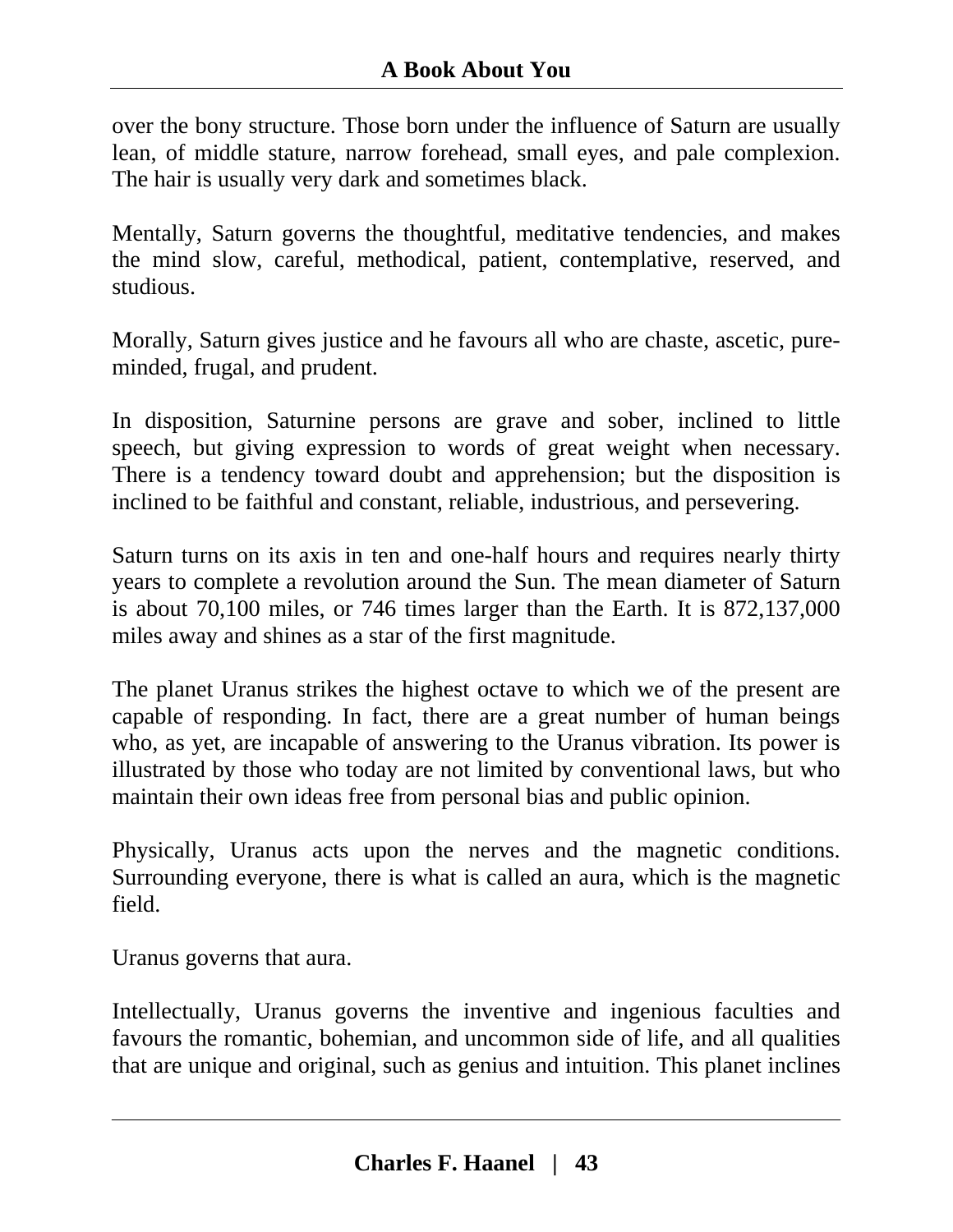to-ward metaphysical studies, or those principally concerned with the higher mind and the subjective parts of nature.

The disposition of those under Uranian influence is somewhat abrupt, inclined to be mystical, profound and gravely thoughtful, delighting in difficult problems, ancient mysteries, and occult sciences.

After Uranus had been discovered for some time, it was found that upon taking all known causes into account, there was still something affecting its motion. It was suggested that this something was another planet, more distant from the Sun than Uranus itself; and the question was, "Where was the planet if it existed?"

We need not be surprised that two minds, who felt themselves competent to solve the problem, should have independently undertaken to find the unknown world. As far back as July, 1841, we find Mr. Adams determined to investigate the irregularities of Uranus. Early in September, 1846, the new planet had been fairly grappled. We find Sir John Herschel remarking, "We see it as Columbus saw America from the shores of Spain. Its movements have been felt trembling along the far reaching line of our analysis with a certainty hardly inferior to ocular demonstration."

On the 29th of July, 1846, the large telescope of the Cambridge Observatory was first employed to search for the planet in the place where Professor Adams' calculations had assigned it. M. Le Vernier in September wrote to the Berlin observers stating the place where his calculations led him to believe it would be found, his theoretical place and Professor Adams' being not a degree apart. At Berlin, thanks to their star map, which had not yet been published, Dr. Gallac found the planet very near the position assigned by both astronomers.

The intuitive faculty and the telepathic sense, as well as genius, are frequently of a nature which might be directly ascribed to the planet Neptune. Hence, it would appear to be in the nature of Neptune to augment and specialize the faculties.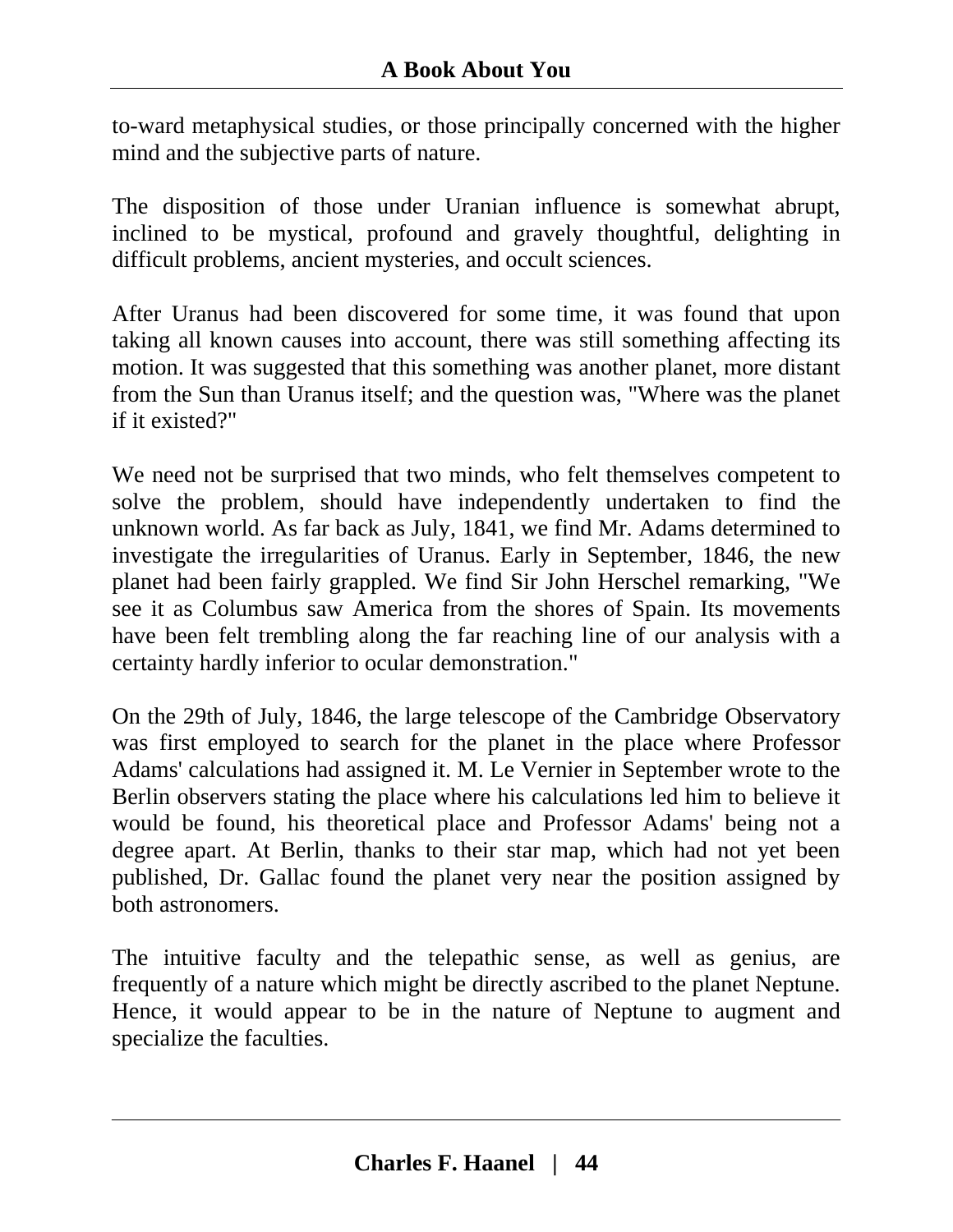We must not, however, forget that the planets, according to their several natures, always act in terms of ourselves and our environment. A man who is list-less and without ambition will not make bold or successful enterprises under the transit of Mars. A man of small ideas will account himself lucky on the receipt of an unexpected dole. Great achievements can come only from great minds and high endeavours. Mars always exacts the penalty of a risk. Saturn demands time in which to mature his benefits. Jupiter is a planet of "great expectations," and oftentimes of little permanence. Neptune dearly loves a plot or intrigue, and Uranus can make or break, according as a man is himself disposed to be constructive or destructive. Man is an embodied universe. The planets are all compounded in his being. It is that which makes him responsive to their actions.

The seven planets are the indicators of the seven Principles which constitute the universe. Just as the Zodiac is complete within itself, with twelve divisions, so are the planets a complete whole in the aura of the Sun, with seven divisions.

As one ray coming from the Sun is broken up into seven rays through the planets, so is each of the seven again broken up into millions of separate rays, each one forming the nucleus for a separate form of matter.

Thus, all life is manifested by combining and compounding these planetary influences.

The story of the formation of the Earth and man has been likened to a mighty wheel ever slowly and inevitably turning, ever pressing onward, each revolution being called an Age. As this "wheel of life" turns, it carries both humanity and the Earth through the various changes and states of enfoldment of their inter-woven, yet individual, destinies.

When the physical body is conceived, it is under the prevailing lunar influence. At the time of "quickening," Mars animates the body and the particular planet which is in the ascendant at the moment governs the brain and nervous system.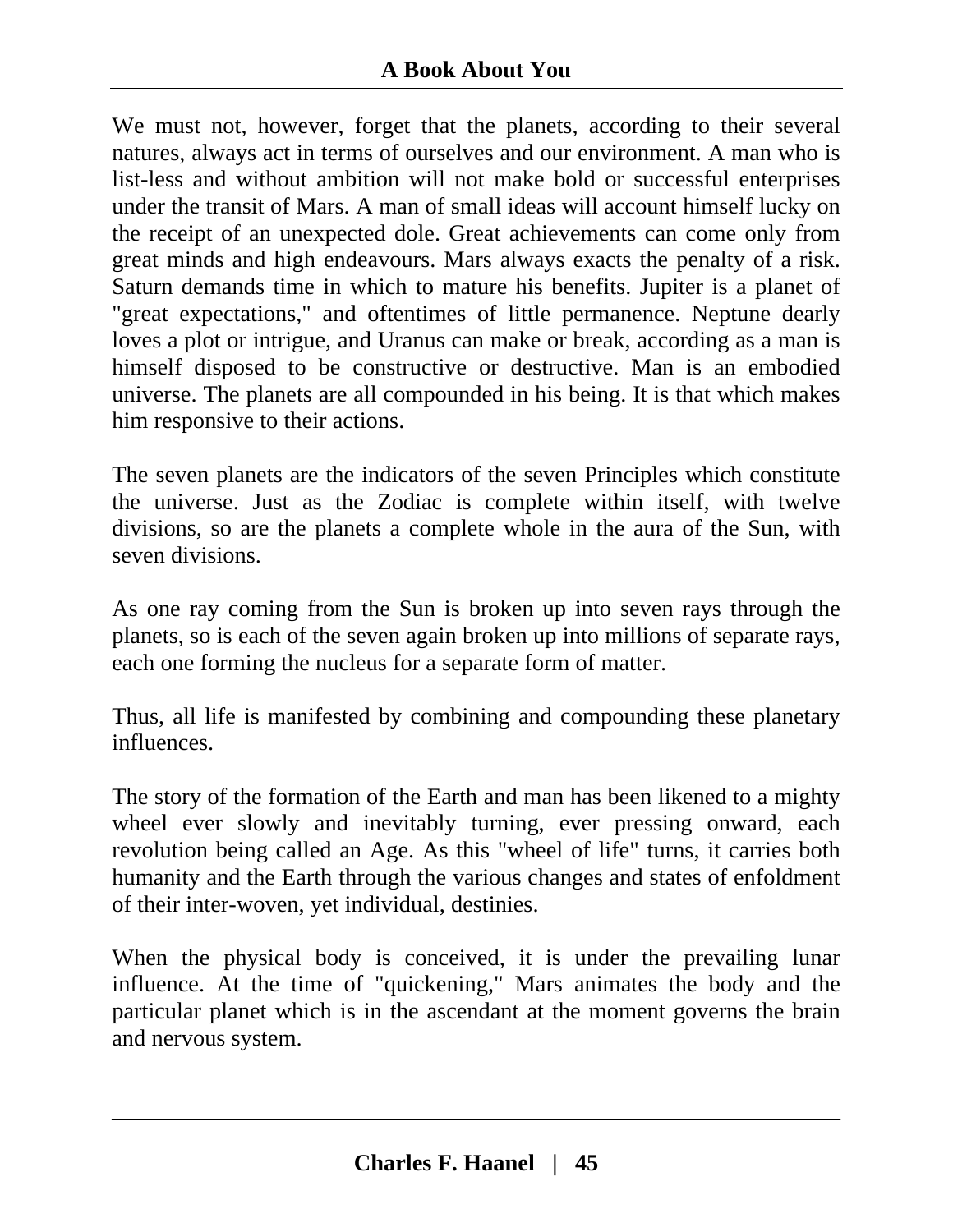When a child draws its first breath, it draws into its system a wave of ether charges with certain vibrations coming from the planetary spheres.

Every human being is essentially a seed of the Divine Life, and the enfoldment of the spiritual life within is the one aim of human destiny.

All planetary forces reaching our globe affect us physically, emotionally, and intellectually through our physical, emotional, and mental bodies. The principle of the planetary influences as they affect humanity are neither virtues nor vices; they are qualities common to all who attune themselves to them. They are latent in every human being.

The principle of Mercury is reason; of Venus affection; of Mars energy; of Saturn endurance; of Jupiter preservation; of Uranus constructiveness; and of Neptune mysticism.

The Zodiac holds in solution the various qualities of matter in all its manifold forms. The qualities are indicated by the nature of the signs, and the signs have a definite relation to the constellations. The relationship is, however, not de-pendent upon the position of the constellations any more than the nature of the radio music is dependent upon the location of the broadcasting station.

The human body possesses innumerable sensory nerves, each of which has an "end organ," whose office is to receive stimuli from without, transmit the vibrations to nerve centers, where in turn they are forwarded by means of the sympathetic system to those organs which are responsive to each particular incoming stimulus, causing chemical changes to take place which give rise to sensation. Sensation produces thoughts in kind. Thoughts determine acts. Acts determine environment.

Before one is conscious of a sensation, a chemical change has taken place, a stimulating vibration has been received which gave the chemical situation an urge and a direction according to the character of the vibration. The vibrations of Mars are positive, exciting, inflammatory; those of Venus are soothing, pacifying, cheering; the vibrations of each planet having its own particular influence.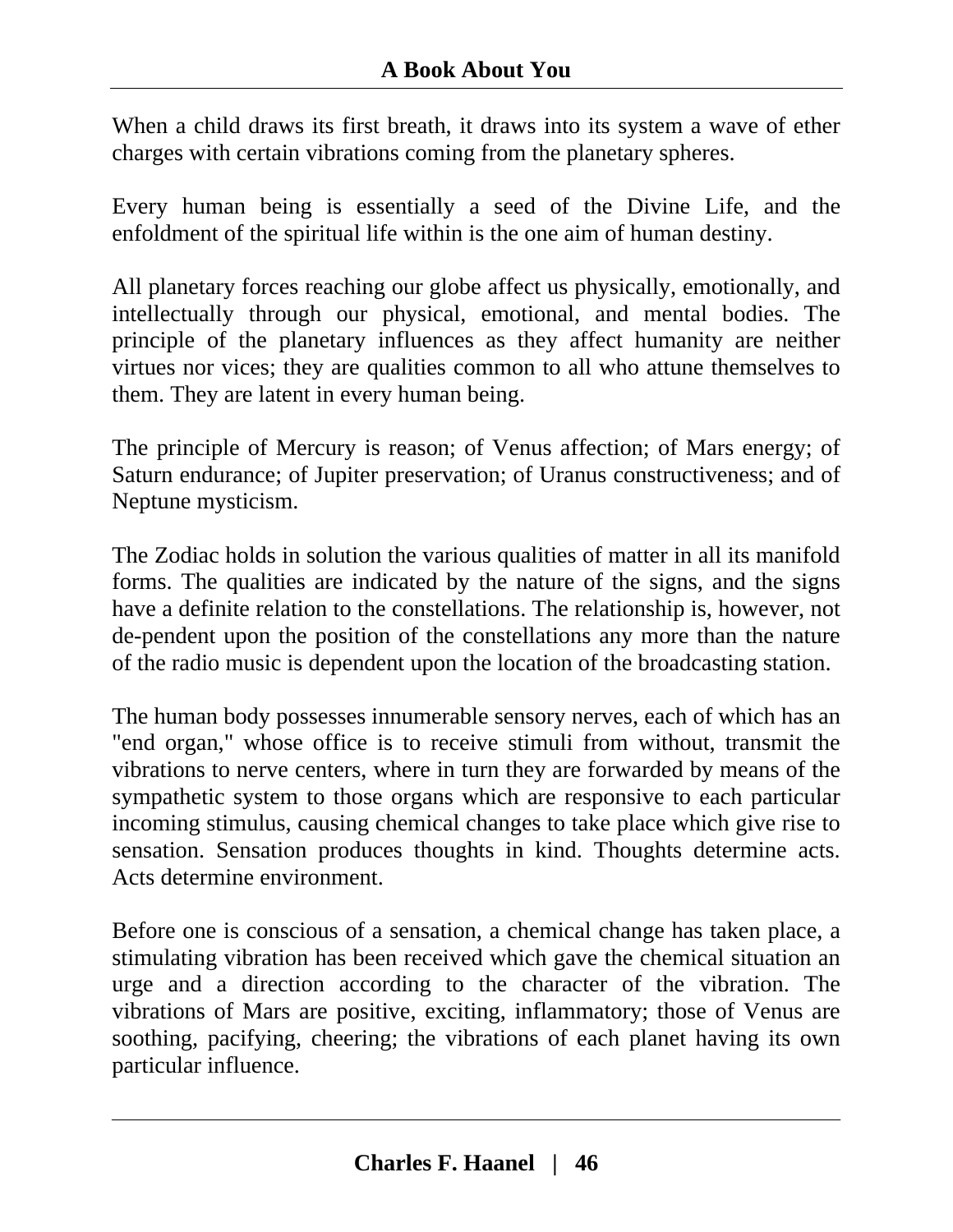The influence of Mars is expansive, impulsive, and ever moving. It contains the essence of energy, strength, and motion. It is not an influence to be suppressed, but rather one to be controlled, refined, and directed.

There is not a stone but has a spark of the Martial ray in it, not a planet but feels its animating influence, not an animal that is not moved by its energy, not a human being uncontrolled by its power.

The principle of Venus is love. Love in this sense is not a mere sentimental abstraction; it denotes rather the principle of cohesion operative throughout the universe, the accretive faculty that attracts whatever is in accordance with its nature, whether it be construction or destruction. Nothing is ever lost, for in the Divine Economy creation consists in nothing but recreation-an exchange of the old for the new.

The influence of Jupiter is mainly social, charitable, and religious. Jupiter is the preserving influence of that which manifests as the objective influence of Saturn. Saturn and Jupiter govern the physical conditions, Mars and Venus the emotional nature, and Mercury the mental nature of the human being. The influence of Jupiter is expansive; it favours expression by decoration and adornment, it develops the talent for organization, it influences the unfolding of seeds and buds and creates a fitting environment for the life within them. Jupiter, there-fore, brings out all that is sociable, cooperative, and harmonizing.

Every force, whether magnetic, sympathetic, dynamic, or mechanical, is a planetary vibration, and as Jupiter is fourteen hundred times as large as the Earth, the vibrations which he imparts and the force which he exerts is lofty and grand. His influence is for harmony, grandeur, and physical excellence.

Perhaps the most individualistic trait of the Saturnian type is the quality of slowness of inertia. The three qualities inherent in matter are inertia, activity, and mobility. These three qualities are combined in varying proportions in all types of planetary influence, but in the case of Saturn, inertia preponderates.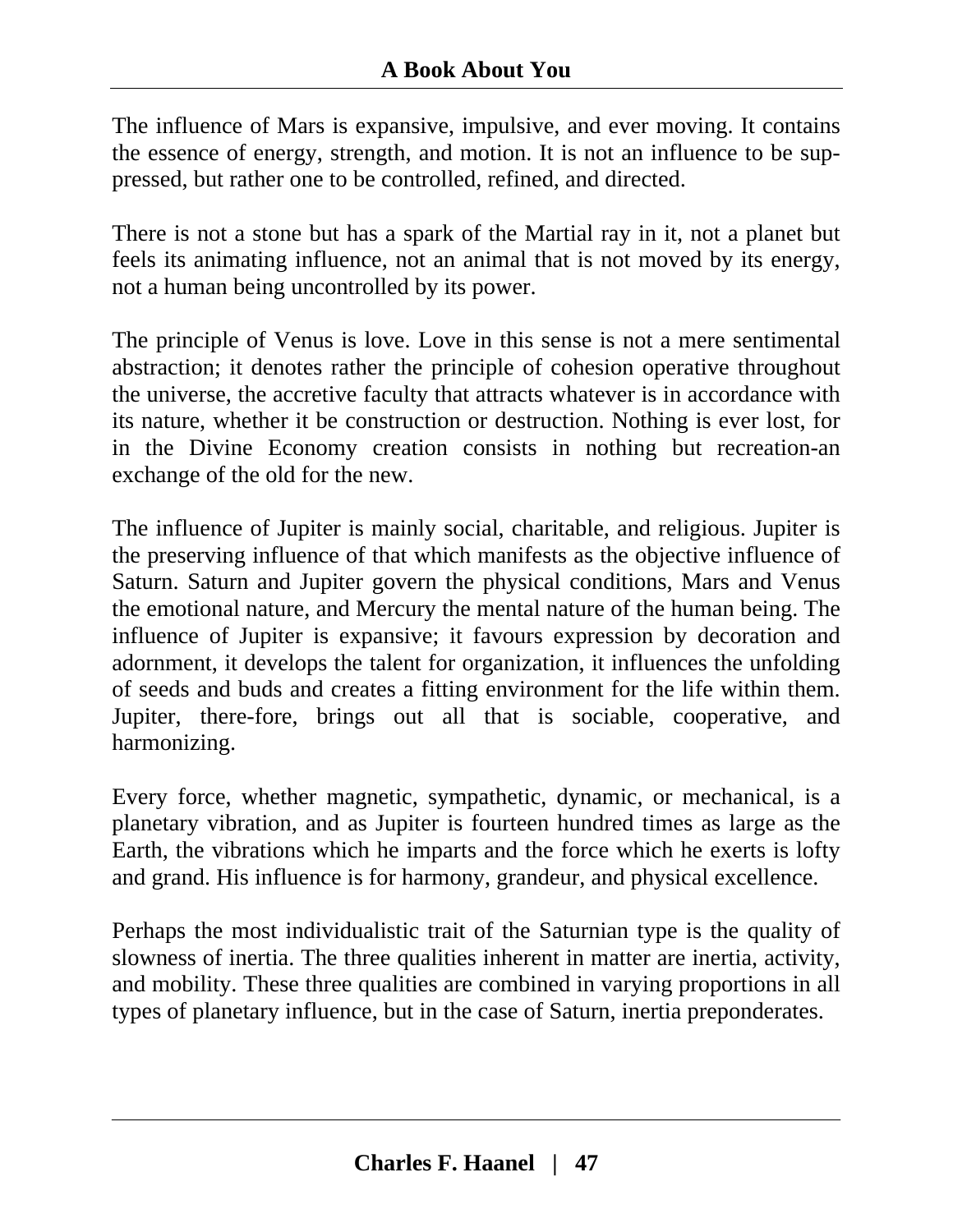Those who belong to this type are slow to move, but steadfast and unchanging in action. They are faithful, enduring, unyielding, and fixed. This peculiarity of inertia makes the individual slow to accept new ideas and makes him adhere to old thoughts and methods with great tenacity. One consequence of this type of character is that it keeps what it gets. This is true in terms of ideas, feelings, habits, or actual property. Another consequence is the development of the qualities of concrete exactitude and particularization. Saturn thus favours the expression of the mind through form in sculpture, architecture, and physical science.

There is in Saturn the property of contemplation, which is traced to an innate desire for all arcane wisdom and deep science. This is the secret of Saturn's influence as the Master Builder of character and destiny.

Thus we find Saturn ever willing to accept responsibility, to accentuate it, and to transmute it through the regenerating influence of meditation and contemplation. In a like manner, the influence of Mars is frequently transmuted into devotion, and of Mercury into wisdom.

Saturn thus ever tends to isolation and separativeness; his influence is steadily contractive, ever tending to shape in detail by forming a series of limitations binding the individual to concrete principles.

On the contrary, all that is unlimited and unbound comes under the influence of Uranus.

All metaphysical thought and advanced views find in him a lead; in fact, his influence is so marked and romantic that once it is felt it never can be forgotten.

If the philosopher who draws his influences from Saturn is slow to think, then how much slower is he who draws his influence from Neptune, which is twice as far removed! If one wishes to receive inspiration, he must be very quiet and for a long time. It will be recalled that when Saint John received the Revelation he was put off on the island of Patmos, where he would be undisturbed. He was placed there by his enemies, of course, but they could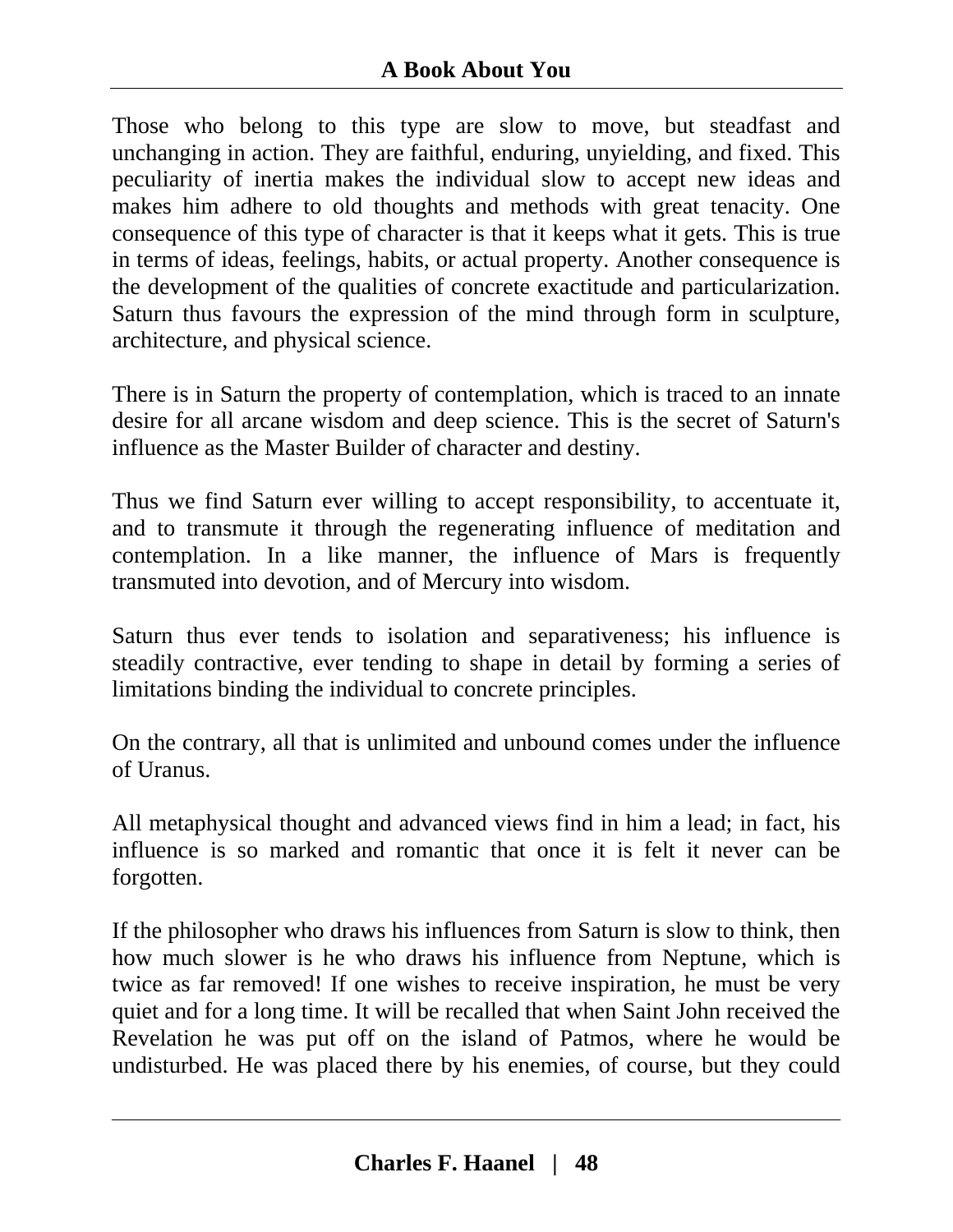not have done him a greater good, for here he could let his spirit soar without being molested. It takes time to receive inspiration, but there have been a few men who have been willing to fast forty days in order to be able to reap such reward.

Man is a compound of all the elements. In his early stages, the animal instinct is uppermost and he is conscious only of objects that appeal of his senses. Later, he learns to be conscious of a force within, which appeals to his reason. Finally, he becomes conscious of his unity with the entire universe. He thus passes from the animal to the human, and finally to the divine.

Solar Science is then the spiral stairway that is destined to lead to a glorious future, for instead of simply believing in authority, we can have our faith confirmed by knowledge and our intuition supported by reason.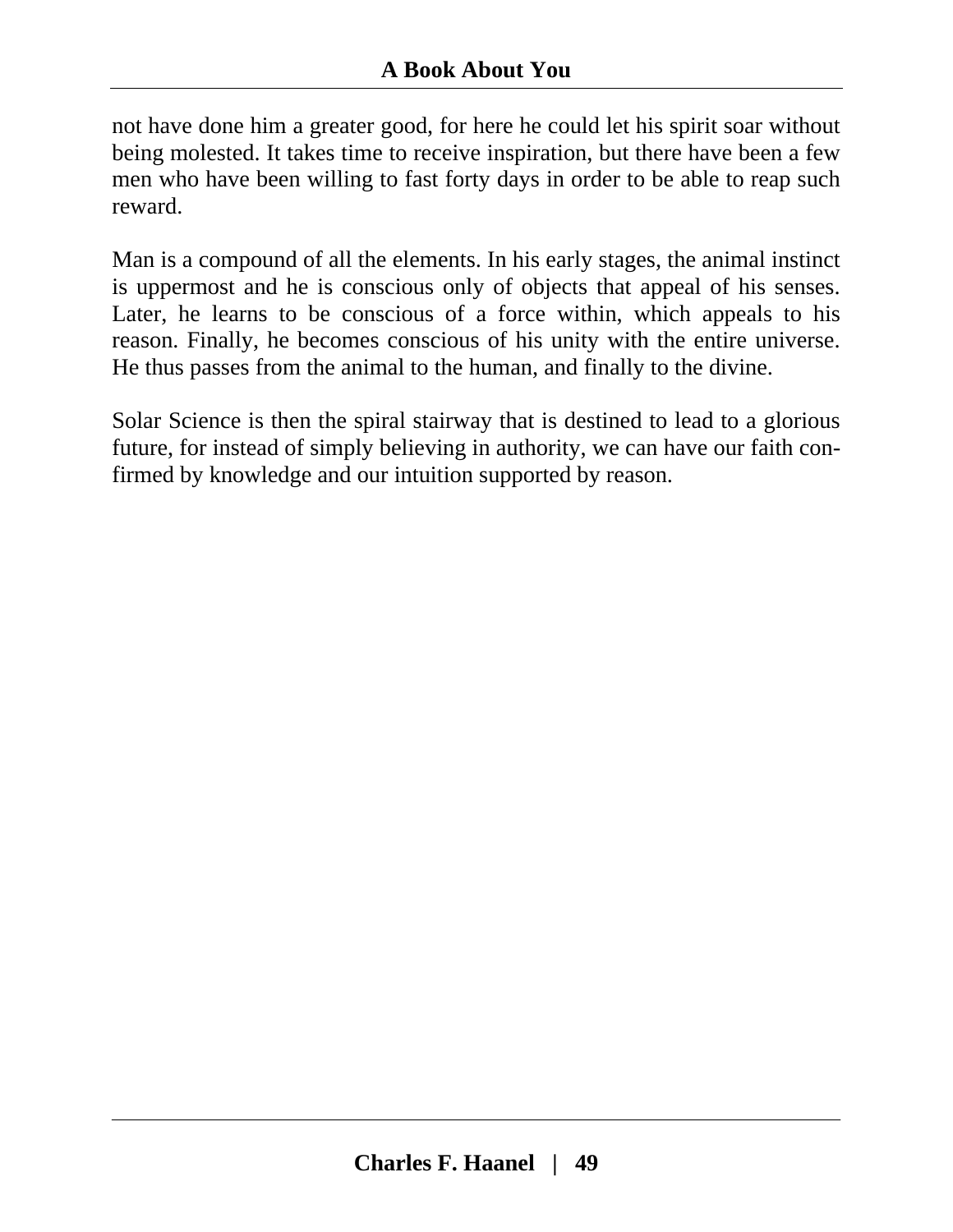# **Section Five. Celestial Vibrations**

It is the attitude that we assume toward incoming stimuli that suggests and determines the direction and kind of motor discharges or bodily reactions of all kinds. The individual who acts upon impulse is simply following the tendency of the stimulus; hence, he often has occasion to afterwards regret that he has done so.

"The stars incline, but they do not compel." During the spring quarter, nature brings forth new growth, but we may choose not to plant anything and it is easy to predict that with no planting there will be a shortage of food during the following winter.

The wise man does not rule his stars, he rules himself and acts in cooperation with the duly timed operations of nature, the results proving the wisdom of his choice.

On the other hand, we are most apt, under adverse aspects, to feel inharmonious and to act likewise, and thus bring displeasure and opposition, which produce obstacles, limitations, and difficulties.

The word "aspect" is the term that has been adopted to indicate the position of the planets relative to each other and their consequent influence upon the Earth and its inhabitants.

It will readily be seen that if Jupiter gets between Saturn and the Earth, the influence of Saturn is nullified-his vibrations do not reach us. It will thus be seen that the planets are continually forming angles by which they amplify or nullify the effect that might be expected.

An aspect will find response only in those who are attuned to receive that aspect, just as the wireless telegraph receiver is attuned only to the vibration of correspondingly tuned transmitters. Hence, one person may sense the working of an aspect while his own brother may not. The physical process of the effect of an aspect is a change in the chemical constituents of the human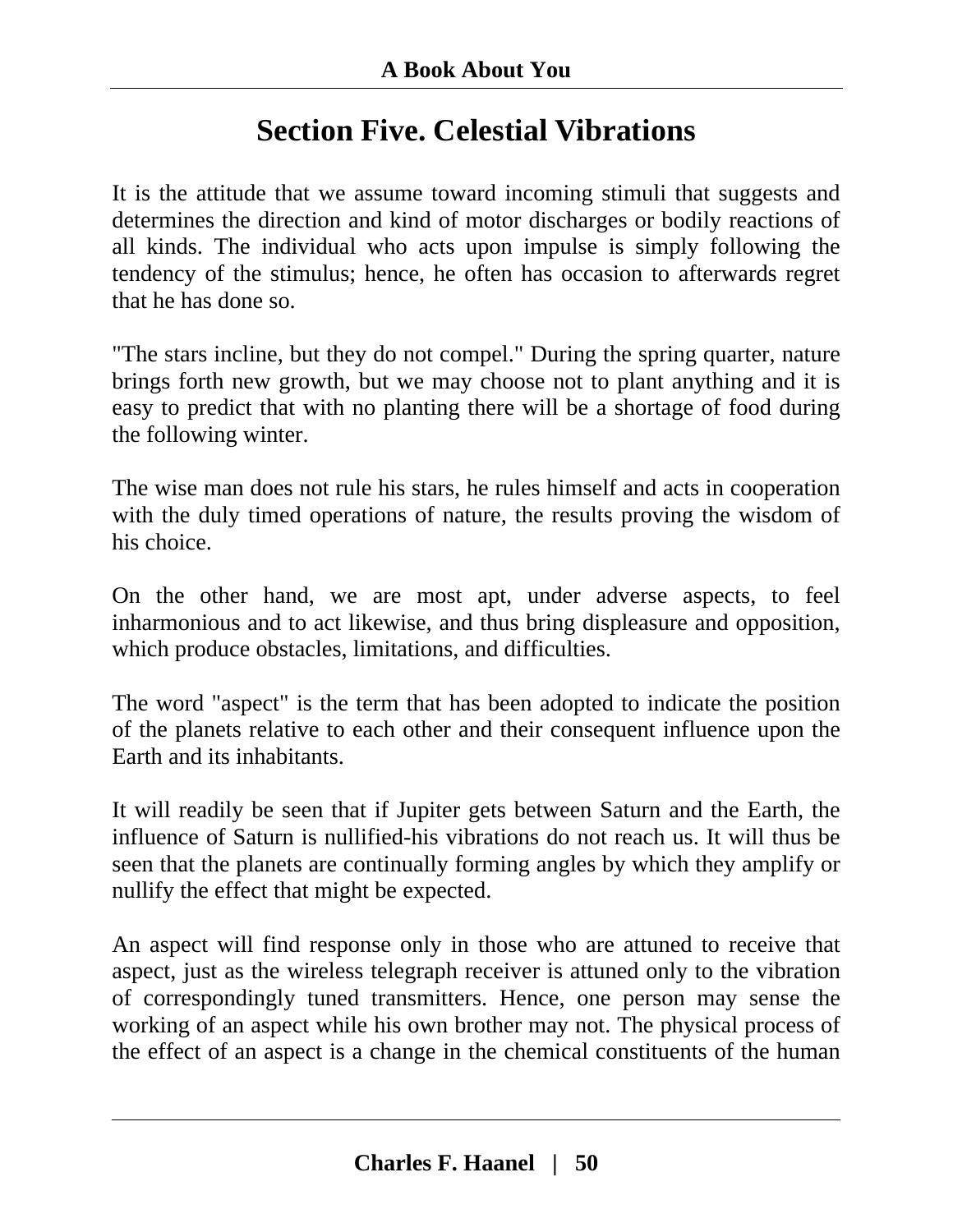body so that some of the fluids are overcome, depleted, or diminished, while others may be increased.

The corresponding change in cell structure draws the attention of the mind to a recognition of disturbance in the body by means of aches, pains, sickness, and weakness.

In the realm of the mind, an adverse aspect of Sun and Saturn tend to mental depression, the extreme effect of which is melancholy, sarcasm, and resentment at apparent restraint and limitations or lack of opportunities. It also inclines to timidity, fear, and a tendency to retrench, quit, back down, and give up the struggle. For it is a struggle to those who are thus affected, and many who are ill succumb because of a preponderance of these feelings, while those who are not strong in a business way feel that the obstacles are too great, and so they fail where stimulating encouragement and kindly assistance from those who under-stand these aspects would tide them over the period of its influence until normal conditions again prevailed.

The Zodiac has been divided into twelve parts, each division possessing a distinction of its own. It is in these divisions of the Zodiac that the essence radiated by the Sun is incorporated with the gravities characteristic of the particular position of the Zodiac through which they pass, and every physical manifestation in the universe, be it mineral, vegetable, or animal, will express in its nature the character of the particular division of the Zodiac to which it is attuned.

At the moment of birth, when the child draws its first independent breath, filling the lungs and oxygenizing its blood with the elements of the atmosphere which at that moment prevail, according to the nature of the particular planetary aspects operating at that time and place, it receives impressions or tendencies to which it is always afterward responsive whenever like conditions re-occur among the vibratory influences of Zodiacal aspects. People respond to those vibrations or aspects to which they are attuned and they are immune to others.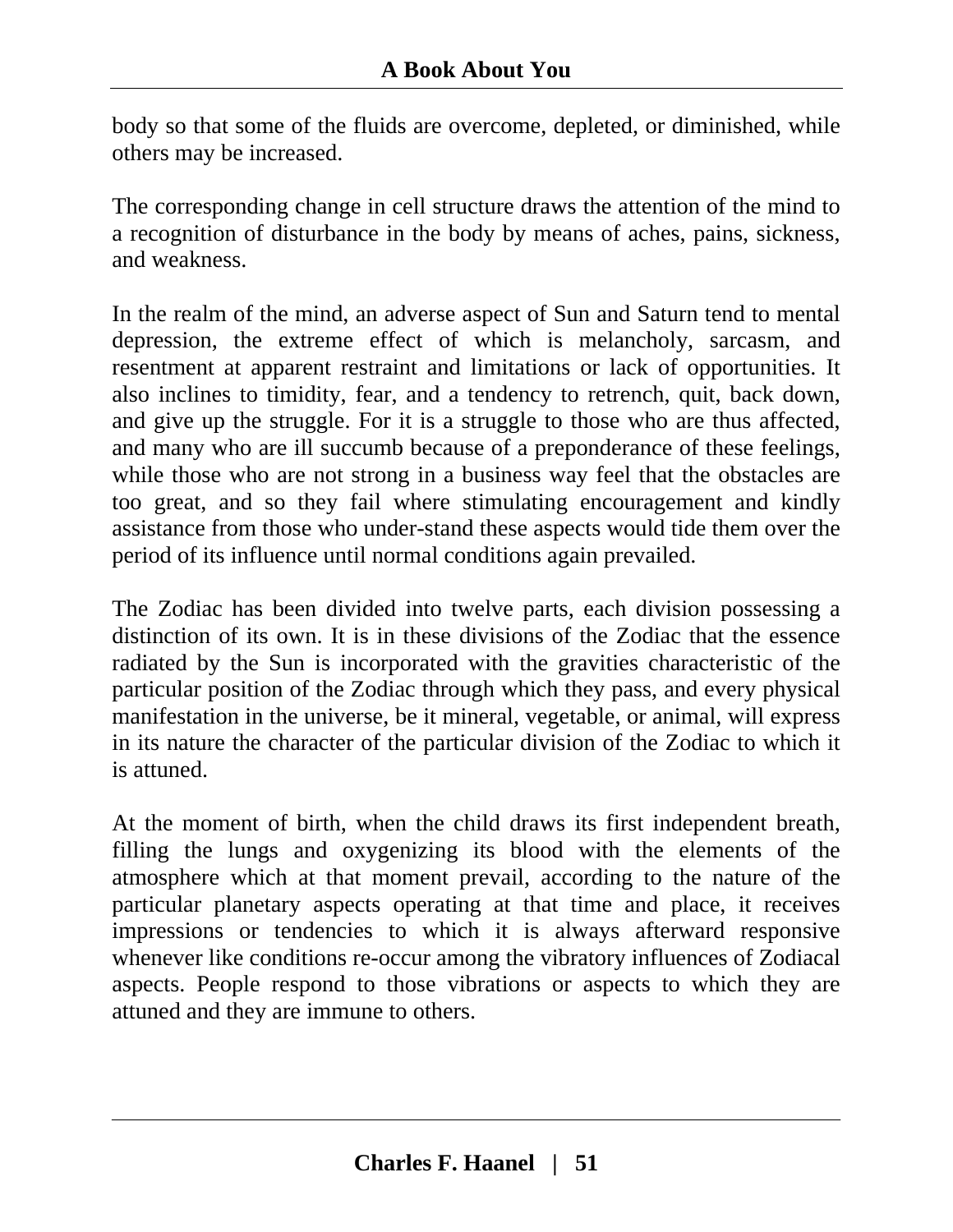The sign which is rising at the moment of birth is considered the natural indicator of character, and this will give twelve distinct types, briefly summarized as follows:

**Aries**. Frank and outspoken, combative, generous, assertive and impulsive, intuitive, yet fond of reason and argument.

**Taurus.** Dogmatic and obstinate, fearless and strong willed, patient and determined; affectionate.

**Gemini.** Dualistic and restless, intellectual and sensational, nervous and irritable; yet kind and generous.

**Cancer.** Reserved and sensitive, sympathetic and tenacious, impatient yet persistent, impressionable and emotional.

**Leo.** Firm and self-controlled, persevering and ambitious; faithful, noble, and generous.

**Virgo.** Retiring and discriminative, yet ingenious; active, thoughtful, and speculative.

Libra. Refined, intuitive, perceptive, ambitious, artistic, sensitive, and just.

**Scorpio.** Reserved, determined, tenacious, secretive, wise, discreet, firm, proud, and resentful of injuries.

**Sagittarius.** Active, enterprising, frank, honest, generous, sincere, impressionable, introspective, and demonstrative.

**Capricorn.** Ambitious, penetrative, receptive, persistent, steady, inspirational, and politically inclined.

**Aquarius**. Intellectual, retentive, studious, thoughtful, diffusive, versatile, ingenious, and artistic.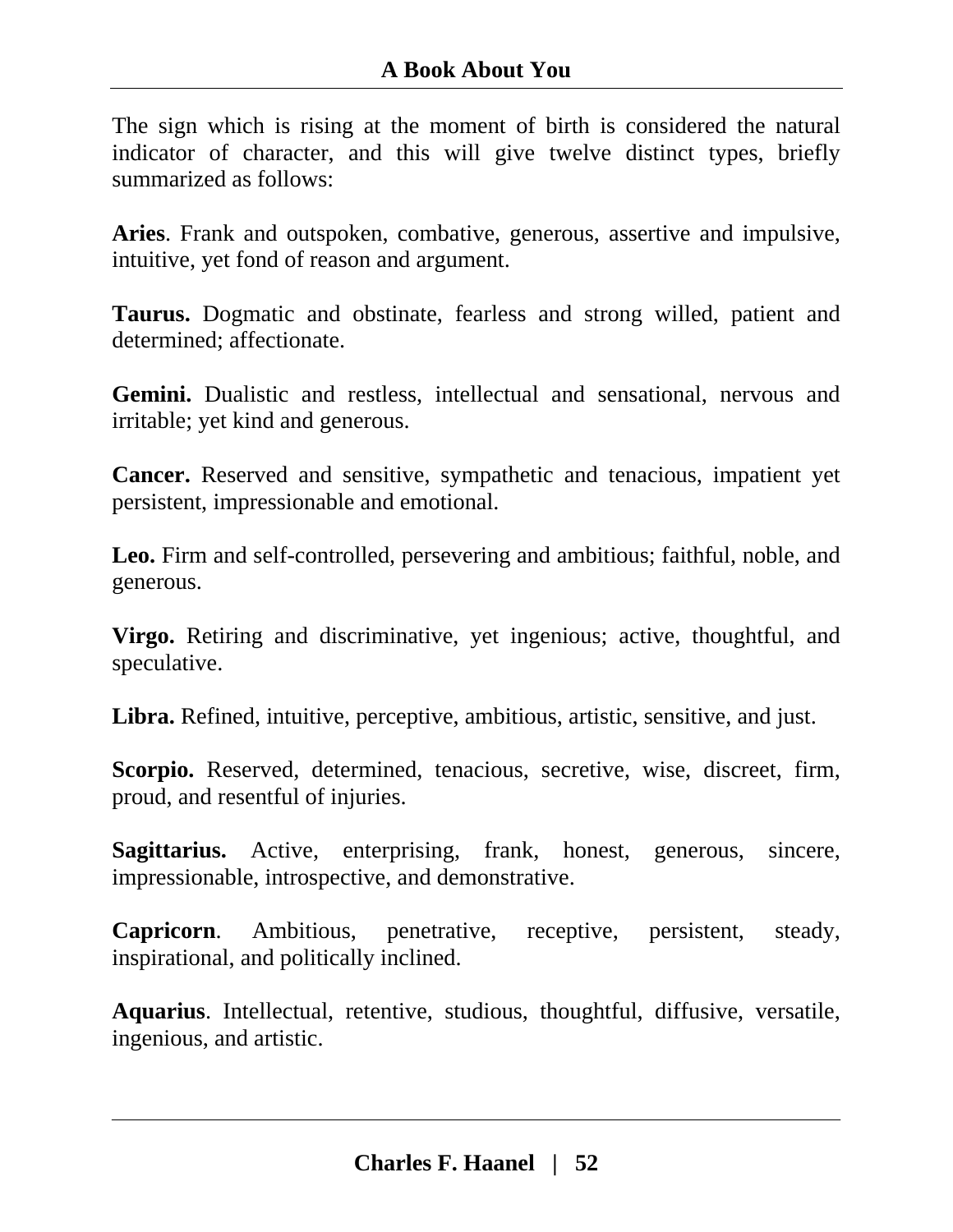Pisces. Emotional, secretive, patient, meditative, kind, generous, imitative, receptive, patient, and peace-loving.

#### **ARIES**

Aries is the first sign of the Zodiac. The planet Mars is the ruler of this sign; the mental and martial instincts are here keenly alive, the objective and formative external world being more attractive and fascinating than the subjective, internal, or reflective. It is the first sign of the intellectual trinity.

Those born between March the twenty-first and April the twenty-first are very frank, outspoken, venturesome, self-assertive, ambitious, sensitive, intellectual, enterprising, and entertaining, but are much given to overestimate, to imagine things to be greater-either better or worse-than they are.

The virtue of this sign maybe found in the loyalty of those born under it and in their love of truth and all that is frank, free, independent, generous, and expressive. Mentally, they are very ambitious and always full of enterprise, new schemes, and ideas. They are remarkable for their ability to plan and map out the future, but they rarely develop their own ideas fully themselves.

#### **TAURUS**

Taurus is the second sign of the Zodiac. All persons born between April twenty-first and May twenty-first, when the Sun occupies the sign Taurus, are solid, reserved, practical, matter-of-fact, stubborn, determined, patient, plodding, and conservative. They are reliable, honest, and careful in speech and action, and competent to hold positions where dignity and self-reliance are necessary; hence, they usually obtain some government appointment or responsible post in which custom prevails and where authority is well established.

This sign contains the potent energies of the will and the desires, often concealed and suppressed until great provocation releases them, when the pent-up energies of Taurus escape with the force of an explosion.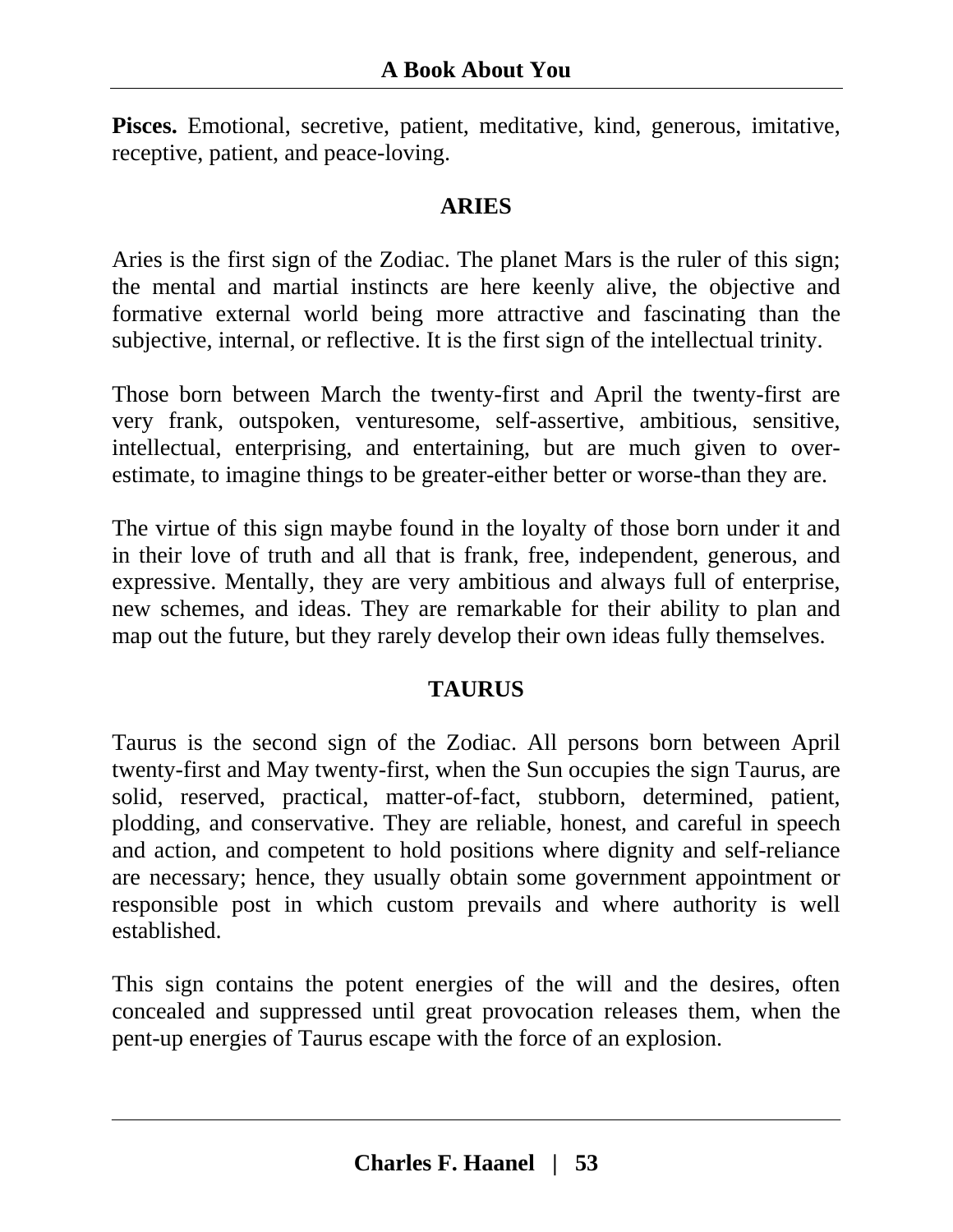There is a peculiar psychic side to the practical Taurus nature, which is often developed through the feelings becoming very deeply moved by some exceptional experience. Thought and feeling are very much blended and it is difficult to tell which will be uppermost; for Will and Desire are one in this sign, and those who are morally developed are very intuitive, seeking to control the desire of nature and to purify the emotions.

Mentally, they have great power, but desire is often stronger than the will, and we then find them expressing their mentality in a matter-of-fact manner, as they seem to delight in being what they term "practical." In other words, they are more objective. They possess much concentration and fixity of purpose, but it is difficult to get them to energize their mind, as they seem to love to take things easily and often rely on their intuition more than their reason.

#### **GEMINI**

All persons born within the period from May twenty-first to June twentieth will partake more or less of the solar influence expressing itself through the sign Gemini. This is the third sign of the Zodiac and the first of the airy triplicity. It is mutable in quality, signifying duality, like the parts of the body which Gemini governs, such as the lungs, hands, arms, eyes, and ears; being the expresser, or vehicle and medium for carrying out that which is active and latent in the two foregoing signs, Aries and Taurus. This causes all those born under its influence to have the capacity to engage in two pursuits at the same time, giving a love of change and diversity and the special ability to adapt themselves to the requirements of the moment.

The stars Castor and Pollux are so close that they have always been considered twins. They are the most brilliant stars in the celestial sign Gemini. For this reason, Gemini is a dual sign, ruled by the "Twins", and we find that the most frequent trait of character expressed is that of duality.

There are three chief constellations in the celestial sign Gemini. The first, Au-rigs, signifies driving power and mechanical ingenuity. The second, Hyades, gives sympathy, which is always associated with a watery sign. The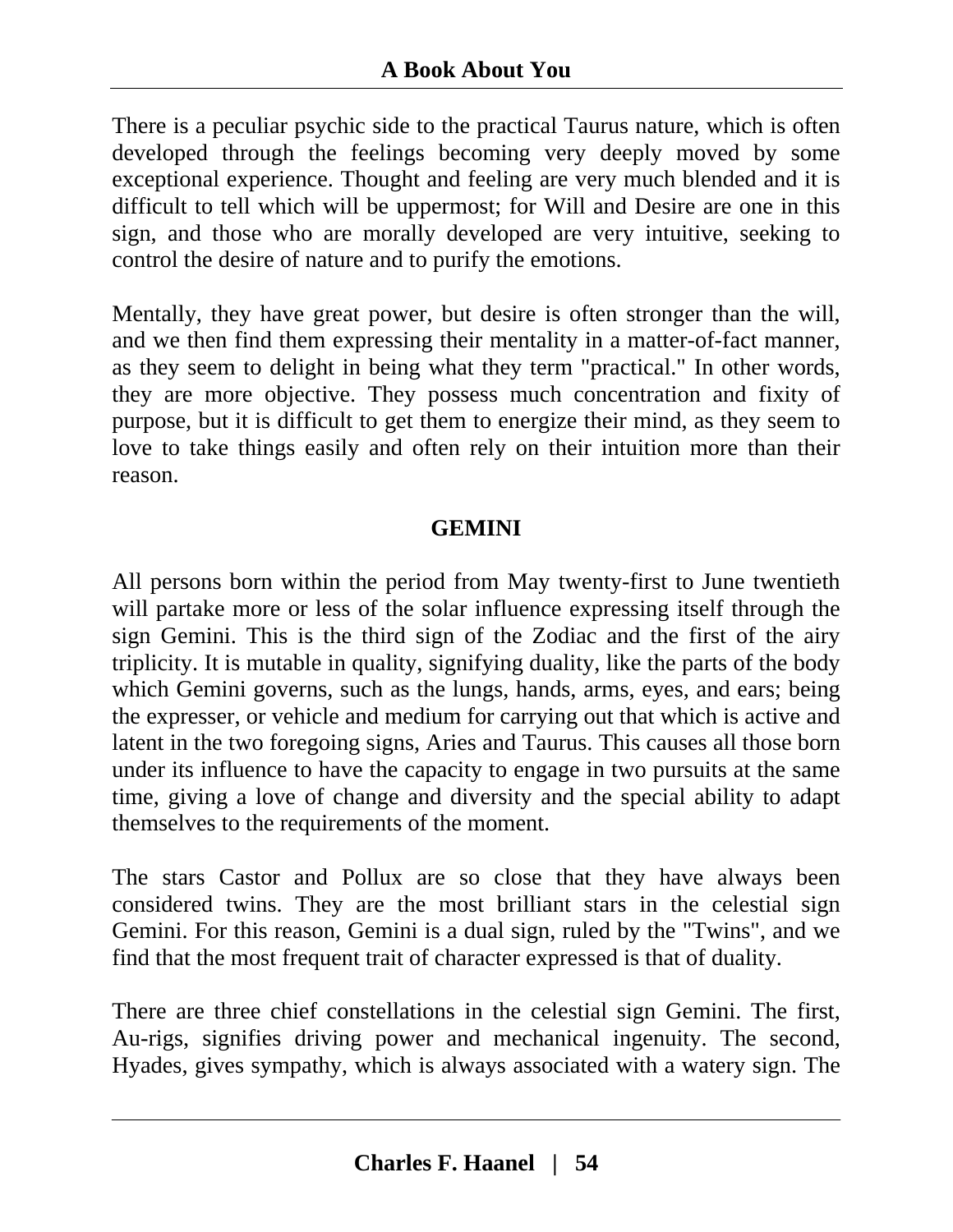third, Orion, denotes curiosity for research, a disposition to triumph over obstacles, and a love for the beautiful. Thus, the Gemini temperament will be either practical, sympathetic, or artistic, depending upon the particular constellation with which he is in tune.

Another characteristic Gemini complex is the artistic, which expresses as a love of ornament and individuality in drawing and painting. The Pisces sign also produces many artists, but in that sign the talent is developed laboriously, through an innate tendency; while the Gemini artist, more restless and less persistent, and not always so successful, develops because of a love for colour and a desire for expression. The practical tendency of the Gemini also tends to diminish the practice of art, in spite of his artistic disposition and temperament.

Gemini people are more or less inclines toward intellectual pursuits, and are deeply interested in all educational work, and live more in the mind than in the feelings. In fact, they strive all through life to overcome feeling, endeavouring to reason away their sensations. This causes them to be somewhat materialistic,

ever hovering between belief and skepticism. They often feel that they want to be in two places at the same time, and are not content to remain in one place for any length of time. Moreover, they seldom finish one thing before commencing another, and this causes them to be somewhat unreliable and indecisive. They have many dual experiences, two courses of action coming prominently into their lives, in respect to which they have to make a choice. They are always more or less nervous, restless, and irritable, which frequently causes them to worry and become diffusive and less concentrated than ever.

When morally developed, they aspire toward a worthy aim, and have the opportunity to live on a plane that is neither wholly objective nor wholly subjective, possessing the ability to see between both modes of manifestation. But when undeveloped morally, mind is everything and then they require to be convinced that there is any state of existence other than the material.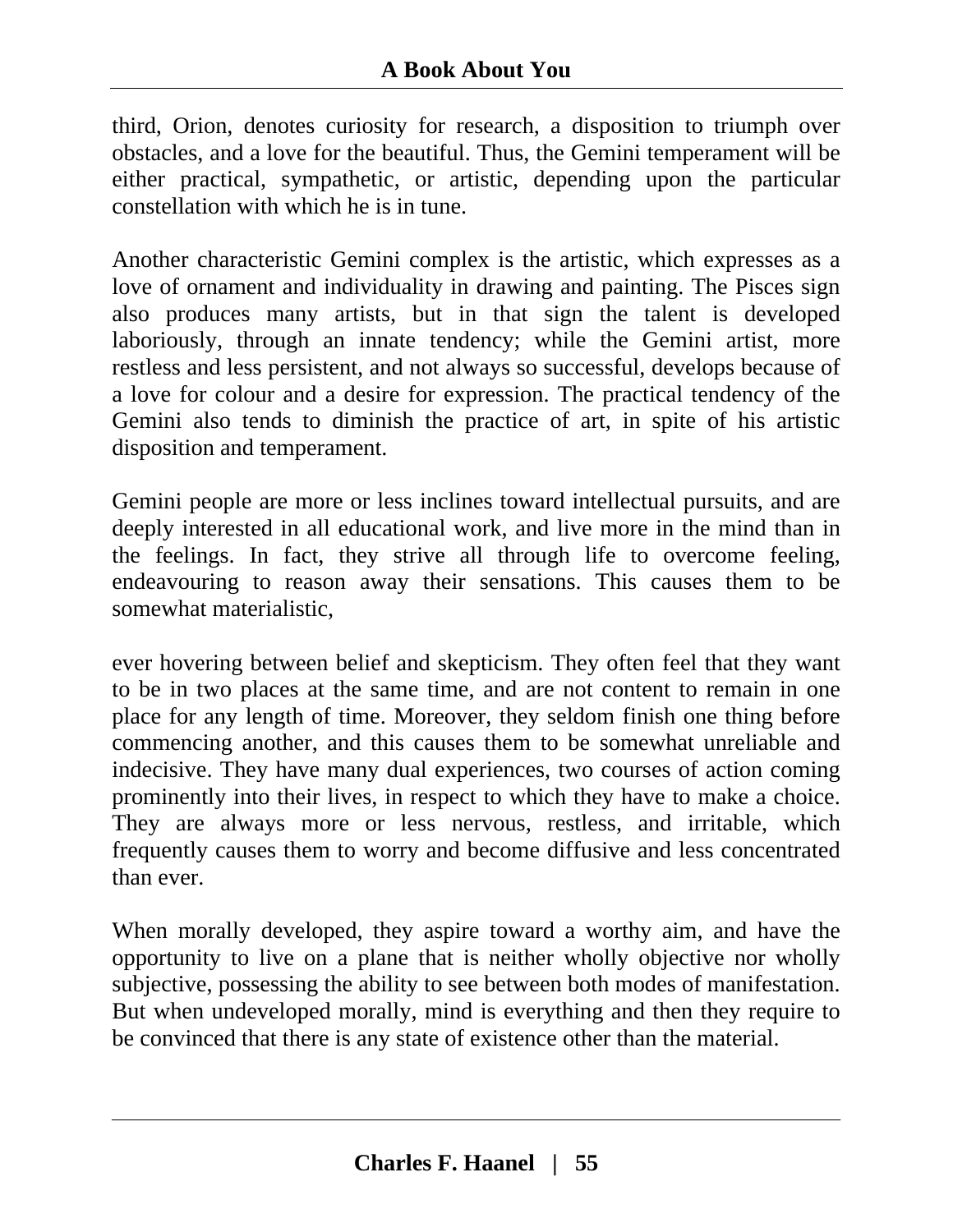# **CANCER**

Cancer, which is in power from June twenty-first to July twenty-first, is the fourth sign of the Zodiac, a watery cardinal sign and the first of the maternal trinity. This is the sign in which feeling and emotion are stirred into activity by external means. All persons born when the Sun occupies this sign are sensitive, timid, and retiring, yet tenacious. They are peculiar to themselves, having more noticeable and distinctive characteristics than any other of the signs, the principal being their conventional, yet at the same time attractive, idiosyncrasies. They love to be noticed, but appear to be unassuming and not eager to come forward. They are economical, conservative, retentive, romantic, psychic, and imaginative, and until understood appear to be contrary without the least intention of being so. Cancer persons who are morally undeveloped are mere bundles of moods and inconsistencies, ever wavering and hesitating where feeling and sensation are concerned. But when morally developed, these moods unite in forming a tenacious will or a persistent desire that carries them forward to their goal either by the exercise of tact or by persistent persuasion. They are fond of relics, antiquities and curios, and all things associated with memories of the past.

### **LEO**

The sign Leo, covering the period from July twenty-first to August twentyfirst, is the fifth sign of the Zodiac, fiery, fixed, and royal. All persons born when the Sun was in this sign are powerful, commanding, self-controlled, determined, generous, ambitious, and faithful, having deep emotions. When morally developed, they are attractive and sympathetic; but when undeveloped, they are passionate and hasty, being far too easily led by their feelings.

The main feature of this sign is faith, and those born in it are ever trustful, believing all to be good and pure until found to be otherwise, when they feel most keenly the realization of their misplaced trust.

Leo individuals always aim high, and consequently their ideals are rarely realized. In some cases, they are quite utopian, seeking perfection in all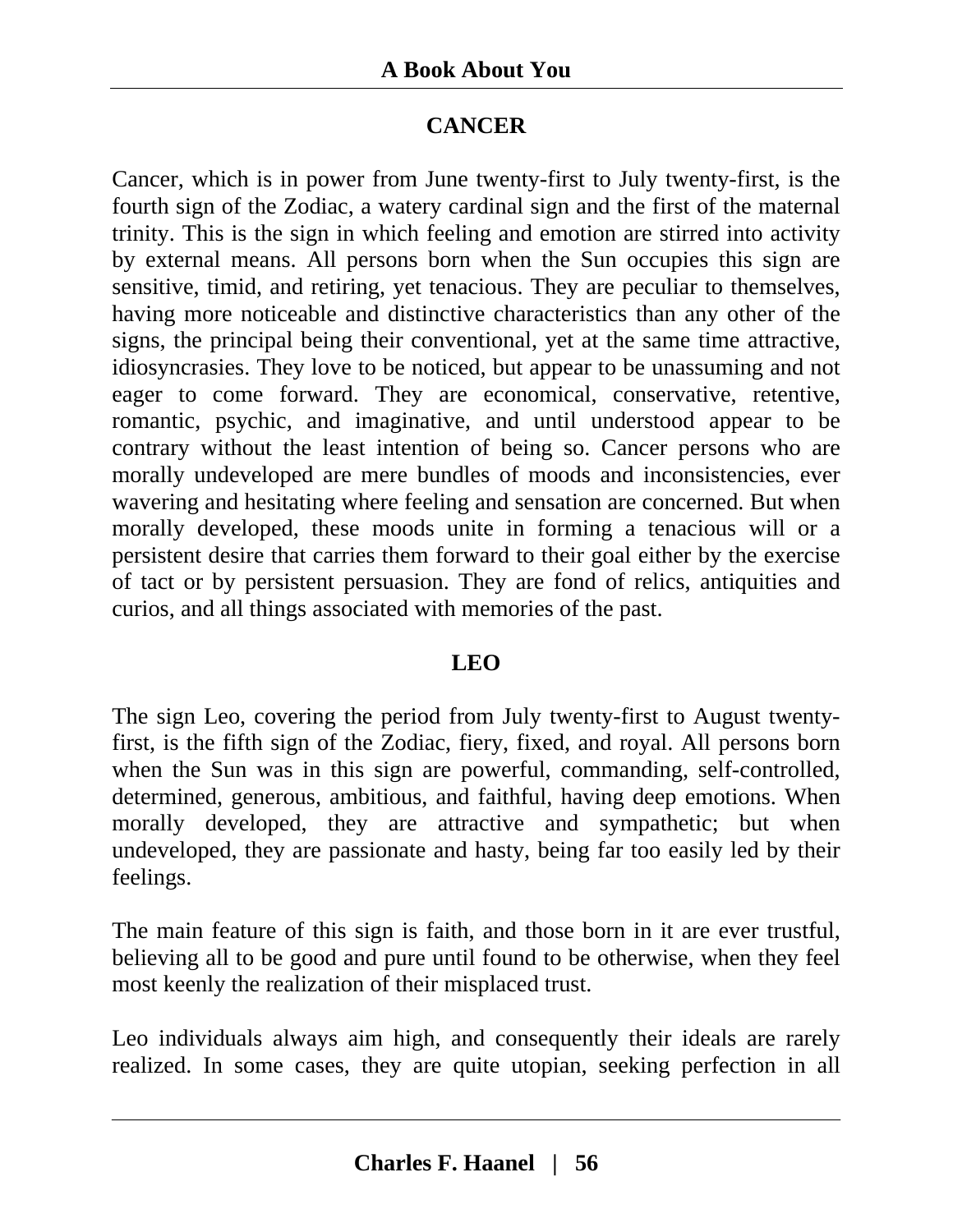things. They are rarely, if ever, secretive preferring frank and open dealing, even should it entail painful consequences. When much deceived or wronged, they are likely to be proud and contemptuous, but are still magnanimous and forgiving.

The Sun placed in the sign of Leo at birth promises much success in life through personal magnetism and power to adapt oneself to circumstances. The more self-control is developed, the greater will be the success, for then the natural gift of intuition will act freely. Leo people always want to be at the head of things, as they are in possession of good organizing power, being well able to assume authority and command. They rule by a peculiar inner feeling of which they are in possession and which is not common to others, so that in this they in a measure have the advantage over most people. They learn much through the emotional side of their nature, which is powerful and very deep.

#### **VIRGO**

The celestial sign Virgo, extending from August twenty-second to September twenty-first, is the sixth sign of the Zodiac, an earthy, mutable sign. All persons born when the Sun is in Virgo are practical, discriminative, critical, methodical, industrious, and intelligent. This is the sign for the business man, the individual who is keenly alive on the physical plane; who does not doubt the existence of the spiritual, but who wastes no time in dreaming or speculating on the unseen,

endeavouring to bring all things down to the sensible matter-of-fact everyday world. Those born in this sign are self-possessed, cool, careful, painstaking, cautious, and at the same time active, tactful, alert, and ingenious, with an eye ever open to the "main chance."

There are very few extremes in this sign, these natives being for the most part evenly balanced and cool headed. Virgo people make few pretensions, preferring to work quietly and unobserved. They are not anxious to obtain fame or recognition, but act as discreetly as opportunity will allow.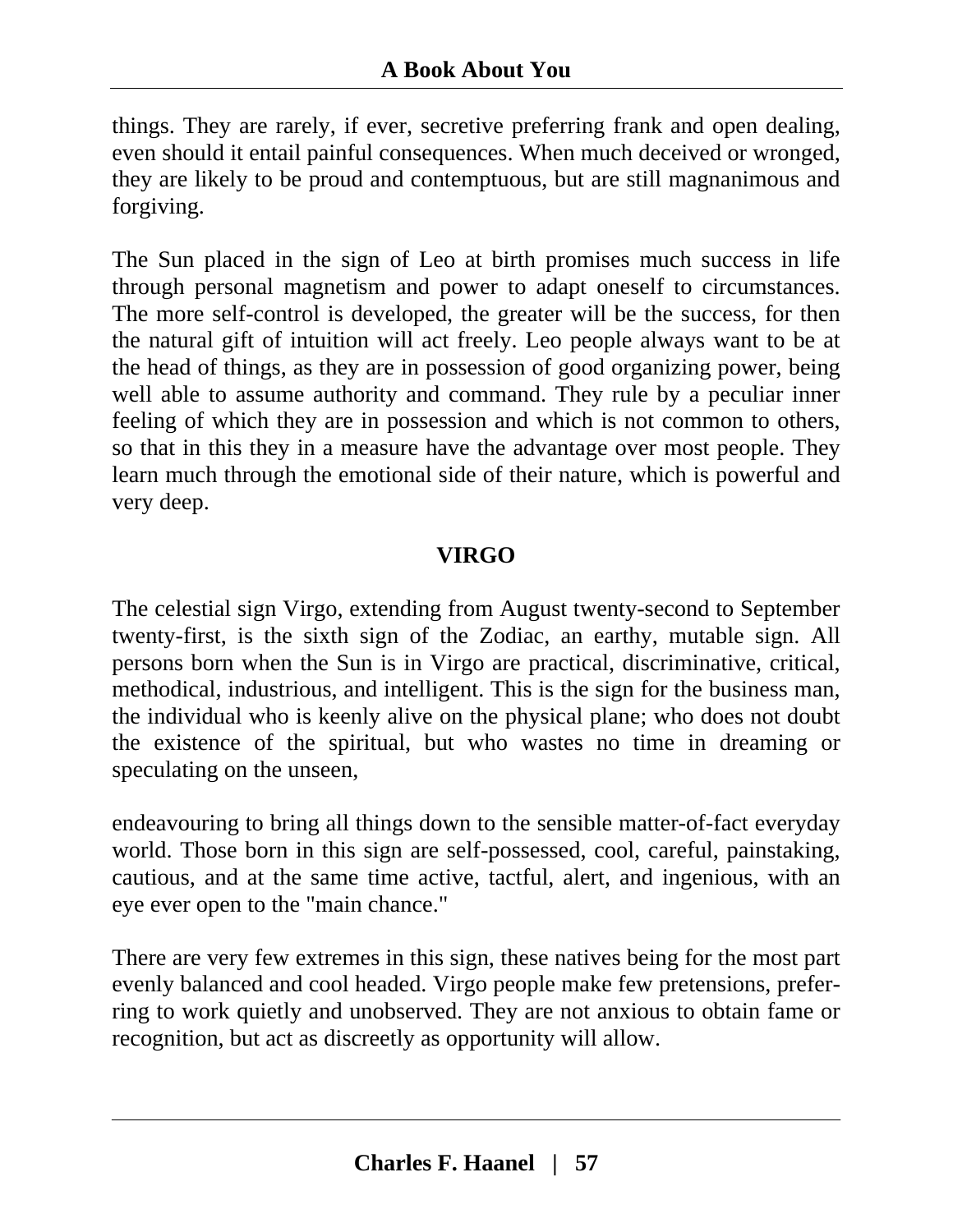Those born during the last ten days of August are generally calculating and given to premeditation, rarely, if ever, acting upon impulse. They are retiring and often bashful, and fastidious. Those born from September first to tenth are more thorough. They rise in life through their own merits. They are generally scientific and critical, also sensitive and keenly alive to surrounding conditions. They are competent reasoners, thoughtful and persistent. Those born between the tenth and the twentieth of the month incline more toward a less active life, possessing much more reserve. They are quietly firm.

#### **LIBRA**

Libra, from September twenty-second to October twenty-second, is the seventh sign of the Zodiac, airy, cardinal, and balancing. It is the first of the Reproductive Trinity. Those born when the Sun is in this sign are very refined and are great lovers of justice. They are sensitive, approbative, fond of pleasure, ambitious, generous, intuitive, harmonious, perceptive, and artistic. All persons born in this sign are well-balanced, amiable, welldisposed, and capable of taking a dispassionate view of life. They see both sides of a subject very clearly. They love to be approved, working well when praised or admired; and they generally merit approval, being pleasant and equable persons to live with. They have excellent perception, never failing to observe clearly all that is going on around them.

There are two extremes born under this influence: Those who are pleasurelovers, worshippers of form and ceremony, custom, and convention; and those who are very spiritually minded, mentally refined, and keen to appreciate unity in all things.

Those born between September twenty-second and the end of the month are dispassionate, easy-going, very refined, kind, and harmonious. Those born between October first and tenth are lovers of justice, mentally clever, fond of good society, faithful in all their attachments. Those born between October tenth and twenty-second are more material, but keenly intellectual and highly appreciative of mental expression in all forms. They make good partners, as they generally endeavour to preserve harmony.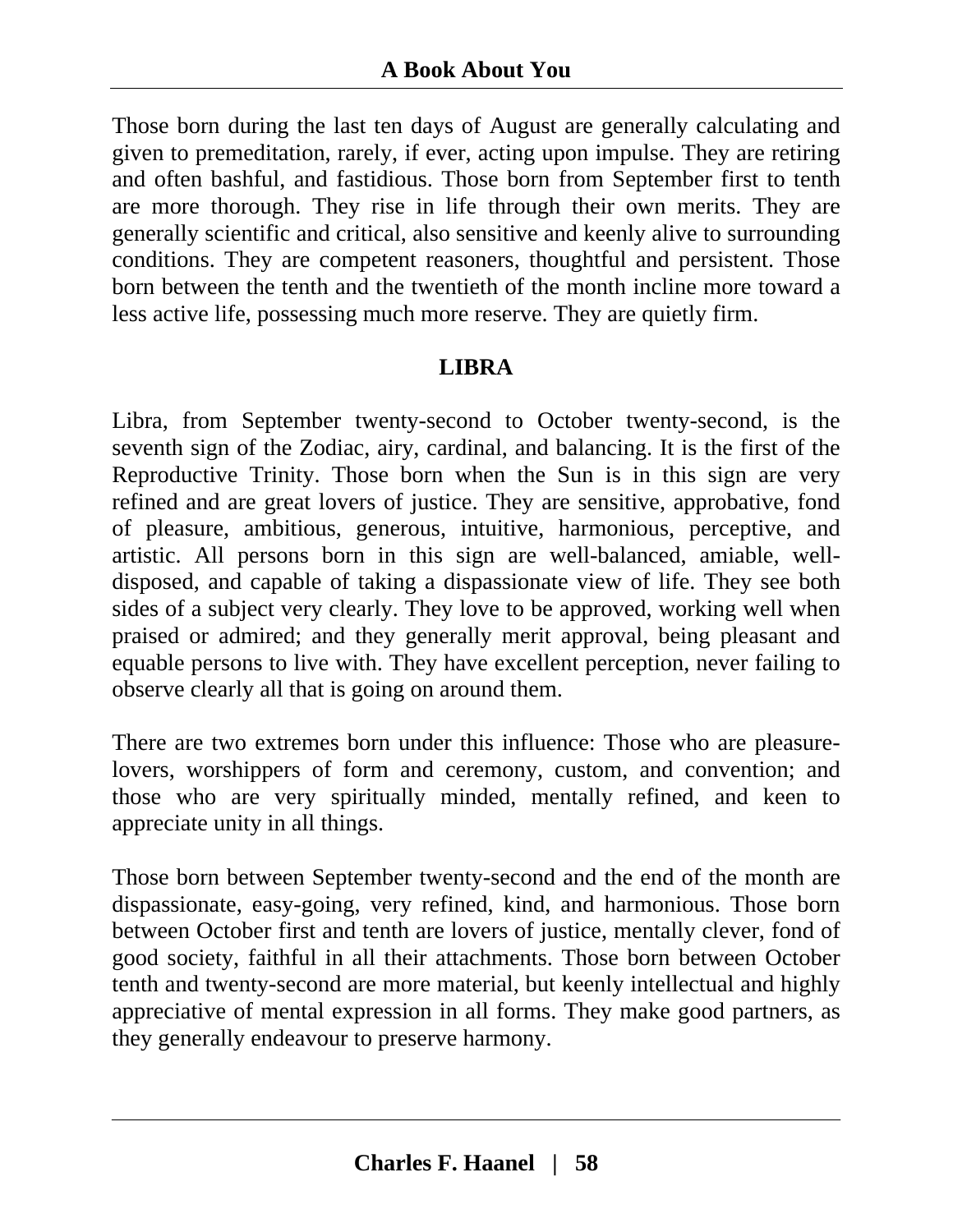# **SCORPIO**

The celestial sign Scorpio, October twenty-third to November twenty-first, is the eighth sign of the Zodiac, a fixed and watery sign. All persons born with the Sun in this sign are firm, dignified, controlled, reserved, tenacious, and magnetic. They are tactful, discreet, and cautious. They love approval and appreciate encouragement.

This sign has concealed within it more power than most of the signs. This causes the Scorpio person to be very shrewd and cunning when not morally developed, and to exhibit intense passion and jealousy. Thus, he is likely to be exacting, suspicious, and mistrustful.

Of the three types, those born between October twenty-third and the end of the month are very susceptible to the influence of those around them. They are not talkative, often shy and bashful; but their nature changes considerably on reaching middle we. Those born in the period from November first to tenth, inclusive, are more talkative. They may place too much reliance upon the spoken words of others and suffer in consequence through deception of misplaced confidence. They are hospitable and kind. Those born in the period from November tenth to twentieth are very tenacious, determined, and ambitious. They love public gatherings and society, but are also fond of home and company.

Those born with the Sun in Scorpio are strong characters, and when they over-come pride and jealousy, their power for good in the world is enormous. As they develop, they become more intuitive.

They have strong constitutions, yet have great internal force and recuperative power; they also possess intuitive medical knowledge.

Financially, they succeed by their keen penetration and power to adapt them selves to their environment. They always do well in life, possessing the will power and determination to rise in the world.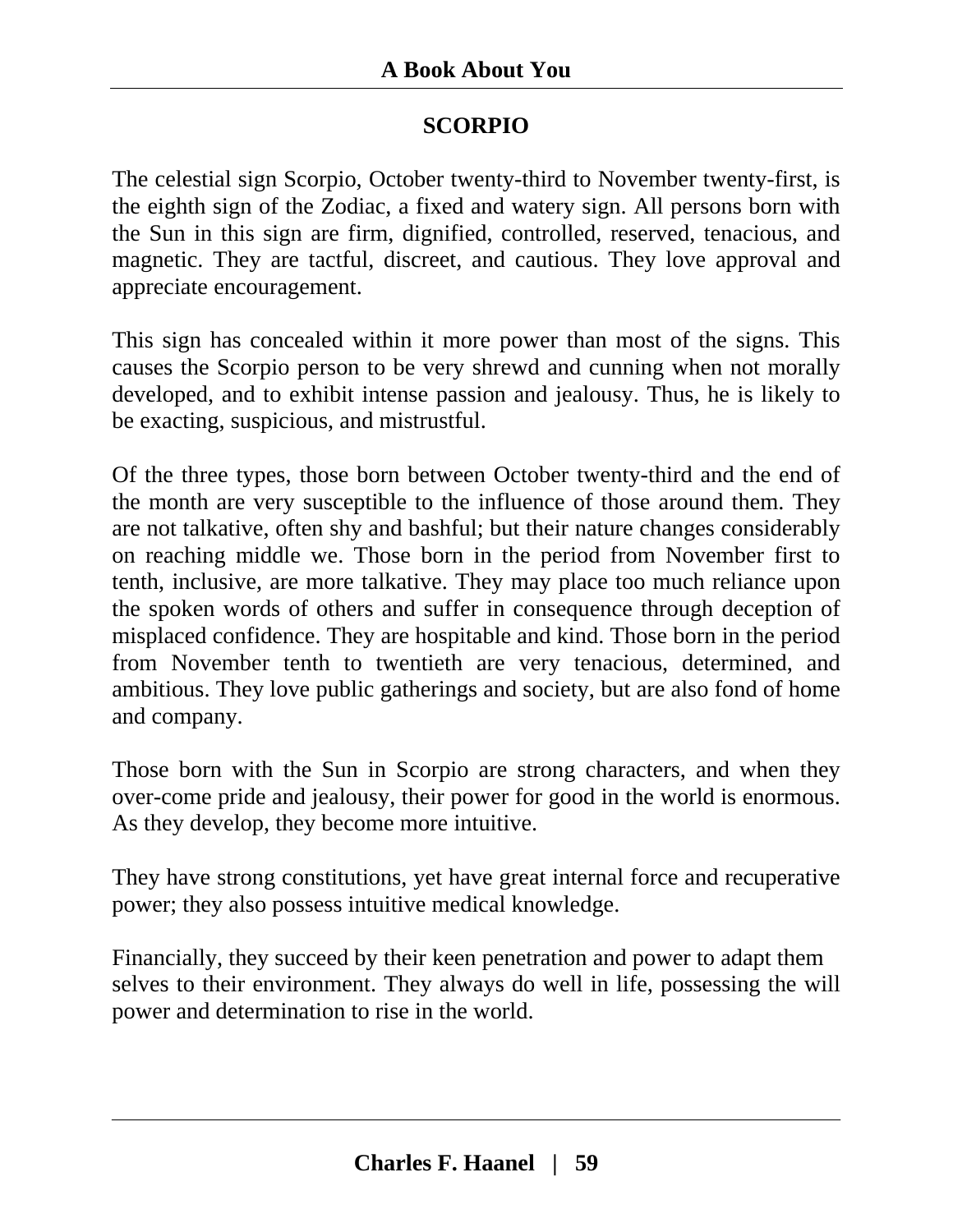Marriage is very important for them, and always beneficial, as they have remarkable powers of attachment, and make excellent parents.

#### **SAGITTARIUS**

Sagittarius, covering the period from November twenty-first to December twentieth, is the ninth sign of the Zodiac, a fiery and mutable sign. All persons born with the Sun in this sign are hopeful, bright, and impressionable, with an instinct for prophecy. They are active, enterprising, loyal, expressive, and given to the demonstration of affection. They are lovers of liberty and believers in freedom of speech; and none know so well how to find the weakest part in mother's armour as do Sagittarius people. Nevertheless, they are straightforward, independent, philosophical, and religious in thought and principle.

Of the three types, those born between November twenty-first and the end of the month are very blunt and outspoken and unwilling to submit to any restraint or control. They are fond of science and the practical side of life, taking much interest in details and minute particulars. Those born between December first and tenth are passionate, generous, open and free, fond of argument, high-minded and independent, possessing a love of religious and philosophical studies. Those born between the tenth and the twentieth are more self-willed and at times independent and indifferent, fond of combat and militant in spirit, with a penetrative mind and ready wit.

The mental side of life appeals greatly to the Sagittarius, who is always more or less philosophical, though sympathetic.

The nature of these persons is hopeful and joyous even in advanced years and, although sometimes disturbed, their disposition is generally calm. They are simple in their mode of life and, above all things, delight in independence and will sacrifice everything rather than be under restraint. They fret exceedingly in unsympathetic surroundings. They are watchful and distrustful of others, even of themselves, which sometimes leads to deception whilst trying to avoid it. They love truth, peace, and justice. They are complex and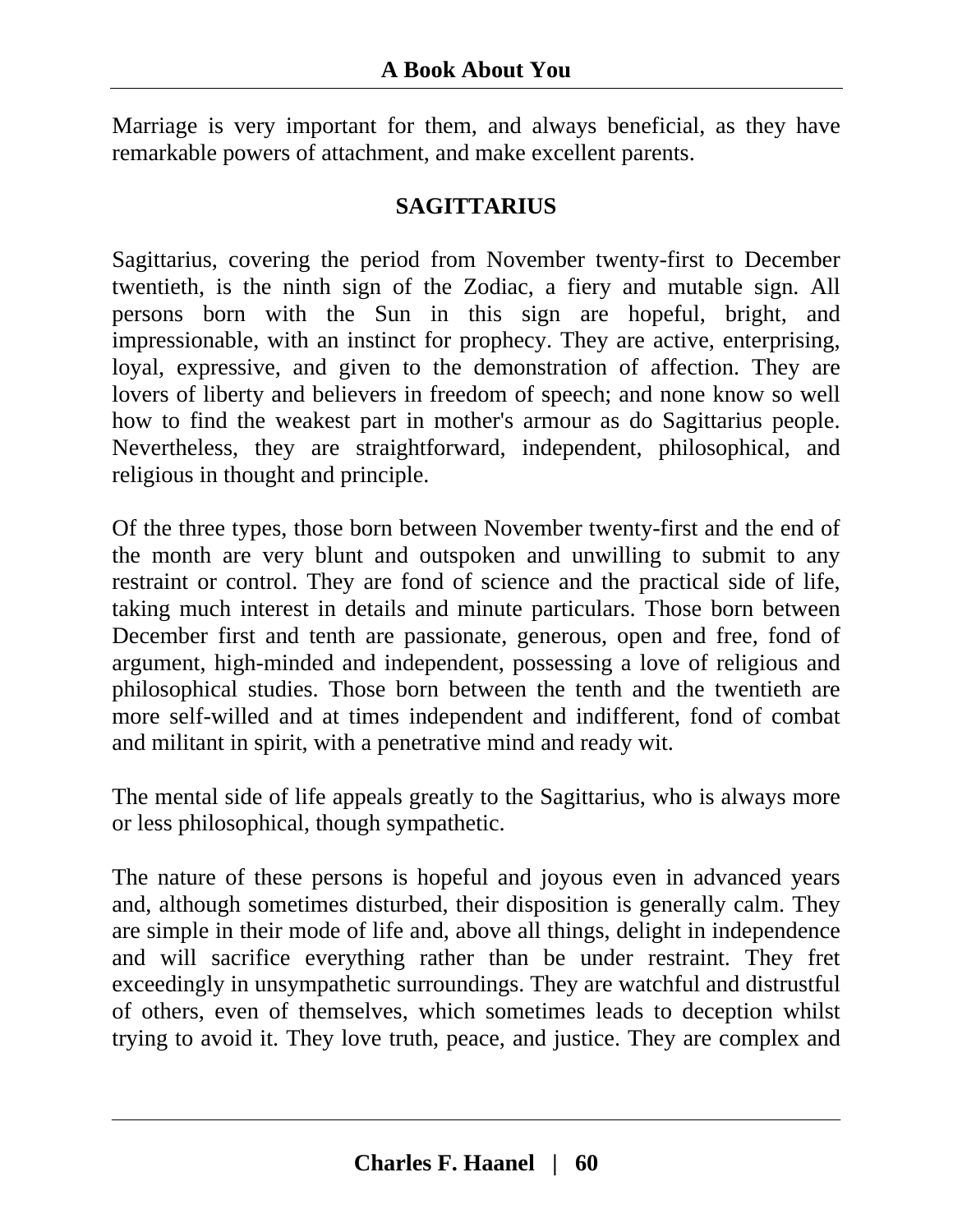difficult to gauge and fond of theology and spiritual subjects, but inclined to be visionary

### **CAPRICORN**

The celestial sign Capricorn, from December twenty-first to January nineteenth, is the tenth sign of the Zodiac, a cardinal and earthy sign. All persons born when the Sun is in this sign are ambitious and fond of building high ideals of physical splendor and perfection. They are economists, thrifty, persevering, reserved, diplomatic, and profound. They are industrious, painstaking, slow, and cautious, rarely proud or too independent, but having, nevertheless, a fair amount of self-confidence. They are rarely demonstrative or fond of display, and generally are sincere and plain-spoken.

The character of those born under Capricorn is very decided. Their mentality manifests as studiousness, carefulness, thoughtfulness, ability for scientific research, reflection, and meditation.

The health and constitution of those born under the Capricorn influence are affected primarily by the Sun, which is the life-giver. This sign is a retentive sign, and enables those who are born under its influence to cling to physical life as long as it is possible, and they usually live much longer than those born under any other sign, often reaching the we of ninety to a hundred years old and at the same time preserving all the faculties and senses to the end.

All persons fully under its influence are ambitious, careful, thoughtful, prudent, reserved, energetic, persevering, powerful, and enduring.

### **AQUARIUS**

The celestial sign Aquarius, January twentieth to February eighteenth, is the eleventh sign of the Zodiac, a fixed airy sign. All persons born with the Sun in this sign are difficult to understand. They are quiet, unobtrusive, patient, faithful, humane, and kind. They love nature, music, art and literature, the intellectual and refined side of life appealing to their humanitarian sense of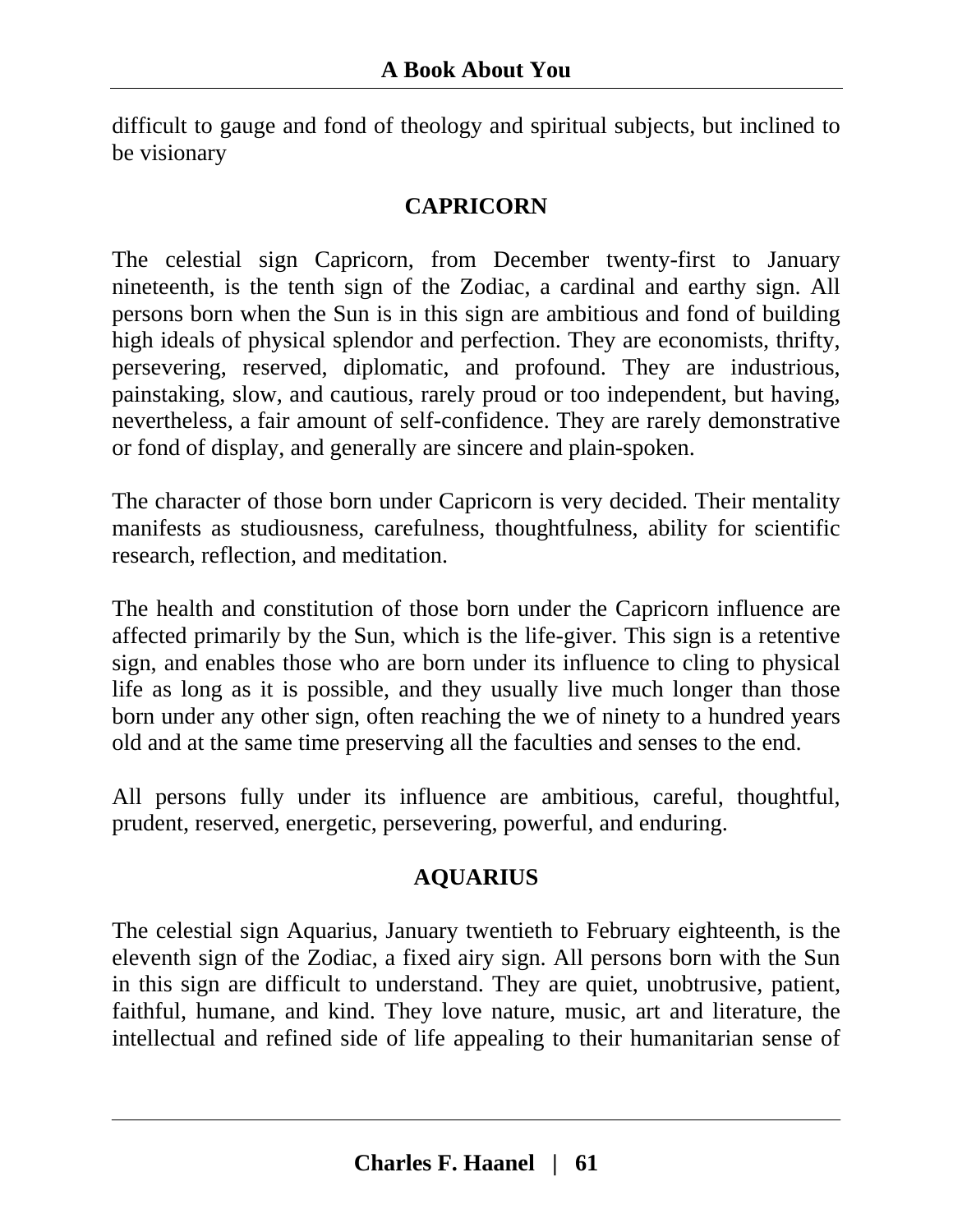equality. They are intuitive, honest, and well-meaning, of a studious and thoughtful nature, bent upon fathoming the mysteries of nature.

This sign belongs to the airy triplicity, hence is concerned with the mental region of the Zodiac.

Humanity has not reached that stage when all the qualities that are to be made manifest through the sign Aquarius can be developed. There are very few who completely express the individual characteristics of this sign in our present day, but those who have evolved to where they can express their individual nature are very determined, patient, quiet, and faithful persons. They are philosophical, humanitarian, and exceedingly refined, and they make excellent researchers and scientific writers.

Mentally, they are cautious, steady, intelligent, discriminative, concentrative, studious, and thoughtful, and when they give their minds to study, they can ex-tract more from a subject than any of the other airy signs. There is a tendency for them to live more mentally than physically, and everything belonging to the mental world appeals to them. They usually have a strong healthy constitution, but if they become too concentrative or follow a sedentary life, then there is danger of trouble arising from the defective circulation.

They succeed best as artists, designers, musicians, inventors, electricians, writers, and in any employment where steady, faithful, concentrated work is necessary.

The planet Saturn is their ruler, but it is the metaphysical side of Saturn, which governs the contemplative and meditative qualities. All persons under the Aquarian influence are more or less excellent students of human nature, and their quiet, silent, thoughtful manner always inspires confidence when they are understood by those with whom they come in contact.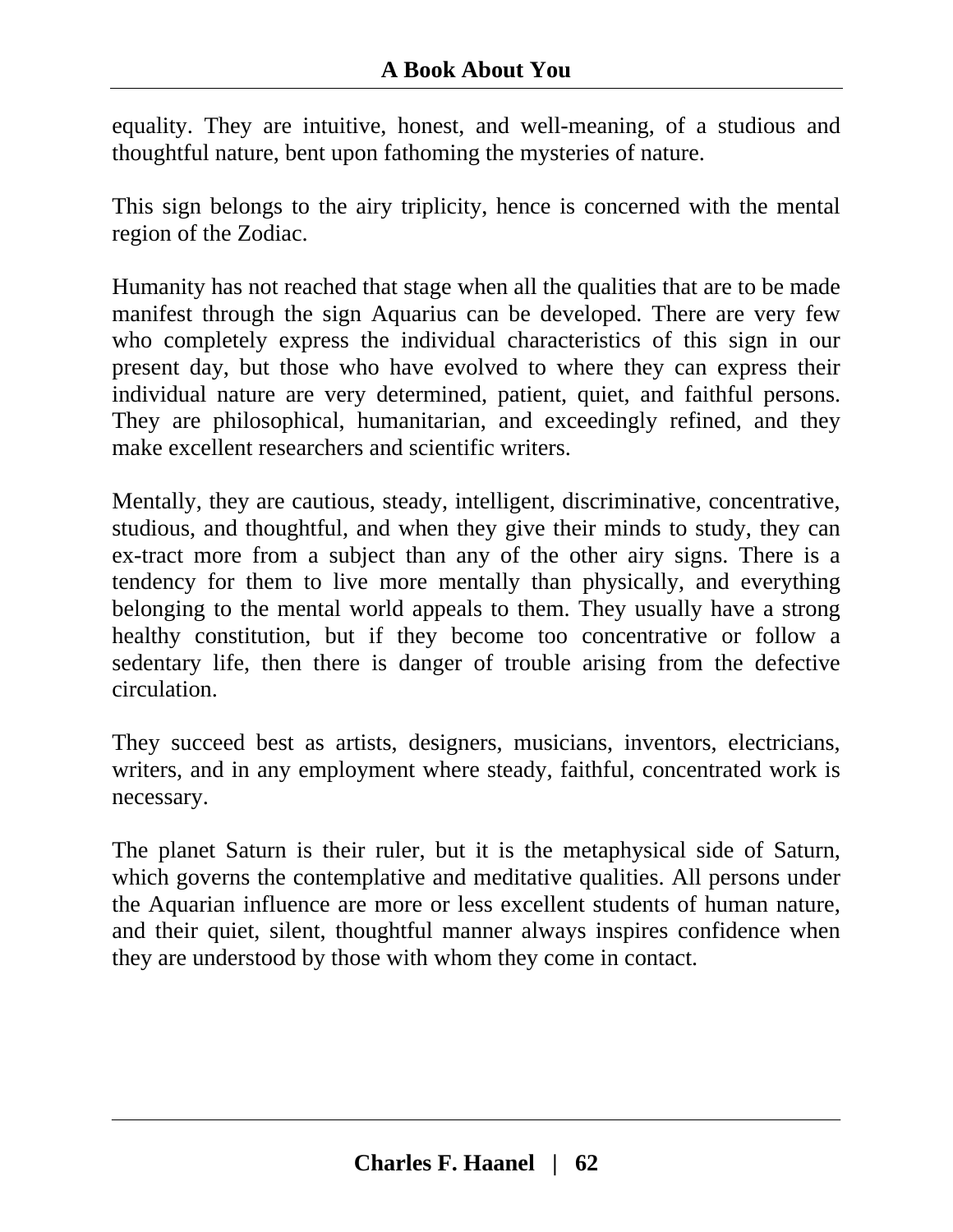## **PISCES**

The celestial sign Pisces, from February nineteenth to March twentieth, is the last sign of the Zodiac, a mutable, watery sign. All persons born with the Sun in this sign are very receptive, mediumistic, and impressionable. They are not determined nor positive, but persistent, persuasive, and emotional. They are very patient, and do not willingly complain. They are imitative, peaceful, sympathetic, and generous.

In this sign, there are to be found two extremes; but Pisces being a dual sign, these individuals often express both these opposite sides of their character, and hence are not easily understood. They are quite alert and willing to take upon themselves any responsibility if it is to serve a good and useful purpose.

The sign confers upon those under its influence a peculiarly intuitive, receptive condition, which enables them to internally sense and understand things in a totally different way from that of other signs. In character, Pisces people are somewhat over-restless and anxious, and there is a great deal of indecision; but they are able to sense the surrounding conditions, and possess a kind of psychic tendency. The emotions are very strong and are likely to be very much affected by those with whom they come in contact.

Mentally, they are changeable and imaginative, and are always more or less fond of romance, but they possess that peculiar understanding that is not acquired from actual learning, and seem to know things in a strange manner. They are rarely at a loss to explain conditions, and have often been termed "walking encyclopedias." There is one special characteristic that is a distinctive feature of their sign and that is their hospitality and their great love of dumb animals.

Physically, the constitution seems to be easily upset through worry and by being over-anxious and too restless.

All those born in this month appear to be inspirational, and for the most part live in their feelings and emotions. Some of the noblest characters maybe found in this sign.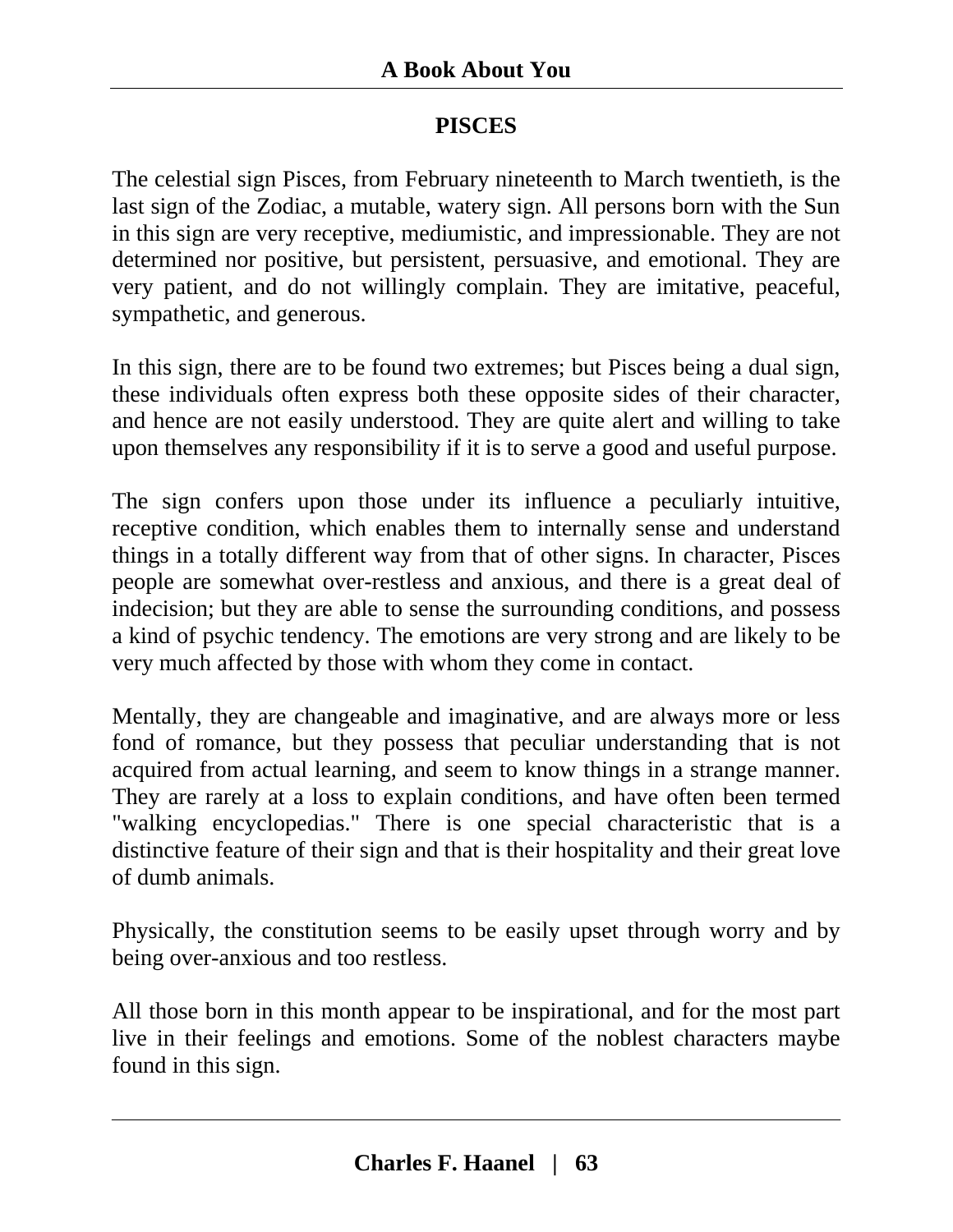*Get but the truth once uttered and `tis like a star, new born, that drops into its place, and which, once circling in its placid round, not all the tumult of the earth can shake.* 

**- James Russell Lowell**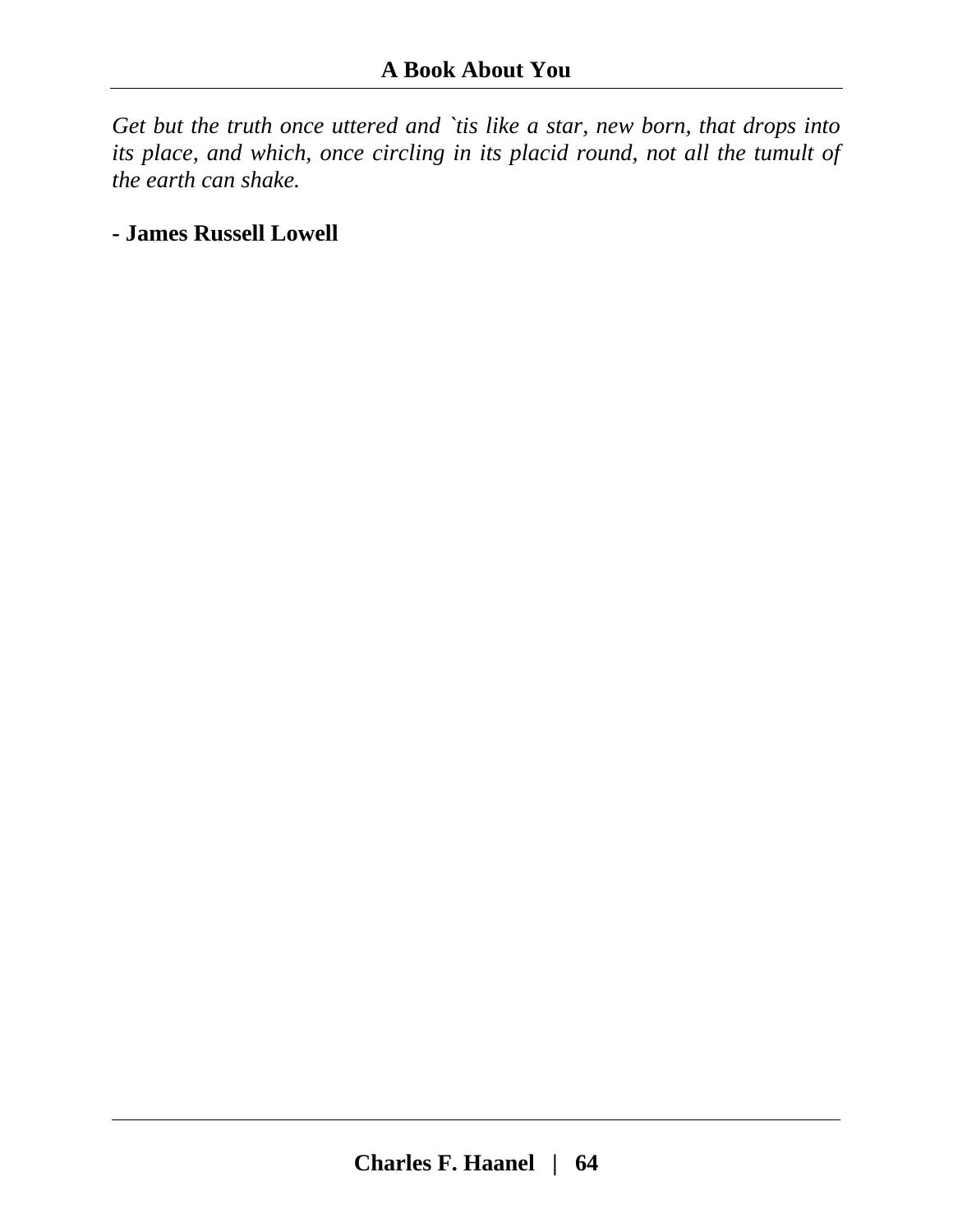# **Section Six. Cosmic Vibrations**

Most of us are dead to the wonderful truth outlined in the sky-truths more wonderful, more glorious than any We of mystery or romance, truths that are continually spread before us in Nature's great book.

The Greeks mapped out the geography of the heavens that is now used more than 1,400 years before Christ. Ptolemy recorded no less than forty-eight of the largest and best known constellations of stars, more than 600 years previous to this, and remember that the telescope was invented only 400 years ago.

Our painted American savages, the Arab in the desert, the simple children on the banks of the Nile, the wild men of the islands of the sea have all been more observant of the mystery hid in the stars than we as a people are today.

The solar system, from the highest spiritual point down to the lowest physical, is one vast organized whole, nowhere dead, nowhere unconscious, nowhere useless, nowhere accidental; but carefully gathered, ordered, and supervised to express the indwelling life and intelligence of its Creator and to subserve His plans. In fact, it is one gigantic Being, throbbing with vitality and consciousness.

The distance of stars from us is so great that it conveys no impression on the mind to state them in miles; some other method, therefore, must be used, and the velocity of light affords us a convenient one. Light travels at the rate of 186,000 miles a second, and by using this as a measuring rod, we can form a better idea of the distance of stars. Thus, the nearest star, Alpha Centauri, is situated at a distance which light requires three and a half years to traverse.

On the average, light requires fifteen and a half years to reach us from a star of the second magnitude, forty-three years from a star of the third, and so on, until, for stars of the twelfth magnitude, the time required is 3,500 years.

How have astronomers ascertained that the star nearest to our solar system is twenty-five trillion miles away? The diameter of the Earth's orbit is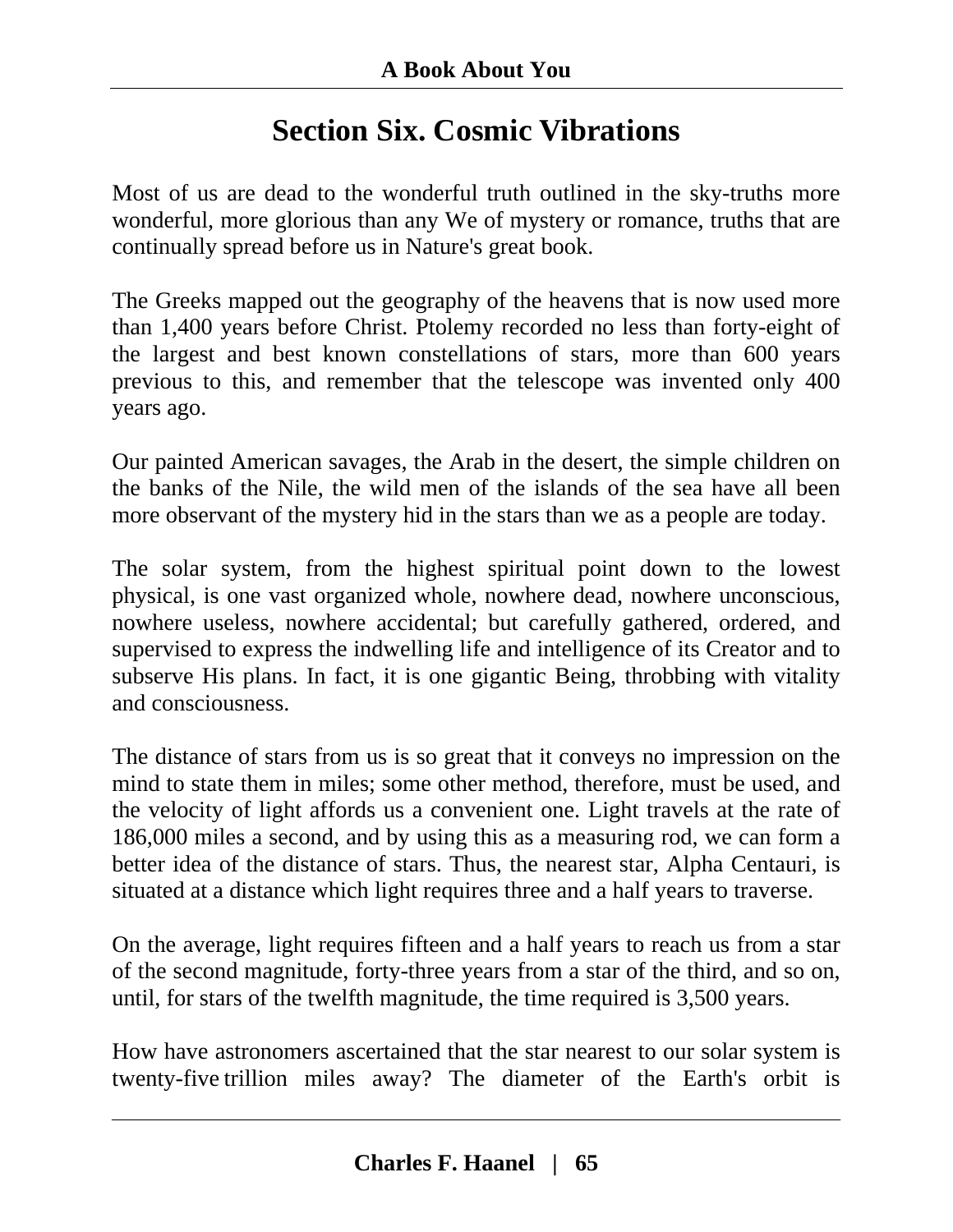186,000,000 miles; that is to say, that in six months from today, the Earth will be on the other side of the Sun and therefore 186,000,000 miles away from its present position. Now, if we photograph the stars today and six months from now we photograph them again, the second photograph will show that some of the stars have shifted their position ever so slightly with regard to all the rest of the stars. The reason for this shift is easily understood by comparing the stars to a line of lanterns at night. If you stand just a little way off from that line, you will see the lanterns as so many points of light all close together; but if you walk off at right angles for a little distance, you will see them somewhat separated from each other and the nearest ones will appear to be separated from each other more than the farthest ones. This is termed parallax. The Earth in altering its position by 186,000,000 shows us parallax which, for the nearest stars, are great enough for the astronomer to use in calculating their distances. If he can measure the parallax of a star, it is then a slight matter to calculate the distance of that star from the Earth.

The telescope on Mount Wilson, California, is 100 inches in diameter; it took seven years to grind the disk, which is coated with silver. The disk alone weighs four and one-half tons. It does not magnify as is commonly supposed, but simply gathers the light and brings it to a focus. In this case, the reflection is 250,000 times that of the human eye and enables us to penetrate 400 times further into space.

Any magnification maybe used in the eye piece, a magnification power of from 3,000 to 6,000 is generally used in viewing the planets. A great clock work motor is used to counteract the apparent motion of the heavens caused by the rotation of the Earth. The movement of this motor is so accurate that a star will remain in the same point in the eye piece as long as may be desired.

The Sun and his family of planets revolve around a central sun, which is millions of miles distant. It requires something less than 26,000 years to make one revolution. His orbit is called the Zodiac, which is divided into twelve signs, familiarly known as Aries, Taurus, Gemini, Cancer, Leo, Virgo, Libra, Scorpio, Sagittarius, Capricorn, Aquarius, and Pisces. It requires our Solar System a little more than 2,100 years to pass through one of these signs, and this time is the measurement of an Age or Dispensation. Because of what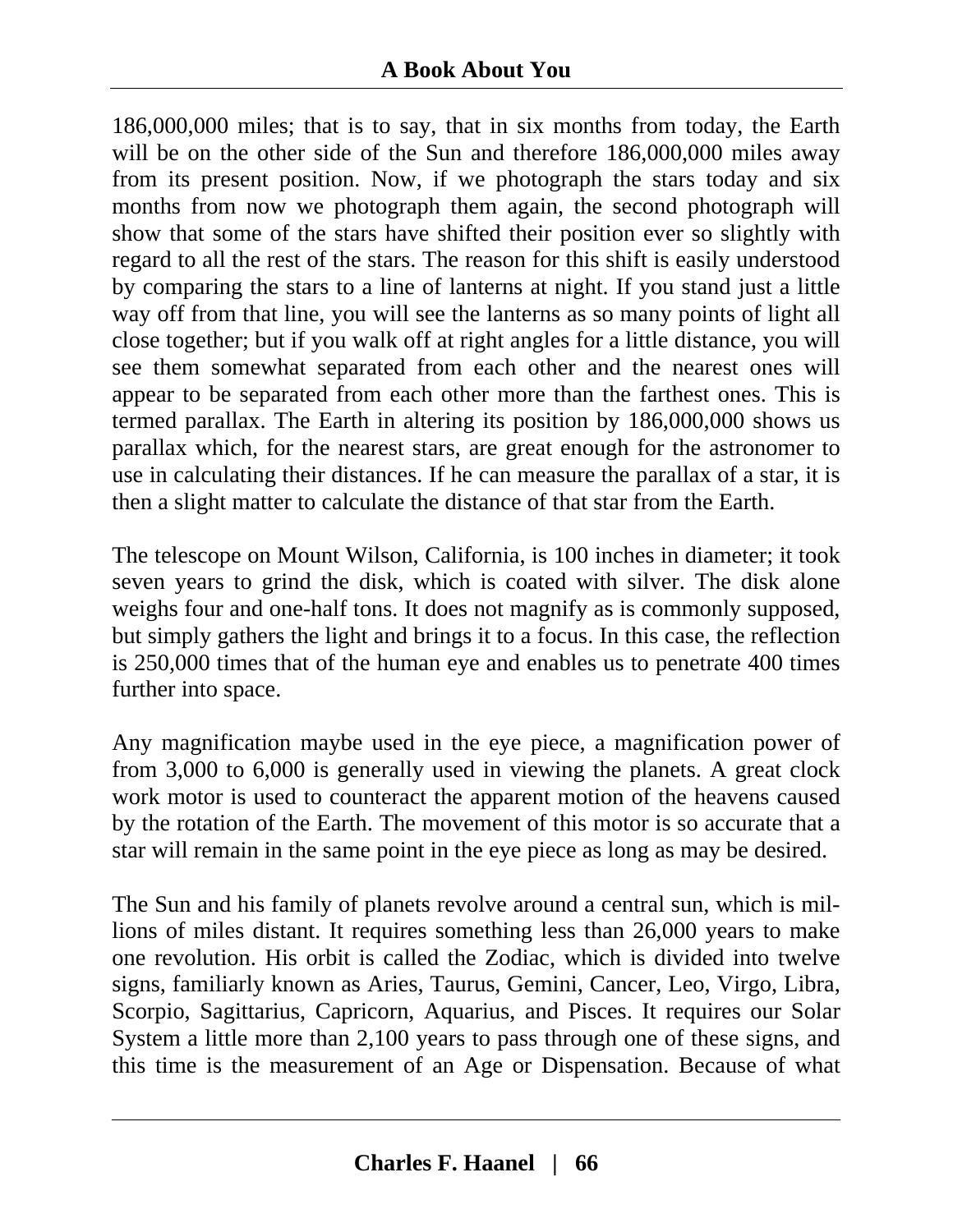astronomers call "the precession of the Equinoxes," the movement of the Sun through the signs of the Zodiac is in order reverse from that given above.

For some years past, the Solar System, which includes our planet Earth, has been entering the Zodiacal sign Aquarius. An airy, mental, electrical sign, which inclines to metaphysical, psychological, progressive, and changed conditions; cooperative and equalizing in its influence. It conduces to investigation, interest in serial matters, means of transit, means of communication, of education, of hygiene, and of new forms of government.

Its planetary ruler is Uranus, called "The Reformer," who destroys but to rebuild better anew. It is Uranus that "makes old things pass away, that all things may become new." It conduces to liberty, freedom, and expression. It has been called the human sign.

The twelve signs are alternately positive and negative in their nature-each contains a certain specialized influence of its own, having a ruler from which the nature of its influence is obtained. The Sun radiates energy to every member of its solar family. As the central figure among the planets, its position indicates the sphere of activity in which the individual will meet with greatest success and is the essential impulse and driving force that urges him to do it.

The Sun is the ruler of all life, the Moon is the Over of all form, and as life manifests through form, the relationship of the Sun and Moon is inseparable, and it becomes the task of every one to subject the Moon or form side of his existence to the Sun or life side, and the degree of success that he attains in doing this will be the measure of his ability to rule his stars.

As the Sun is the Life-giver of the Solar System and the heart is the Lifegiver of the Body, it is easy to see why the Sun's influence is the greatest in the nativity of Man, as it operates directly through the heart.

The influence of the Moon is greatest in the first half of life, and the influence of the Sun is the greatest in the second half.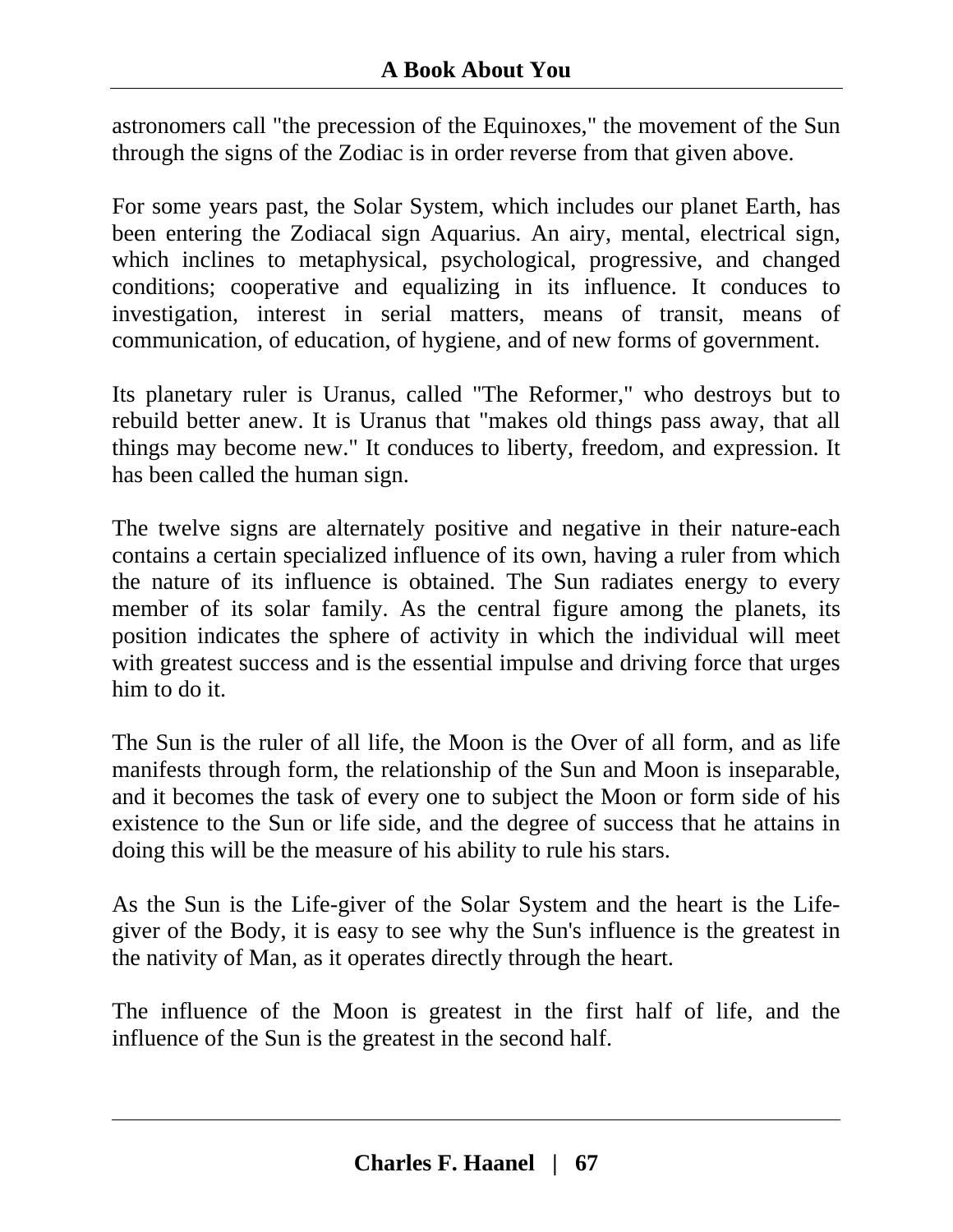Every planet has definite characteristics that impress themselves upon the child at birth. This is due to the electrostatic condition of the atmosphere at the time of the child's first inspiration of air, by which a vital change takes place in the nature of the blood. For this reason, those who are born under the influence of a particular planet portray the characteristics of that planet most strongly in their mental temperament, and this finds reflection in both motive and action.

In addition to the influence of particular planets, there is the influence of the various constellations. They are usually divided into Cardinal, Fixed, and Mutable signs. The cardinal will make the character acute, active, restless, aspiring, and changeable. The mutable, indifferent, slow, vacillating, and hesitating; yet tractable and impressionable. The fixed will make it determined, decisive, firm, ambitious, and unbending; slow to move, yet irresistible when started.

The constellations easily fall into the following divisions:

| Cardinal: Aries-Cancer-Libra-Capricorn          |
|-------------------------------------------------|
| <b>Fixed:</b> Taurus-Leo-Scorpio-Aquarius       |
| <b>Mutable:</b> Gemini-Virgo-Sagittarius-Pisces |

The influence of the cardinal sign is to stir the latent forces into action, promote change, and create initiative.

The influence of the fixed sign is for stability. The individual may be slow and plodding, but he will be persistent; he will know no defeat; he will concentrate upon one point and pursue it to the end; his seal will be almost fanatical.

The influence of the mutable sign is flexibility and change. This influence is purely mental or spiritual and gives purpose and incentive to action.

The cardinal type, therefore, is active; the mutable type restless; and the fixed type rigid. As material success depends upon action, the important factors in the world's work are derived from this type.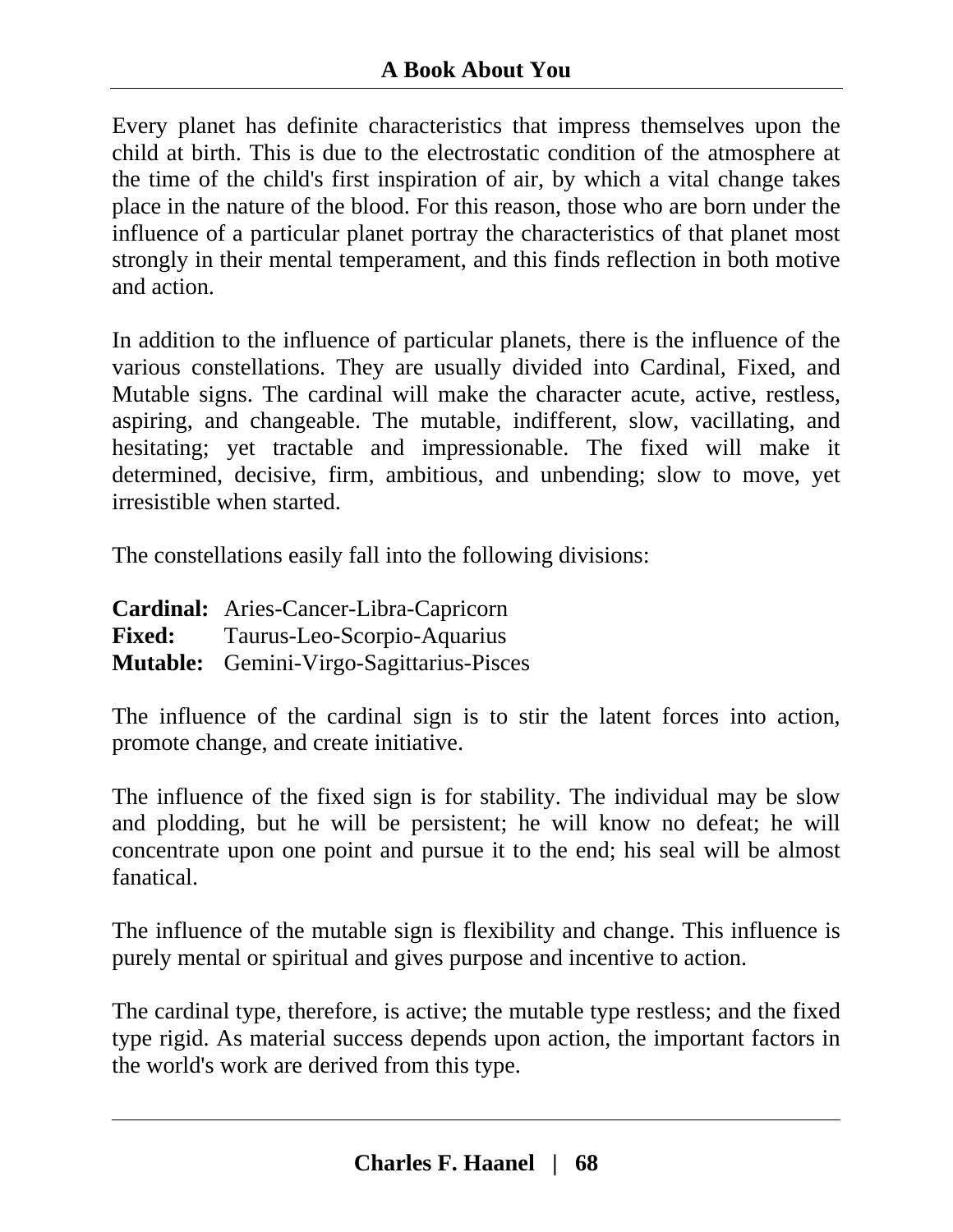As stability is a necessary factor in important industrial undertakings, the fixed type frequently share the material and financial success with the cardinal type. The mutable type is, however, adverse to effort-they want adventure, change, travel; they are therefore the promoters who bring manufacturer and inventor together; they are the vendors and middlemen and the agents who negotiate between buyer and seller.

They are also the sensitives, and react more keenly to the experiences of life; they carry the heavier burden because they feel more. They participate in the issues of life to a greater degree because they carry not only their own burden, but the burdens of those around them. The greater possibilities of inner enfoldment, understanding, and development are always with the sensitive. The sensitive uses not only reason, but imagination, vision, intuition, and insight.

The fixed types are usually the materialists who are content with objective possessions and attainments. They use their reason and are interested in that only which can be measured or can be seen, felt, and handled. They are the doers rather than the dreamers and are utterly stable; they fill many responsible positions with great success, and are valuable members of society.

Neither type is superior, they are simply different-both are necessary.

The fixed signs represent something ingathered, collected together, accumulated, and relatively unified; something definite and uniform; a centre of power and possibility, relatively quiescent and unchanging in itself receiving from out-side and giving back again when required. They resemble violent explosives, which are inert while they are undisturbed, but contain large stores of energy locked up within them, and produce sudden and violent effects when stimulated to liberate it.

The cardinal signs are always on the surface, never inert, never still, full of activity, ever busy and changing-they attract the most attention in the world.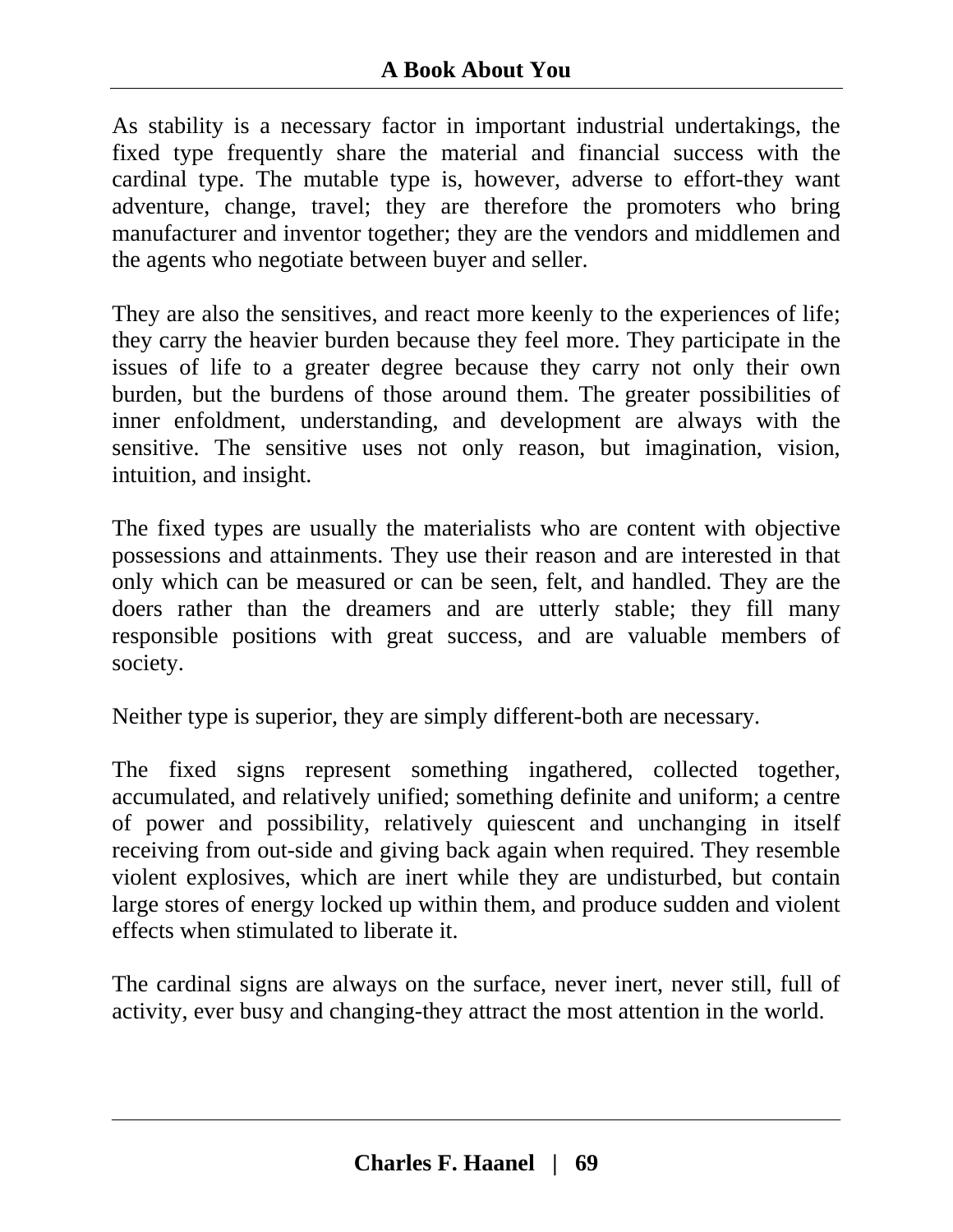The mutable signs are intermediate between the two extremes, fluctuate between them, and can ally themselves with either; but they are never so steadfast as the one nor so active and open as the other. In accordance with this, it may be noted that three out of the four mutable signs are described as "double."

In terms of character as applied to the average we man of today, fixed signs indicate persons in whom feeling, desire, or emotion is strong in one or more of the many forms this phase of consciousness can assume. It maybe selfish or unselfish according to the impression given their being at the moment of birth by the planetary vibrations prevailing at that time and place.

Such persons are averse to change and have settled views and habits that are very difficult to alter whether good or bad. They vary from the patient and en-during to the obstinate and determined. They sometimes follow one occupation or way of life for a long time without a change. They make faithful friends and unrelenting enemies.

Cardinal signs signify persons who are full of activity, either of body or mind, often of both. They are restless, busy, venturesome, daring, bold, can cut out paths in life for themselves; are innovators, pioneers, abandoning the old and seeking after the new. They are self-reliant and ambitious; often make notice-able, popular, or notorious figures in their sphere of life; maybe found occupying public positions, or exercising authority over others. They are generous and impulsive, move and act quickly. They have not the plodding perseverance of the fixed signs, but can work hard and quickly, and achieve much in a short time. They seek rather to mould circumstances to their will than to adapt themselves to circumstances as do natives of mutable signs, or to overcome by dogged persistence as the fixed signs can. They are quick both to love and hate, easily make both friends and enemies, but their feelings may change as quickly. Activity is the keynote of their character, no matter in what channel it may run, whether practical, emotional, or intellectual-and whether for good or evil.

Mutable signs are more difficult to delineate. Adaptability may perhaps express their meaning. In the practical affairs of life, the natives of these signs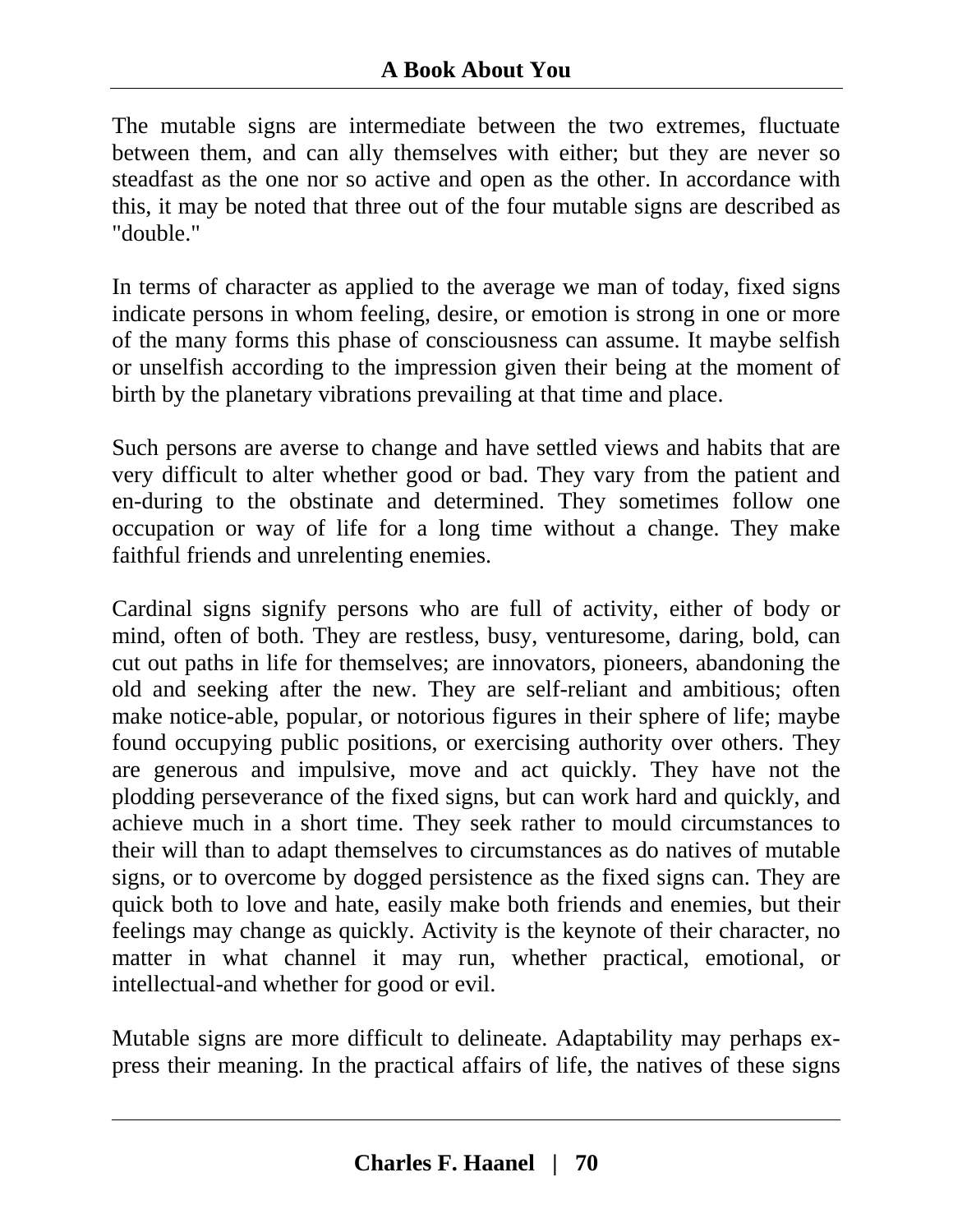show neither the activity that moulds circumstances to their will (characteristic of cardinal signs) nor the perseverance and endurance of the fixed signs; but rather seek to gain their ends by adapting themselves to circumstances by intelligent discrimination and the avoidance of extremes. They take the circuitous path when the direct road is not open, and sometimes even when it is open. This tendency shows itself in a great variety of ways. They can adapt themselves to the habits and moods of other people, they can easily see both sides of a question, and can honestly sympathize with quite contradictory opinions and principles. In the sphere of the emotions, this may make them sympathetic, humane, and charitable, and lovers of peace and quietness. Intellectually, it may give a very impartial, subtle, penetrating, and discriminating mind. They are to some ex-tent natural managers, messengers, travellers, or intermediaries, in a general sense; interpret or express the feelings and ideas of others, make writers and speakers of all grades, from clerk to author, from lawyer to preacher.

In the individuality, the cardinal signs give executive ability, and action that is unifying in nature and in accordance with divine law; the mutable signs cognize likenesses, synthesis, and draw together; and the fixed signs give stability and realization of the unity underlying apparent separateness.

These signs maybe further differentiated as follows:

**Earthy** - Practical and material, commercial, intellectual, and scientific.

**Watery** - Emotional and plastic, sympathetic and resolvent; reproductive.

**Airy** - Refined and artistic, given to abstract ideas.

**Fiery** - Spiritual and idealistic, energizing and creative.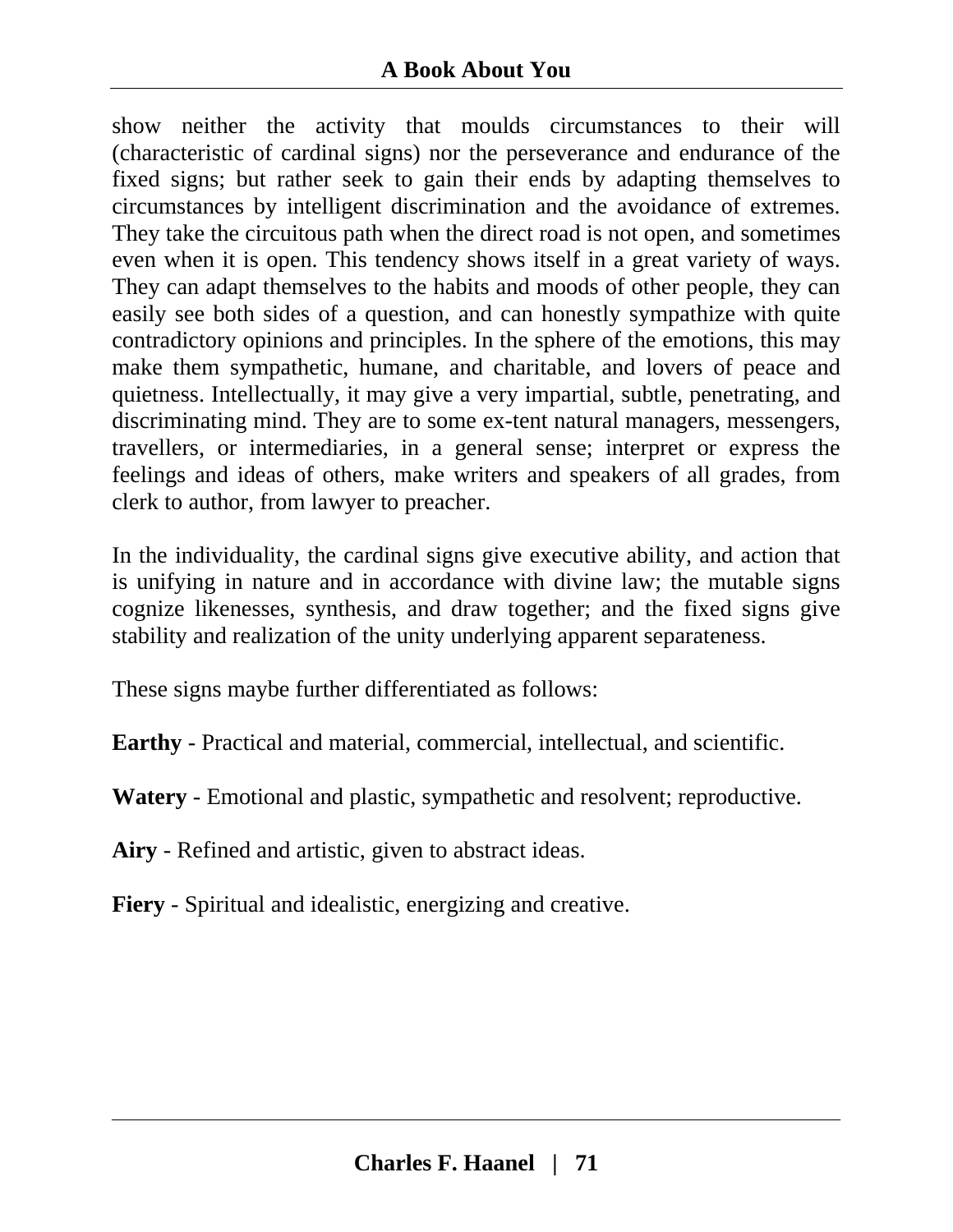They are defined as follows:

**Earthy:** Taurus-Virgo-Capricorn **Fiery:** Aries-Leo-Sagittarius **Airy:** Gemini-Libra-Aquarius **Watery:** Cancer-Scorpio-Pisces

Earth is the lowest and outermost of the states of matter; the most differentiated, limited, and complex; and the farthest removed from the state of pure spirit. In its reference to a cosmic plane, it signifies the physical plane; as a state of matter, it means the solid; in reference to man, it means the physical body; as a state of consciousness, it represents action, doing, volition as distinguished from feeling or thinking.

Persons in whose nativity the Earth is predominant show as many modifications and classes as do natives of other elements; but they are generally practical, matter-of-fact people of the world who are better at doing than at thinking or feeling; or who try to reduce thought and emotion to practical applications.

They may be said to be natural executants, but their service varies from that of the prime clerk, the shop assistant, and the laborer; and they range from the wise to the foolish, from the actively ambitious, selfish, or unselfish to the passive, inert, and unenterprising.

Water, as a state of matter, means the liquid state. In its application to a cosmic plane, it signifies the next interior one to the physical, called variously the astral or psychic plane. It expresses consciousness through feelings, emotions, desires, instincts, passions, intuitions; and those who are born under it show both the strength and the weakness of this side of human nature. They vary from the sympathetic, affectionate, charitable, imaginative, sincere, and religious to the indolent, luxury-loving, passionate, selfish, listless, and inert.

Air, as a state of matter, means the gaseous state. It corresponds to sunset and expresses consciousness through thought and understanding. Those who are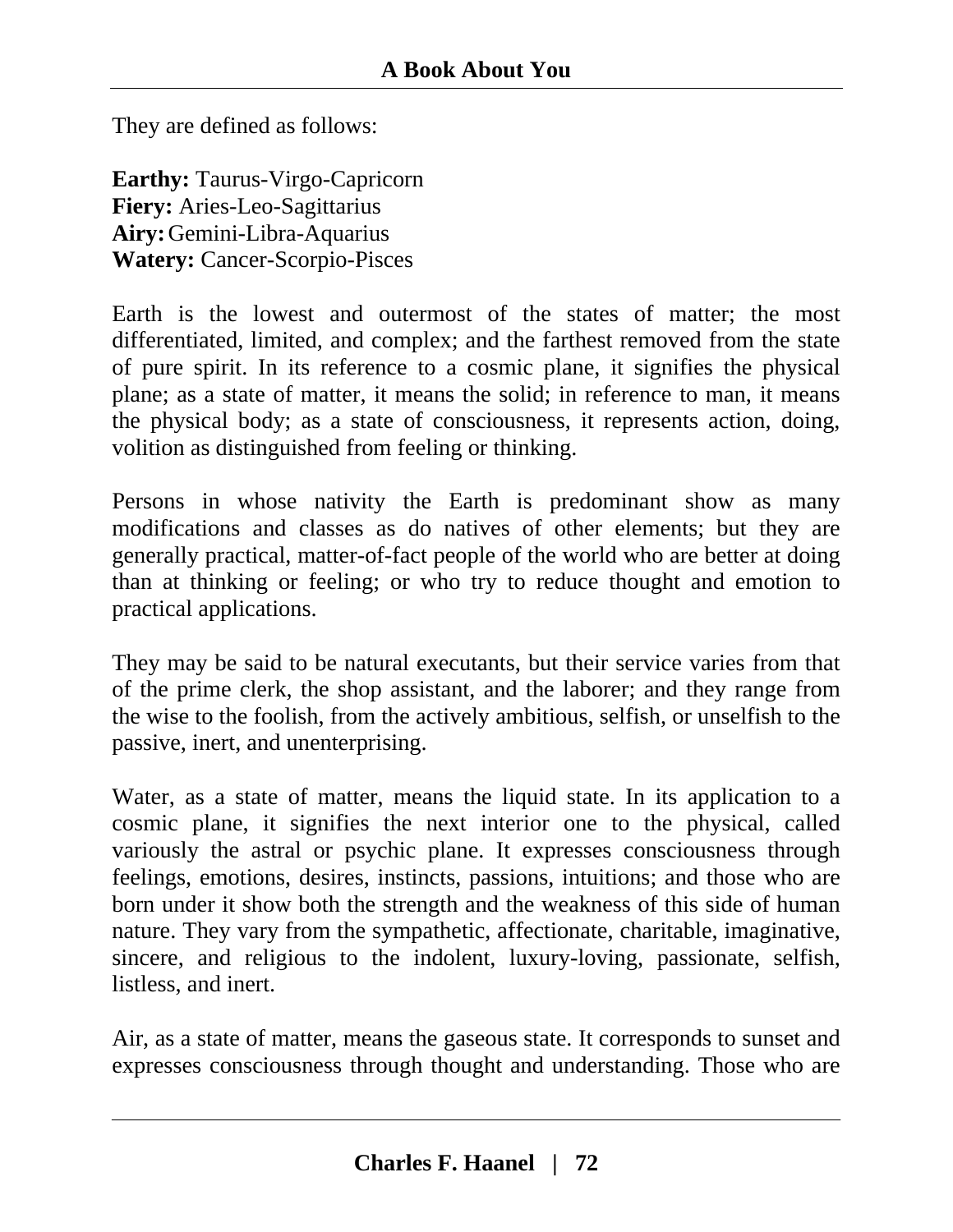born under airy signs show many and various gradations of intellect, from the literary to the scientific, from the metaphysical to the poetic, from the busy, practical, and executive to the profound, comprehensive, and solid. The imagination, whether expressed through poetry, music, or art, seems to belong partly to the air and partly to either fire or water.

Fire corresponds to sunrise and to individualization. People coming under fire signs are impulsive, energetic, enthusiastic, positive, impetuous, and active. They seem to resemble the natives of watery signs more than those of earth or air, for they live more in the feelings, emotions, and passions than in the intellect. In so far as it is represented by the Sun, fire may stand for the energizing and all-permeating life of the Universe everywhere, the mainspring of all evolution-all progress.

This, then, is the laboratory in which Nature is forever combining the spiritual forces that result in the infinite diversity on every side, for "All are parts of one stupendous whole."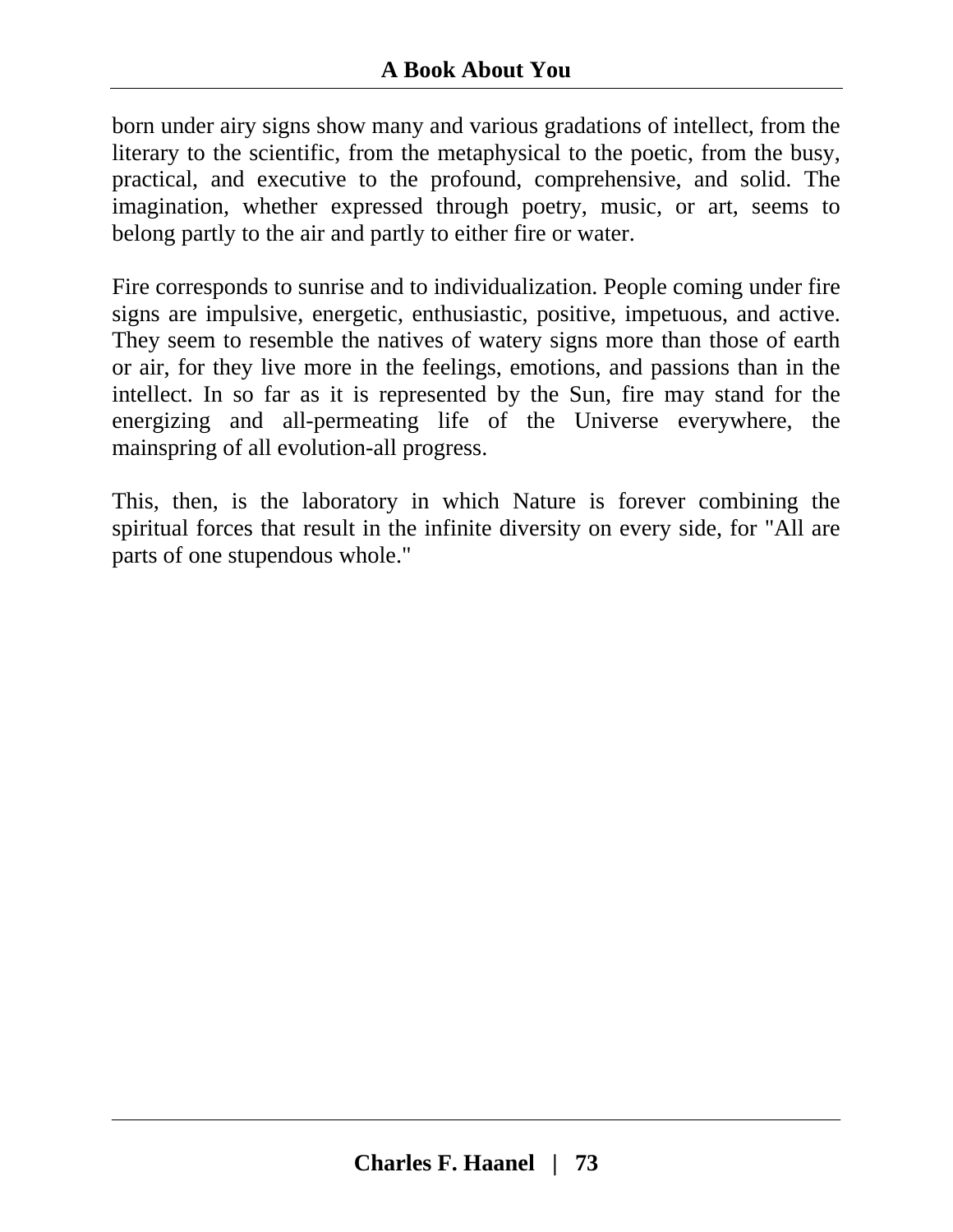# **Section Seven. Light Vibrations**

Energy is a mode of motion, and we are conscious of motion by its effect only. This effect, if transmitted to the brain through the vehicle of the eye, makes it-self known as light; if it impinges upon the ear, we know it as sound.

Whether this energy shall reach the eye or the ear depends upon the length and frequency of the vibrations.

Radio waves vibrate from 10,000 to 30,000,000 times a second; heat and light waves much faster. Radio waves are therefore extremely long, heat waves shorter, and light waves still shorter.

The length of awave depends upon its frequency, that is, the number ofwaves which pass a given point in one second.

We may compare electrical or radio waves to the bass note of a musical scale. As we go up the scale, the waves become shorter and shorter and the frequency higher and higher, until they produce the sensation of heat. If the frequency is increased, visible light waves will appear.

As the frequency is increased, the sensation of light is finally lost; here we contact the ultraviolet or X-ray. As it still further increases, we no longer are conscious of the vibrations, but know them by their effect only.

When the frequency is more than 38,000 vibrations per second, the ear cannot recognize sound; when 400,000,000,000 vibrations have been reached, we perceive the sensation of light, and as the vibrations gradually increase, the eye perceives one colour after another until violet is reached with its 75,000,000,000,000 vibrations a second.

Every phenomenon in nature is what it is by virtue of the rate of motion or vibration.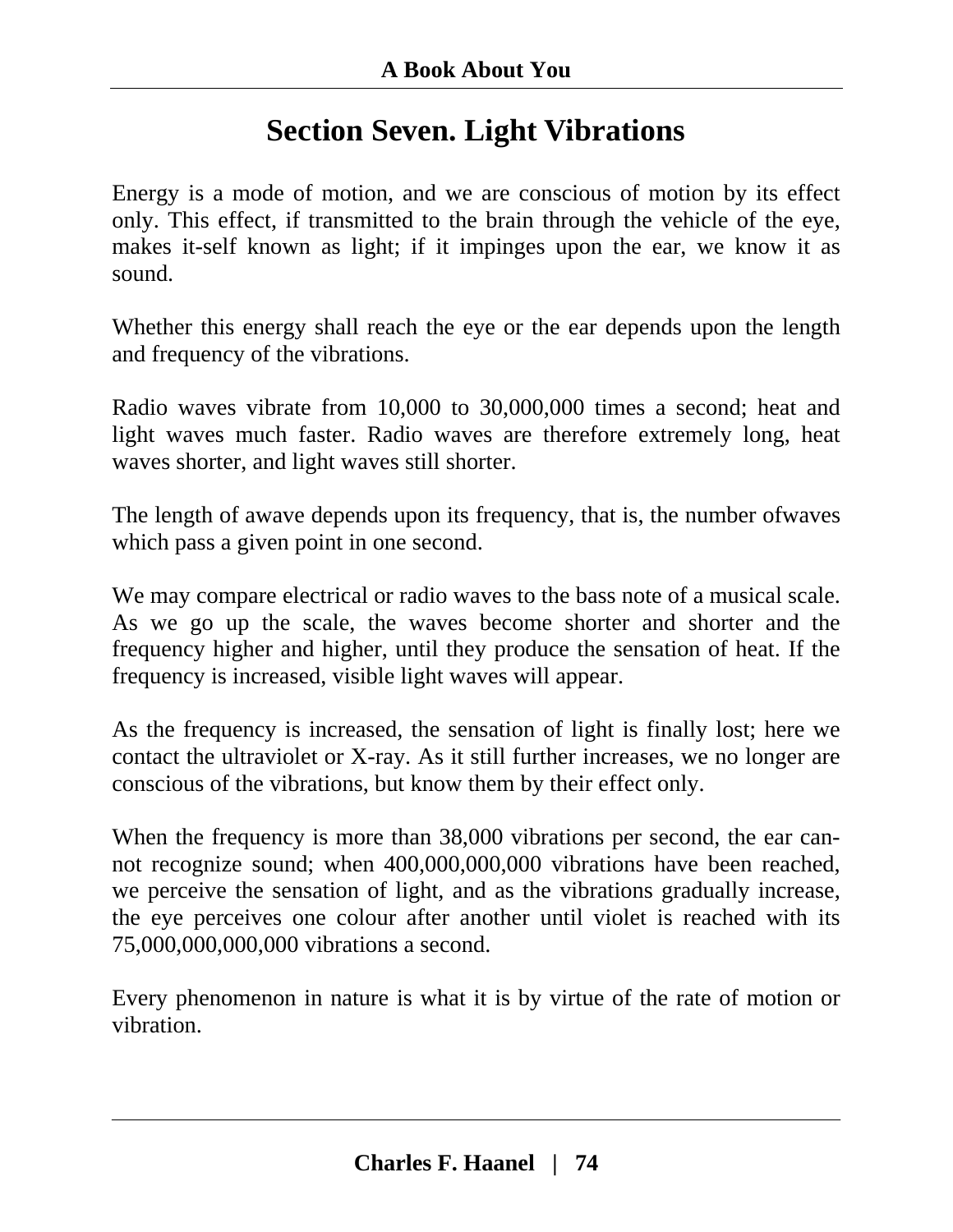We speak of the sun as "rising" and "setting," though we know that this is simply an appearance of motion. To our senses the earth is apparently standing S still. We speak of a bell as ringing, and yet we know that all that the bell can do

is to produce vibrations in the air. When these vibrations come at the rate of six-teen a second, they are then frequent enough to set the tympanic membrane in motion from which the vibration is transmitted along a nerve to the brain, where it is registered as "sound." It is possible for the mind to hear vibrations up to the rate of 38,000 a second. When the number increases beyond this, all is silence again. So we know that the sound is not in the bell, but is in our own mind.

We speak and even think of the sun as "giving light." Yet we know that it is simply giving forth energy that produces vibrations in the ether at the rate of four hundred trillion a second, causing what are termed light waves, so that what is called light is simply a mode of motion, and the only light that there is, is the sensation produced in the mind by the motion of these waves. When the number of vibrations increases, the light changes in colour, each change being caused by shorter and more rapid vibrations; so that although we speak of the rose as being red, the grass as being green, or the sky as being blue, we know that these colours exist only in our minds, and are the sensation experienced by us as the result of a particular rate of vibration. When vibrations are reduced below four hundred trillion a second, they no longer affect us as light, but we experience the sensation of heat.

Scientific observations have shown that the Earth's temperature declines one degree at the height of 100 feet above the Earth's surface, and that there is a difference in temperature corresponding to each 100 feet; and it has been assumed that beyond a certain radius from the Earth's surface-beyond its atmosphere-dense darkness, with corresponding density of cold, reigns supreme.

The French aviator Jean Callizo, who holds the world's record and attained a height of 40,820 feet, said that the last observation which he could make of his thermometer showed a temperature of 58 degrees below zero, but soon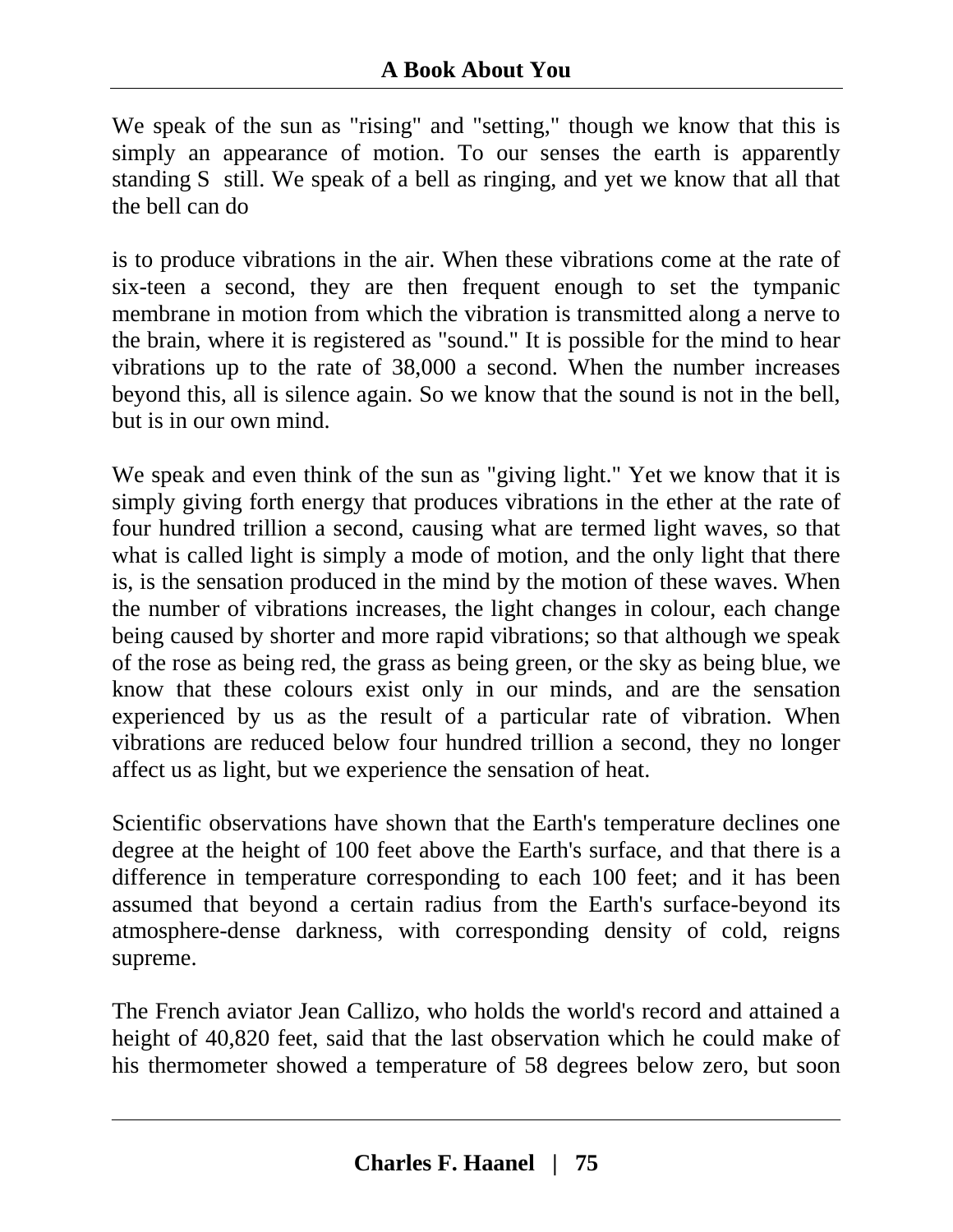the mercury sunk out of sight below the armature, so that he had no means of knowing how cold it became. Notwithstanding the fact that he wore four pairs of gloves-paper, silk, wool, and leather-his fingers became numb.

If the Sun gave light and heat as many suppose, all space would be flooded with light; there would be no night because the entire orbit in which the Earth moves would be filled with light. No star would be visible because the stars are not visible in the light.

The Sun is 93,000,000 miles away from the Earth. It is a great dynamo 866,000 miles in diameter. It sends electromagnetic currents throughout all solar space, which is something like six billion miles from end to end. It turns on its axis like the planets, and is but one of thousands of similar systems of suns and planets, many of them much greater in extent, all of them moving forward in space and all revolving around one common center.

It is clear, then, that instead of giving light and heat, the Sun gives forth electrical energy only. This energy contacts with the atmosphere of the Earth in the form of rays. As the Earth is revolving at the incredible speed of more than a thousand miles an hour at its circumference, the atmosphere coming in contact with the electric rays of the Sun becomes incandescent, causing the sensations of light and heat.

As the Earth revolves at a constantly decreasing speed as we reach the poles, the friction becomes less and less and so we find less light and less heat as the poles are reached, until at the poles there is little light and no heat. at we know as light, therefore, appears only in the atmosphere, and not outside of it, and in that part of the atmosphere only which is turned toward the Sun.

As we ascend from the Earth, the atmosphere becomes more rare, and there is consequently less friction, and therefore less light and less heat.

As the direct rays of electrical energy from the Sun reach only that part of the Earth that is turned toward the Sun, light appears on that side only. The other side of the Earth, being turned away from the Sun, there is no friction and consequently no light, but as the Earth turns upon its axis, the atmosphere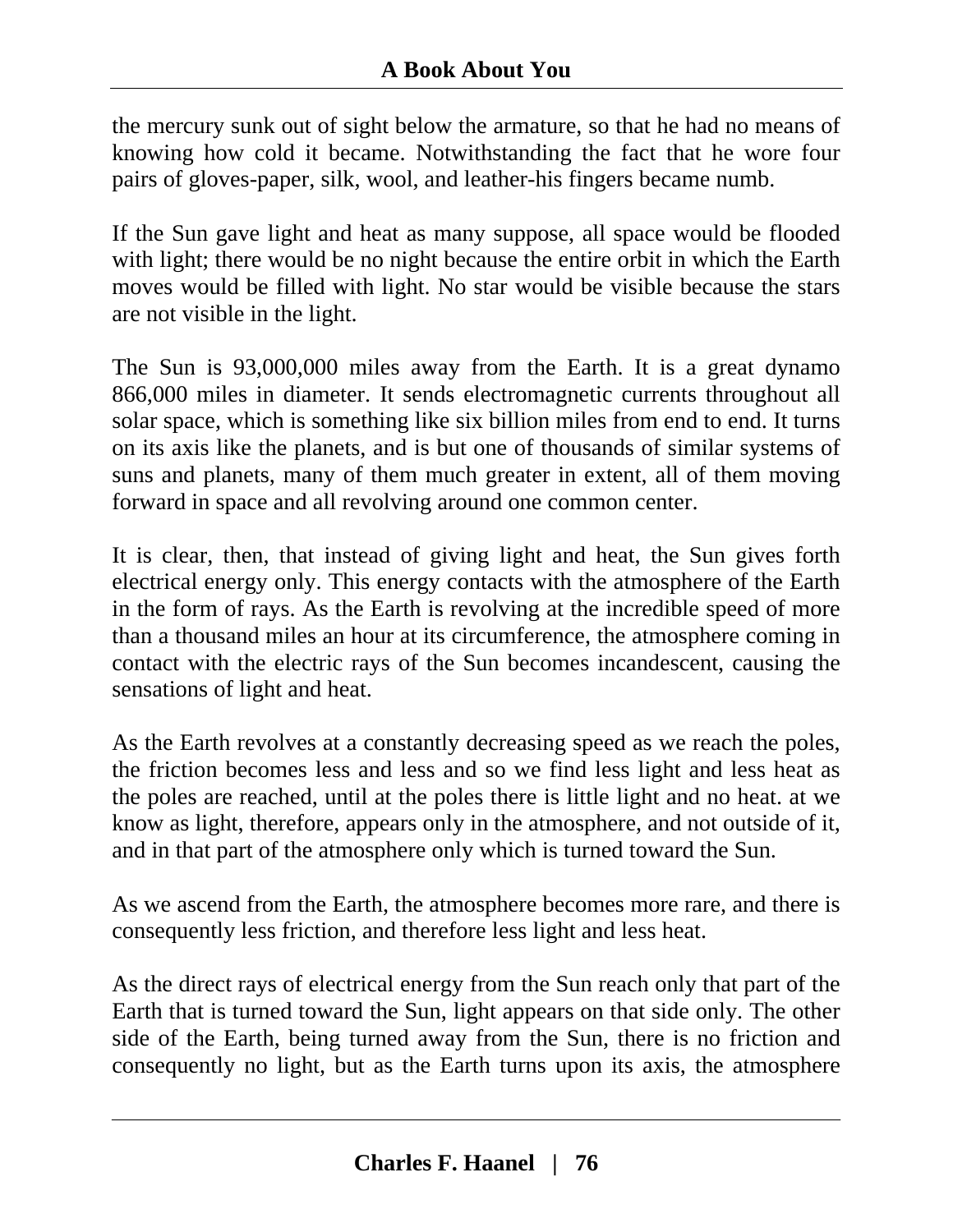gradually comes into direct contact with the electrical rays from the Sun and light appears. The more direct the rays are that strike the Earth, the stronger the friction, the brighter the light, and the greater the heat. This solar phenomenon we call morning, noon, and night.

A man sees because of the activity of the optic nerve, by which light vibrations are communicated to the sensorium, where they produce the images of things. This sensorium is the corresponding center in the brain that is energized by a force connected with the luminiferous ether; hence, the act of seeing is identical with the making of the image of the thing seen. In fact, what we see is the image and not the object.

A reflex is an involuntary act. When light, which is radiant energy, strikes the eye, the pupils contract. These animal reflexes exceed in sensitivity any apparatus yet devised by man.

The retina of the eye is 3,000 times more sensitive than a photographic plate. The sense of smell surpasses in fineness the most impressionable scientific instruments. The lungs antedate the bellows; the heart, the pump; the hand, the lever; and the eye, the photographic camera.

Telephonic and telegraphic apparatus duplicate mimetically what has always been done by the nervous system and always by aid of the same energy.

Scientists make use of the word "ether" in speaking of the substance "in which we live and move and have our being;" which is omnipresent, which interpenetrates everything, and which is the source of all activity. They use the word "ether" because ether implies something which can be measured, and so far as the materialistic school of science is concerned anything that cannot be measured does not exist. But who can measure an electron? And yet the electron is the basis for all material existence, so far as we know at present.

A number of electrons equal to twenty-five million times the population of the Earth must be present in the test tube for a chemist to detect them in a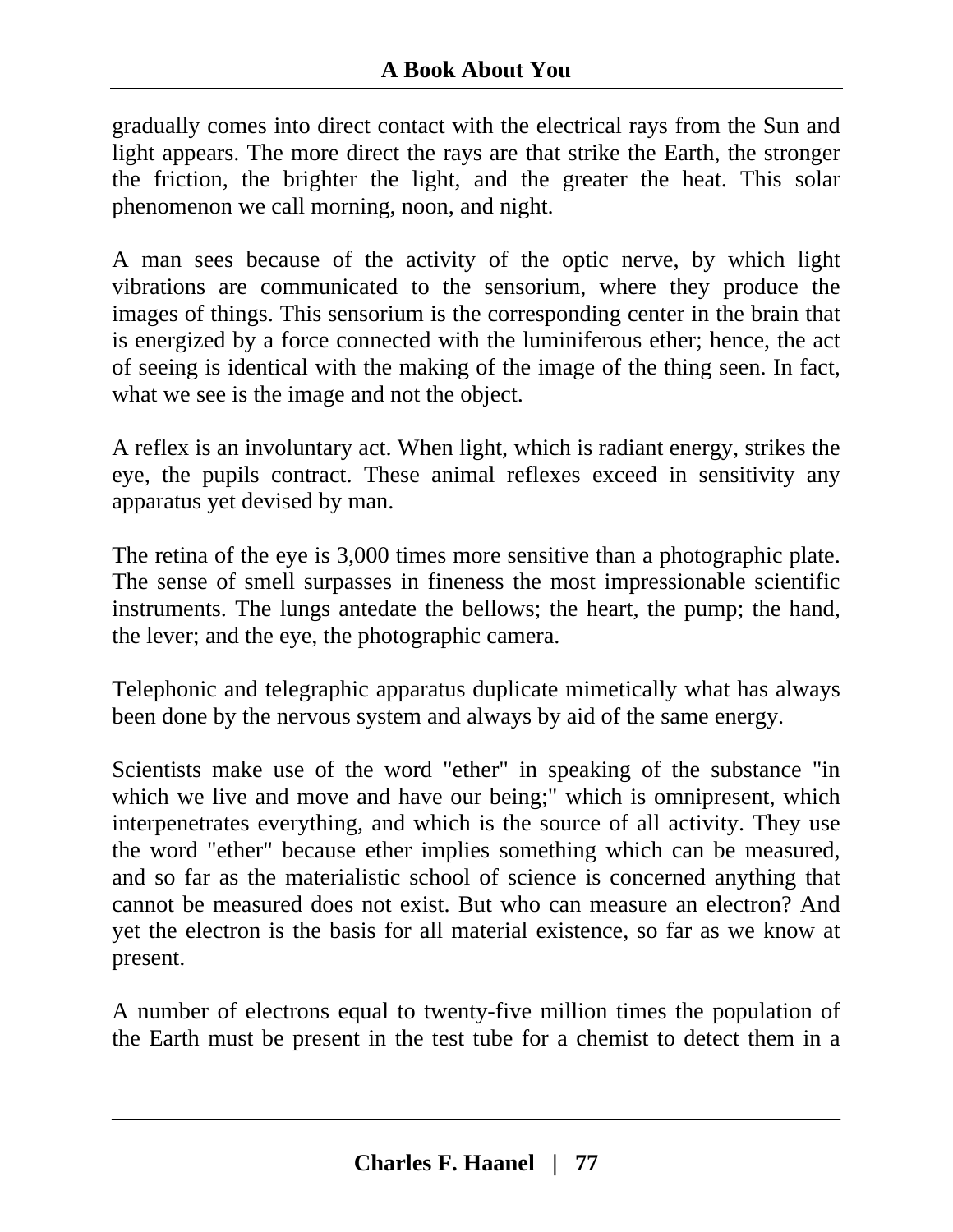chemical trace. out 125 septillions of atoms are in a cubic inch of lead. And we cannot come anywhere near even seeing an atom through a microscope.

Yet the atom is as large as our solar system compared to the electrons of which it is composed.

All atoms are alike in having one positive central sun of energy around which one or more negative charges revolve.

The diameter of an electron is to the diameter of the atom as the diameter of our Earth is to is to the diameter of the orbit in which it moves around the sun. More specifically, it has been determined that an electron is one-eighteen thousandth of the mass of a hydrogen atom.

It is clear, therefore, that matter is capable of a degree of refinement almost beyond the power of the human mind to conceive. We have not as yet been able to analyze this refinement beyond the electron, and even in getting thus far have had to supplement our physical observation of effect with imagination to cover certain gaps.

From all this, it is plain that the electron is merely an invisible mode of motion-a charge of electrical energy.

Light is then a mode of motion. For it results from the oscillation of the infinitesimal particles that impinge on the cells and awaken the transmuted motion that we call seeing.

The solar fluid is also the medium for the transmission of the potencies organized by the various planets. It holds in solution the basic elements of life. It is the only possible fluid that is sufficiently subtle to carry the delicate vibrations that are constantly being broadcasted over the radio, and which penetrate iron, steel, and every other barrier, and which are not limited by either time or space.

The movement of the planets cause vibrations in the ether. The nature of the vibrations which they send depend upon the particular nature of that planet,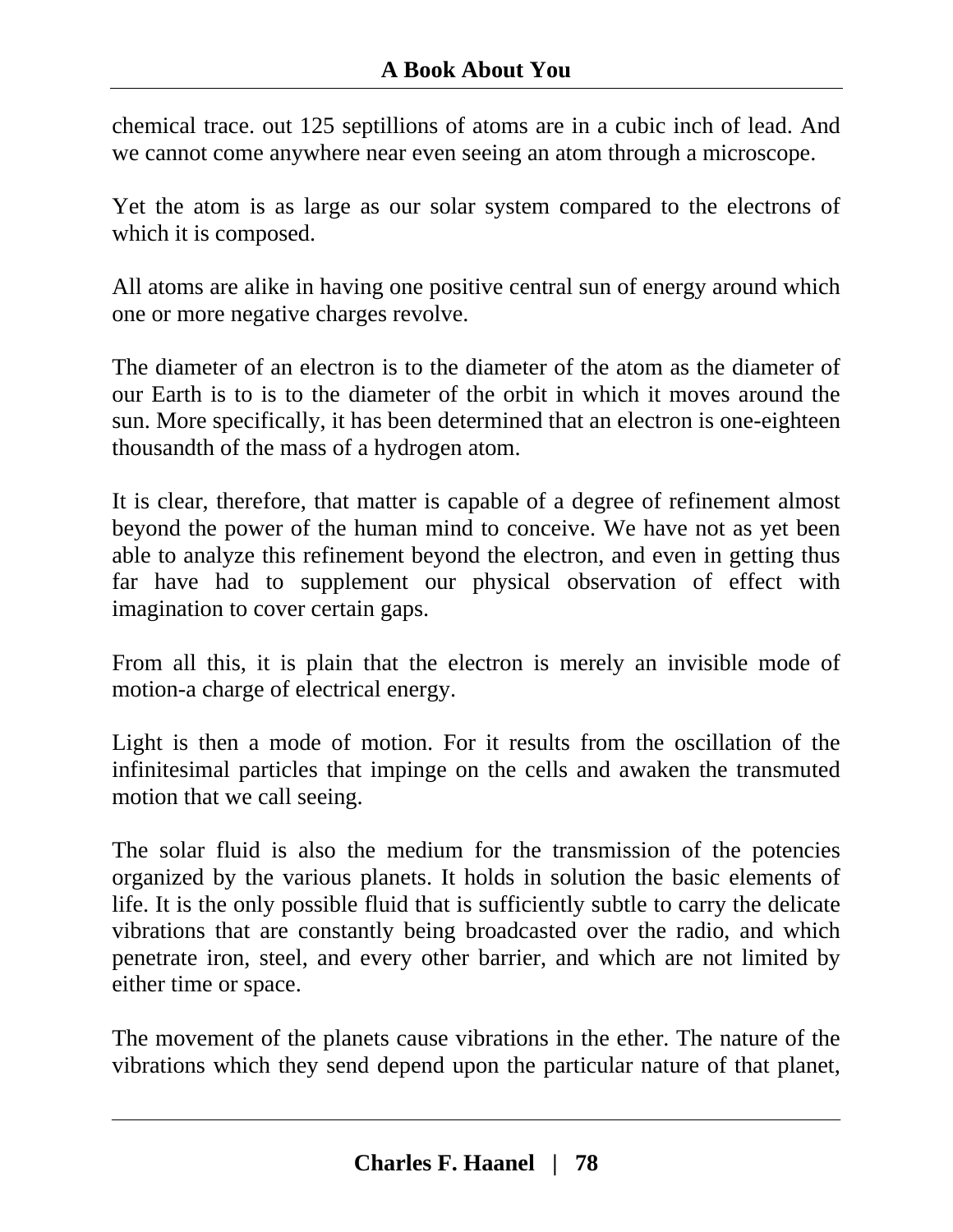as well as its ever changing position in the Zodiac. These emanations are constantly being impressed upon all the worlds of our system by the perfect conductivity of the solar ether.

Throughout the entire Universe, the law of cause and effect is ever at work. This law is supreme; here a cause, there an effect. They can never operate independently. One is supplementary to the other. Nature at all times is endeavouring to establish a perfect equilibrium. This is the law of the Universe and is ever active. Universal harmony is the goal for which all nature strives. The entire cosmos moves under this law. The sun, the moon, the stars are all held in their respective positions because of harmony. They travel their orbits, they appear at certain times in certain places, and because of the precision of this law, astronomers are able to tell us where various stars will appear in a thousand years. The scientist bases his entire hypothesis on this law of cause and effect. Nowhere is it held in dispute except in the domain of man. Here we find people speaking of luck, chance, accident, and mishap; but is any one of these possible? Is the Universe a unit? If so, and there is law and order in one part, it must extend throughout all parts. This is a scientific deduction.

Ether fills all interplanetary space. This more or less metaphysical substance is the elementary basis of all life and matter.

Matter in motion represents kinetic energy. Ether under strain represents potential energy, and all of the activities of the material universe consist of alterations from one of these forms of energy to the other.

The movement of the planets represents kinetic energy, matter in motion. For instance, Uranus is a mass of matter more than one hundred thousand miles in circumference. This tremendous amount of material substance is driving through the ether at the rate of four miles a second, as it has a diameter of 34,800 miles it puts at least 34,800 miles of ether under strain, driving it forward with a velocity of four miles a second, and what is of still more importance, the planet is not only moving forward, but is revolving upon its axis. It will then not only push the ether forward, but will twist it into spiral form. These spiral vibrations are potential energy.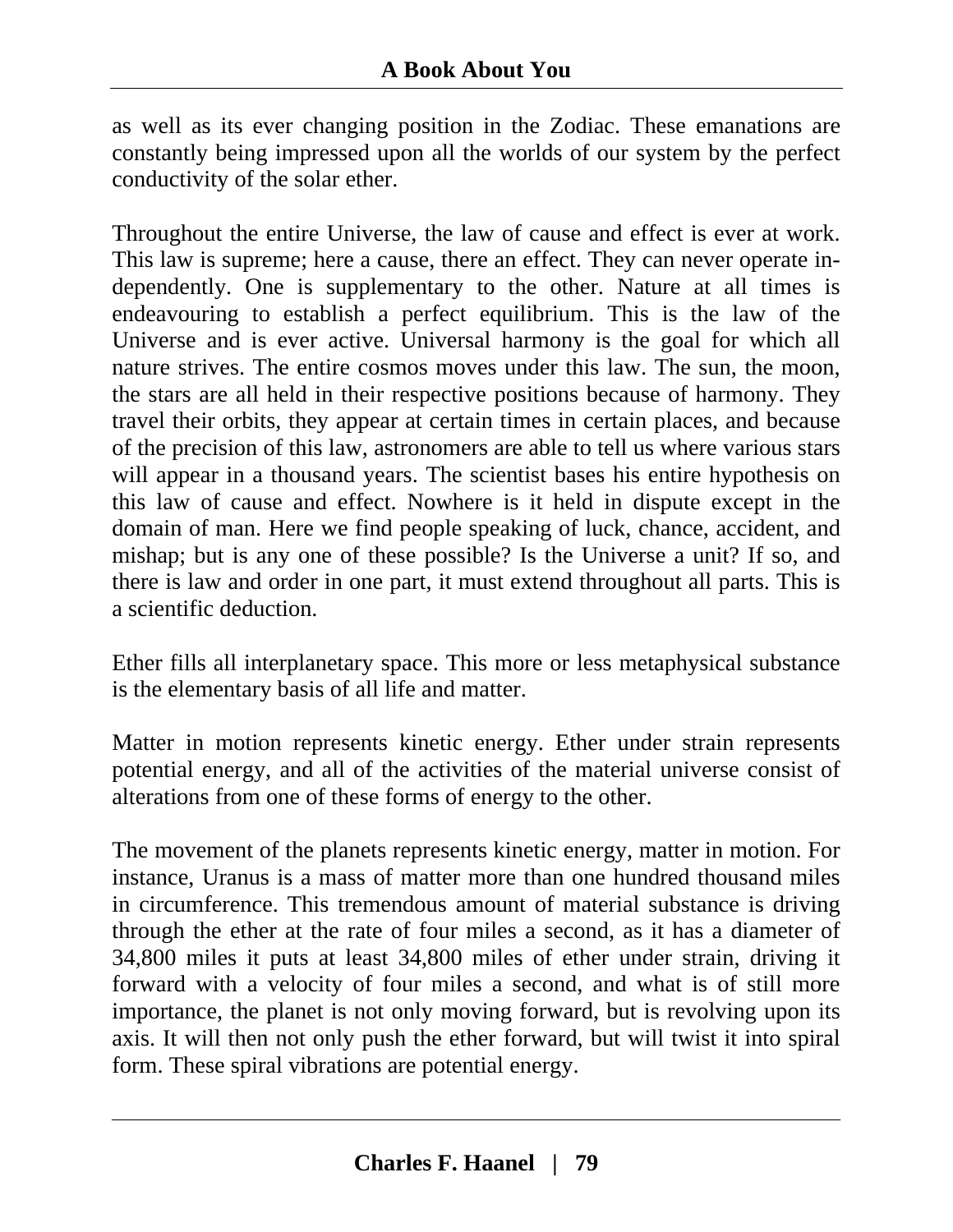Uranus enters the sign of Aries in the spring of 1927. Aries is a cardinal, fiery sign. Those who come under the influence of this sign are ambitious, versatile, enterprising, forceful, determined, headstrong, impulsive, fiery, and quick tempered.

Mars is the normal ruler of the sign and brings enterprise, daring, energy, and progress.

But the vibrations from Uranus create an abnormal situation: Enterprise will be converted into strife, daring into friction, energy into accident, ambition into enmity, construction into destruction. The powerful electrical vibrations from Uranus, contacting the fiery vibrations of Aries, will have a tendency to break down existing conditions, and in doing so bring about fractures, dislocations, sudden catastrophes, alienations, ruptures, and separations.

All that is unlimited and unbound comes under the influence of Uranus. His mission is to awaken and revivify, remodel, and renew the life of those who come under his magic spell.

Swift and unexpected, he brings thunderbolt catastrophes and experiences unthought of, for with him indeed it is "the unexpected that always happens." He waits to afflict, but out of his evil always comes good. He gives no warning as to the nature of his lightening-like cataclysms, but comes laden as it were, with a mixture of colours, the hues of which are peculiarly interwoven with the colour of the vibrations with which he meets.

We may then expect to find a great conflict of natural forces during the next few years-storms, disasters, unseasonable weather with consequent destruction of life and property. These are the natural and inevitable results of the conflict of unseen forces, and there seems to be no way of evading or avoiding the result of this invisible warfare.

But unfortunately, the result does not stop here. The vibrations reach the minds of men and act upon the impulses and emotions, and unless the affairs of the nation are in the hands of men who recognize the danger and know how to modify, adjust, or control the situation, the result is war.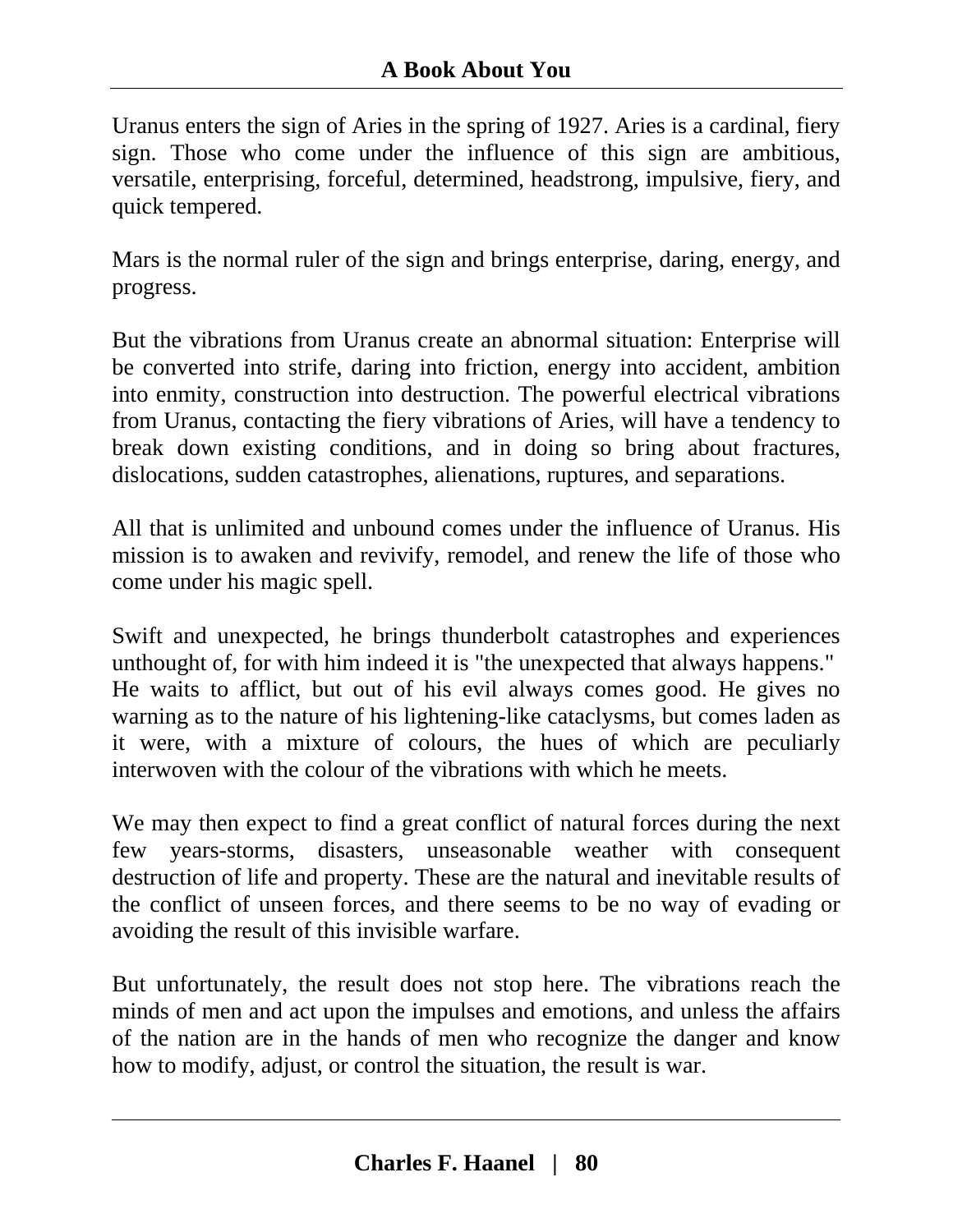War is simply the result of ignorance and prejudice. Try to visualize the result of this lack of knowledge concerning natural laws. Can you realize the situation? Think for a moment. See the army of the dead pass in review, the greatest army ever gathered together in the history of the world. Men from Germany, from France, from Italy, from England, from Belgium, from Austria, from Russia, from Poland, from Rumania, from Bulgaria, from Serbia, from Turkey, yes and from China, Japan, India, New Zealand, Australia, Egypt, and America-on they go, silently, noiselessly, for the dead are very quiet, marching all day long and all the next day, and the day after still they come. Day after day, week after week, and month after month, for it would take months for this army often million men to pass any given point. All dead and dead only because a few men in high places did not know that force can always be met with equal or superior force; they did not know that a higher law always controls a lower law, and because intelligent men and women allowed a few men to control their thinking processes, the en-tire world must sit in sackcloth and ashes, for the living will find it necessary to work the rest of their lives in order to even pay the interest on the obligations assumed during the last war, and their children will find these obligations an inheritance, which they in turn will pass onto their children and their children's children.

*"Though the mills of God grind slowly, Yet they grind exceedingly small, Though with patience He stands waiting, With Exactness grinds He all."* 

**- HenryWadsworth Longfellow**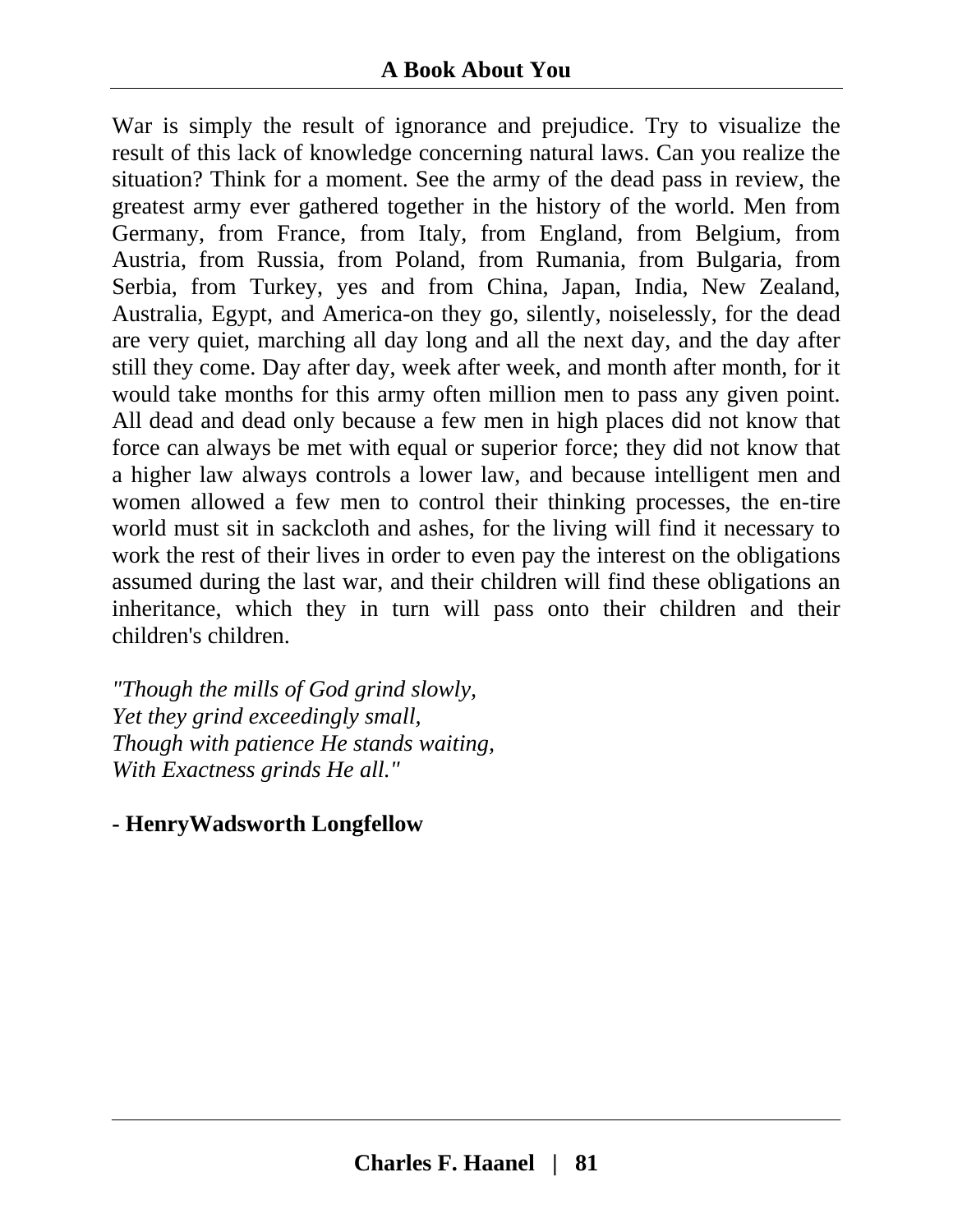# **Section Eight. Sound Vibrations**

All that the ear perceives in the beautiful and wonderful music of a symphony orchestra is simply motion of one dimension, or motion in a straight line.

Noise and tone are then simply terms of contrast. Noise is due to a nonperiodic vibration. Tones are sounds having continuity and containing such characteristics as pitch, frequency, intensity, and quality.

The vibrations produce various effects in the atmosphere, such as displacements, velocities, and accelerations, as well as changes of density, pressure, and temperature.

Because of the elasticity of the atmosphere, these displacements occur periodically and are transmitted from their source in radial directions. These disturbances as they exist in the air constitute sound waves.

Nearly all methods for recording sound waves make use of a diaphragm as the receiver.

The ear drum, the telephone receiver, the phonograph, and the radio illustrate the method by which the diaphragm is set in vibration by the direct action of sound waves.

A diaphragm responds with remarkable facility to a great variety of tone combinations; the telephone and radio are convincing evidence of the degree of perfection attained by these instruments.

But what is still more wonderful is the fact that a diaphragm in reverse action may set up vibrations and thus reproduce sound waves of any description, as is done by the diaphragm of the phonograph, which is mechanically pushed along by the record.

The intensity of a simple vibratory motion varies as the square of the amplitude. For this reason, vibrations in their original form are usually inaudible be-cause they do not cause waves in the atmosphere, as illustrated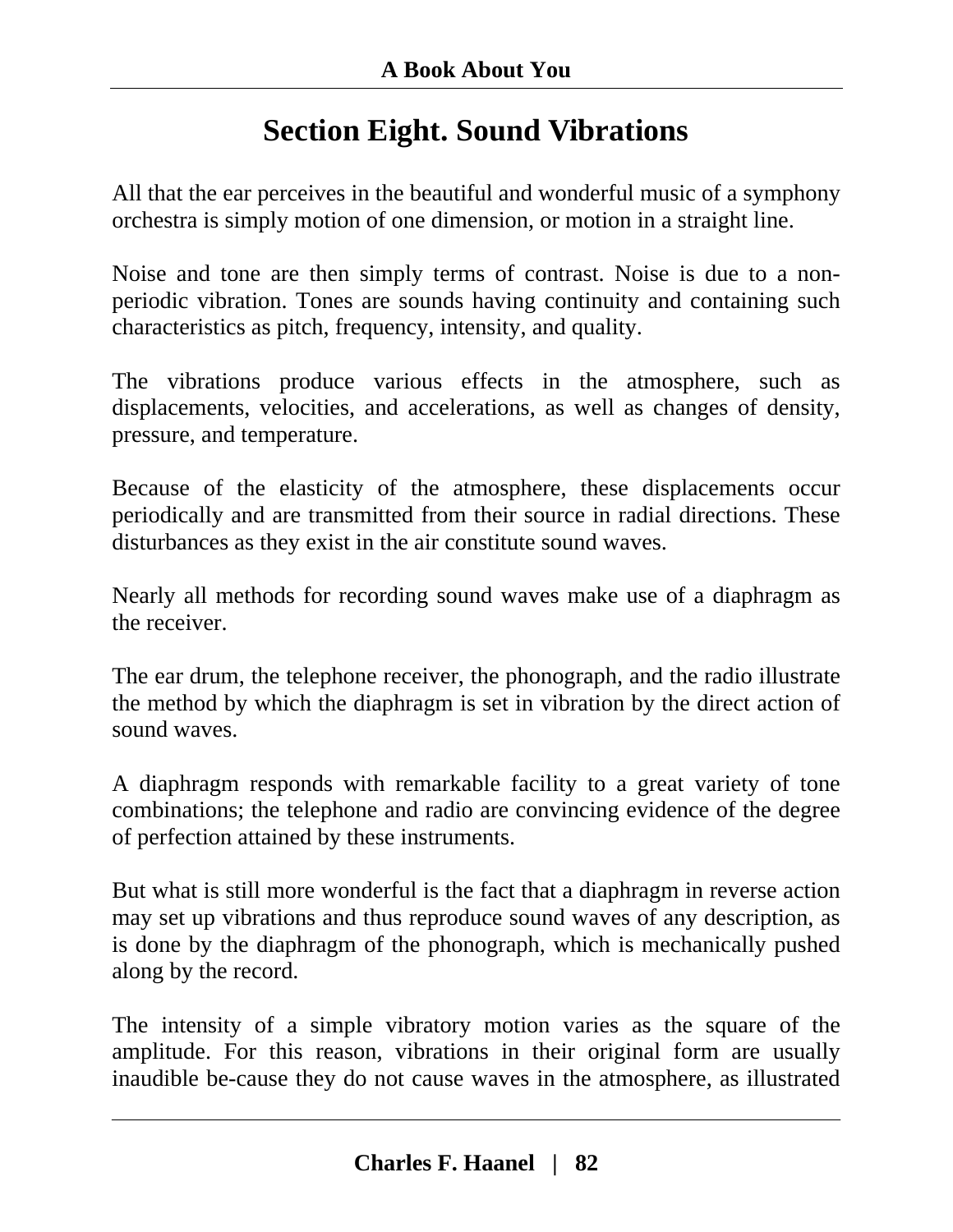by the string of a violin without the instrument, or the reed of the clarinet without the tube.

A sound producing instrument has two functions-the generator and the resonator-which may be illustrated by the strings of a piano and the sound board; the vocal cords of the human body and the mouth; the diaphragm of a drum and the body; the mouth of an organ and the tubes.

It will readily be seen that the resonator can give no tones except those received from the generator. The quality of the tone will then depend upon the degree of sympathy which exists between the generator and the resonator. To tune, a sounding body is then to adjust the resonator to its natural period of specified frequency. When they are in tune, the response will be of the maxi-mum efficiency; but when they are out of tune, there will be little or no resonance, and consequently no efficiency.

Hearing is the sensation produced by the auditory nerve: Sound vibrations are communicated to the brain and thence within the consciousness. The auditory nerve communicates the vibrations of the sonoriferous ether in such a manner as to duplicate the sound vibrations within. Hence, it is the action of this energy energizing the nerve that produces the sensation of hearing, which is in reality the reproduction within us of that which is heard.

To make this clear, there may be a beautiful love song, a military march, or a funeral dirge in the air, but you are conscious of neither without the use of an amplifier; but with the use of this instrument, you may listen to either of these by a simple selective process, and your emotion of love, or of triumph, or of sorrow is aroused by the different vibrations that have been projected into the ether from a broadcasting station thousands of miles away.

The energy coming from the Sun during the day interferes with sound. For this reason, radio is always more efficient after sundown, and in winter rather than summer. In other words, audibility is increased as light decreases.

During the total eclipse of the Sun that took place September 10, 1923, the efficiency of the radio increased more than fifteen times while the eclipse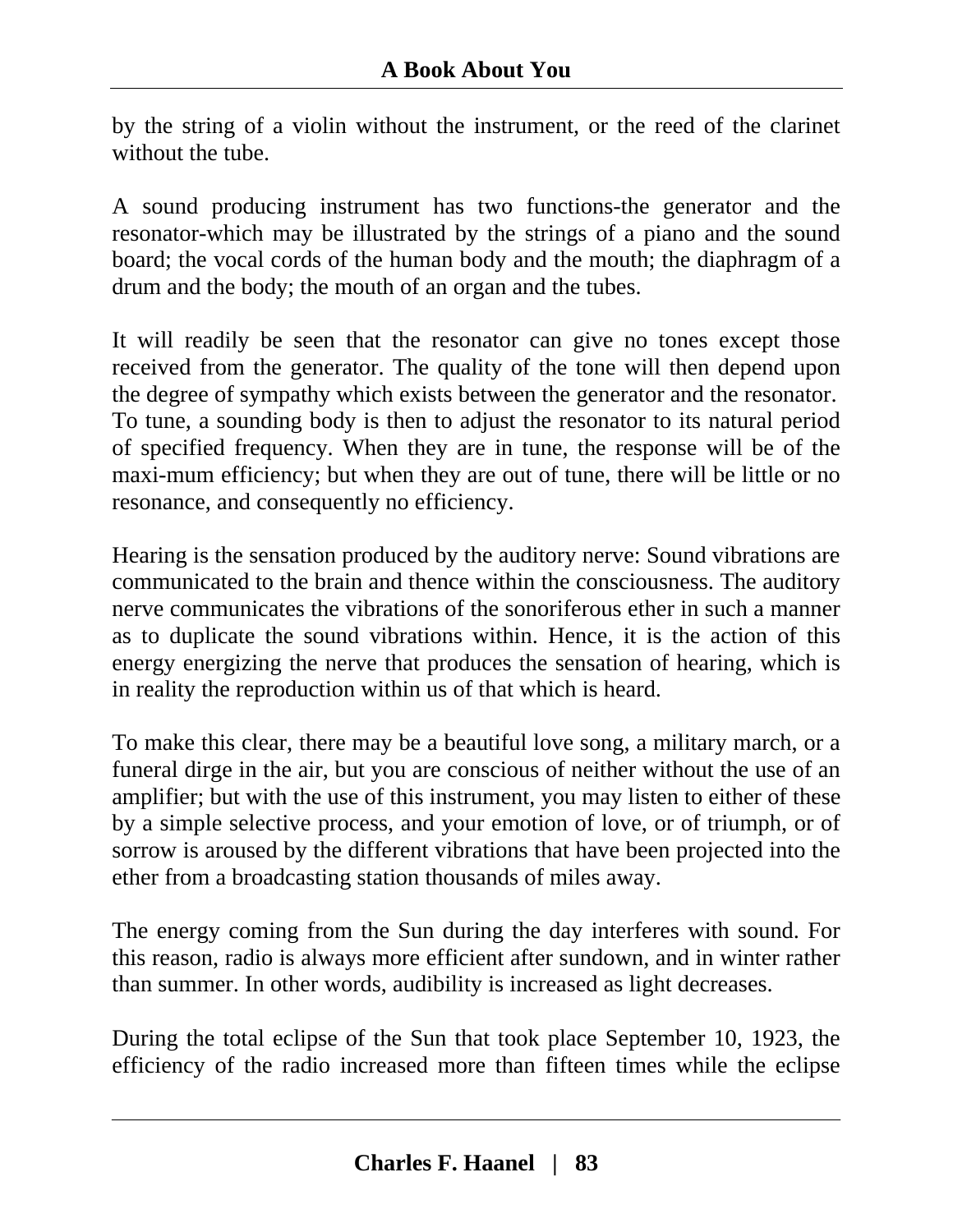was taking place. To be exact, the audibility of the radio at nine o'clock in the morning of the day of the eclipse was 32, while at the maximum or totality it was 490.

The ether is the universal connecting medium that binds the universe together and makes it a coherent whole instead of a chaotic collection of independent isolated fragments. It is the vehicle for the transmission of all manner of force.

It is therefore the storehouse of potential energy. It is the one all-permeating substance that binds the whole of the particles of matter together. It is the uniting and binding medium without which, if matter could exist at all, it could exist only as chaotic and isolated fragments.

It is the universal medium of communication.

The activities of nature are reduced to a series of laws through the discovery of underlying causes, and these causes are found through the observation and classifications of correspondences.

There are no new laws. All laws are eternal-they never change. They have always been in existence and will always continue to be in existence. All manifestations of physical life depend upon these laws. The laws governing chemical combinations, the conservation of energy, electric radiation, chemistry, and physics are all applicable in the organic domain, and the conditions and experience with which we meet depend upon our understanding and application of these laws.

The great advantage that the violin has over all other orchestral instruments is due to the control the performer has over the instrument. This tone quality, as well as the wave form, remains constant so long as the bowing is constant in pressure, speed, and direction.

These wave forms arouse emotion of gaiety, passion, force, gloom, or anger by causing vibrations in the nerves of the sympathetic system.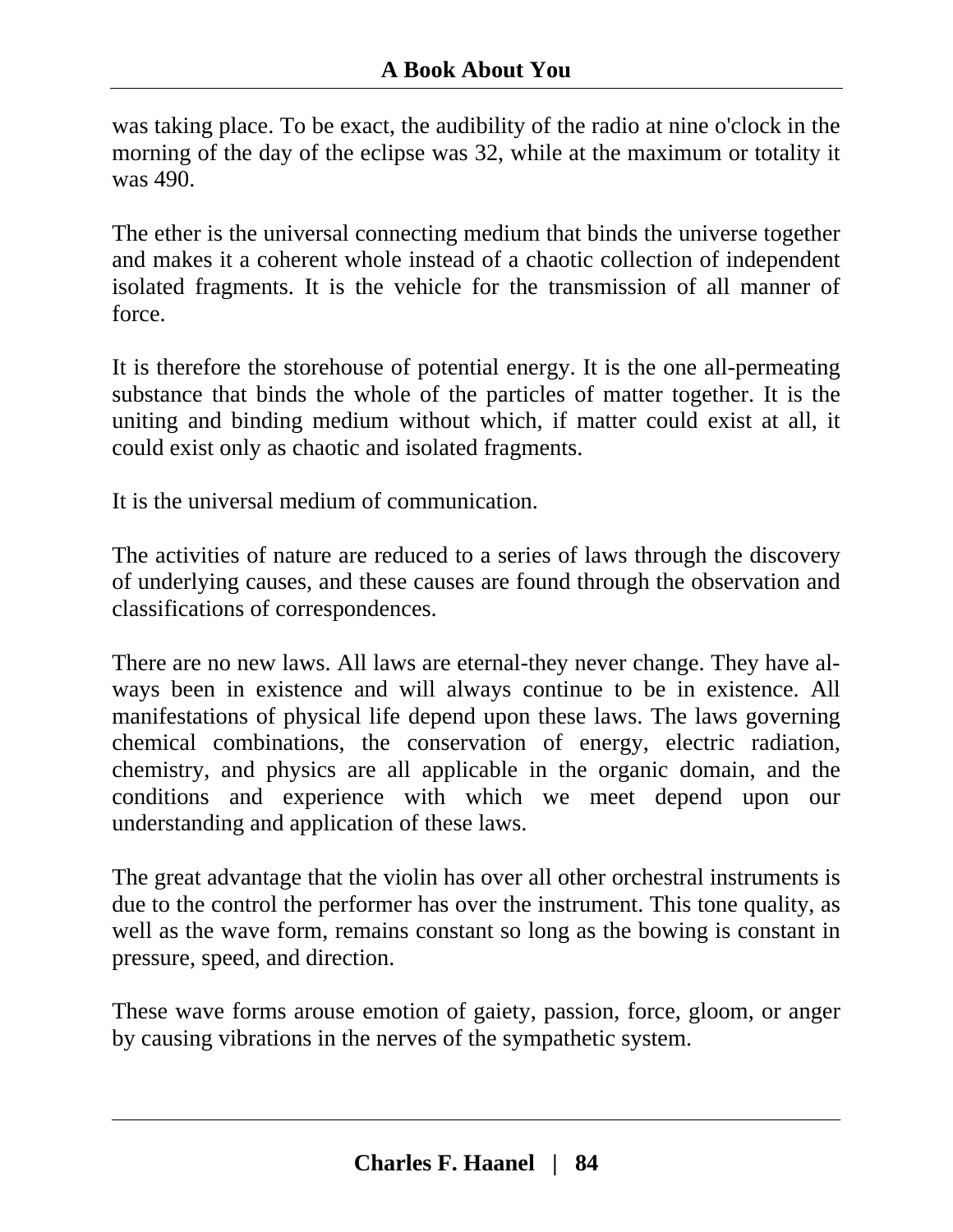The emotions are the gateways of the soul, the most holy place. All sciences lead to the threshold of this unseen vestibule and point within.

Music is the science of sound, tones, rhymes, mathematical ratios, and even silences, all conveyed by mere vibrations in the ether which are the only means of action; and yet with these, the deepest and most profound emotions are aroused. One whose heart is hopelessly callous to the spoken message and impervious to the written word can be reached by the invisible, impalpable, incomprehensible, unspeakable pathos aroused by the ethereal vibrations of the trained musical artist.

But, however great the artist, his place in the scheme of things will depend upon his ability to act in harmony with his environment. For if each member of an orchestra were to play regardless of his fellow players, the combined result would be a painful discord, although separately each might produce an agree-able harmony.

We are each an integral part of an organic whole, and must therefore act in concert. Each must be consciously attuned to the others and perform his particular part as related to the whole. He must not interfere with the parts of others, nor play a solo when a symphony is the program.

The golden tone of the cornet, the bird-like warble of the flute, the stately sonority of the trombone, the reedy richness of the clarinet, the ringing clarity of the bell, the brassy note of the bugle, the dulcet blending of the violin, the enchanting sweetness of the harp, the enticing notes of the piccolo, and the martial roll of the drum are all necessary and essential in the grand ensemble of the orchestra.

The instant a piece of music is broadcasted, by putting the proper mechanism to your ear, you can get it as clearly and distinctly as though you were in the same room. This indicates that these vibrations proceed in every direction. Wherever there is an ear to hear, it may hear.

If, then, there is a substance so refined that it will send the sound of a musical instrument in every direction so that every human being who is equipped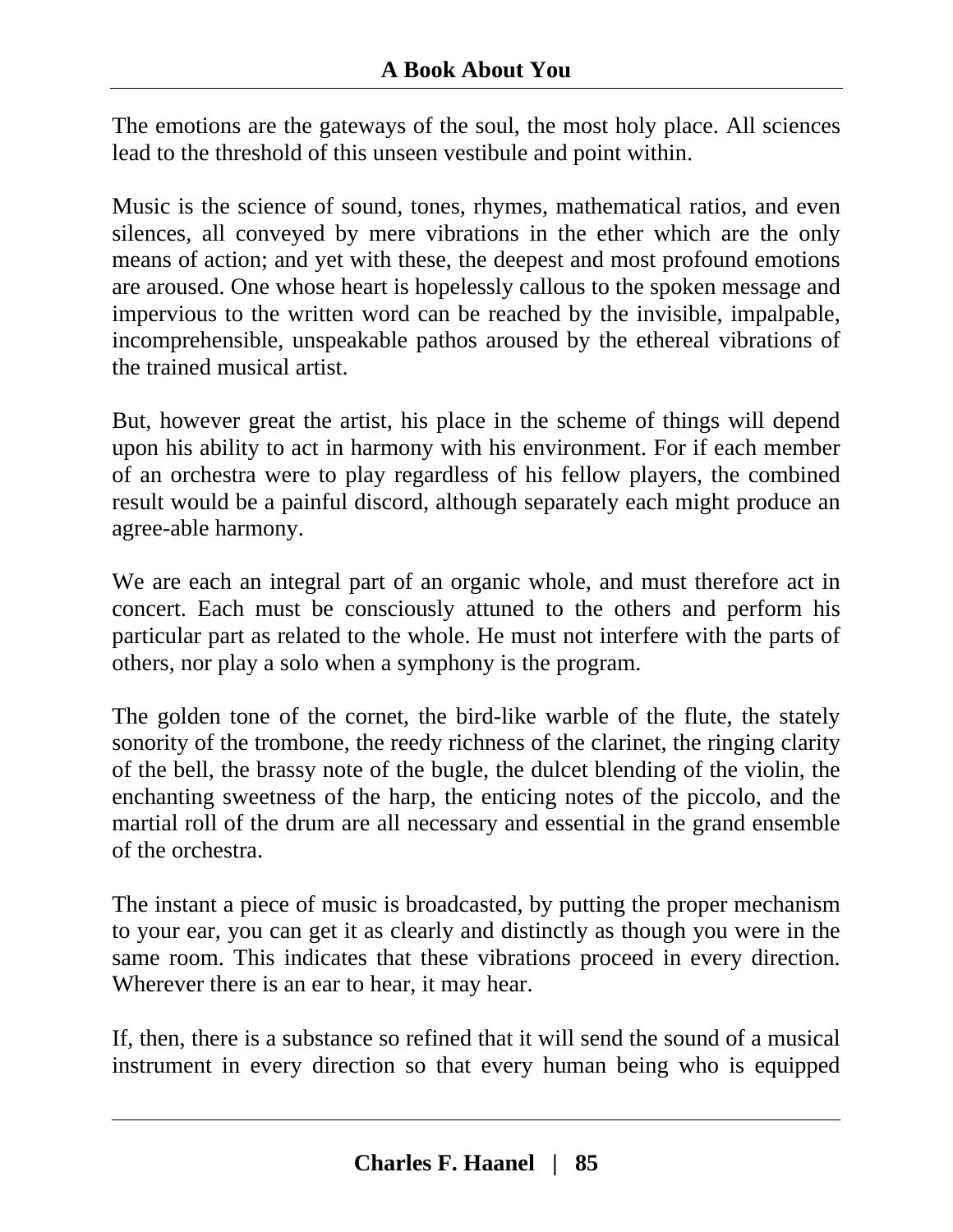with the proper mechanism may receive the message, is it not possible that the same substance will carry a thought just as readily and just as certainly?

If it is possible to arouse the emotion of love or power or fear by sending vibrations through the ether for thousands of miles in such a manner that anyone may contact them, is it not also possible that any emotion, any thought, may be sent in the same manner, provided only that the sending station be sufficiently powerful?

It is, but these thoughts, emotions, and feelings are not received consciously, for the very excellent and simple reason that we are conscious of nothing except that which reaches us through one of the five senses.

The five senses are the only method by which we may contact the objective world, and as we can not see a thought, nor can we hear it, taste it, smell it, or feel it, there is no way by which we can become conscious of it.

But that does not mean that we do not get it, in fact by far the largest proportion of our thought reaches us subconsciously or intuitively.

The subconscious is provided with an entire system of nerves reaching every part of the body, and this system is entirely separate and distinct from the objective, it is called the sympathetic. Every pore of your skin is provided with a tiny hair which is an antennae reaching out into space and is infinitely more sensitive than the antennae that receives the messages on you radio. This is why and how the wild animals of the jungle receive messages of danger long before the hunter ever sees them. They sense the danger and are off.

Thought is the vibratory force caused by the action of the brain upon the mental ether. When we think, the mind must first be energized by a particular energy. This energizing of the mind causes it to act upon the stimulus of that energy, and a thought is made in the mind as a result of such energizing. There is then the energizing of the brain, the mental action of thinking, and the making of the thought as a result of such thinking. Begin to think. The thoughts will follow each other in rapid succession. One thought will suggest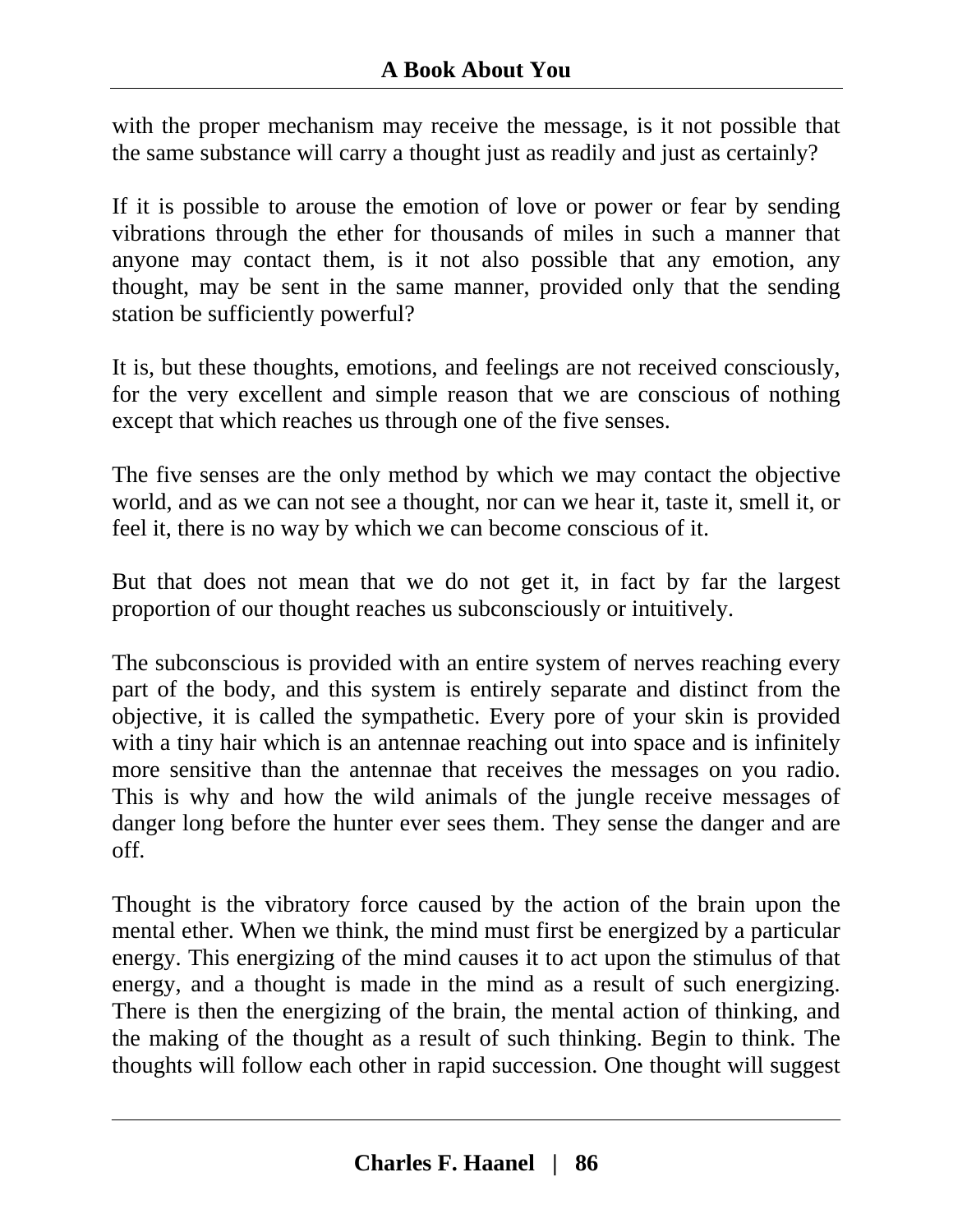another. You will soon be surprised at some of the thoughts which have made you a channel of their expression. You did not know that you knew so much about the subject.

You did not know that you could put them into such beautiful language. You marvel at the ease and rapidity with which the thoughts arrive. Whence do they come? From the One Source of all wisdom, all power, and all understanding. You have been to the source of all knowledge. Every thought that has ever been thought is still in existence, ready and waiting for someone to attach the mechanism by which it can find expression. That mechanism is the brain. You can therefore think the thoughts of every sage, every artist, every financier, every captain of industry who has ever existed, for thoughts never die.

*Back of the beating hammer, By which the steel is wrought, Back of the work-shops clamor, The seeker may find the thought; The thought that is ever master Of Iron and Steam and Steel, That rises above disaster And tramples it under heel!* 

**- Burton Bradley**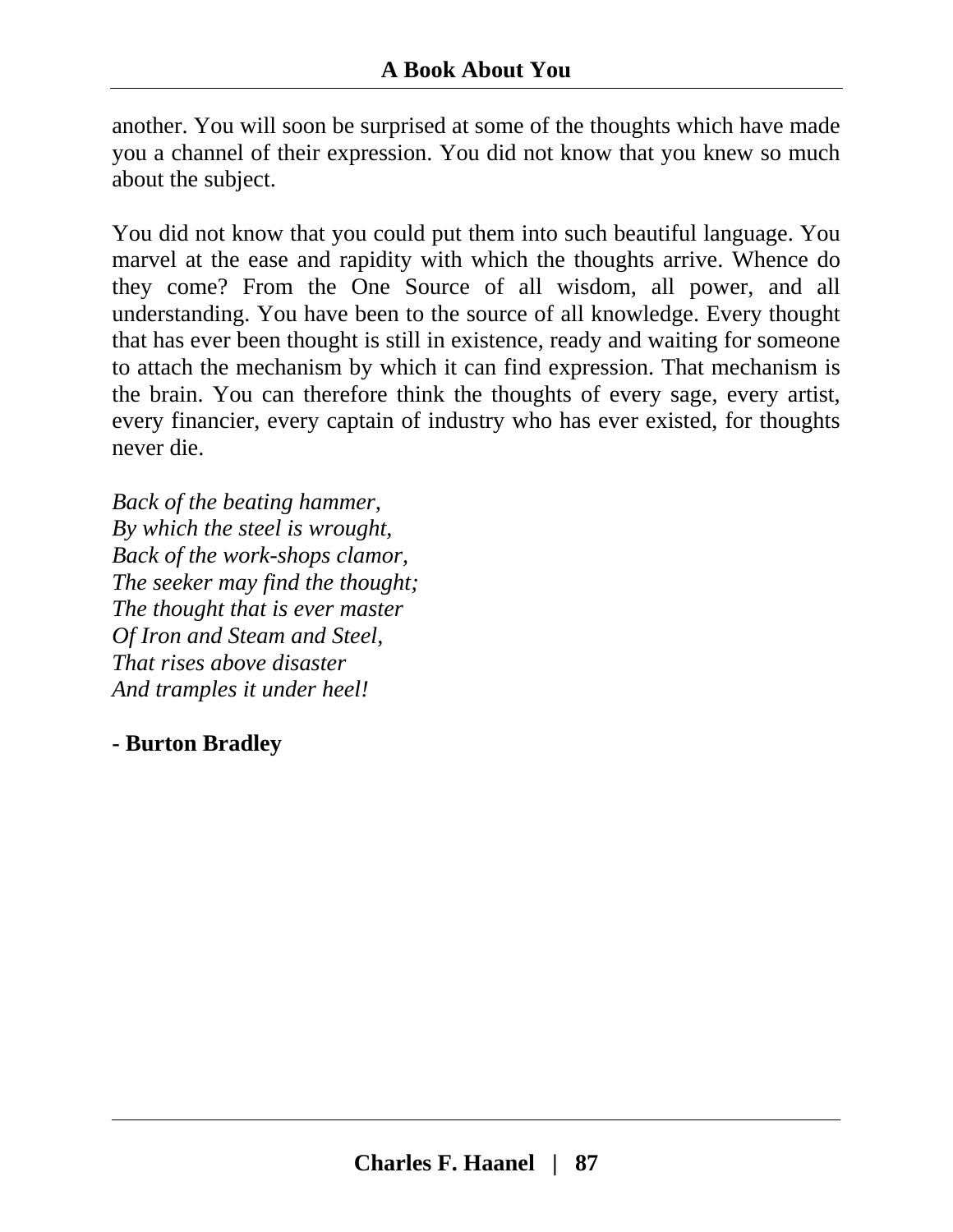#### **Section Nine. Color Vibrations**

The varying velocities of light contain all the splendors of the universe. The velocities decrease from white light (186,000 miles a second) through violet, indigo, blue, green, yellow, orange, and red to black (140,000 miles a second). It is by the varying movements of theses velocities that the eye is affected by the sensation known as color.

The molecular constitution of a body determines the character and speed of the light vibrations it returns to the eye, and thus gives each body its own characteristic color. Hence, the term "color" is used to denote the different appearances that matter presents to the eye independent of its form.

Black is composed of equal parts of red, yellow, and blue. White is composed of five parts of red, three parts of yellow, and eight parts of blue. Normal or natural gray is composed of white and black in equal proportions. Black, therefore, means the result of all colors, while white signifies the reflection of all colors; and each color in its turn is but a mode of motion, or the varying sensations that we experience when these vibrations impinge upon the optic nerve.

Color is, therefore, one of the manifestations of vibration and all vibration manifests in corresponding color, the color being merely an indication of the occult chemical activity.

The color indicates not only the quality but the value of any chemical sub stance by reason of its own particular rate of vibration, and all objects of any particular color have that vibratory activity and vibratory value which pertain to that color. As the color is, so is the vibration.

Nature's scale of vibration is very wide in its extent. It commences with sound, then merges into thermal heat waves, and these vibrations climb the vibratory scale as the temperature increases and merge into the vibrations of the radiant heat waves in the infrared which reach up to the visible red of the light spectrum.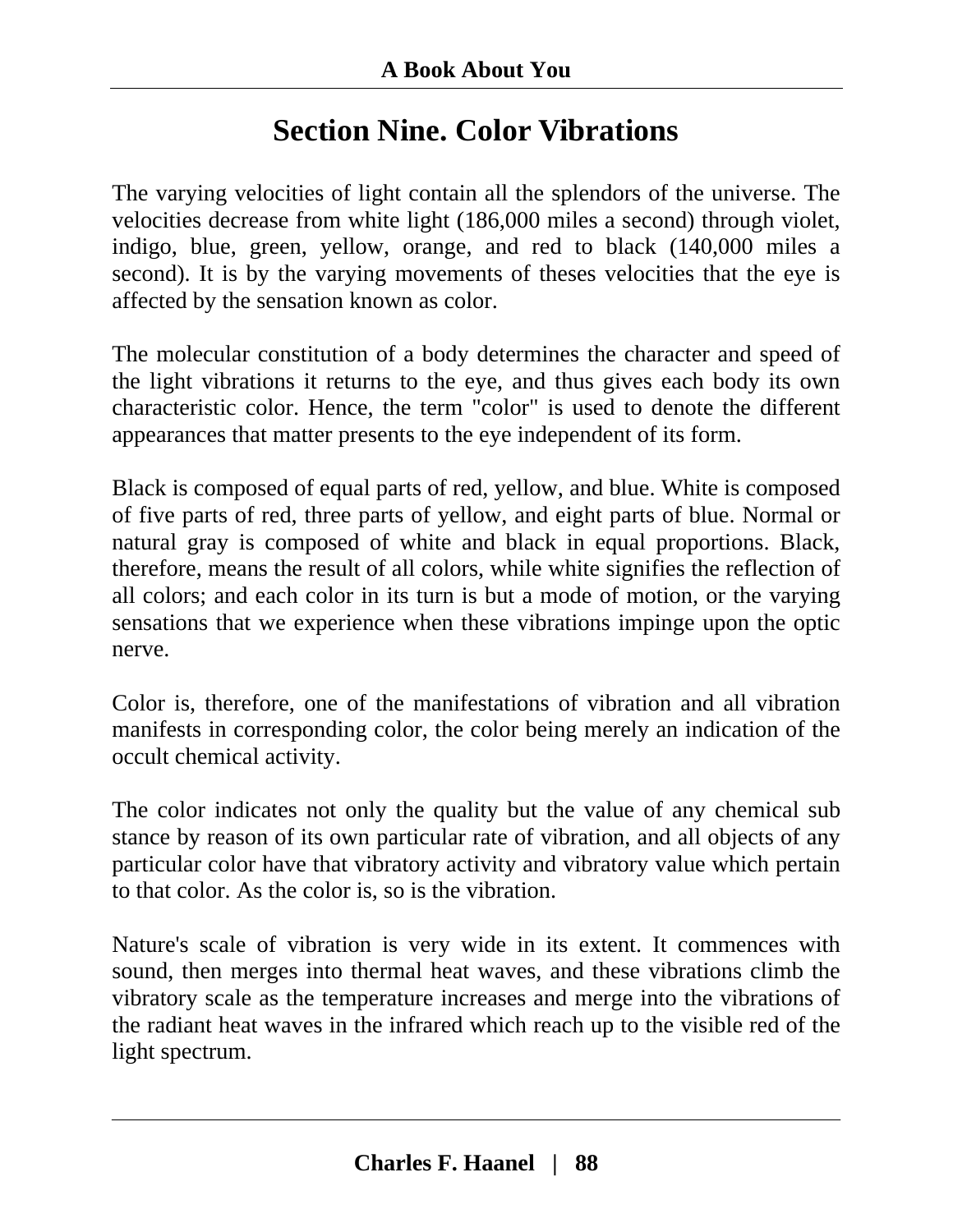The vibrations above the infrared are:

| Visible Red | 15 trillions |
|-------------|--------------|
| Orange      | 20 trillions |
| Yellow      | 28 trillions |
| Green       | 35 trillions |
| Blue        | 50 trillions |
| Indigo      | 60 trillions |
| Violet      | 75 trillions |
|             |              |

The sensation of color, therefore, depends on the number of vibrations of light ether, just as the pitch of a note depends on the number of vibrations of the sounding body. The number of vibrations for each color is constant. These seven different rates of vibration that we know as colors make up the visible light spectrum. Beyond these are series of vibrations known as the ultra-violet. These extend up to those vibrations designated as radioactivity, of which radium and the X-rays are best known examples. This ends both the light spectrum and nature's vibratory scales so far as present knowledge goes. As the quality and value of all forms of energy are due to their rates of vibration, it follows that color will indicate the quality of the vibrating energy.

Color, like the diatonic scale, is divided into seven distinct notes.

**Red** has a stimulating effect. The disturbing influence of red is well illustrated by the expression "painting the town red," indicating recklessness and destruction.

Yellow is a nerve tonic. It is the climax of luminosity, and symbolizes sunlight itself. It produces the feeling of joy and gaiety.

Green has a quieting and soothing effect. It is the color of nature and suggests life. It checks mental activity and suggests sleep.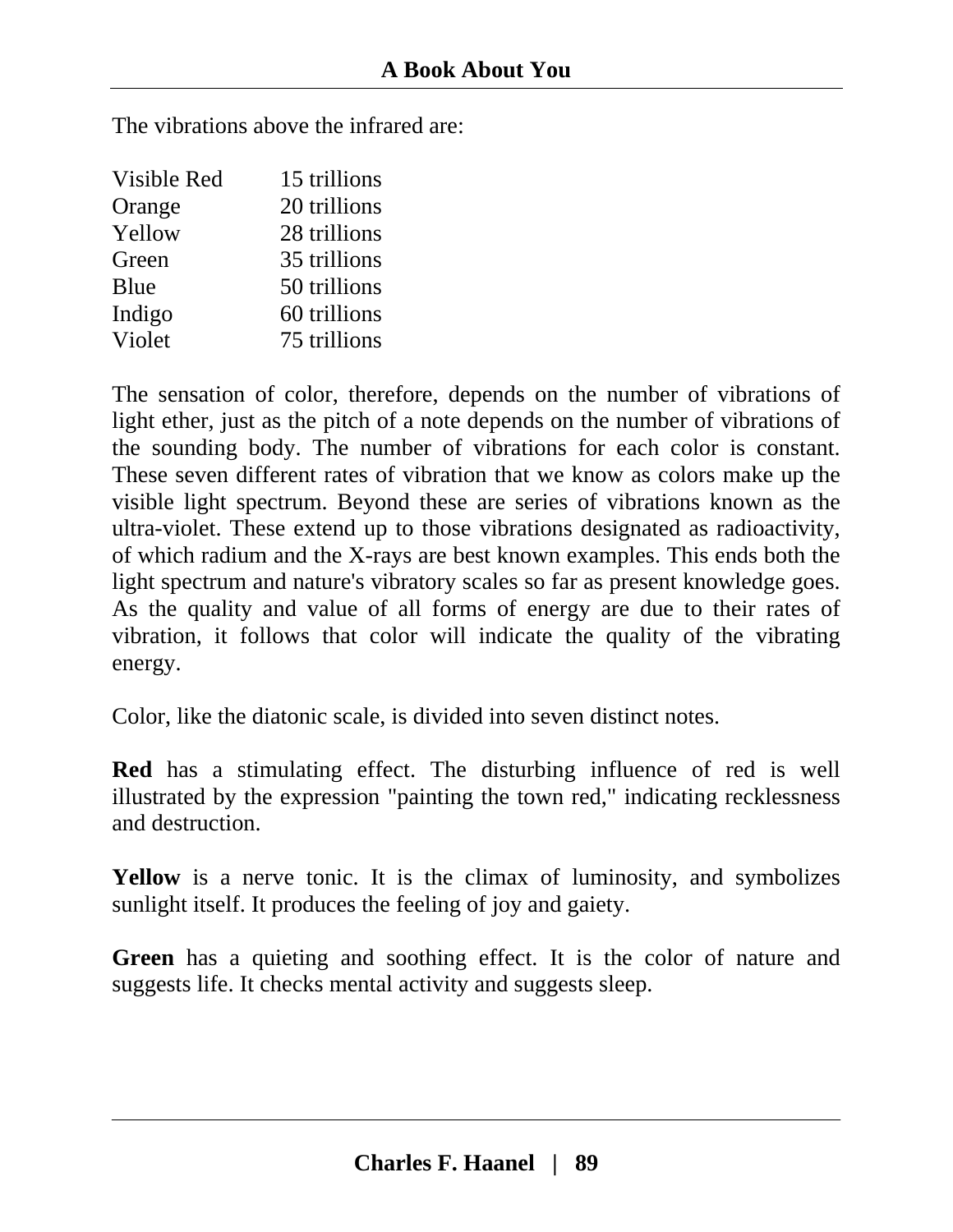**Blue** suggests space, vastness. It is depressing and chilling. One who is continually in a blue environment will sooner or later have the "blues." It is a melancholy color.

**Violet** is magnetic and cooling.

Each color has a distinct frequency or vibration due to wave lengths. Red has a larger wave length than blue, which is proportionately much shorter. That is why the quick notes of the drums arouse the emotions of the savage they express in sound what red expresses in color, while the neutral notes of the flute or horn have a quieting influence. They express in sound what blue expresses in color.

These manifestations are recognized as they are perceived by the different nerves, for the mind of man translates the impressions of the world into facts of consciousness and thought by means of the nerves. All these varying rates of vibration differ only in direction, rate, and frequency, and are interpreted ac-cording to the different nerves or groups of nerves physically attuned to them or organized to select and respond to especial manifestations of vibratory activity.

Color is both physical and psychological in its effect upon the mind. The physical effect is a chemical one; the psychological effect is psychic. The nervous system reflects its disturbances upon the mind; hence the sensation of pain or pleasure and the emotional states that accompany them. This is true of all the colors. Primary colors are radical, elemental, and fixed in their vibrations or wave lengths, and hence, when once the effects of the sensations which they produce on the mind are known, their uniformity can always be depended upon.

Red is thermal and a stimulant and blue is electrical and depressing. They act uniformly on all forms of life. The spectrum analysis proves that the seven colors of light are made up of vibrations or wave lengths of mathematical exactness.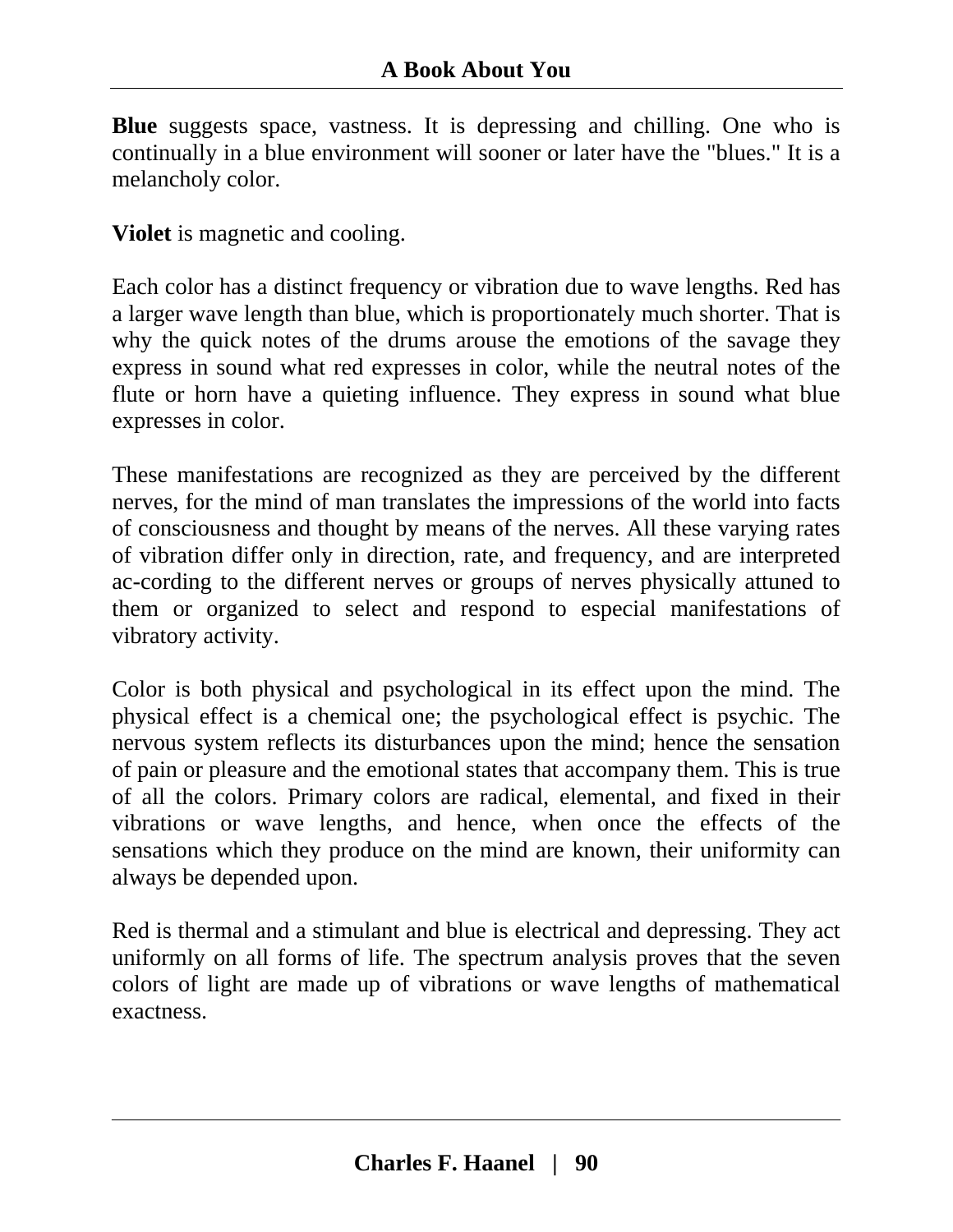As all vibratory activity expresses itself in form, color, and sound, it follows that the energy is always of that particular color, shade, or tint that belongs to that particular rate of vibration. This is true not only of those colors, shades, and tints that are perceptible to visible light, but also of the finer forces of nature that transcend the physical senses.

All energy of whatever quality is continually vibrating and, by reason of this vibration, it assumes the color, shade, or tint belonging to that specific rate of vibration.

The primary colors are red, blue, and yellow. All the other colors are combinations of these colors in certain proportions. Red is the physical color and is the color of all physical energy. The various shades of red have their various significations, but, generally speaking, red is the physical color.

Red is also the color of the will. Where ever the will is expressed, it assumes the red color because Will is the out-flowing or manifesting principle, the extension or expression of the self into manifestation. Therefore it must express itself in and through the physical; consequently, it becomes red in color.

The second primary color is blue, the color of emotion. All energy vibrating on the higher octave is either blue or red according as it is positive or negative-blue being the negative, feminine, or magnetic side of matter and red the positive, masculine, or radiant side. The bluer the matter maybe, the more magnetic it is, while the redder it may be the more electrical it is. Will and Desire are thus the two poles of etheric matter-Will being red, Desire being blue.

The third primary color is yellow and it is the color of the mental plane. Every-thing vibrating on the mental octave is yellow. The darker the yellow, the more gross and material is the character of the thought; the lighter it becomes, the more spiritual it is. The clearer the yellow is, the more purity of thought. The brighter the yellow, the more brilliancy of mind is indicated.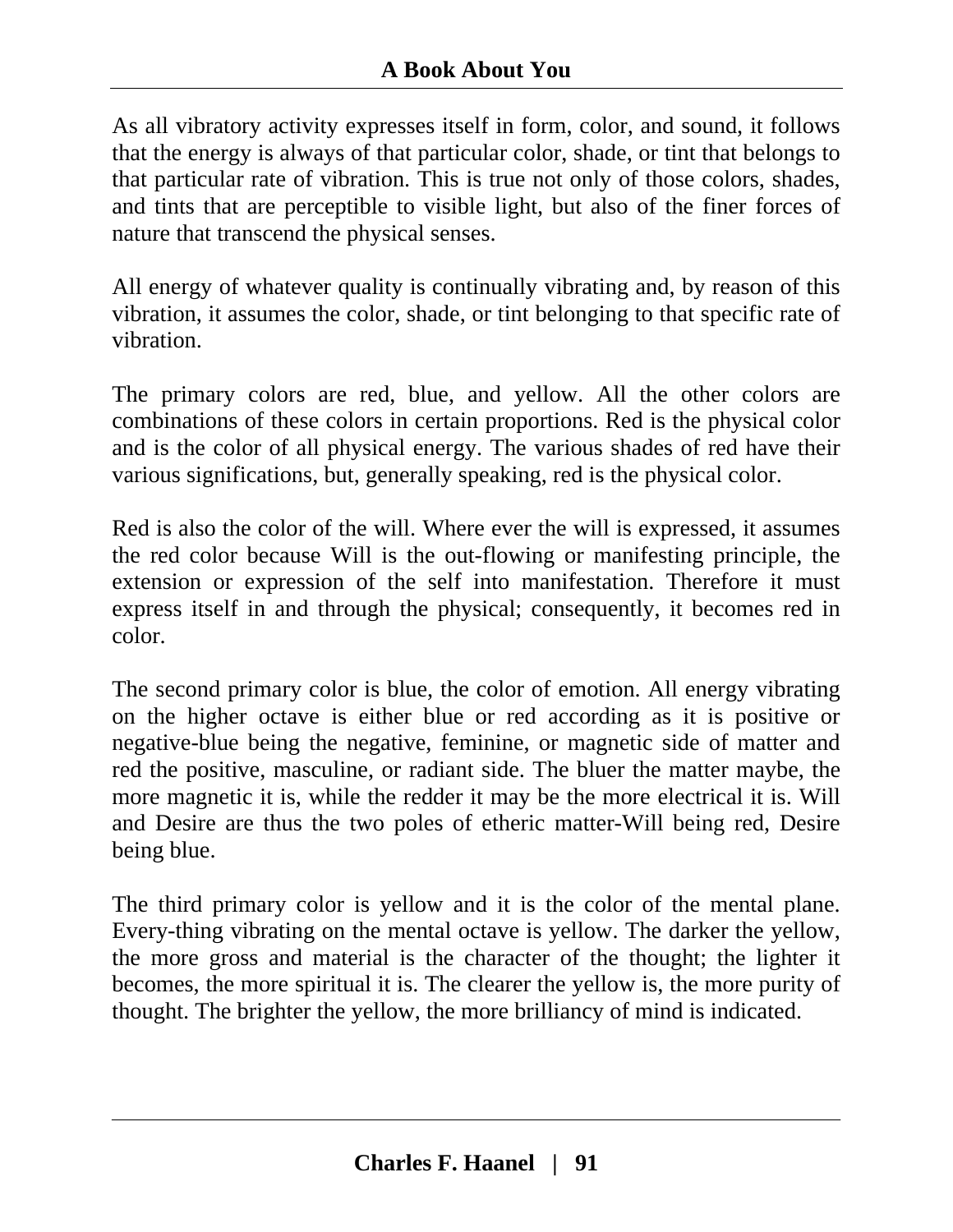Yellow or orange symbolize the highest function and power of our nature and preeminently typify the "scientific" temperament.

White is really the combination of all the seven colors. They are all found to unite in forming the white ray. The prism has the power of breaking up the white light into seven prismatic rays, therefore white light is really the combination of those rays.

Pure white is unity. It is in fact the very essence of balance. It is the star of hope that typifies cleanliness and symbolizes power. It is the language of knowledge, expression, and spirituality.

Virgin white not only signifies cleanliness, but purity; and naturally, the mind is consciously as well as unconsciously affected by it.

Black is the reverse of white. White indicates the spirit. Clack indicates extreme materiality; not materiality in the sense of physical substance, but materiality as the antithesis of spirit. Black indicates the disintegration which leads to annihilation.

Black is repressing, depressing, and suppressing. It represents the negative conditions of gloom, fear, error, disease, ignorance, pessimism, and hopelessness.

Black typifies the universal negative in which all color is hid, absorbed, and is emblematic of death, oblivion, and annihilation.

Scarlet is the color of anger, the color which the astral body assumes when it is in an intensely angry condition. Anger is really the forcible action of the will moving outward in a very positive manner. This is what produces the state of anger.

The color of ether is pink, although its vibration is so intense that very few are able to see the vibration; but ether is always pink. Crimson is the color of affection and human feeling. It is the self-relative color, because our affection is given to persons on account of their particular relation to us.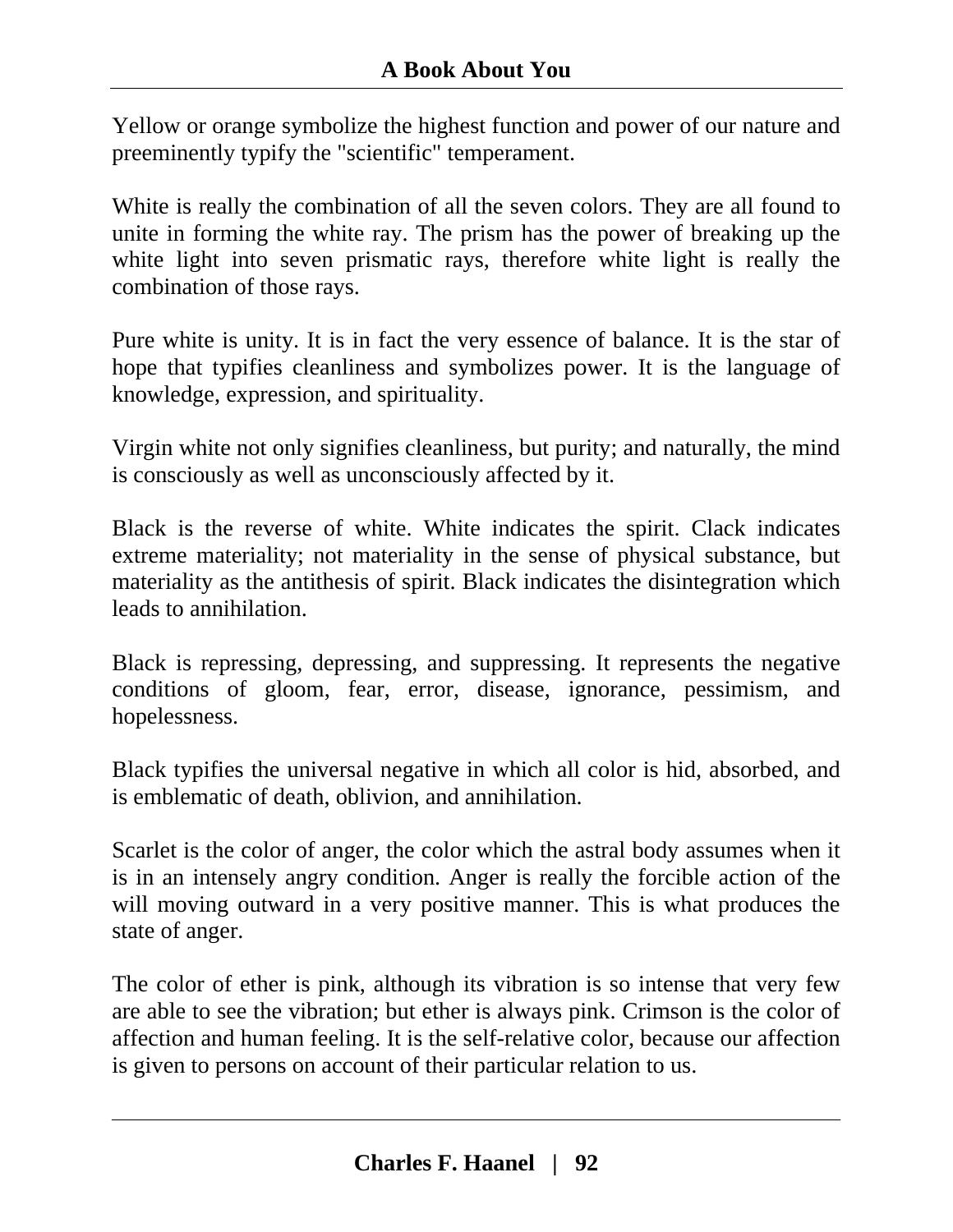Affection is purely a physical and animal feeling.

Rose is the color of life, and as we approach the physical it is more red. As life is brought under the influence of the emotions, it takes on whatever color is found, blended with this red or rose color.

Indigo blue is the color of occultism. The dark indigo partakes of the element of sorcery, while the pure indigo is emblematic of pure occultism.

Violet is the color of magic because it is so far above the ordinary rate of vibration that it has the power of neutralizing and even transforming those rates into its own, thus giving the power of alchemy.

Purple being blue mixed with red, the positive aspect of emotion, is the color of mastership, and indicates the master.

Lavender, which is a great deal of white mixed with purple, indicates the master on the astral plane, but merging toward the spiritual.

Green is the color of action. It is expressed by minor chords, and is the positive expression of the inner being as expressed through action.

Unselfish action-action which is purely altruistic in its character, which has no relation whatever to the individual-is a clear emerald green, and the nearer this approaches to the spiritual the paler it becomes.

Brown is, in a sense, a mystical color, in that it indicates the presence of white, red, and black in certain combinations. As the shade is, so will its influence be.

As all the colors are included in the white, so is all matter built up of simpler or elementary substances and all changes are due to distribution and aggregation of the elementary matter.

Motion is the primary cause that gives rise to color and all other phenomena in existence.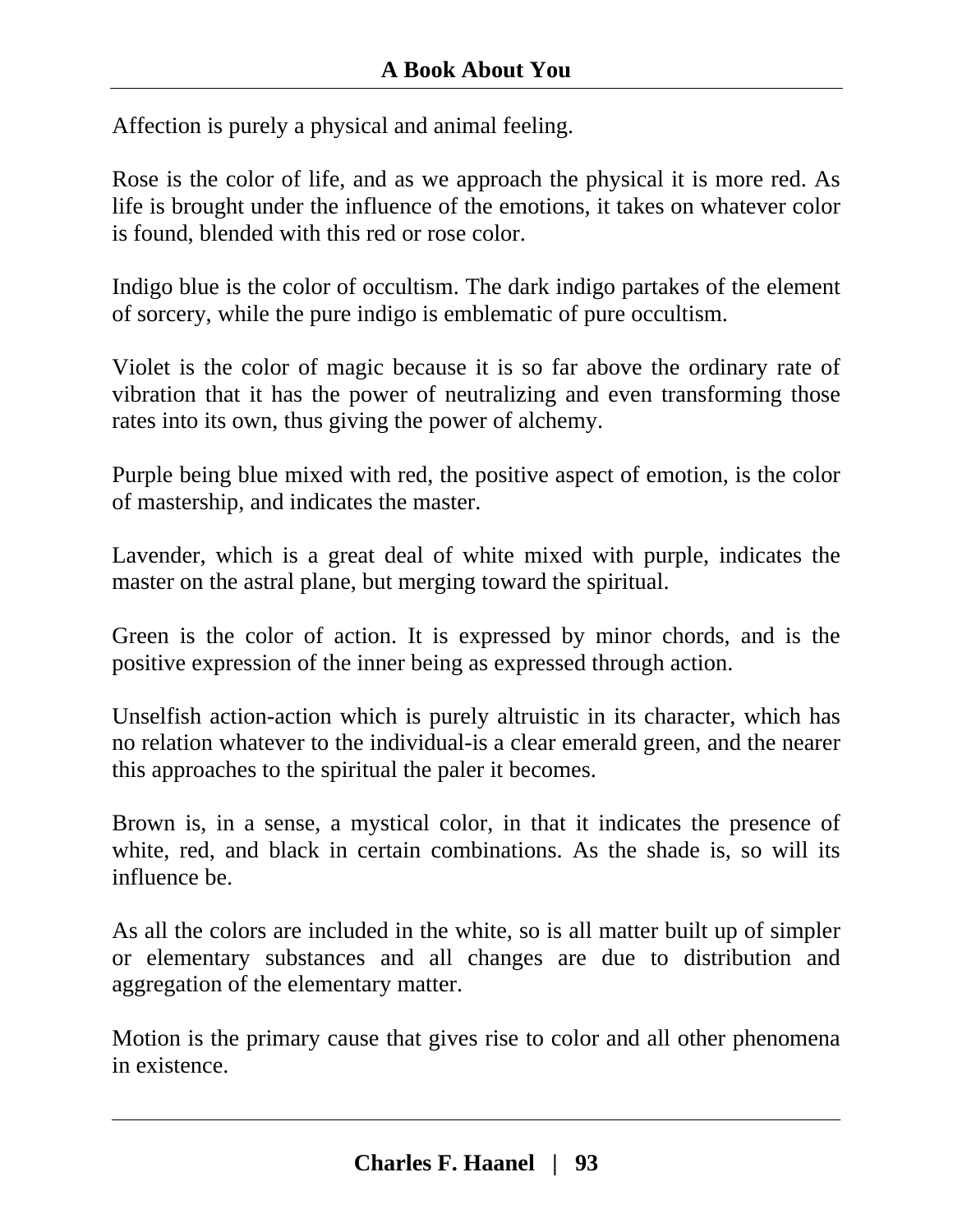In order to trace the origin and progress of any effect, visible or invisible, the aim must be to determine the movement or movements which brought the phenomena into existence.

The principle of vibration permeates the whole science of radiation or motion and may be stated in a general way by saying that a body absorbs waves that are of the same period as those which it emits when it is itself in vibration.

The essential condition is therefore that the receiver shall be in the same key or wave length as the sender or origin of the movement.

The original wave gives energy to the wave upon which it impinges. While one is gaining energy, the other is losing it and this continues until the process of absorption is completed.

This principle applies to light, heat, sound, color, or energy of any kind, where it is distributed by a process of radiation.

*Silently sat the artist alone, Carving a Christ from the ivory bone. Little by little with toil and pain, He won his way through the sightless grain That held and yet hid the thing he sought, Till the work stood up, a growing thought.* 

**- Boker's "Ivory Carver"**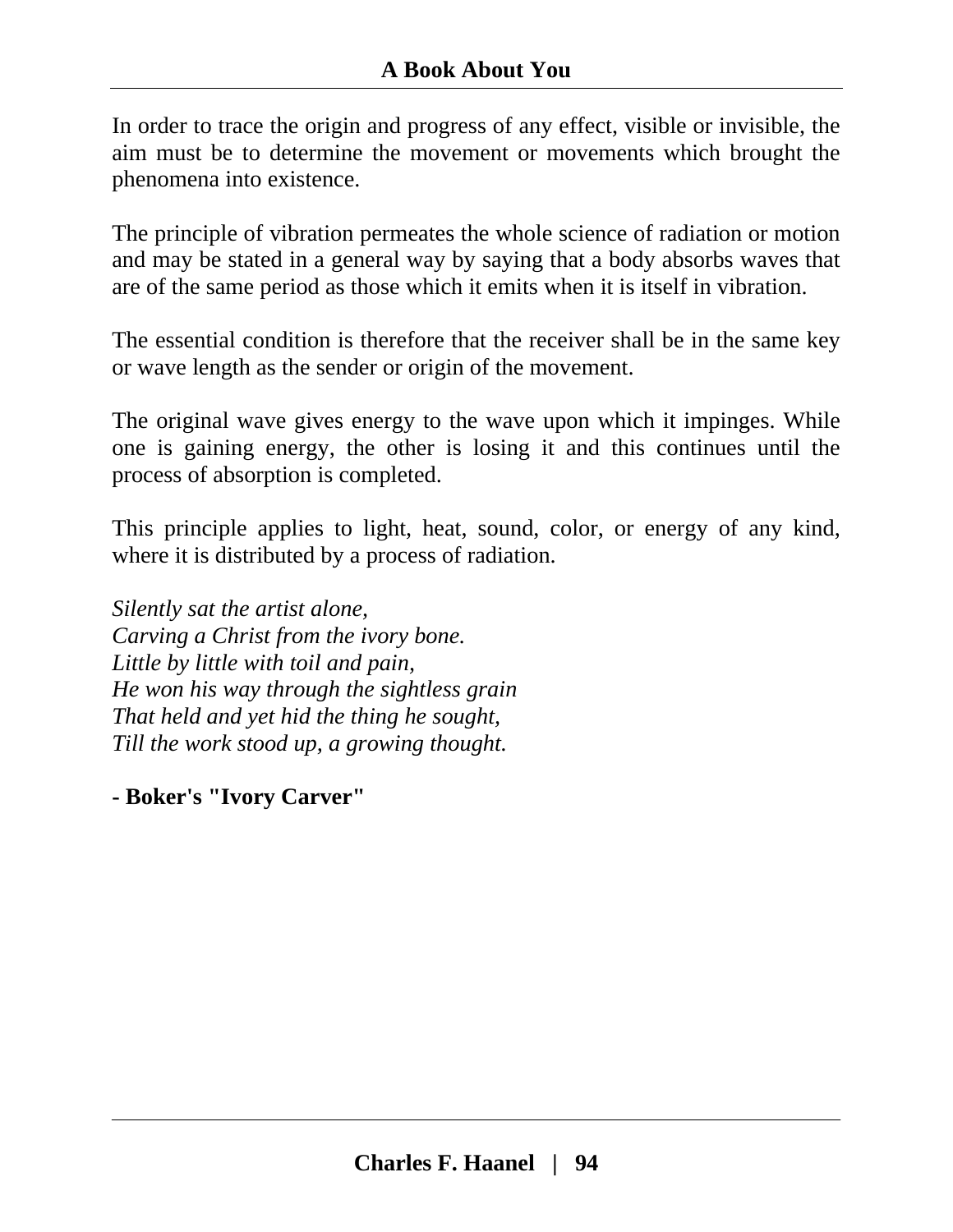### **Section Ten. Heat Vibrations**

The influence of heat is so beneficent and sometimes so terrible that it is not surprising that from time immemorial it should have received not only the attention but sometimes the adoration of mankind.

It is through the agency of heat that all animal and vegetable life comes into being. Without heat there could be no life as we know it upon the planet.

Heat is the sensation produced by the motion of atoms of matter. If we pass the various effects of heat in review, we shall find that matter and motion are the necessary correlations of heat.

Heat coming in contact with certain substances brings about the phenomena that we call combustion. This is caused by the on of oxygen and carbon, which union produces at once both heat and light. The result is the disintegration of the substance.

There are other causes of combustion that proceed more rapidly. Take for instance a piece of gun-cotton. Gun-cotton is a combination of hydrogen, oxygen, and nitrogen. When heat is applied, the four kinds of atoms will become immediately disassociated leaving no trace of the gun-cotton. Where did it go? The carbon and a part of the oxygen formed carbonic gas, the rest of the oxygen combined with the hydrogen and formed vapor. The nitrogen remained free.

It will then be seen that heat does not change the nature of the atoms, it simply changes their respective positions with regard to each other.

The application of heat not only brings about a chemical change in the nature of the substances, but in so doing it liberates energy, and what is most interesting to observe the energy that is liberated is always solar energy.

In the combustion of coal, it is the remains of immense forests that existed upon the earth long before the advent of man. These forests depended for their existence upon the energy that they received from the Sun. We now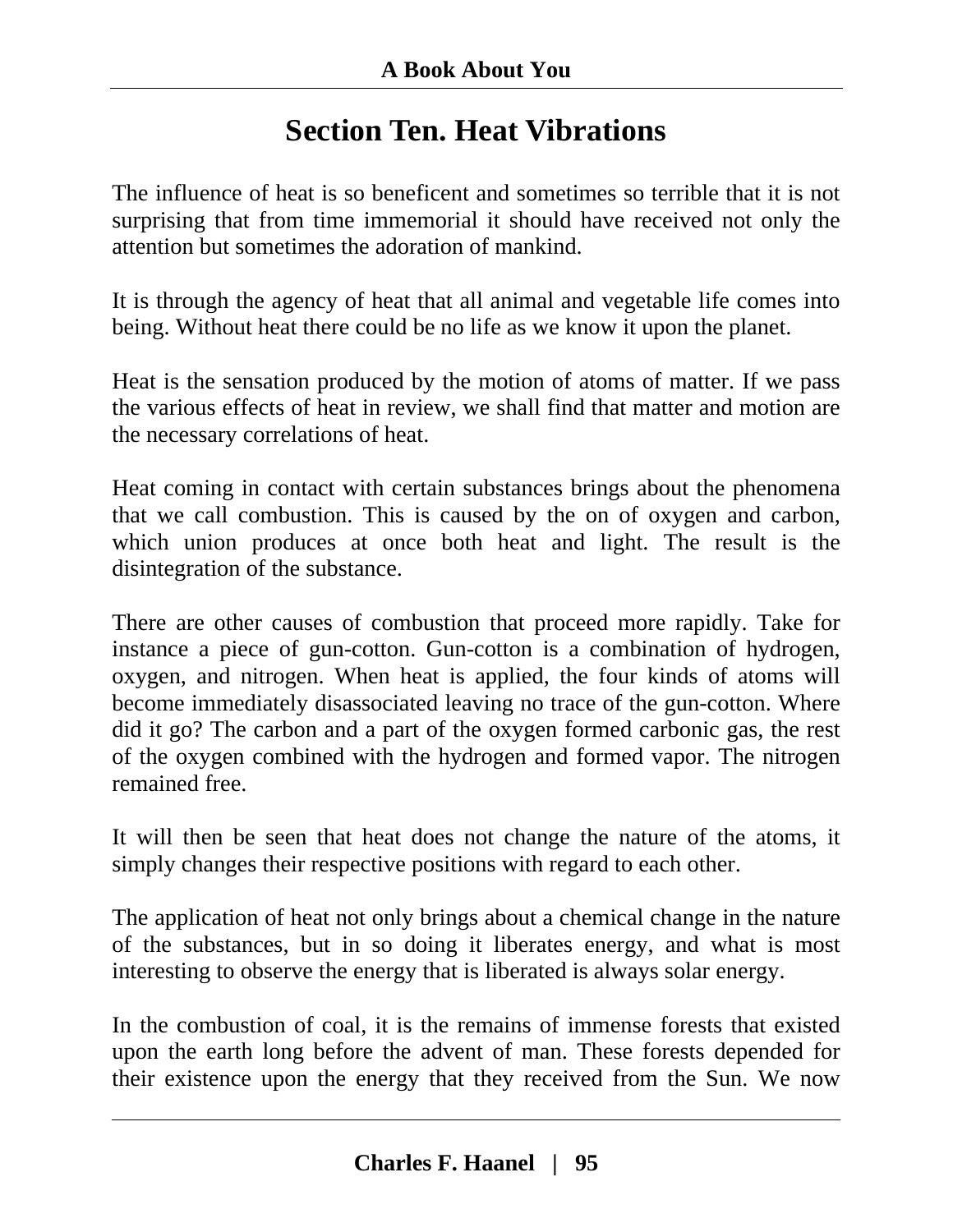burn the coal, which liberates the energy that was radiated by the Sun to the earth thou-sands of years ago and has been preserved intact.

If we apply the heat to water, we are simply combining the solar energy stored up in the wood or coal with the water and thereby converting it into vapor.

If we make use of hydraulic power, we are again utilizing the energy of the Sun that was required to lift water from ocean or lake and carry it to the mountain top.

The energy of the wind is but the force that is transmitted to the atmosphere by the condensation of vapor and is therefore received from the Sun.

All animal life is dependent upon food and this food is but the result of the action of solar energy upon the earth. Each atom of hydrogen in the blood of an animal disengages a certain specified amount of solar energy, and this in turn combines with oxygen and makes restitution to nature in another form.

Lines of energy crossing a center never fail to intensify at the focus into heat or light or both. Suspended energy passing the intensified local centers becomes fixed in a state of rest, and materializes into static matter.

Matter is the sleep state becomes the core of the resistance to energized influx and the suns come into being, the focal centers and arc lights of the deep.

There is a bridge between energy and matter that is invariably used. That bridge is heat, which expresses according to the energy applied, resistance met and time consumed. If it be a great resistance and confined to a short time, the heat will be intense; if it be a lesser resistance or a longer period of time consumed, the heat will in like ration be reduced or extended. Not because there is a less quantity of heat, but because it is extended in keeping with the greater or lesser time used.

Matter in motion and ether under strain constitute the fundamental concrete things we have to deal with in physics. The first represents kinetic energy, the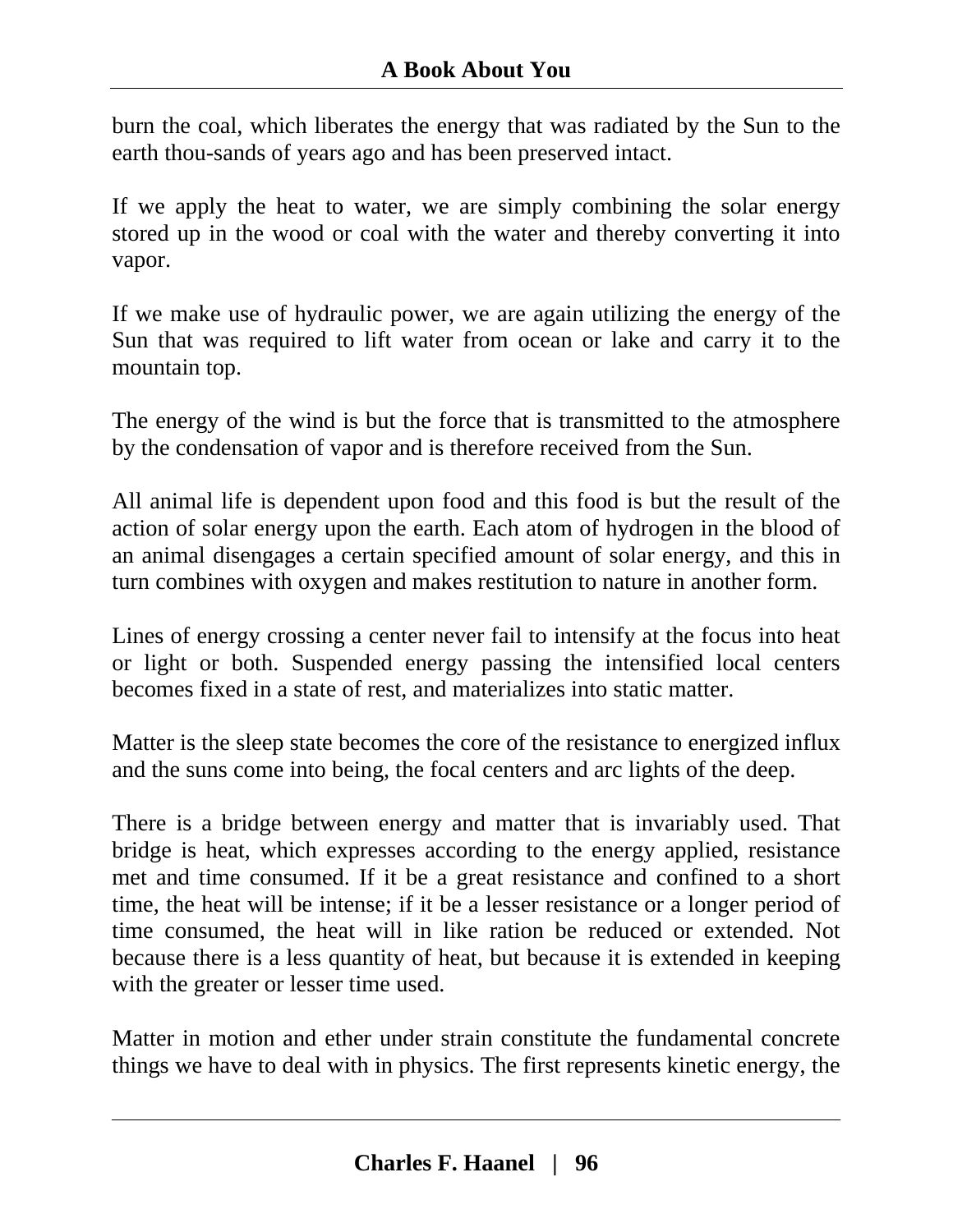second potential energy; and all the activities of the material universe are produced by alterations from one of these forms to the other.

Energy is a potential force in the state of action, while matter is expended energy in the state of rest. Energy is prior to matter, a finer composition and more susceptible to the influence of Natural Law. Out from the eternal principles of nature, slowly the endless sea of cosmic energy came into being. The eternal silence was the womb that gave birth to the ocean of life.

Whenever the transference and transformation of energy occur, some effect is produced; but the energy is never diminished in quantity. It is merely passed on from one body to another.

Energy depends upon the rate of motion-that is the mass multiplied by the velocity and we therefore find the greatest quantities of energy passing through stellar space, for certainly the heavenly bodies contain the greatest mass and attain the highest velocity. It has been calculated that the sun is distributing energy into space at the rate of 12,000 horsepower per square foot of surface.

The ether, then, is the great vehicle of energy and the medium in which all energy originates. This energy passes from potential to kinetic and back again. For example, when a planet is at the farthest point form the sun, her velocity will be least; consequently, her kinetic energy is least. As she rounds the farthest point in her orbit and begins to approach the sun, she acquires kinetic energy at the expense of potential energy. When nearest the sun, her velocity is greatest and her potential energy is least. As she rounds the nearest point and begins to retreat, her kinetic energy begins to diminish; it is used up in combating the powerful attraction of the sun.

Such is the ebb and flow throughout all nature of the visible energies of the universe, and herein will be found an explanation for the different effects produced upon mankind by the planets as they continually change their location-all changes and phenomena being due to variations of the ethereal waves caused by the movement of stellar bodies, or mass multiplied by velocity.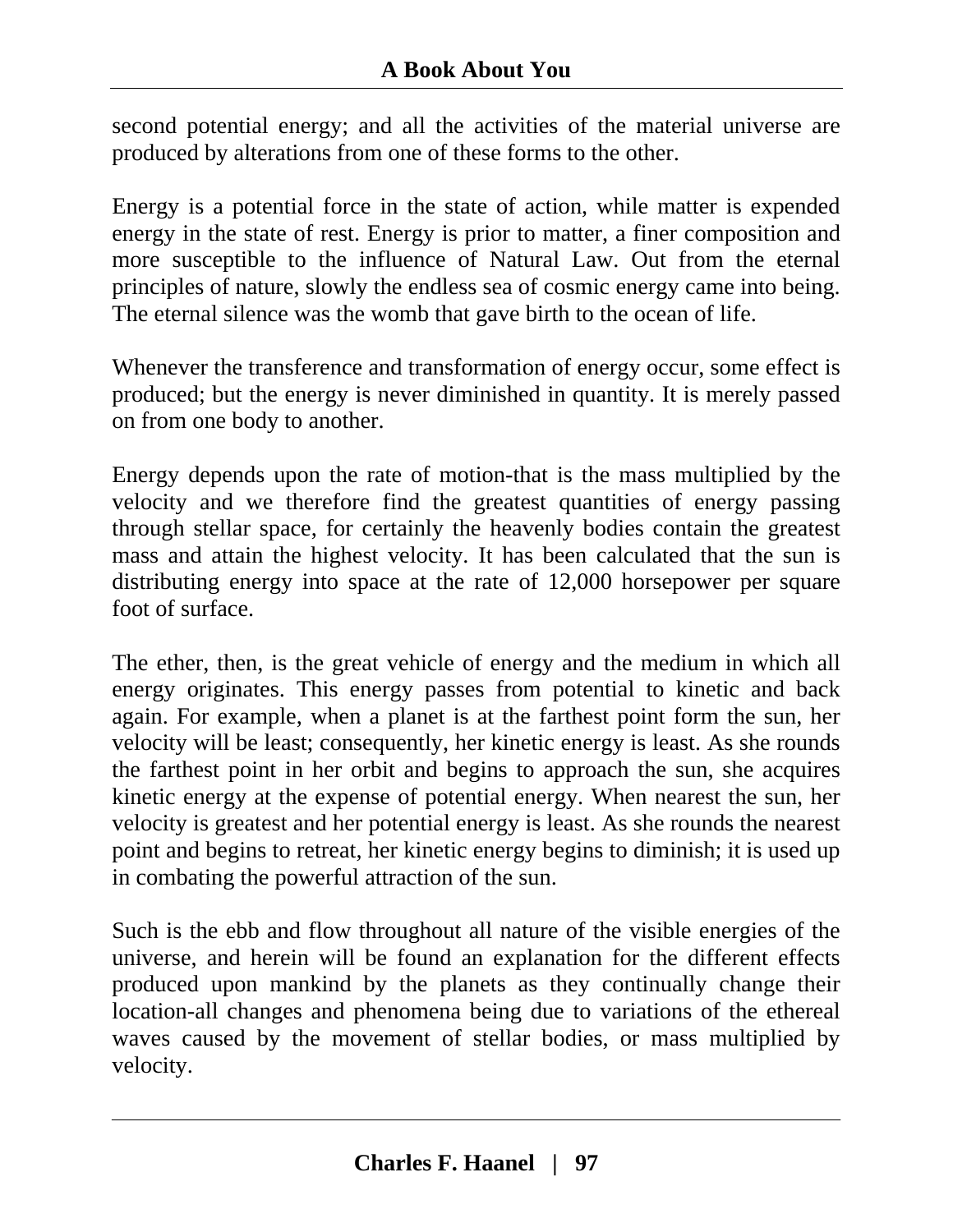The sun contains enormous quantities of helium. Helium comes from radium and radium is a storehouse of the most concentrated energy known to man. It is a source of energy that will liberate three or four million times as much heat as any chemical reaction known, and continue to do this in almost unlimited quantity.

The molecule is a structure formed by a combination of carbon, nitrogen, oxygen, and hydrogen; the four atoms which represent earth, air, fire, and water. These four elementary atoms form the various molecules from which eighty-six chemical elements are composed.

The character of the elements depends upon the proportion in which the four elementary atoms are united, each element contributing its rate of vibration in

accordance with the proportion in which it is present in the combination. These eighty-six different chemical elements constitute the basis for every group of matter, organic or inorganic, and the only difference in the elements is in the rate of vibration or the vibratory activity of the molecules of which the structure is composed.

The constitution of matter is therefore simply a mode of motion, all form being the result of the vibratory motion of the cosmic energy.

The material changes that take place are caused by changes in atomic structure, and the changes in atomic structure are in turn the result of alterations in the vibratory motion of the cosmic energy. Because of these facts, we see that transmutation is not only entirely possible, but must actually take place continually.

The different manifestations of energy are: gravitation, heat, light, electricity, magnetism, chemical affinity, cohesion, and adhesion or molecular attraction. The law of gravitation is: Every substance in the universe attracts every other substance with a force jointly proportional to the mass of the attracting and of the attracted body, and varying inversely as the square of the distance.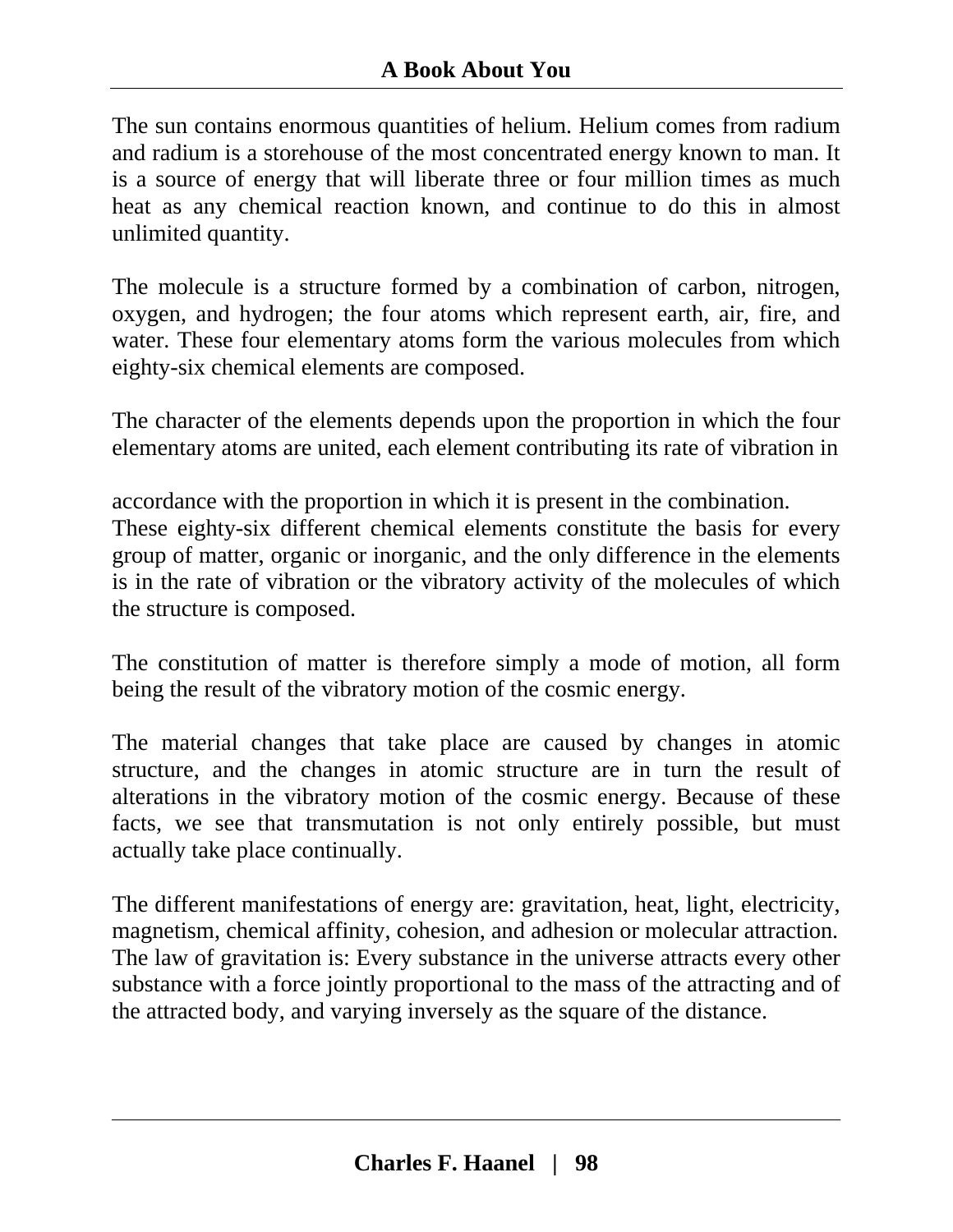Light, heat, magnetism, electricity, chemical affinity are only different modes of one and the same energy, and each can, directly or indirectly, be converted into the original form from which it was taken.

Cosmic power, whether static or dynamic, can neither be increased nor lessened. But since scientists will accept for truth only that which can be demonstrated by experiment or by calculation, and since it is far more difficult to measure and calculate forces than to weigh matter, the rotation of force remained a mystery for many years; and not until recently has this theorem been recognized and demonstrated. It is now, however, secured and uncontested recognition.

To react chemically, two bodies must contain intrinsic energy at different chemical potentials. When such bodies are brought together, a part of the intrinsic energy of one or both is transferred into such new forms of combination as are stable under the new conditions.

We use the word "adhesion" to denote the attractions exerted between particles of two different bodies when placed in contact with one another. On the other hand, when particles of different bodies have such an attraction for each other as to rush together and form a substance of a different chemical nature, then we have the operation of chemical affinity.

When a substance is heated, it gives out part of its heat to a medium that surrounds it. This heat-energy is propagated as undulations in the medium, and proceeds outward with the enormous velocity of 186,000 miles per second. If the temperature of the hot substance be not very great, these undulations do not effect the eye, but are invisible, forming rays of dark heat; but as the temperature rises, we begin to see a few red rays, and we say that the body is "red hot." As the temperature still continues to rise, the body passes to a yellow and then to a white heat, until it ultimately glows with a splendour like that of the Sun.

This splendour of the Sun is but an indication of the nature of the process that is taking place, for light, heat, and energy are but the process of releasing solar energy.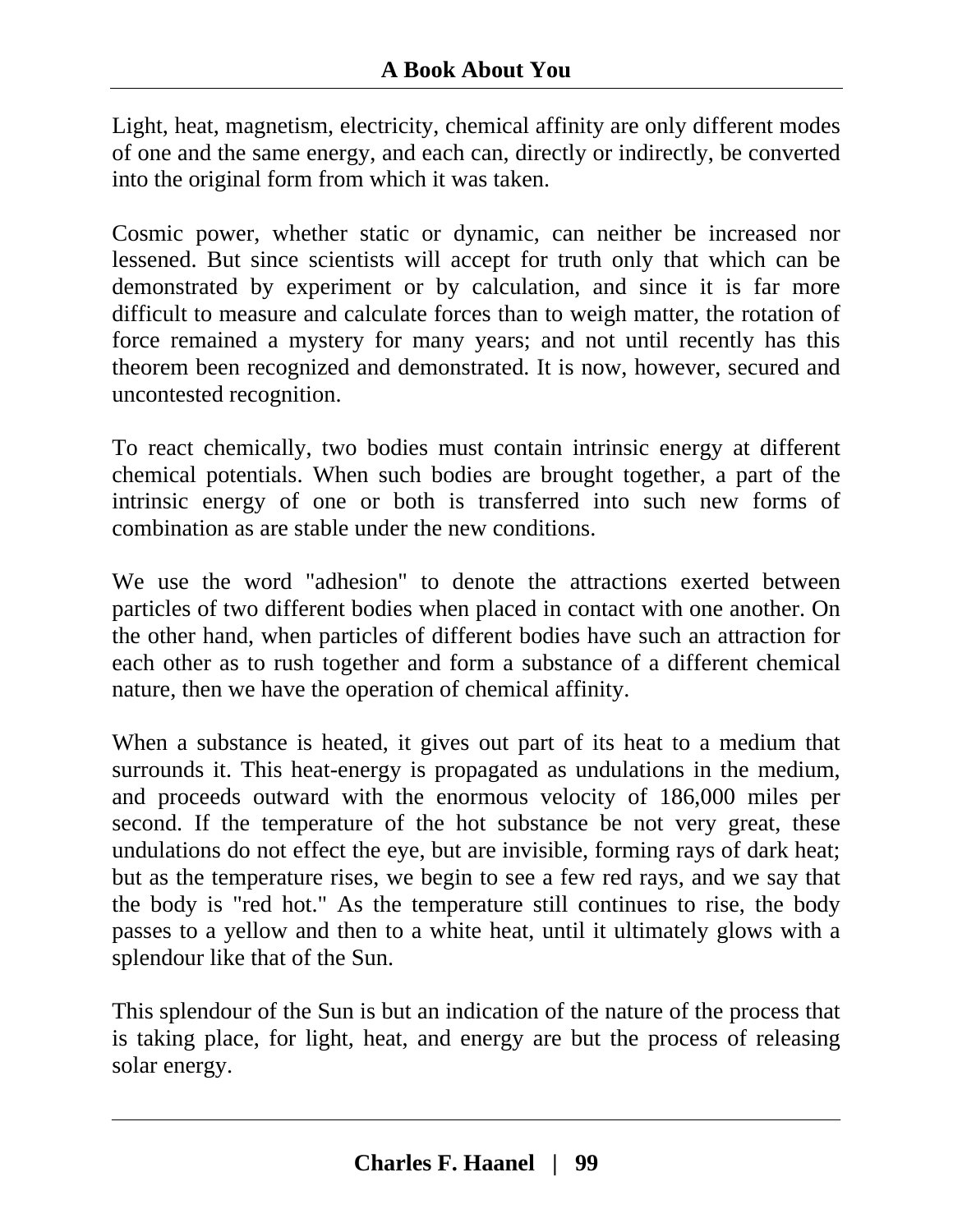Through the process of combustion, the vanished sunshine that has been laid up in wood or coal is again liberated.

The force that urges forward the locomotive is simply sunshine converted into power.

In 1857, Mr. Murray of London published a biography of the famous English engineer, George Stephenson, in which an interesting description of the light and heat cycle is given:

On Sunday, just when the company had returned from church and were standing on the terrace overlooking the railway station, a train rushed by, leaving a long line of white steam behind.

"Now," said Stephenson to Buckland, the well-known geologist, "can you tell me what power moves that train?"

"Why," replied the other, "I suppose it is one of your big engines." "But what moves the engine?"

"Oh, probably one of your stout Newcastle engine-drivers." "What do you say to the light of the sun?"

"What do you mean?"

"Nothing else moves the engine," said the great engineer. "It is light, which for thousands of years has accumulated in the earth-light which was inhaled by plants, that these during the time of their growth might fix the carbon, and which now, after having for thousands of years been buried in the coal beds of the earth, is again brought forth and set free to serve the great purpose of man-kind, as here in this engine."

If the great engineer had been living today instead of in 1857, he might have asked not only "can you tell me what moves that train" but "what moves all of our trains, all of our machinery, what lights and heats our homes, our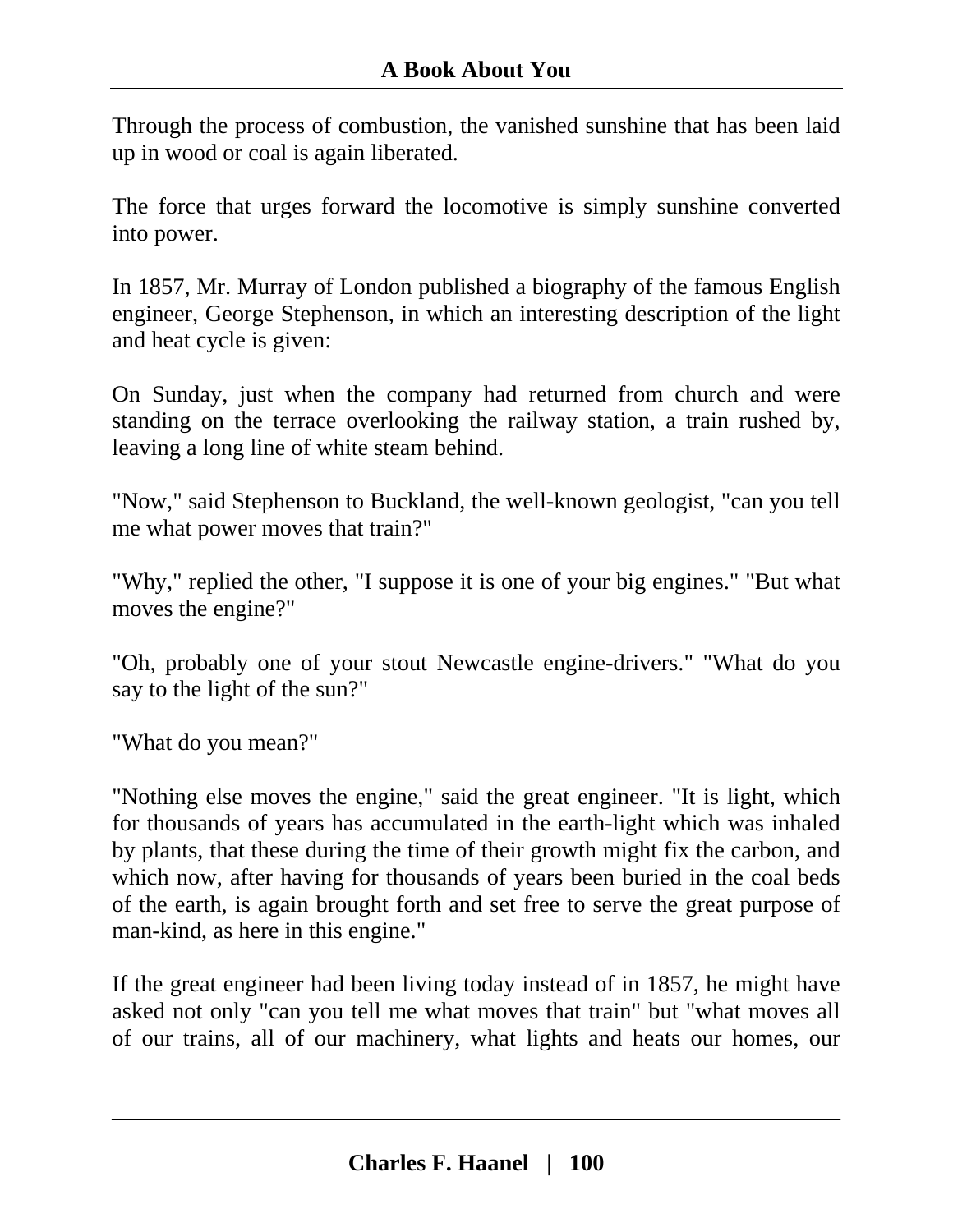factories, our cities" and the reply would have been the same. Nothing less than the light of the sun.

The same energy of the sun takes up the water from the ocean in the form of vapor. Water would ever remain in perfect equilibrium if it were not for the action of the sun. The rays of the sun falling upon the ocean convert the water into vapor, and this vapor is taken up into the atmosphere in the form of mists. The wind gathers it together in the form of clouds and takes it across the continent. Here, through changes of temperature, it is again converted into rain or snow.

So that the sun is not only the source of electrical energy by which light and heat 4 are developed, but it is the source of life itself. No life of any kind could exist on this planet without the energizing and vitalizing magnetism derived from the sun. As the earth approaches the sun in spring, we see the result in the myriad of plants and flowers and the verdure with which the fields are covered-the life-giving force becomes everywhere apparent.

The effect of this influence is seen in the temperament of the people inhabiting the globe. When the perpendicular rays reach the people, we find a cheerful, optimistic, "sunny" disposition; but as we reach the far north where the absence of light and heat make life a struggle, we find the people correspondingly dark and gloomy.

And not only the scientist, but the poet, too, with unerring insight has recognized this all-important influence of the sunlight on the temperament of men. Over a hundred years ago, Byron thus attributed this effect to the solar orb: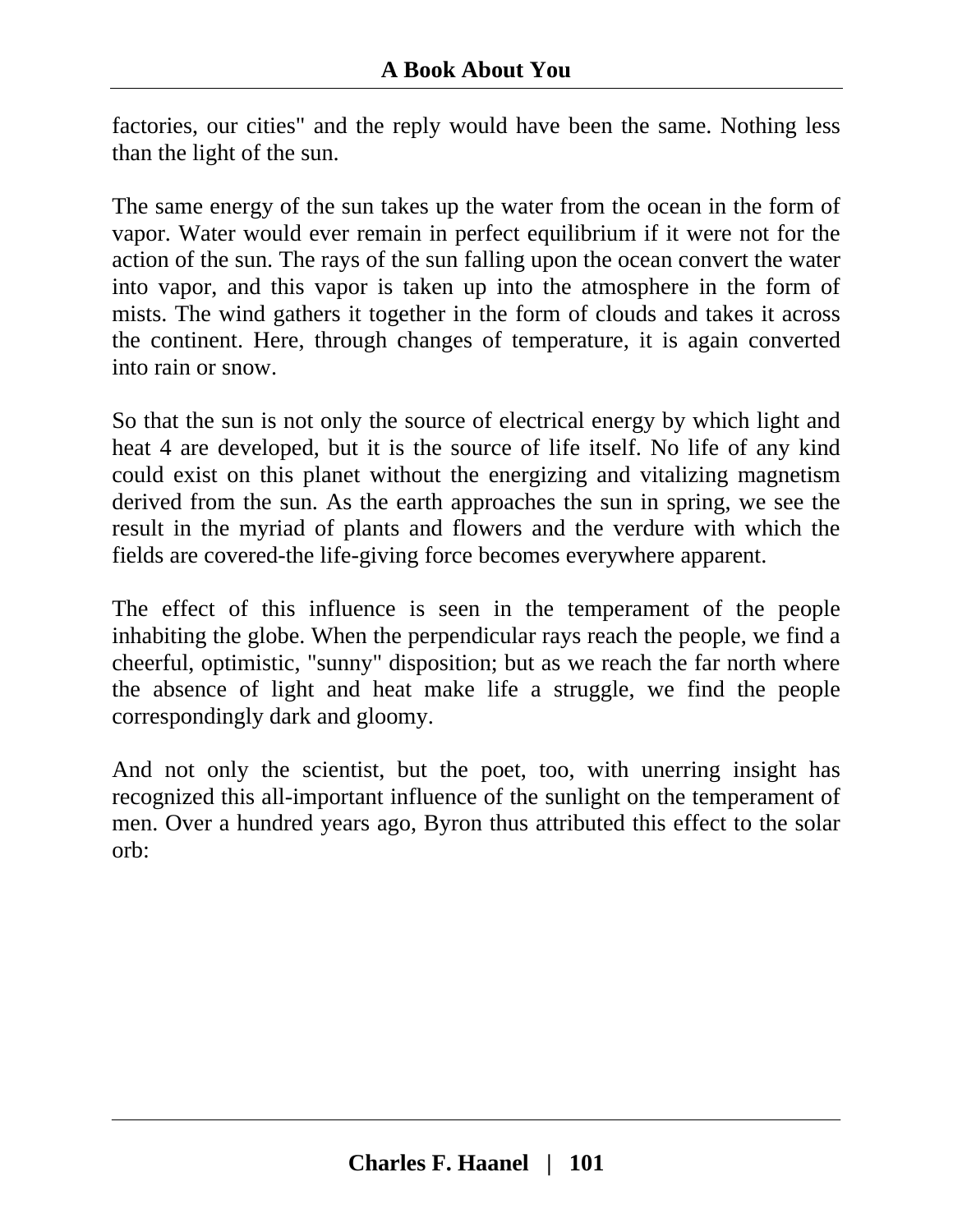Thou chief star, Center of many stars! which mak'st our earth Endurable, and temperest the hues And hearts of all who walk within thy rays. Sire of the seasons, monarch of the climes, And those that dwell in them for near or far Our inborn spirits have a tint of thee, Even as our outward aspects!

All energy on this earth, organic or inorganic, is directly or indirectly derived from the sun. The flowing water, the driving wind, the passing clouds, the rolling thunder, and the flashing lightening; the falling rain, snow, dew, frost, or hail; the growth of plants, the warmth and motion of animal and human bodies, the combustion of wood, of coal-all is but solar energy in action.

The most powerful physical energy, the one whose varied forms and fields of action increase daily, whose benefits are as great as the ignorance and prejudices that reign concerning it, is beyond a shadow of doubt electric energy.

When all its modalities are known, electric energy will become the basis of therapeutics; for all other forms of energy are either merely derivatives or means of equilibrating the play of electric phenomena in the depths of our tissues.

It is by means of electric currents that we succeed best in arresting cellular disturbances. It can be applied to all diminution of energies and to every species of depression or decay in physiological vitality and to all disorders supervening in the reflex circulation.

Acting on the nervous extremities, it redresses abnormal sensibility or bridles the feverish sensations. On disordered irritability, it acts as an harmonious equalizing force, as a regenerator of the endangered vitality; and finally as a curative for perverted stability, it possesses the characteristics of militating in the same helpful and rational manner as nature, preventing our complaints from becoming chronic.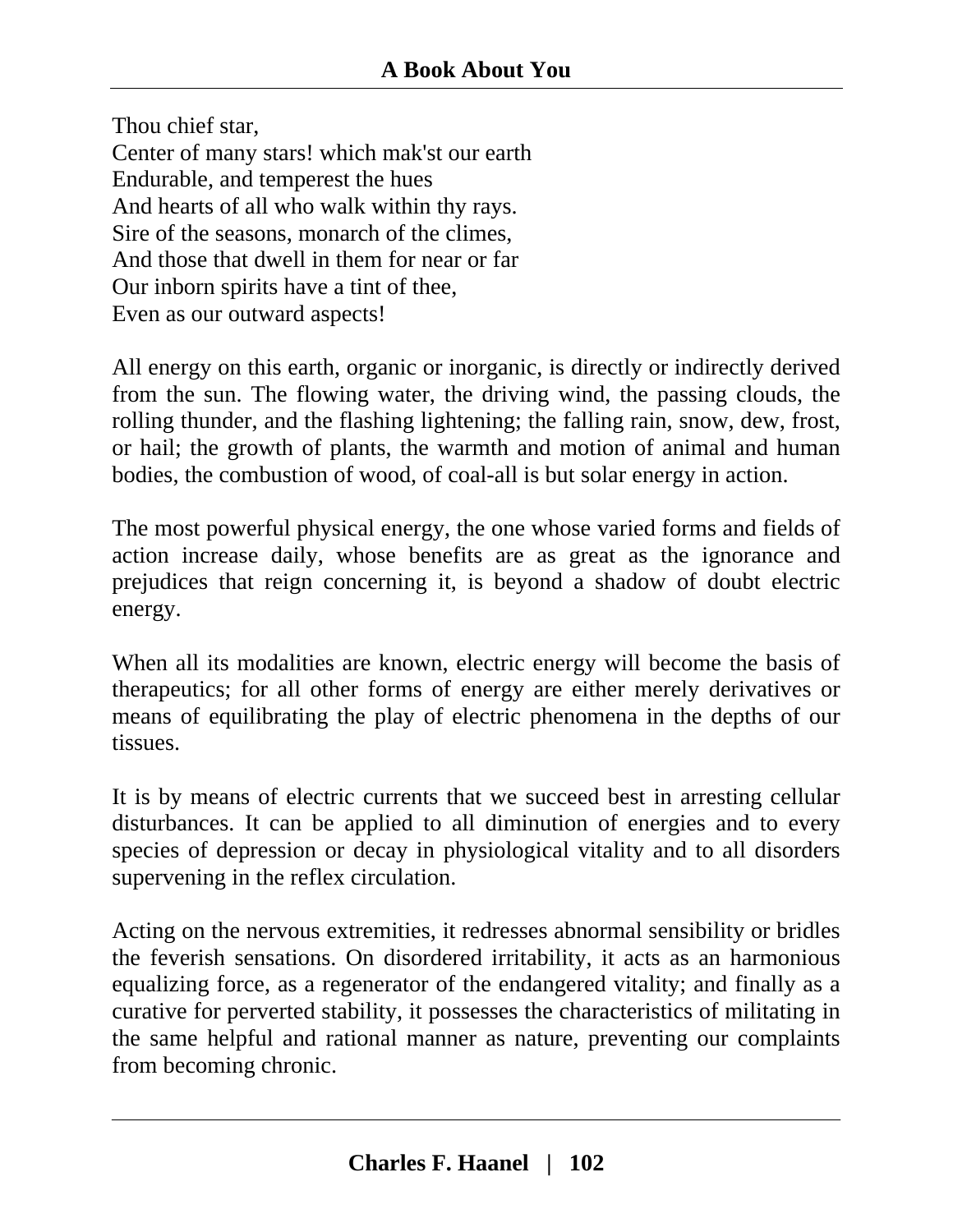All pathology lies within its domain, and it holds a preponderant place in the treatment for rejuvenation.

In the depths of the tissues, radiant heat transforms electric energy, raises the temperature of the tissues at the precise spot indicated to it, exerting a dual influence both by its electric effects and the torrents of heat of the desired intensity with which it can flood the organ under treatment.

Applied generally, it brings to the organization a bonus in the shape of a caloric ration, which enables it to resist effectively physiological decay.

Finally, high frequency, the youngest born of electrotherapy, sees the scope of its benefactions increase daily; and in the treatment for rejuvenation, it supplies the nervous energy needful; transfusing the largest available portion of effective resistance; storing up the vital dynamism in the nervous cell.

And all this accomplished with the most absolute certainty.

To insure its efficacy, electricity must be formulated and proportioned in the same way as any other active therapeutic agent.

Electricity will act powerfully on every organ, tonify the nervous system, counterbalance the cellular exchanges, regularize failing functions, reconstruct tissues, and compel the retrogression of old we.

In static form, the entire domain of neurosis, of fears, of hypochondria, nervous and intellectual strain, over-excitement and depression, is dominated by it. All depressed or neurasthenic persons, or those who suffer from insomnia, are well acquainted with its soothing and revivifying action.

Its astounding success in all dermatological affections is well known.

Progressive regeneration, marked awakening of the digestion and the nutrition, comfort, and pleasure walking and moving, increases power or resistance to the fatigue of work, pronounced increase in the joy of livingsuch are the results that are generally observed.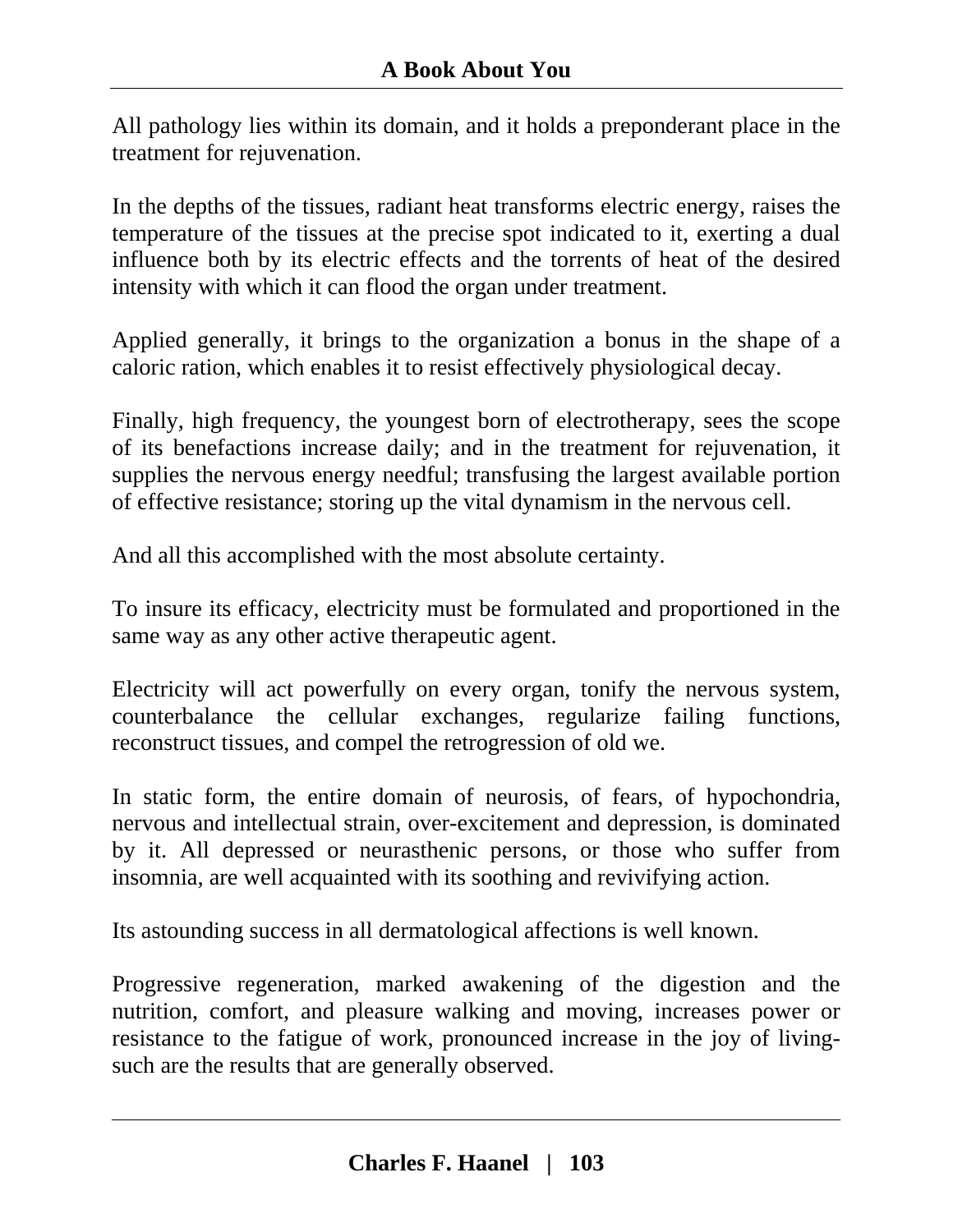And electricity is but another form of vibration, another name for sunshine. It is but the rays of the sun, specialized and directed. Why, then, should it not be the greatest therapeutic agent known to man is it not the source of light, of heat, of energy, of life itself?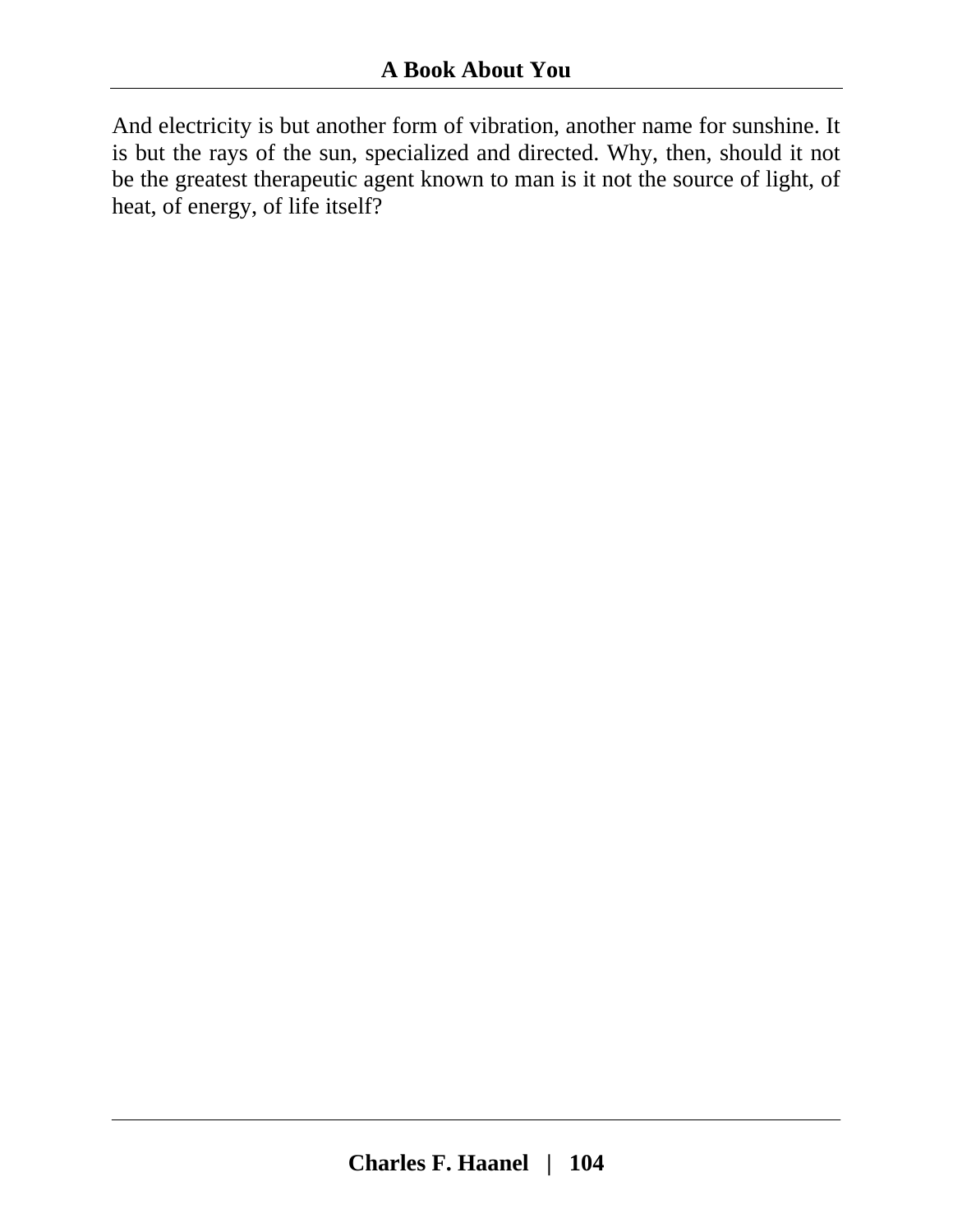### **Section Eleven. Periodicity**

We live in a fathomless sea of plastic mind substance. This substance is ever alive and active. It is sensitive to the highest degree. It takes form according to mental demand. Thought forms the mould or matrix from which the substance expresses. Our ideal is the mould from which our future will emerge.

The Universe is alive. In order to express life, there must be mind; nothing can exist without mind. Everything that exists is some manifestation of this one basic substance from which and by which all things have been created and are continually being recreated. It is man's capacity to think that makes him a creator instead of a creature.

All things are the result of the thought process. Man has accomplished the seemingly impossible because he has refused to consider it impossible. By concentration, men have made the connection between the finite and the Infinite, the limited and the Unlimited, the personal and the Impersonal.

The building up of matter from electrons has been an involuntary process of individualizing, intelligent energy.

Men have learned away to cross the ocean on floating palaces, how to fly in the air, how to transmit thought around the world on sensitized wires, how to cushion the earth with rubber, and thousands of other things just as remarkable, just as starling, and just as incomprehensible to the people of a generation ago.

Men will yet turn to the study of life itself and with the knowledge thus gained will come peace and joy and length of days.

The search for the elixir of life has always been a fascinating study and has taken hold of many minds of Utopian mould. In all times, philosophers have dreamed of the day when man will become the master of matter. Old manuscripts contain many, many receipts that have cost their investors bitter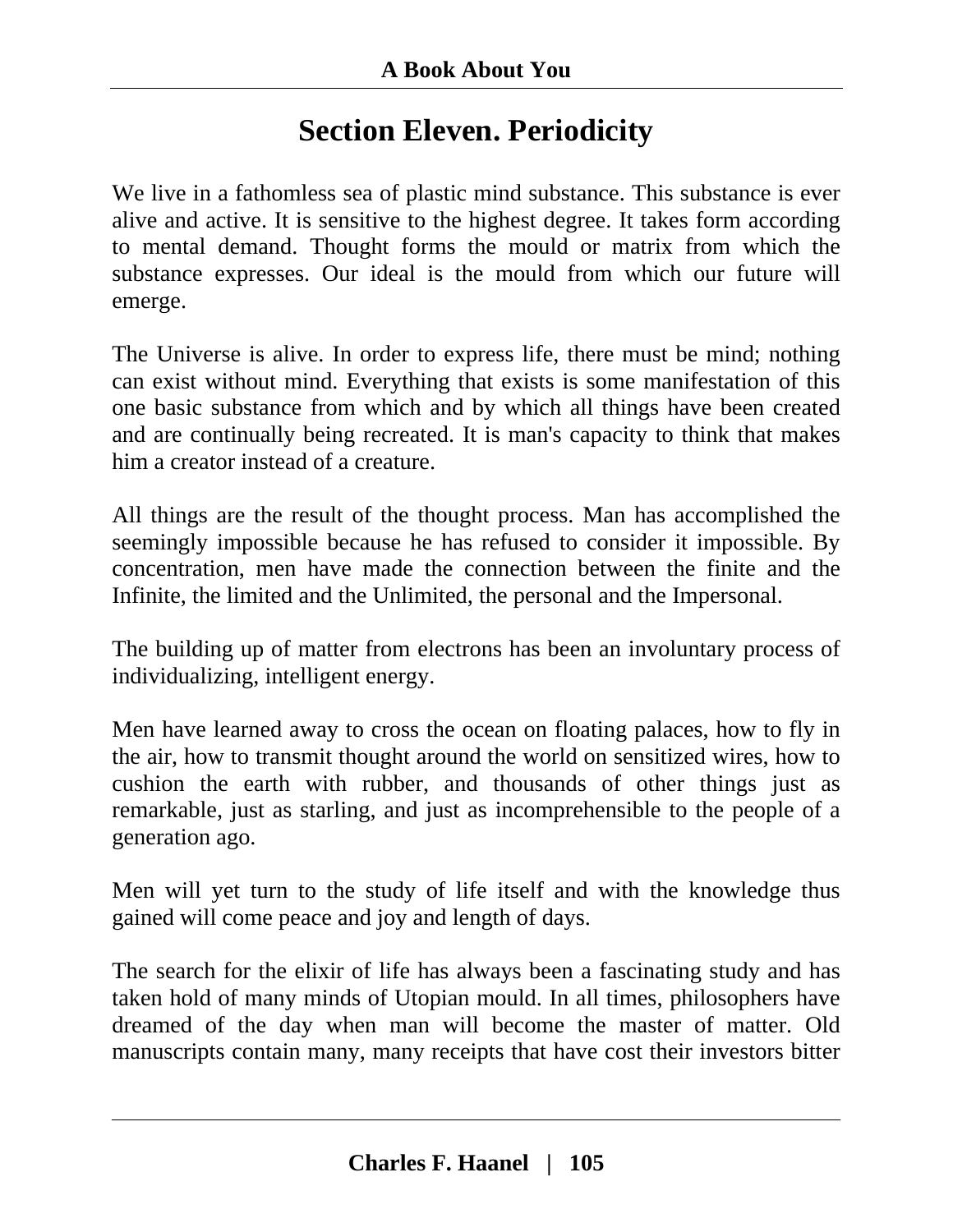pangs of baffled disillusionment. Thousands of investigators have laid their contributions upon the sacrificial altar for the benefit of mankind.

But not through quarantine or disinfectants or boards of health will man reach the long-sought plane of physical well-being; nor by dieting or fasting or suggesting will the Elixir of Life and the Philosopher's Stone be found.

The Mercury of the Sages and the "hidden manna" are not constituents of health foods.

When man's mind is made perfect, then and then only will the body be able perfectly to express itself.

The physical body is maintained through a process of continuous destruction and reconstruction.

Health is but the equilibrium that nature maintains through the process of creating new tissue and eliminating the old, or waste, tissue.

Hate, envy, criticism, jealousy, competition, selfishness, war, suicide, and murder are the causes that produce acid conditions in the blood, causing changes which result in irritation of the brain cells, the keys upon which the soul plays "divine harmonies" or "fantastic tricks before high heaven" accordingly to the arrangement of chemical molecules in the wondrous laboratory of nature.

Birth and death are constantly taking place in the body. New cells are being created by the process of converting food, water, and air into living tissue.

Every action of the brain, every movement of the muscle, means destruction and consequent death of some of these cells, and the accumulation of these dead, unused, and waste cells is what causes pain, suffering, and disease.

We allow such destructive thoughts as fear, anger, worry, hatred, and jealousy to take possession and these thoughts influence the various functional activities of the body, the brain, the nerves, the heart, the liver, or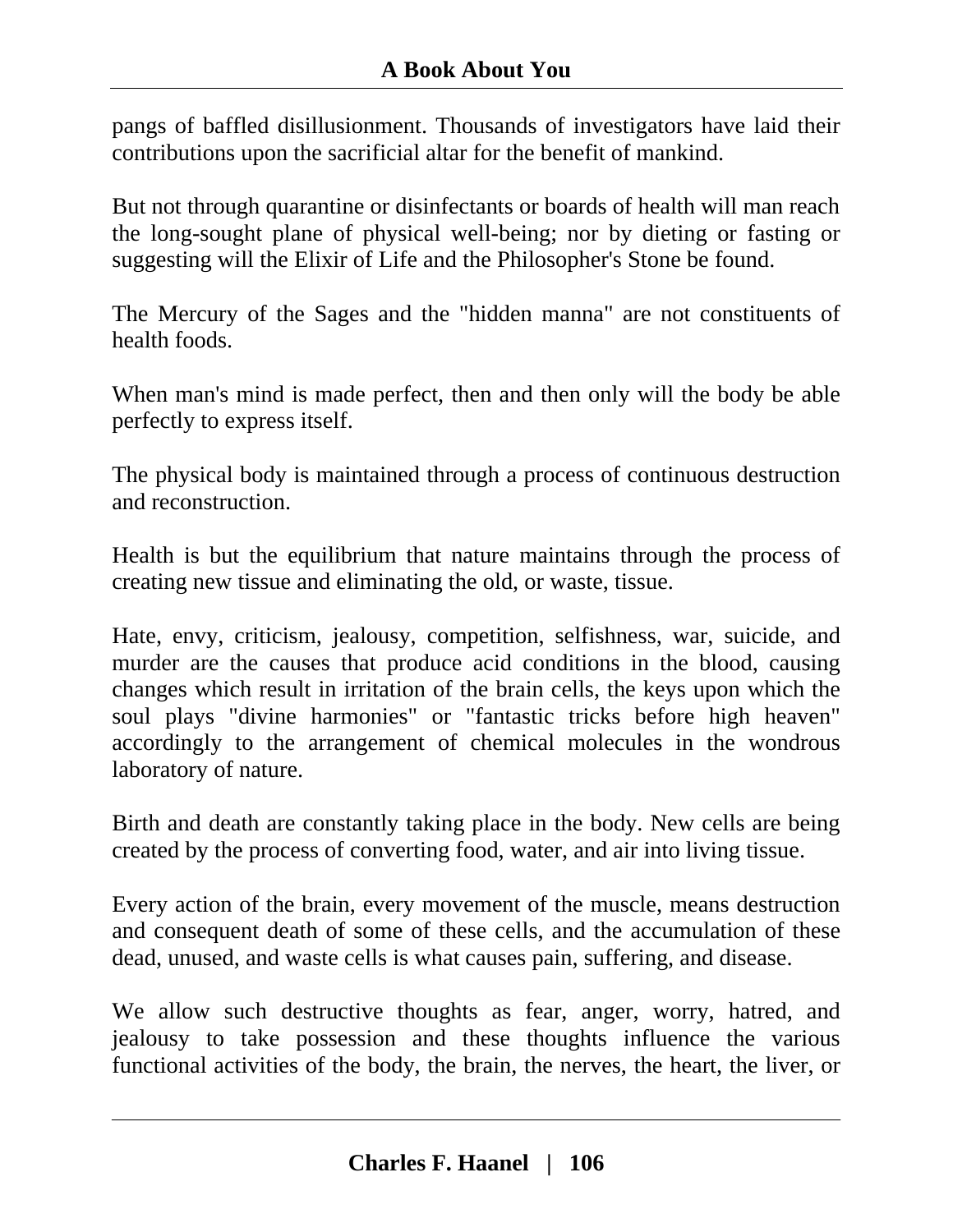the kidneys. They in turn refuse to perform their various functions-the constructive processes cease and the destructive processes begin.

Food, water, and air are the three essential elements necessary to sustain life, but there is something still more essential. Every time we breathe, we not only fill our lungs with air, but we fill ourselves with pranic energy, the breath of life replete with every requirement for mind and spirit.

This life giving spirit is far more necessary than air, food, or water. A man can live for forty days without food, for three days without water, and for a few minutes without air; but he cannot live a single second without ether. It is the one prime essential of life, so that the process of breathing furnishes not only food for body building, but food for mind and spirit as well.

It is a well-known fact in India, but not so well-known in this country, that in normal, rhythmical breathing, exhalation and inhalation takes place through one nostril at a time-for about one hour through the right nostril and then for a like period through the left nostril.

The breath entering through the right nostril creates positive electromagnetic currents, which pass down the right side of the spine, while the breath entering through the left nostril sends negative electromagnetic currents down the left side of the spine. These currents are transmitted by way of the nerve centers of ganglia of the sympathetic nervous system to all parts of the body.

In the normal, rhythmical breath, exhalation takes about twice the time of inhalation. For instance, if inhalation requires four seconds, exhalation, including a slight natural pause before the new inhalation, requires eight seconds.

The balancing of the electromagnetic energies in the system depend to a large extent upon this rhythmical breathing, hence the importance of deep, unobstructed, rhythmic exhalation and inhalation.

The wise men of India knew that with the breath, they absorbed not only the physical elements of air, but life itself. They taught that this primary force of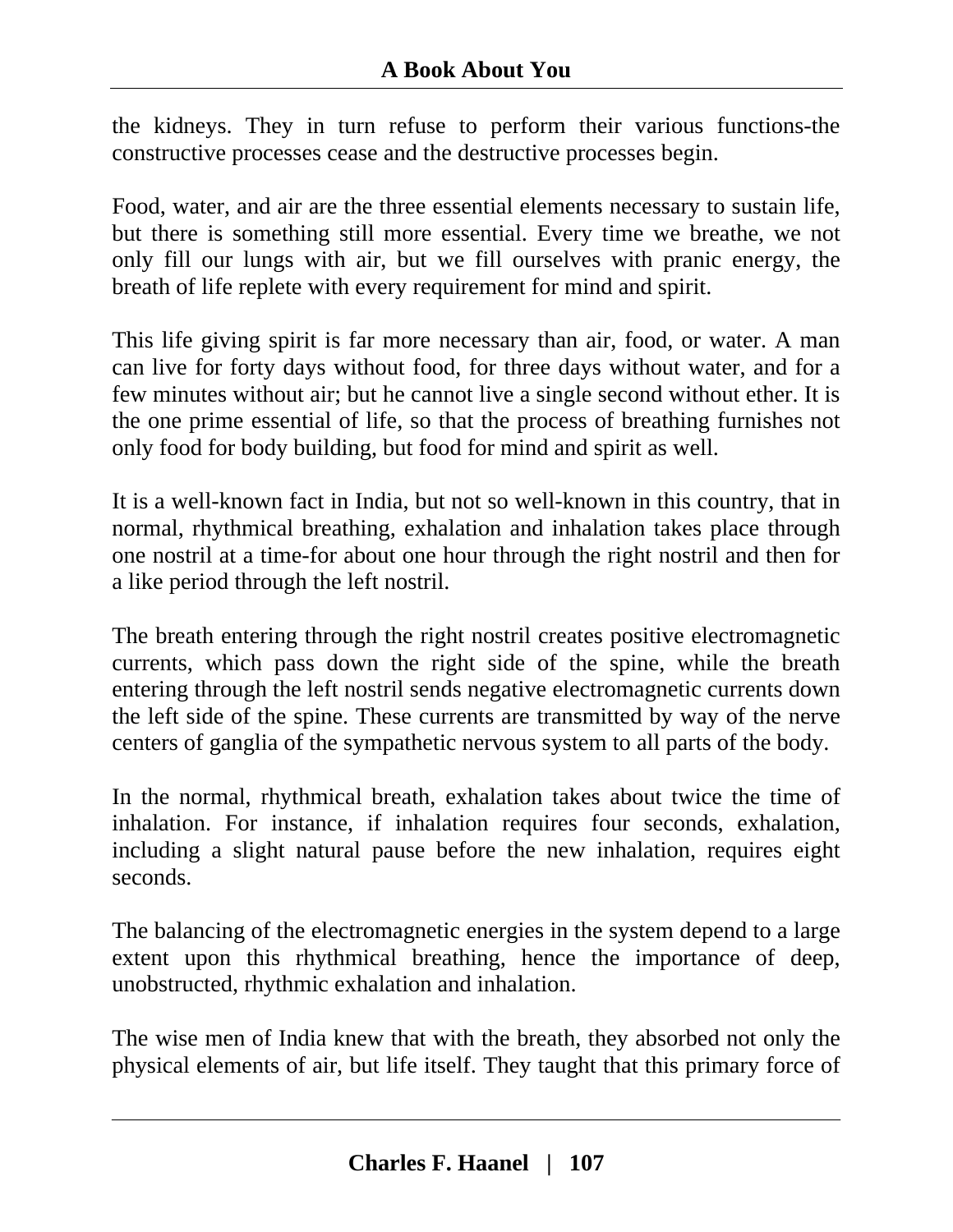all forces, from which all energy is derived, ebbs and flows in rhythmical vibration through the created universe. Every living thing is alive by the virtue of ping of this cosmic breath.

The more positive the demand, the greater the supply. Therefore, while breathing deeply and rhythmically in harmony with the universal breath, we contact the life force from the source of all life in the innermost parts of our being. Without this intimate connection of the individual soul with the great reservoir of life, existence as we know it would be an impossibility.

Freedom does not consist in the disregard of a governing principle, but in conformity to it. The laws of Nature are infinitely just. A violation of just law is not an act of freedom. The laws of Nature are infinitely beneficent. Exception from the operation of a beneficent law is not freedom. Freedom consists in conscious harmonious relation with the Laws of Being. Thus only may desire be satisfied, harmony attained, and happiness secured.

The mighty river is free only while it is confined within its banks. The banks enable it to perform its appointed function and to answer its beneficent purpose to the best advantage. While it is under the restraint of freedom, it gives out its message of harmony and prosperity. If its bed is raised or its volume greatly in-creased, it leaves its channel and spreads over the country, carrying a message of ruin and desolation. It is no longer free. It has ceased to be a river.

Necessities are demands and demands create action, which result in growth. This process makes for each decade a larger growth. So it is truly said that the last twenty-five years have advanced the world more than any previous century, and the last century has advanced the world more than all the ages of the past.

Notwithstanding all of the different characters, dispositions, and idiosyncrasies of different people, there is a certain definite law that dominates and governs all existence.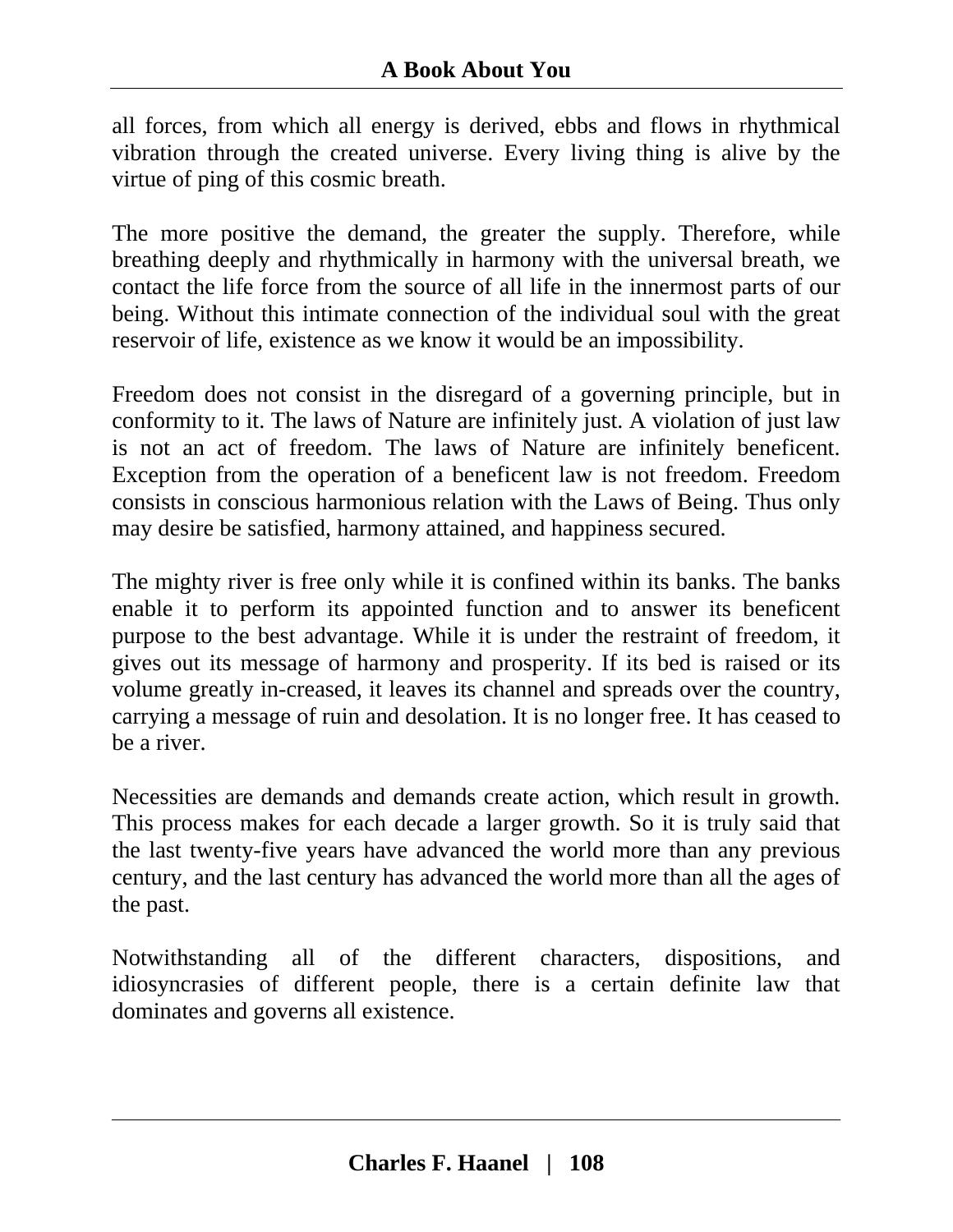Thought is mind in motion, and psychic gravity is to the law of the mind what atomic attraction is to physical science. Mind has its chemistry and constituent powers and these powers are as definite as those of any physical potency.

Creation is the power of mind by which the thought is turned inward and made to impregnate and conceive new thought. It is for this reason that only the en-lightened mind can think for itself.

The mind must acquire a certain character of thought, which will enable it to reproduce them itself without any seed from without to impregnate it.

When mind has acquired this nature in accordance with which thoughts are able to reproduce themselves, it is able to spontaneously generate thoughts without outside stimulation.

This is done by conceiving thought in the mind as a result of being impregnated and fecundated by the Universal.

They must not be permitted to go out into space, but on the contrary, must remain within where they will create psychic states corresponding to their natures.

It is this absorption of self-generated thoughts and their conception of corresponding psychic states that is the Principle of Causation.

This is possible owing to the fact that the mental cosmos is perpetually radiated as a unity of mind, and this mind functions in connection with the soul of man as his mind.

It being essence, it is identified with the essence of the cosmos and with the essence of all things.

The result is that having attained unto and having become an infinity of thought, the individual is omniscient in mind, omnipotent in will, and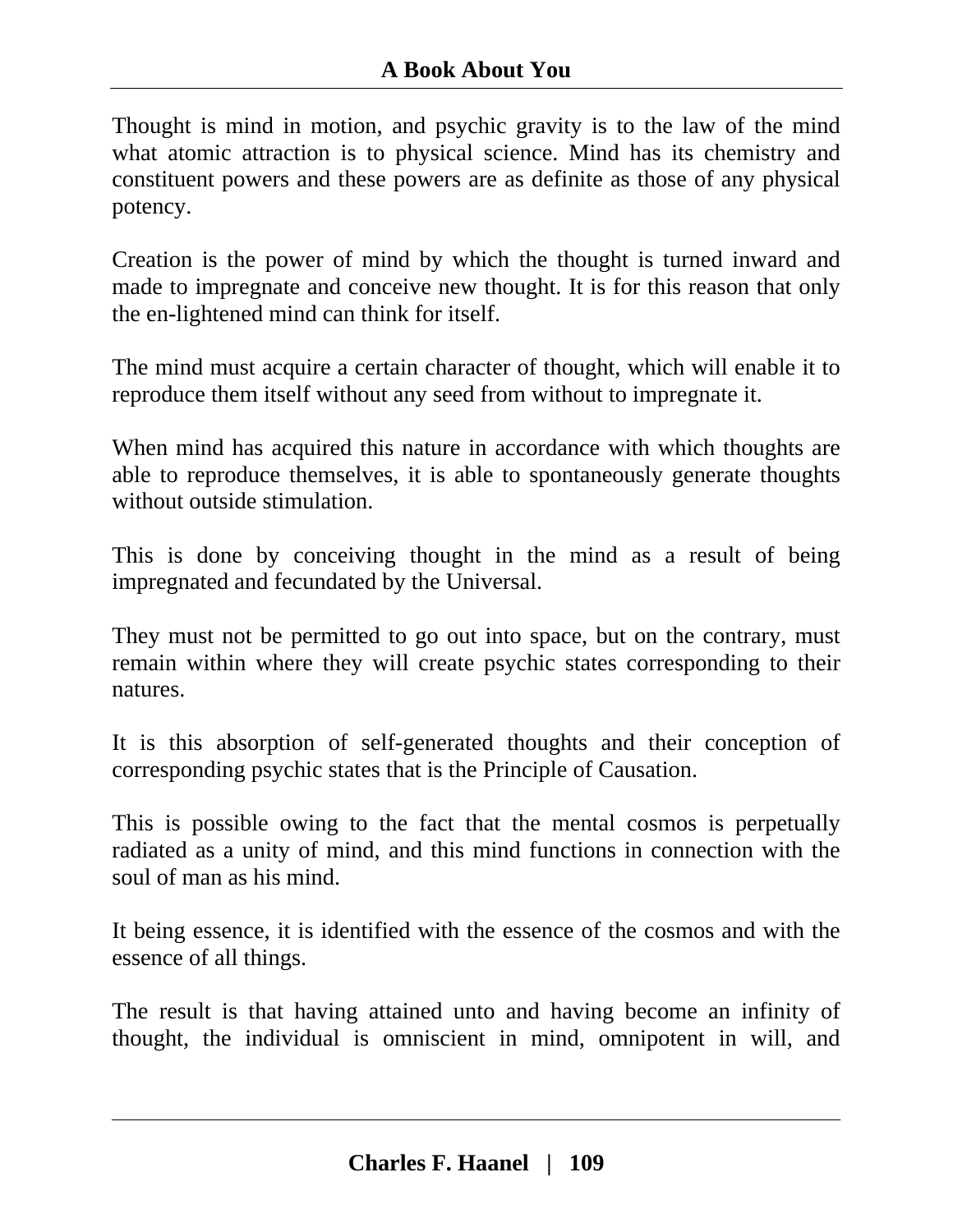omnipresent in soul. The quality of his mind is omniscience and the quality of his soul is omnipresence.

Such a man is possessed with real power in all that he does. He is indeed a Master, the creator of his own destiny, the arbiter of his own fate.

There are many flowers of vari-coloured blossoms. Each blossomed stem simply reaches up to the great Sun-the god of vegetable life manifestation without complaining, without doubt, in all the fullness of plant desire, faith, and expectancy. They demand and attract the richness of colour and perfume.

And so man, too, will in the future unshackle the great desire forces of mind and soul and turn them to heaven in righteous demand for the highest gift in the universe, Life.

And life means to live.

Age is a prejudice that has become so firmly anchored in your mind that any casual number of years mentioned evokes a precise image on your brain.

Twenty years, you see a youth or a young girl adorned with all of the juvenile graces.

Thirty years, a young man or young woman in the full development of vital strength and equilibrium, still on the upgrade towards the dazzling heights of maturity.

Forty years, the summit has been reached, the effort made having been maintained by the prospect of the vast horizons to be dominated.

The road traversed is contemplated with pride, but with emotion you already turn towards the abyss whose dizzy curves wind steeply into ever-increasing darkness.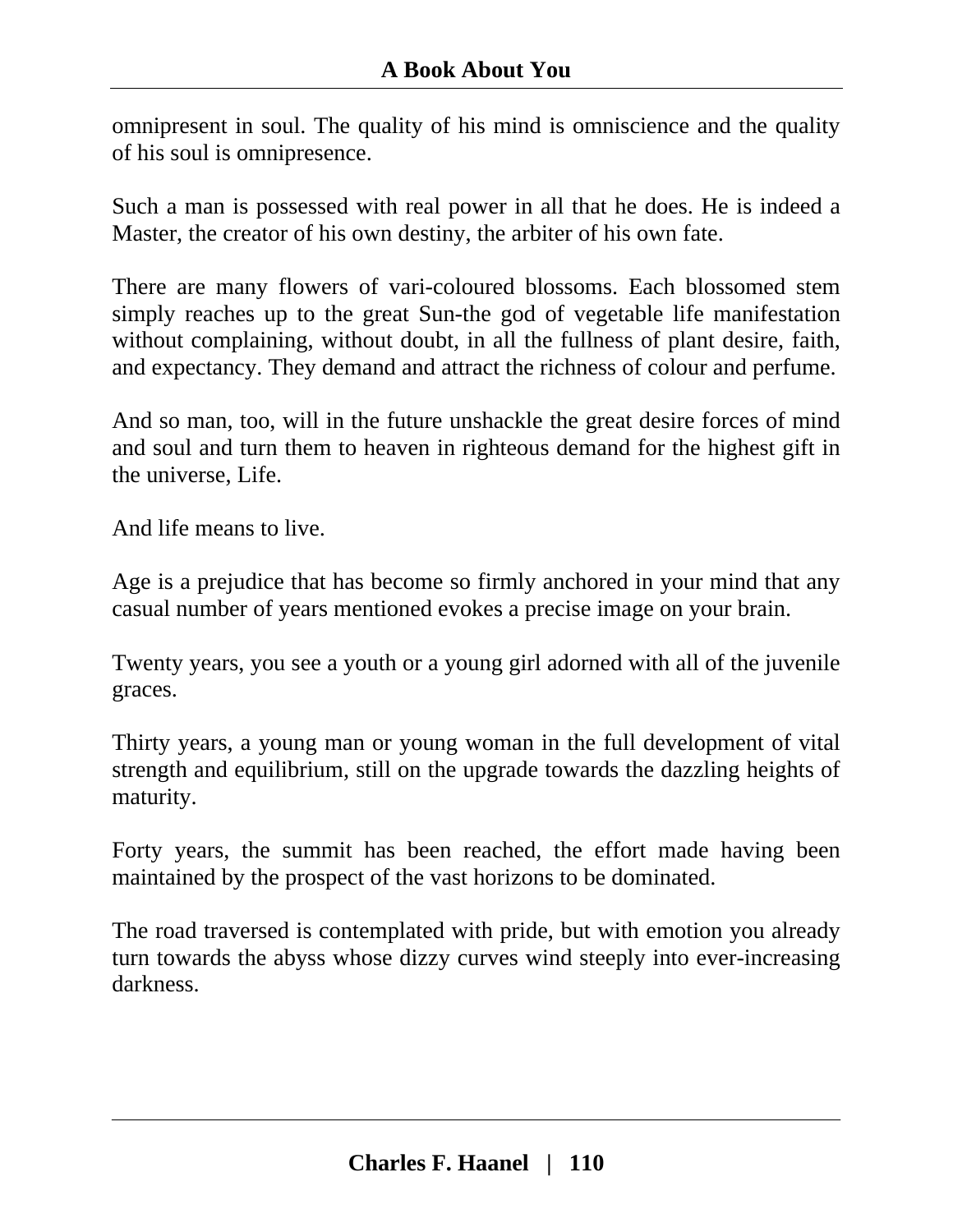Fifty years, halfway down the slope, which is still illumined by the light from the peaks though already touched by the chill of the abyss. Organism weakened and compelled to submit to numerous abdications.

Sixty years brings you to the entrance of the cold melancholy valleys. Resigned to inexorable destiny, you stand on the threshold of old age. You begin preparations for the long journey that must inevitably be undertaken.

Seventy years, wrinkled and old, endowed with numerous infirmities, you sit in the waiting room for the last journey, considering it miraculous that you are still alive.

If the eightieth year is exceeded, the fact is mentioned as an amazing phenomenon and you are treated with the respect due to antiquities.

Is this parallel correct? Is there any connection between age and age value? Let it be emphatically stated that the tyranny of the birth certificate can be abolished.

The fact that a year represents one complete revolution of the earth around the sun has nothing in common with the evolution of the human being.

To be so many years old means simply that the circling seasons have been observed so many times, and nothing more. It implies no consideration of the intellectual or physical state. The person who has seen the untiring astronomical phenomenon forty times may be much younger in the real meaning of the word than one who has seen it but thirty times.

The vibratory activities of the planetary universe are governed by a law of periodicity. Everything that lives has periods of birth, growth, and fruitage. These periods are governed by the Septimal Law.

The Law of Sevens governs the days of the week, the phases of the moon, the harmonies of light, heat, electricity, magnetism, and atomic structure. It governs the life of individuals and of nations, and it dominates the activities of the commercial world. We can apply the same law to our own lives and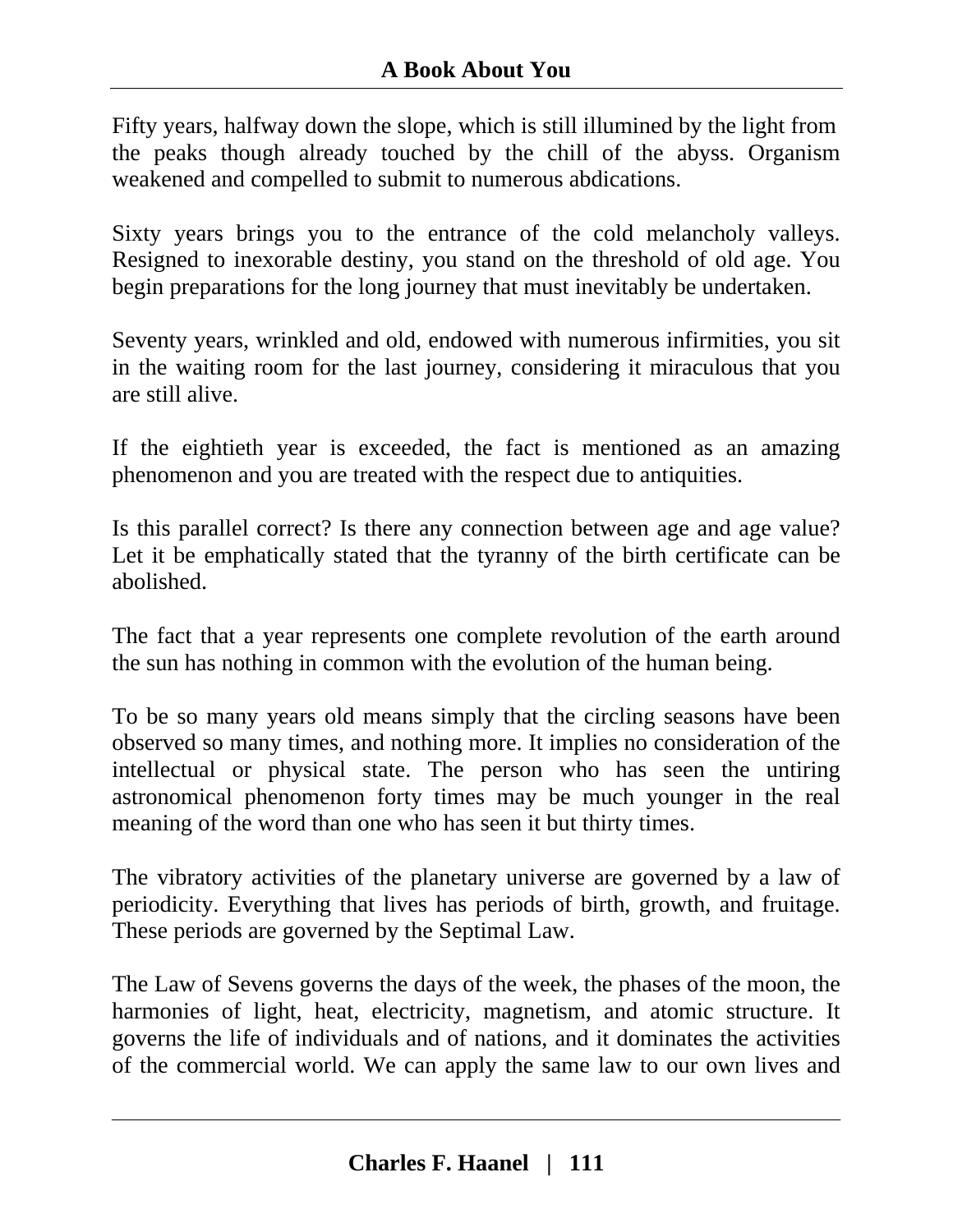therefore come into an understanding of many experiences that would otherwise appear inexplicable.

Life is growth, and growth is change. Each seven year period takes us into a new cycle. The first seven years is the period of infancy. The next seven is the period of childhood, representing the beginning of individual responsibility.

The next seven represent the period of adolescence. The fourth period marks the attainment of full growth. The fifth period is the constructive period, when men acquire property, possessions, a home and family. The next, from 35-42, is a period of reactions and changes, and this in turn is followed by a period of reconstruction, adjustment, and recuperation, so as to be ready for a new cycle of sevens, beginning with the fiftieth year.

The law of periodicity governs cycles of every description. There are cycles of short periods and cycles of long periods. There are periods when the emotions gain the ascendency and the whole world is absorbed in religious thought; and there are other periods when science and learning take the ascendency and the patent office is flooded with new inventions. There are other periods when vice and crime rule with a high hand; periods of strikes and hard times; times of turmoil, confusion, and disaster; and there are periods of reform.

What is the cause of these cycles? Are they arbitrary? Have they no basis or foundation in nature, recurring with almost the regularity of clockwork and without any incentive whatsoever? Or are they perhaps due to Universal Laws and caused by the revolution of the planets in their orbits, having their origin in some principle in nature which man may learn and thus ultimately be able to predict with certainty the recurrence of the same phenomena?

The revolution of the several planets upon their axis constitutes the largest amount of matter in motion with which we are familiar, and consequently is responsible for the largest amount of energy.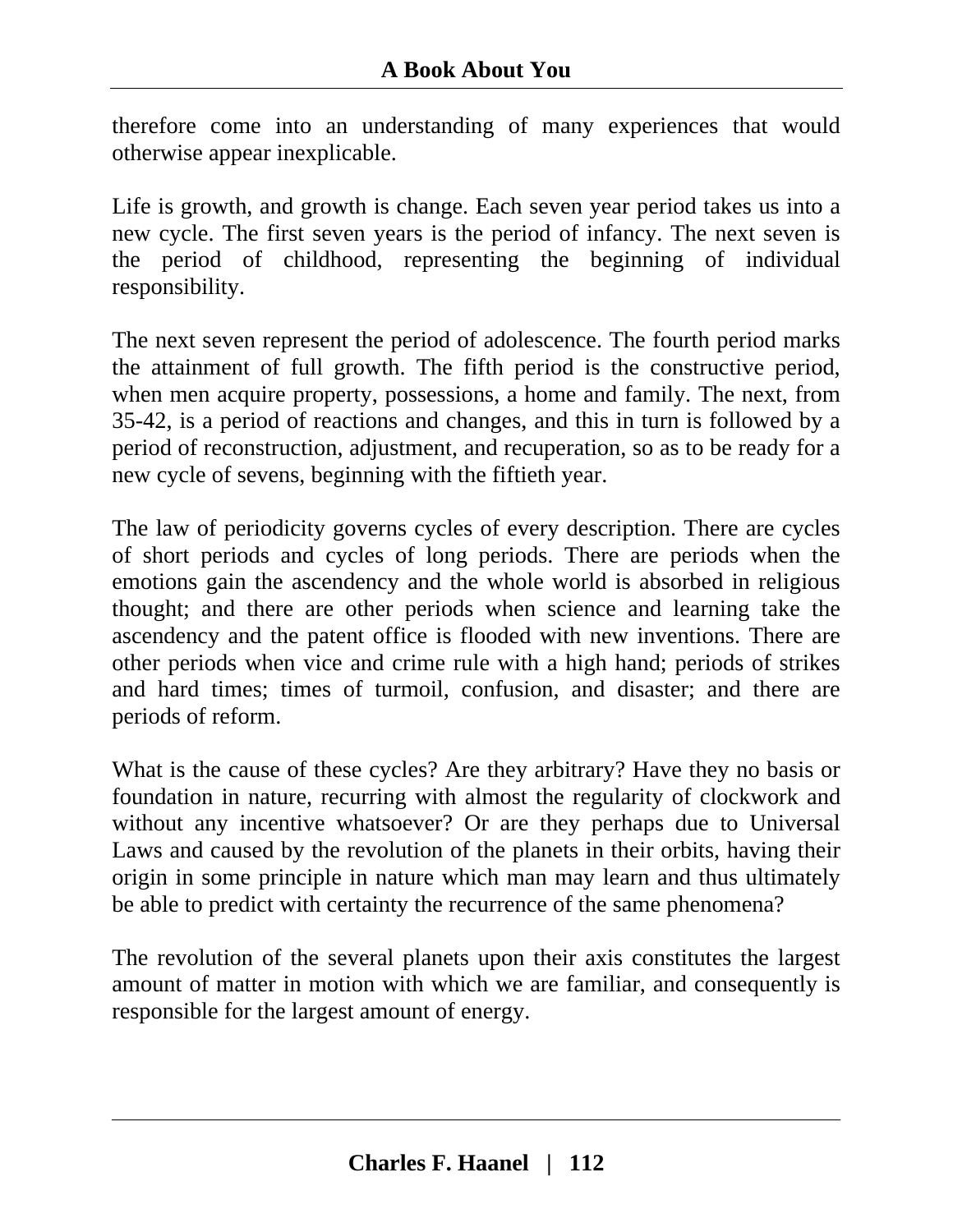The movement of the planets in their various orbits around the Sun brings the largest amount of ether under strain, and thereby brings into existence the largest amount of potential energy with which we are familiar.

All of the activities of the material universe are therefore contingent upon the movements of these several planets.

Let us note the results of these movements. The first result to be noted is the differentiation of the rays of the Sun into seven primary colours-orange, green, violet, yellow, red, indigo, and blue. These seven colours have their correspondencies in the seven notes of the musical scale.

We then find that the vibrations of each planet is responsible for the condensation or crystallization of electrons into matter, and so we have gold, silver, mercury, copper, iron, tin, and lead.

By pursuing our inquiry still further, we find that these vibrations are distributed to all parts of our body through the sympathetic nervous system, and that there are seven plexus along the spine for this purpose. We also find that there are seven functions of our body which are controlled-the heart, brain, lungs, veins, gall, liver, and spleen-and finally we find that these vibrations manifest on a still higher plane as spirit, soul, intellect, love, energy, judgement, and memory.

The angle between two planets at some time and place in their established orbits and their angular relation to the Earth causes an influence that is received by those individuals who are receptive or keyed to those particular vibrations.

Under a favourable influence, we find the body relaxed, comfortable, and at ease. This state of being reacts favourably upon the mental condition and we find mental poise, tendency to pleasure, amusement, reaction, happiness, kindness, and love.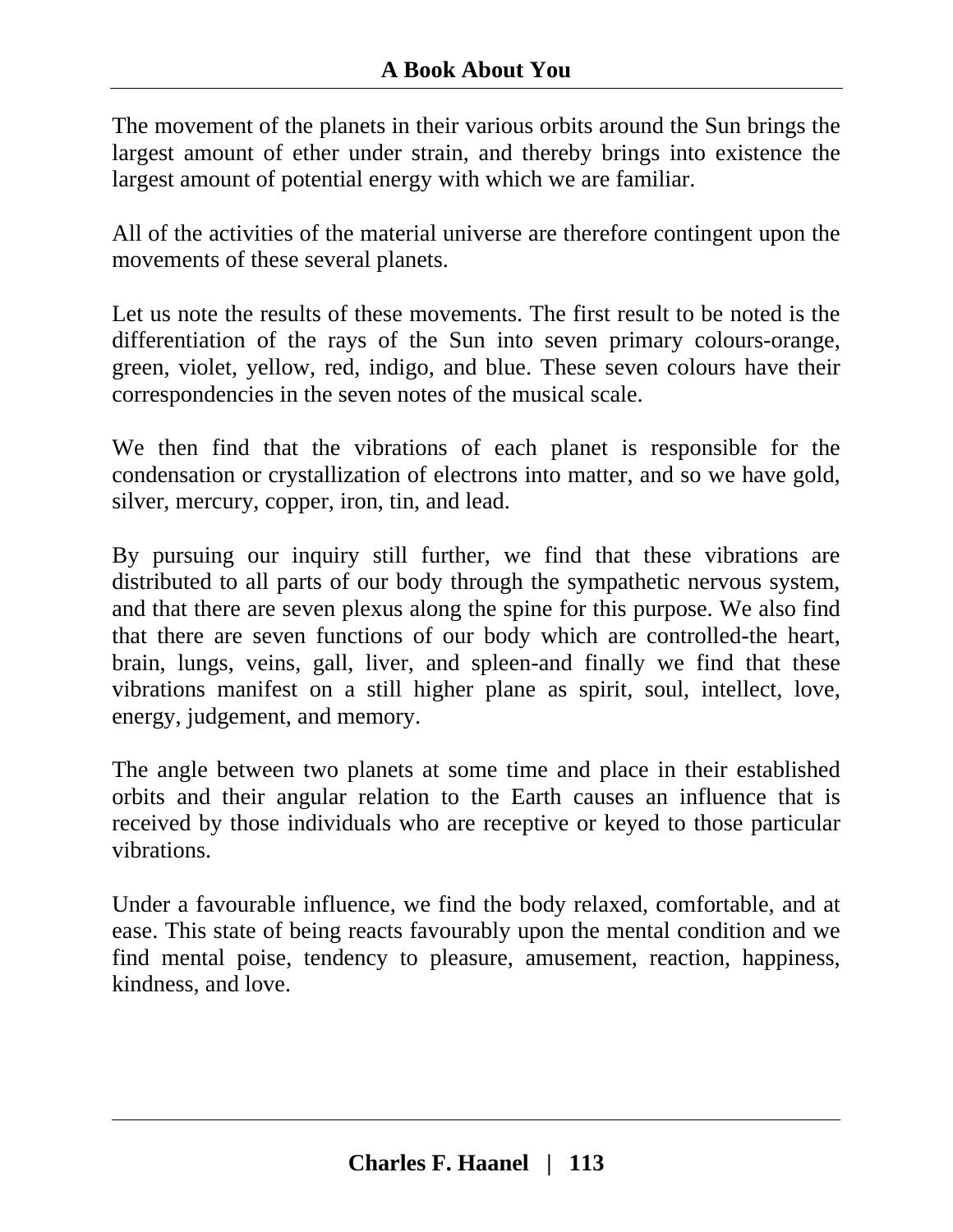If the influence is unfavourable, the body will be tense and irritable with corresponding mental depression, fear, anger, malice, violence, etc., according to the nature of the planets involved.

When Saturn contracts the tissues and squeezes out dead elements from the organs, Jupiter does the reverse by expanding and absorbing new elements for the maintenance of growth and development.

The effect of this Jupitarian process on the mind is to make the feelings "Jovial," optimistic, comfortable, carefree, generous, and compassionate; able to look out and beyond self to the needs and happiness of others, with the result that the word and deed bring commendation and support from others-what is done will produce fortunate results.

When Saturn is benignly aspected, the organs and functions affected by vibratory influences of that planet operate in a normal manner, but when Saturn is adversely aspected, its operations in the human body tend to inertia, contractions, restrictions, decay, or dissolution and serious disease results unless the individual is aware of what is necessary in order to counteract the influence. Herbert Spencer said, "Life is a continual adjustment of internal conditions to external environment," a statement which we all know is absolutely true, just as much as the axiom of the ancient wise men, "As above, so below." Events in the solar system have a corresponding effect in the human system. Much food for thought is furnished by the divisions of the zodiacal circle, taken in connection with the various periods of vital activity that determine the course of life.

The planet Uranus makes the circle of the heavens in eighty-four years, which is its "year"; and as this planet is one that has a special influence over man in a spiritual sense, its "month", or passage through a twelfth part of the circle, might well be expected to exercise an influence on the life of man comparable to that exhibited in the physical world by the sun during the various monthly stages of its annual course.

The fact that during each period of seven years a complete change is known to take place in the physical body, as testified to by physiologists, tends to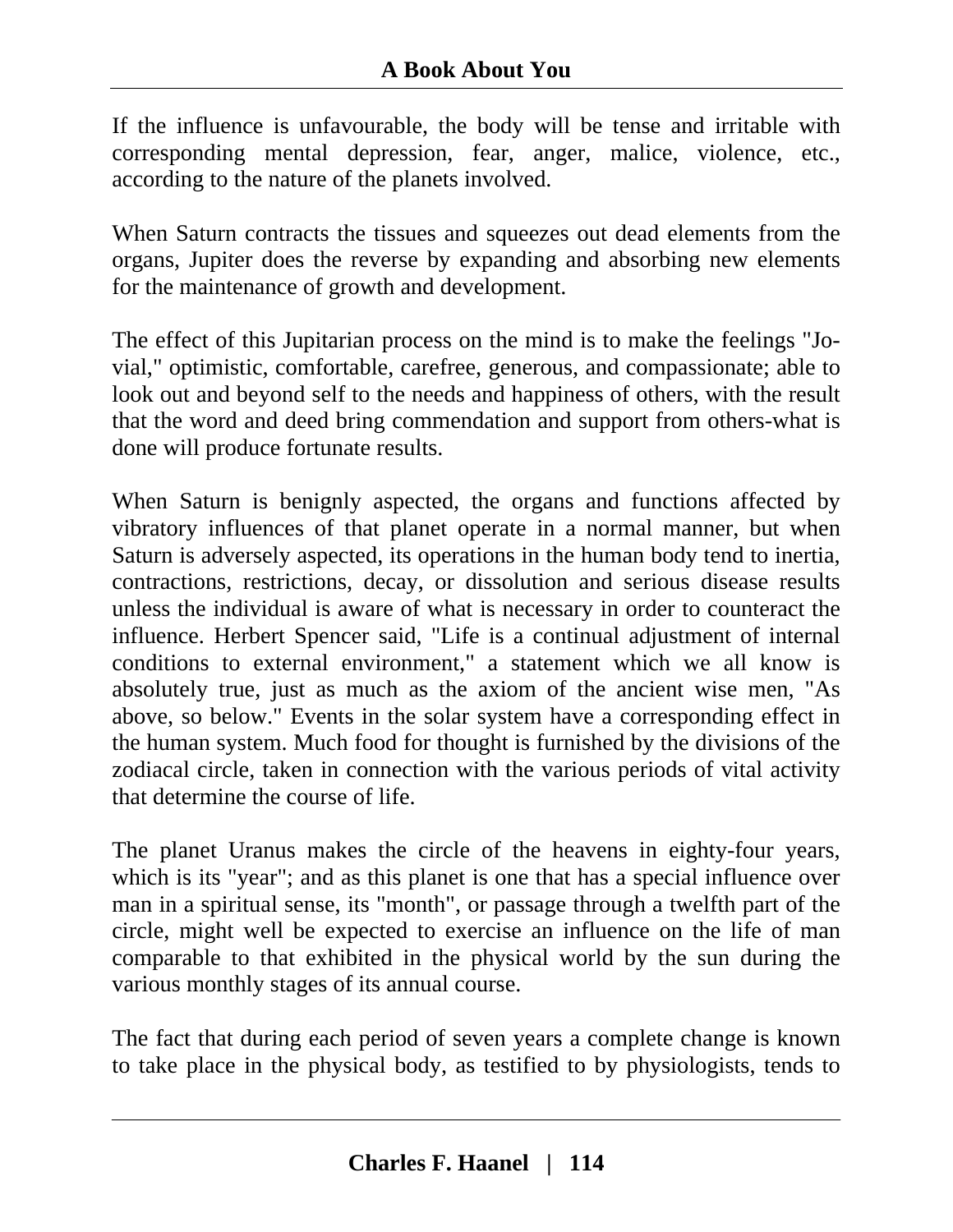support this theory of a sign ruling over each seven years of life; and certainly the period of eighty-four years maybe taken as a life cycle, without necessarily regarding it as marking the limit of normal human life. In this sense, these eighty-four years of life will correspond to the one earth year, or to the circle of the Zodiac.

Let us now consider the division of the Zodiac into four grand quarters resembling Spring, Summer, Autumn, and Winter.

The Spring Quarter corresponds to infancy, childhood, and youth-the irresponsible and educational period from the first to the twenty-first year of life, when the personal is being fitted by service and study for the next important stage. It is the time when fidelity, filial reverence, obedience, and industry are instilled into the growing mind.

The Summer Quarter of life, from 21 to 42, is the practical period of life and is concerned with the life of the householder, in which wealth becomes an object, responsibility grows, and the duties of life become heavier and filled with business activity. It is the period when the social side of the personality is ex-pressed and the lesson of unselfishness is learned. Prosperity comes with the fullness of life which abounds in the Summer portion. The virtues developed are caution, thrift, charity, magnanimity, diligence, and prudence.

This period of life is governed by the sign Leo, in which the life-forces burn at their greatest heat and love for partner and offspring finds its greatest height in the domestic and social world.

The Autumn Quarter of life is one in which the glory of manhood and the fullness of motherhood are turned to wider interest and personal claims are sacrificed for the benefit of those outside the narrow circle of the home. The duties of government and the national welfare are taken up with motives that are less limited and more altruistic in their nature, the desire being to help in the ruling and guiding of those who belong to the nation. The virtues to be acquired are equilibrium, justice, strength, courage, vigour, and generosity.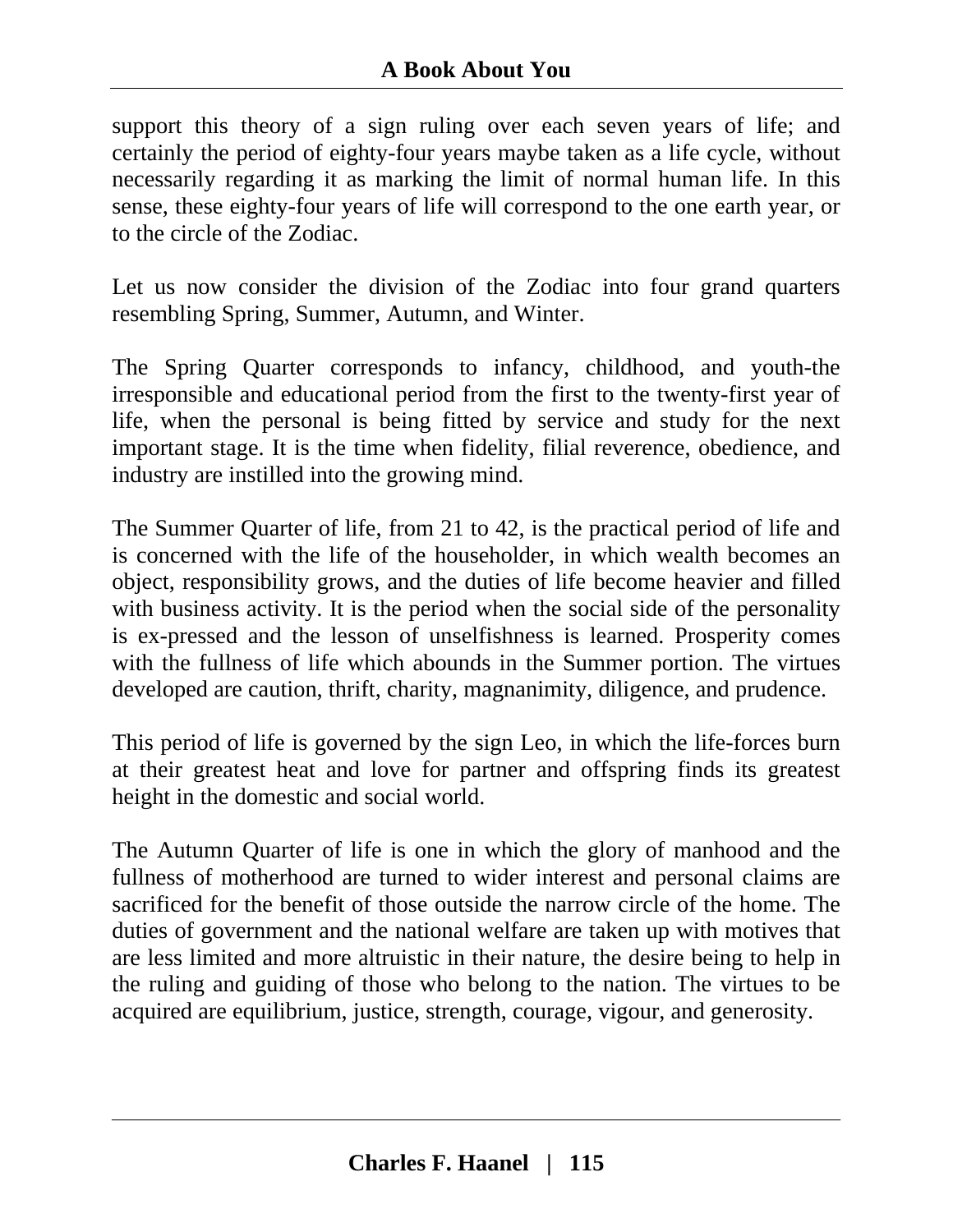The concentrating power of this period is denoted by the sign Scorpio, symbol of self-controlled emotions, fixed feelings, and permanent modes of action; the fluidity and changeable sensations of the watery signs being made stable and reliable and fixed.

The next stage of life, the Winter Quarter, is the period in which experience is garnered and the lessons of life are stored, ready for the enriching of the ego. It is the stage in which the review of life brings wisdom and the tender feelings of sympathy to O. The virtues of the last three signs are made manifest as patience and self-sacrifice, service, purity, wisdom, gentleness, and compassion.

The centralizing of the mind in the sign Aquarius brings the climax when the man is complete, and the humanized perfection of manhood culminates in the one whose mind is wholly centered in higher states of consciousness.

This is the plan of the normal evolution of humanity, when the civilized nations have worked through their infantile, spring-like stage. For nations, like individuals, are also evolving, and it is the national good and the national perfection that is to be the outcome of this wisely ordained plan in accordance with the will of the Supreme Ruler of the Universe.

Perhaps it was this national good and national perfection that one of our great men saw when he had the wonderful vision that he so beautifully described.

"A vision of the future arises. I see a world where thrones have crumbled and where kings are dust. The aristocracy of idleness has perished from the earth.

"I see a world without a slave. Man at last is free. Nature's forces have by science been enslaved. Lightening and light, wind and waves, frost and flames, and all the subtle powers of the earth and air are the tireless toilers for the human race.

"I see a world at peace, adorned with every form of art, with music's myriad voices thrilled, while lips are rich with words of love and truth; a world in which no exile sighs, no prisoner mourns; a world in which the gibbet's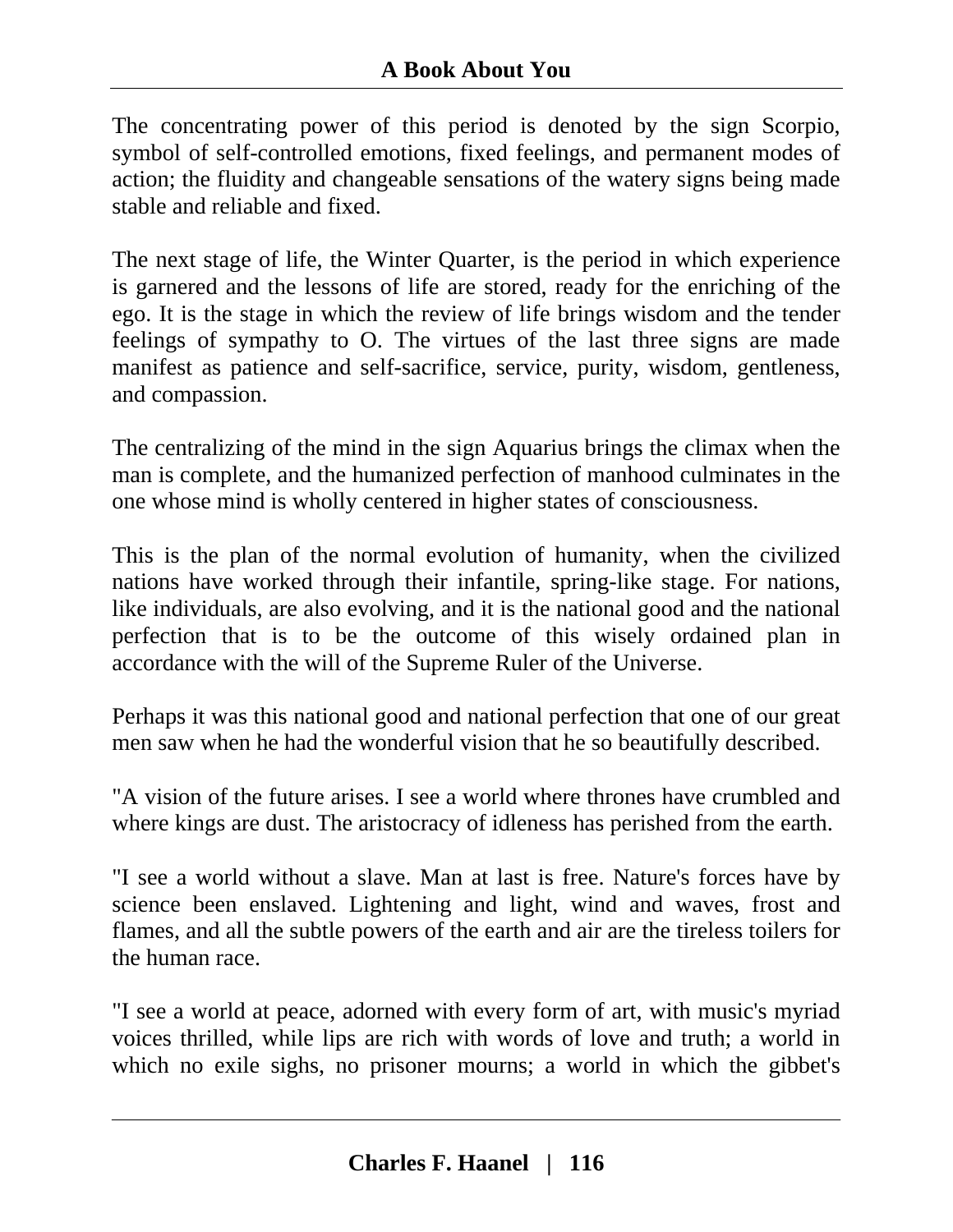shadow does not fall; a world where labour reaps its full reward, where work and worth go hand in hand.

"I see a world without the beggar's outstretched palm, the miser's heart-less stony stare, the piteous wail of want, the livid lips of lies, the cruel eyes of scorn.

"I see a race without disease of flesh or brain-shapely and fair, married harmony of form and function-and, as I look, life lengthens, joy deepens, love canopies the earth; and over all, in the great dome, shines the eternal star of faith."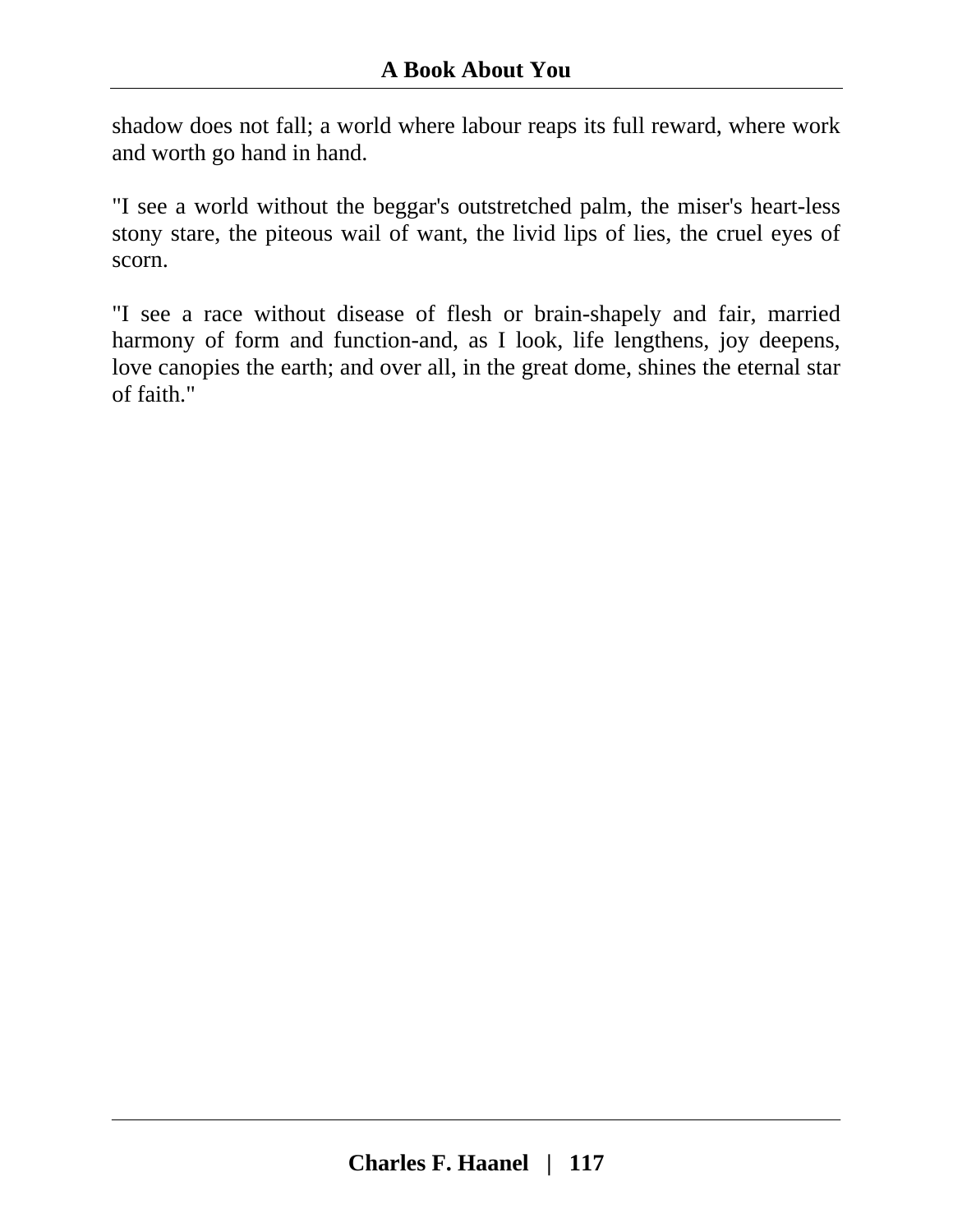## **Section Twelve. The Source of Life**

Life is not created-it simply is. All nature is animate with this force we call "Life." The phenomena of life on this physical plane, with which we are chiefly concerned, are produced by the involution of "energy" into "matter," and matter is, itself, an involution of energy.

Living tissue is organized or organic life; dead tissue is unorganized or inorganic matter. When life disappears from an organism, disintegration begins, the process of organization ceases.

Organization requires a high rate of vibration, or short wave length, moving with great intensity. The molecules of which the tissue is composed are in a continuous state of activity. The result is the tissues manifest what we call life.

Life vibrations have but one source and that is the Sun. Senility is a part of the death process. It is caused by the accumulation of earthy salts or so-called mineral matter.

This mineral matter usually consists of lime and chalk that settles upon the walls of the arteries, which become hardened and calcinous and lose their elasticity.

If the vibrations are sufficiently intense, it would be impossible for these salts to settle in the system. The intense vibration would make the accumulation impossible; the minerals would be expelled in the process of elimination.

Old we, decay, and death are therefore simply due to the inability of the individual to keep in tune with the vibrations from the Sun, which is the source of all life.

Longevity and vitality are in direct ratio as we contact the intense vibrations from the Sun and isolate ourselves from the slow, disorganized, disintegrating, and deathly vibrations of the Earth.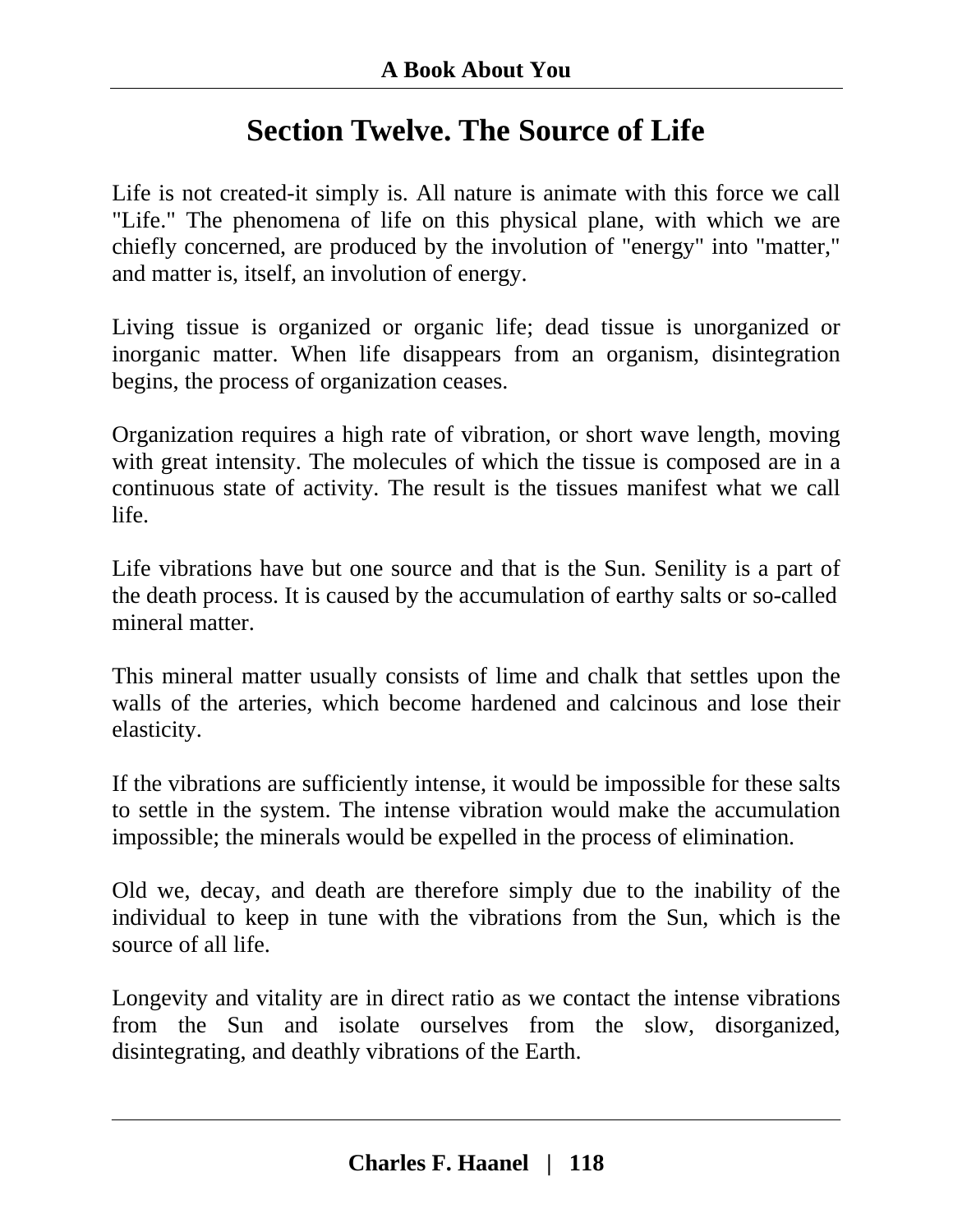Life is a rate of vibration, a mode of motion; death is the absence of that vibration.

Life is a manifestation of activity. Death is the process of disintegration, the absence of activity. The vibrations of life originate in the Sun. The vibrations of death originate in the Earth.

The Sun is the source of life, the Moon of form, and the Earth of disintegration or death. The Earth is ever seeking to embrace in its bosom all things; it is the tomb or fixed resting place for every form of organized manifestation.

The vibrations from the Earth are, therefore, the vibrations of destruction, of disintegration. Nothing has so far been able to resist the continual pull of these Earthy vibrations; everything has had to finally succumb, all form of whatever nature has thus far been compelled to return to the Earth to await the vitalizing vibrations of the Sun before being again brought into manifestation.

But, will this always be true? Not necessarily. It may not always be necessary to contact these disintegrating vibrations. We may be able to insulate ourselves to some extent at least.

The Universe was built by vibration; that is to say, the specific form that every-thing has, on wither a large or a small scale, is due absolutely to the specific rate of vibration that gave expression to it. The Universe, then, both in general and in particular, is the effect of a system of vibration. In other words, the music of the spheres has expressed itself in that form which we denominate the Cosmos.

This vibration expresses intelligence. This is not intelligence as we understand the word, but a cosmic knowledge which is responsible for the growth of finger nails, hair, bones, teeth, and skin, the circulation of blood, and breathing, which proceed whether we are asleep or awake.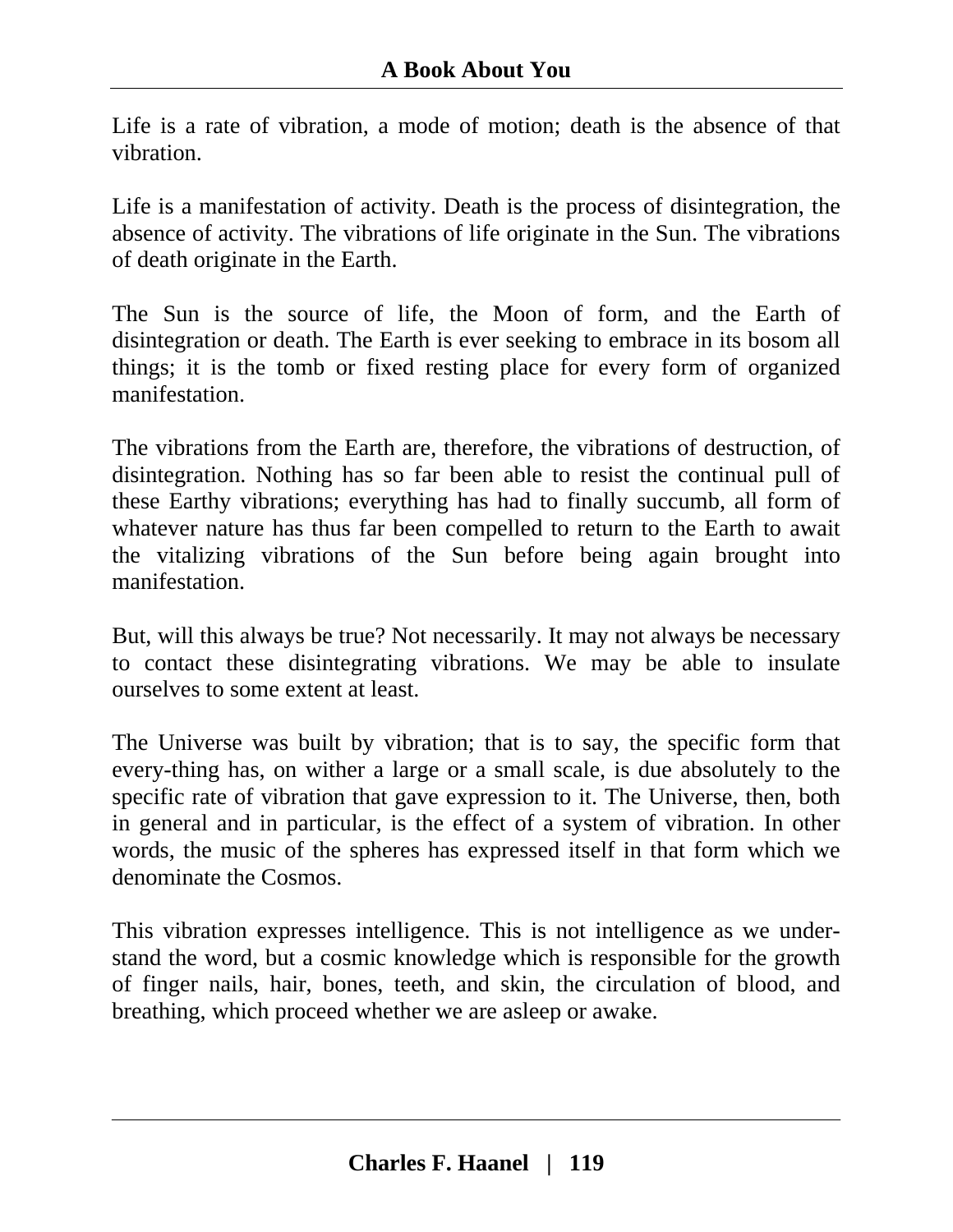Thus, consciousness or intelligence abounds in every thing, peculiar only to itself only in that it differs in character to every other thing; for there is but one Universal consciousness or intelligence, while there are multitudinous different expressions of it. The rock, the fish, the animal, the human are all recipients of the one Universal intelligence. They are only differently formed manifestations of Cosmic substance-differently combined rates of motion or vibration.

Mind is a system of vibration. The brain is the vibrator and thought is the organized effect of each particular vibration when expressed through the requisite combination of cells.

It is not the number of the cells, but their vibratory adaptability which gives range to the thoughts of which the mind is capable.

It is through the Universal Mind that the "seeds of thought" enter the brain of man, so that it conceives thought which becomes a current of energy, centripetal in the mind of man and centrifugal in the Universal Mind.

These seeds of thought have a tendency to germinate, to sprout, and to grow; they thus form that we call ideas.

When a mental picture is formed in the brain, the rate of vibration corresponding to that picture is immediately awakened in the ether. It depends, however, upon whether the Will or Desire principle is acting as to whether that vibration moves inward or outward.

If the Will is used, the vibration moves outward and the principle of force is put into operation. If the Desire nature is awakened, the vibrations move inward and the Law of Attraction is put into operation.

In either case, the Law of Causation expresses itself through the embodying of creative principle.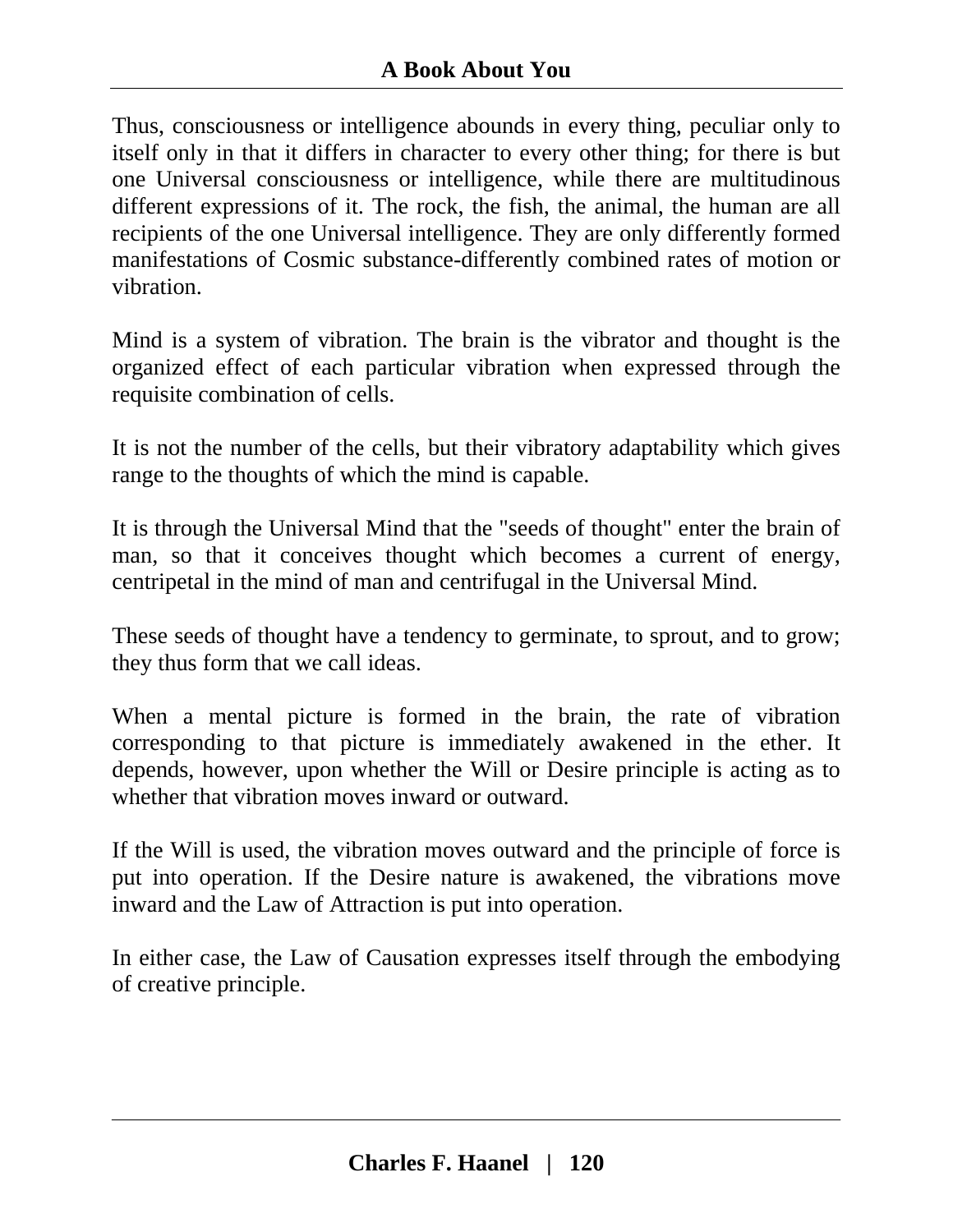The time is not far distant when man will be able to make the body immune against disease and arrest the ordinary process of old we and physical decayperpetuate youth even after the body has passed the mark of the centuries.

Immortality, or perpetual life, is the fondest hope, the legitimate goal and just birthright of every human being. But the majority of people of all religions, and those of no religious belief at all, seem to think that it is to be attained, if at all, at some future time and on some other plane of existence.

Every human being who is not sick or insane, has an innate desire to live as long as possible. If there is an individual person in the world who does not desire to live, it is because he is in some abnormal condition of body or mind or expects to be.

As a matter of fact, the more highly enlightened and developed the individual, the more intense the desire and longing for life, and it is improbable that there would be a natural desire for something that was impossible of attainment.

Prof. Jaques Loeb, formerly of the Department of Psychology at the University of California, said several years ago, "Man will live forever when he has learned to establish the right protoplasmic reaction to the body."

Thomas Edison says, "I have many reasons to believe that the time will come when man will not die."

Five-sevenths of the flesh and blood are water, while the substance of the body consists of albumen, fibrin, cassein, and gelatin; that is, organic substance composed originally of four essential gases-oxygen, nitrogen, hydrogen, and carbonic acid.

Water is a combination of two gases and air is a mixture of three gases. Thus, our bodies are composed of only transformed gases. None of our flesh existed three or four months ago; face, mouth, arms, hair, even the very nails. The entire organism is but a current of molecules, a ceaselessly renewed flame, a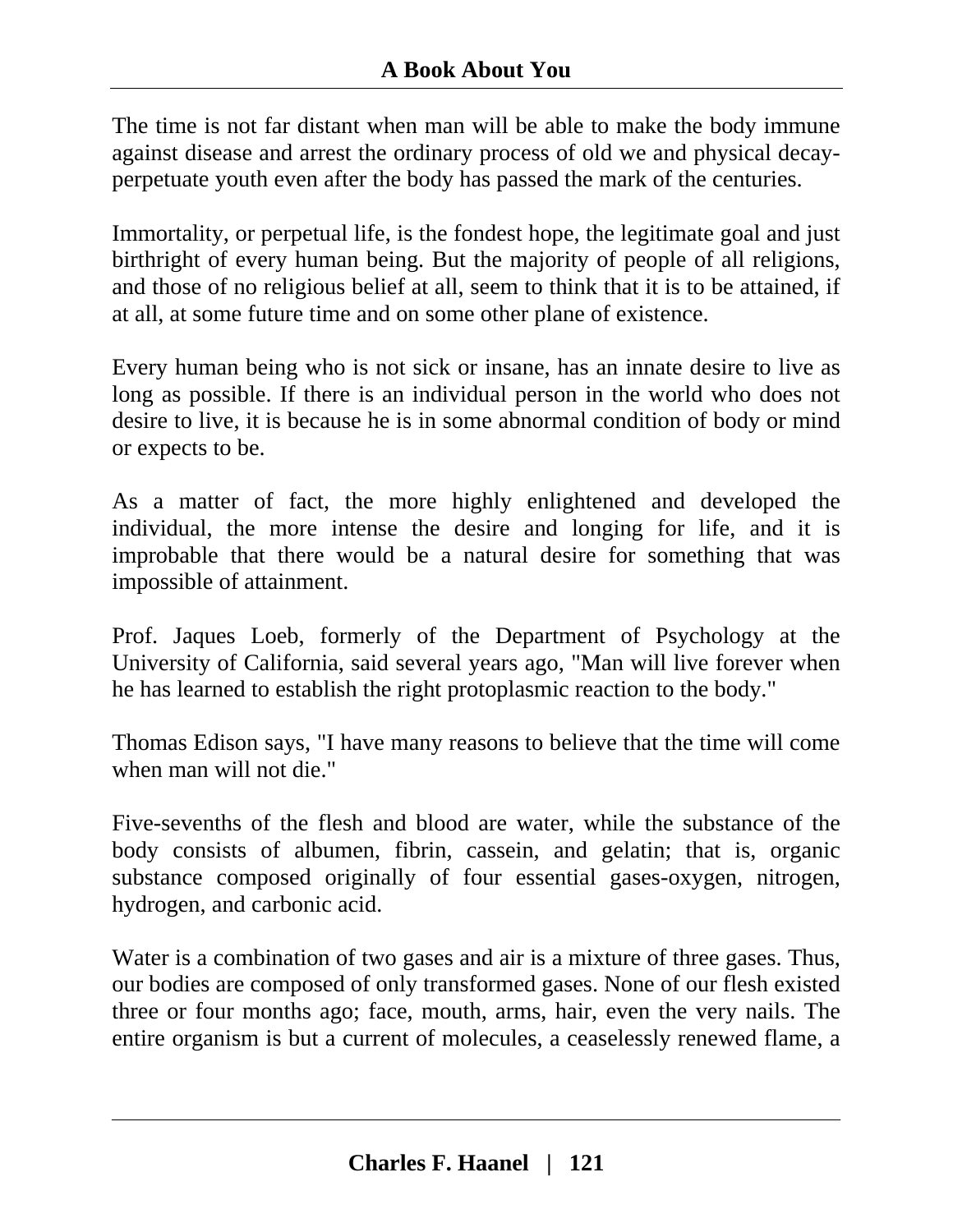stream at which we may look all of our lives and never see the same water again.

These molecules do not touch each other and are continually renewed by means of assimilation-directed, governed, and organized by the immaterial force that animates it.

To this force we may give the name "soul", so writes the great French astronomer, physicist, biologist, and metaphysician Camille Flammarion.

The Bridge of Life, a symbol of physical regenesis, has been exploited in song, drama, and story. Paracelsus, Pythagoras, Lycurgus, Valentin, Wagner, and a long unbroken line of the Illuminati from time immemorial have chanted their epics in unison with this "riddle of the Sphinx", across the scroll of which is written, "Solve me or die."

This solution may lie in an understanding of the nature of the glands that con physical mental growth, and all metabolic processes of fundamental importance.

These glands dominate all the vital functions and cooperate in an intimate relationship which maybe compared to an interlocking directorate.

They furnish the internal secretions or hormones which determine whether we are to be tall or short, handsome or homely, brilliant or dull, cross or congenial.

Sir William Osier, one of the world's great thinkers, said, "For man's body is a humming hive of working cells each with its specific functions, all under central control of the brain and heart, and all dependent on secretions from the glands which lubricate the wheels of life. For example, remove the thyroid gland just below the Adam's apple, and you deprive man of the lubricants which enable his thought-engines to work, and gradually the stored acquisitions of his mind cease to be available, and within a year he sinks into dementia. The normal processes of the skin cease, and the hair falls, the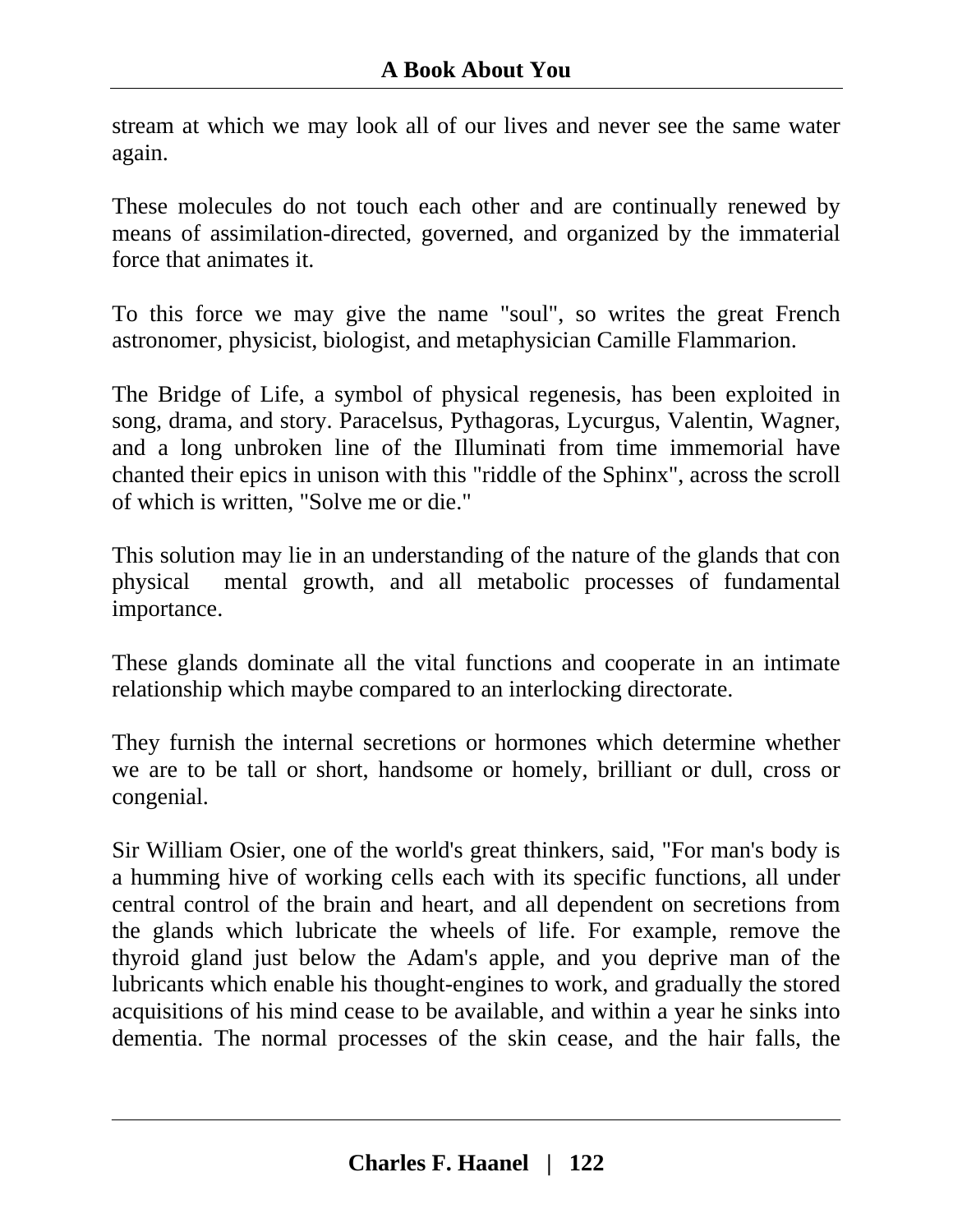features bloat, and the paragon of animals is transformed into a shapeless caricature of humanity."

There are seven major glands: the pituitary, the thyroid, the pancreas, the adrenal, the pineal, the thymus, and the sex glands. They control the metabolism of the body and dominate all vital functions.

The pituitary gland is a small gland located near the center of the head, directly under the third ventricle of the brain where it rests in a depression in the bony floor-plate of the skull. Its secretions have an important part in the mobilizing of carbohydrates, maintaining blood pressure, stimulating the other glands, and maintaining the tonicity of the sympathetic nerve system.

The thyroid gland is located at the frontal base of the neck, extending upward in a sort of semicircle on both sides. The thyroid secretion is important in mobilizing both proteids and carbohydrates; it stimulates other glands, helps resist infections, affects the hair growth, and influences the organs of the digestion and elimination. It is a strongly determining factor in the all-around physical development, and also in the mental functioning. A well-balanced thyroid will insure an active, efficient, and smoothly coordinated mind and body.

The adrenal glands are located just above the small of the back. These organs have sometimes been called the "beauty glands", since one of their functions is to keep the pigments of the body in proper solution and distribution. But of greater importance is the agency of the adrenal secretion in other directions. The secretions contain a most valuable blood pressure agent and are a tonic to the sympathetic nerve system, hence to the involuntary muscles, heart, arteries, and intestines. These glands respond to certain emotional excitements by an immediate increase in volume of secretion, thus increasing the energy of the whole system and preparing it for effective purpose.

The pineal gland is a small conical structure located behind the third ventricle of the brain. The ancients realized that this gland was of vast importance-it is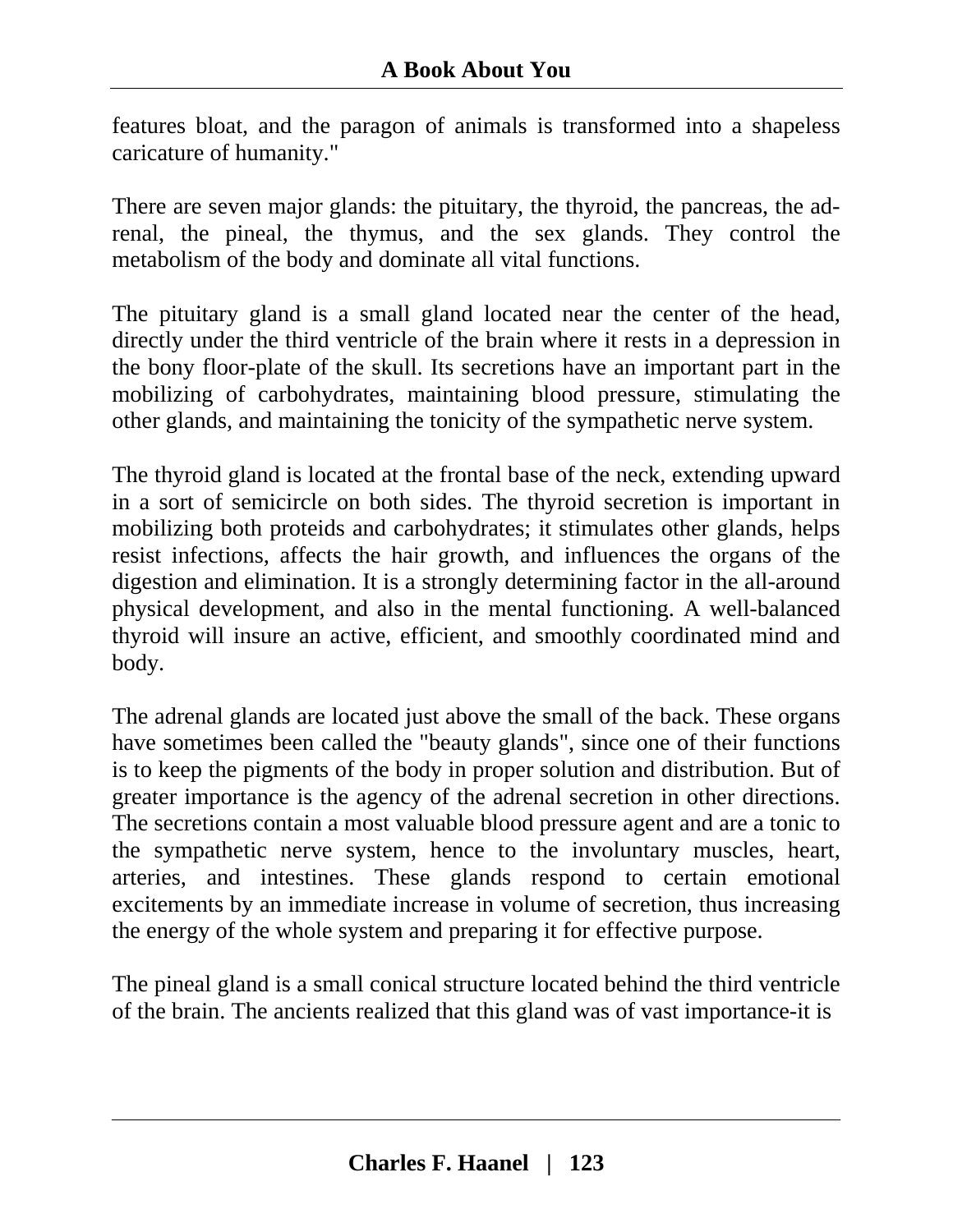spoken of as a spiritual center, the seat of the soul, and possibly of eternal youth or everlasting life. It is near the top and at the back of the head.

The thymus gland is located at or near the bottom of the throat, just below the thyroid gland. It is considered essential for children only, but is it not possible that the degeneration of this gland is one of the causes of premature senility?

The pancreas is located just behind the peritoneum near the stomach. This gland aids digestion and when not properly functioning, an excess of sugar may be produced, which causes diabetes and other serious troubles.

The sex glands are located at the lower part of he abdomen. It is through the functioning of these glands that life is created and the process of reproduction carried on.

When the secretions from these glands are not called upon for procreative purposes, they are poured into the cell life, renewing energy, strength, and vitality.

If they fail to function, there is depression and general debility.

It is clear then, that if we can find some way to make these glands continue to function, we can renew our health, strength, and youth indefinitely; because the thyroid develops vital energy, the pituitary controls blood pressure and develops mental energy, the pancreas controls digestion and bodily vigor, the adrenals furnish pep and ambition, and the sex glands control the secretions that manifest as youth, strength, and power.

We can better understand the mechanism of glands when we remember that the Sun is the source of all life; that the rays from the Sun are differentiated into seven different tones or colours or qualities by the seven different planets, and that they enter the human system by the seven plexi located along the spinal column, and we now find that this life is carried on to the seven major glands in the body, where it controls and dominates every function of life.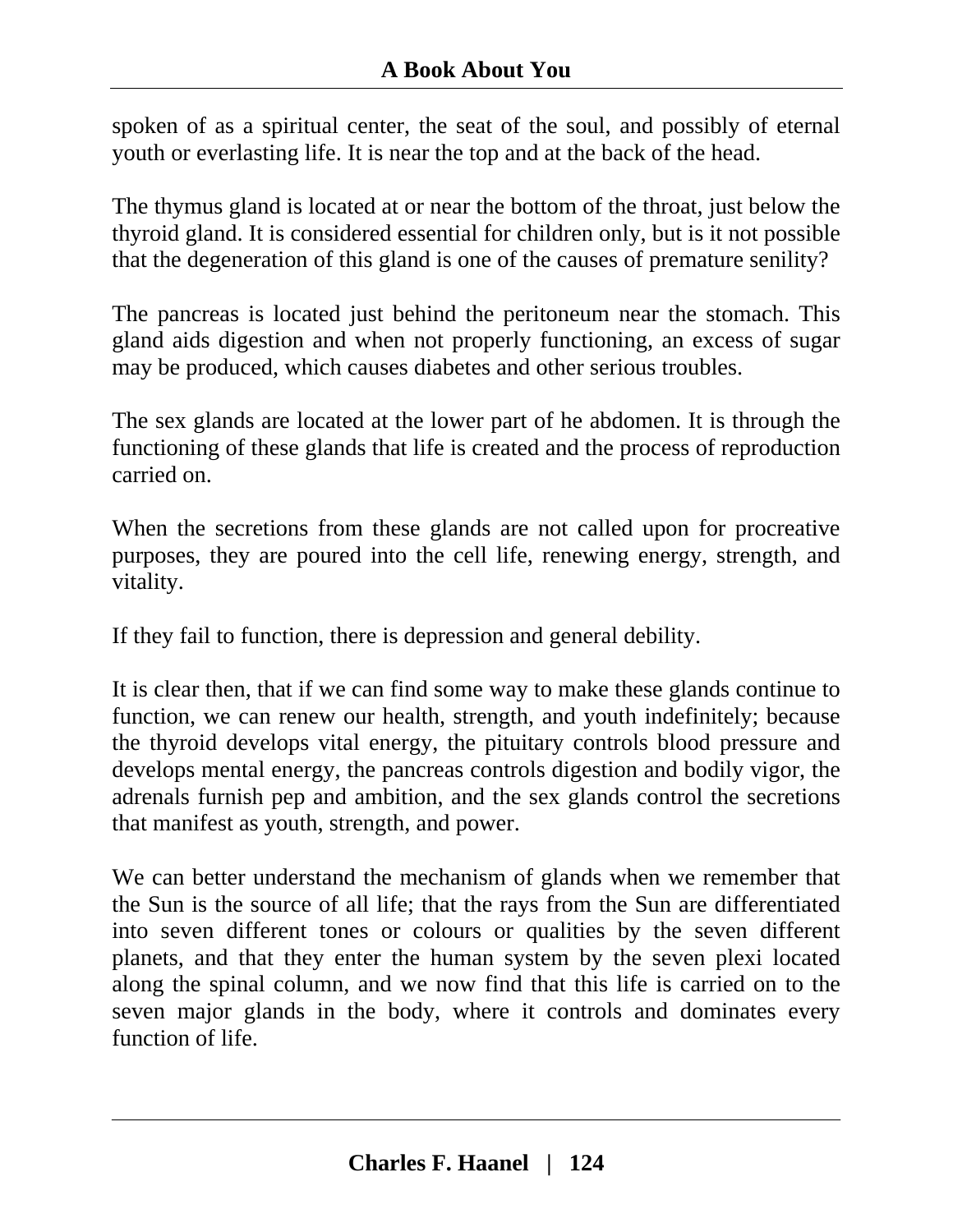Unfortunately, however, ordinary window glass excludes practically all of the ultraviolet rays, which are the most essential in the maintenance of health and vitality. A few sanitariums and hospitals have had special windows of fused quartz constructed, which admits ultraviolet rays, but so far the cost of such windows are prohibitive, a single window costing from ten thousand to fifteen thousand dollars.

Apparatus is now constructed, however, that may be attached to the ordinary electric current, so that the full benefit of the vital rays from the solar orb may be secured.

When the glands are supplied with the vital rays of which we have heretofore been deprived, the result will be a remarkable degree of vitality and mental and physical vigor. In fact, it is already known that cholesterol can be converted into a vitamin by the action of the ultraviolet rays, and it is possible that other inert substances may be activated in like manner.

The ultrared rays have also been found to be an exceedingly valuable therapeutic agent. Fabrics of certain weaves are used to filter these rays.

Deductions from the experiments made by several of the world's leading scientists more than fifteen years ago are to the effect that it will be possible for the physical body of man to become so purified and responsive that it may continue living from we to we without death. The income and outgo of the body can be so perfectly adjusted, that the organism will not become old, but will be rebuilt from day to day.

The vibratory force of Life can be inspired to such a degree and radiated through the tissue to such an extent that this man of clay will really become a temple of the living God, not merely a reservoir of unconscious and unregulated intelligence.

By very simple hygienic care, we can greatly prolong each life manifestation. Hence, we have reason to believe that a complete knowledge of vibratory force and its effect upon the structure of the body will aid the organism in making the life manifestations permanent.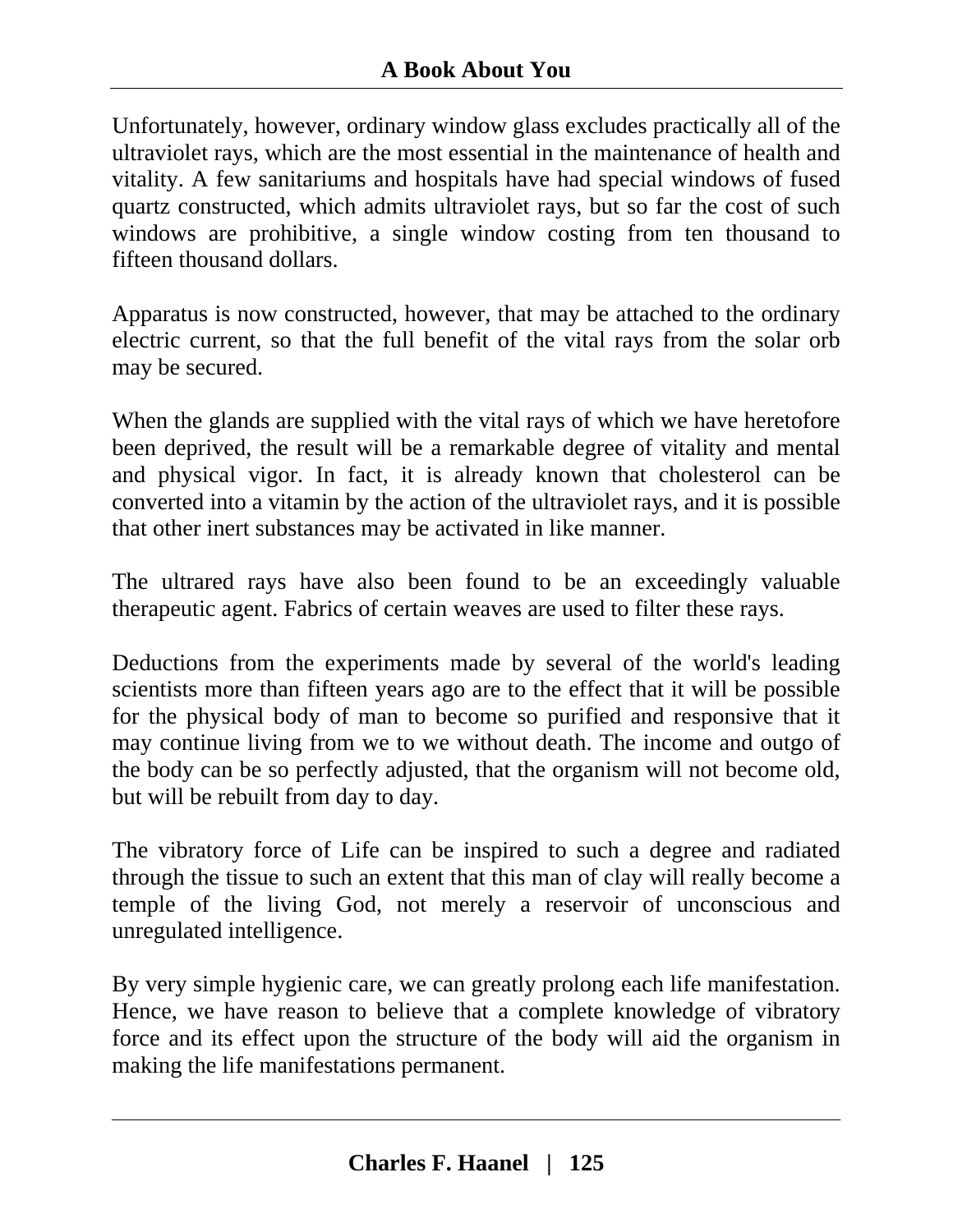Death is not a necessary, inevitable consequence or attribute of life; death is biologically a relatively new thing, which made its appearance only after living things had advanced a long way on the path of evolution.

Single-celled organisms have proved, under critical experimental observation, to be immortal. They reproduce by simple fission of the body, one individual becoming two. This process may go on indefinitely, without any permanent slacking of the rate of cell division and without the intervention of a rejuvenating process, provided the environment of the cells is kept favourable. The germ cells of all sexually differentiated organisms are, in a similar sense, immortal. Reduced to a formula, we may say that the fertilized ovum produces a soma and more germ cells. The soma eventually dies. Some of the germ cells prior to that event produced somata and germ cells, and so on in a continuous cycle that has never yet ended since the appearance of multi-cellular organisms on the earth.

So long as reproduction goes on in this way in these multi-cellular forms, there is no place for death.

The successful cultivation of the tissues of higher vertebrates over an indefinitely long period of time demonstrates that death is in no sense a necessary concomitant of cellular life.

It may fairly be said that the potential immortality of all essential cellular elements of the body either has been fully demonstrated or has been carried far enough to make the probability great. Generalizing the results of the tissue culture work of the last two decades, it is highly probable that the cells of all the essential tissues of the metazoan body are potentially immortal when placed separately under such conditions as to supply appropriate food in the right amount and to remove promptly the deleterious products of metabolism. A fundamental reason why the higher multi-cellular animals do not live forever appears to be that in the differentiation and specialization of function of cells and tissues in the body as a whole, any individual part does not find the conditions necessary for its continued existence. In the body, any part is dependent for the necessities of its existence upon other parts or upon the organization of the body as a whole. It is the differentiation and specialization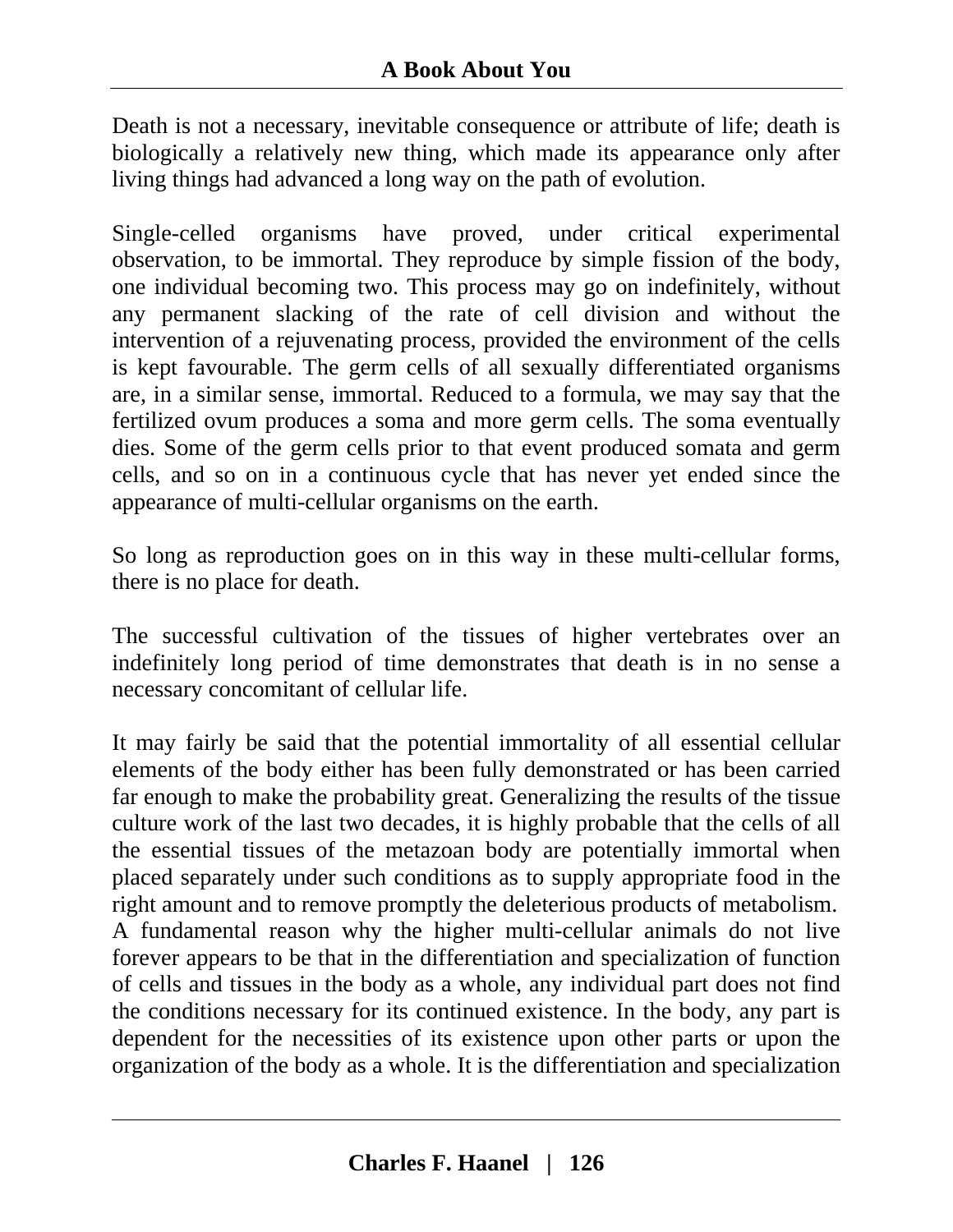of function of the mutually dependent aggregate of cells and tissues that constitute the metazoan body that brings about death, and not any inherent or inevitable mortal process in the individual cells themselves.

When cells show characteristic senescent changes, it is probably a consequence of their mutually dependent association in the body as a whole. It does not primarily originate in any particular cell because of the fact that the cell is old, it occurs in the cells when they are removed from the mutually dependent relationship of the organized body as a whole. In short, death does not appear to be a primary attribute of the psychological economy of individual cells as such, but rather of the body as a whole.

Recent researches have shown conclusively that tissue and cells in the human body need not necessarily decay. Formerly, it was thought that there was no way to ward off senility and that cells are bound to break down due to old we, which simply means wear and tear. This, however, in the light of modem science, is no longer countenanced. The study of gland science has convinced many physicists that the human cells can be rejuvenated or replaced continuously and that such a thing as old we can be warded off for several hundred years.

It is well known that it takes a lifetime to On valuable experience. Men at the head of great industries frequently are over sixty years of we, and their advice is sought because they have gained most valuable experience during all those years. It would seem, therefore, important to lengthen the span of life and, indeed, present indications are that this can and will be done.

Some of our best authorities see no reason why a human being should not attain the we of several hundred years; not as some extraordinary feat, but considered as a fair average. There are, of course, people now living who are 125 years old, but these are, naturally, exceptions. Medical scientists assert that the goal of 200 years will be reached some day in the future. When we stop to think that the average lifetime used to be 40 years and that we now consider the man of 50 years to be in the prime of his life, who knows but that fifty years hence a man in his prime will be 100 or 150 years of we.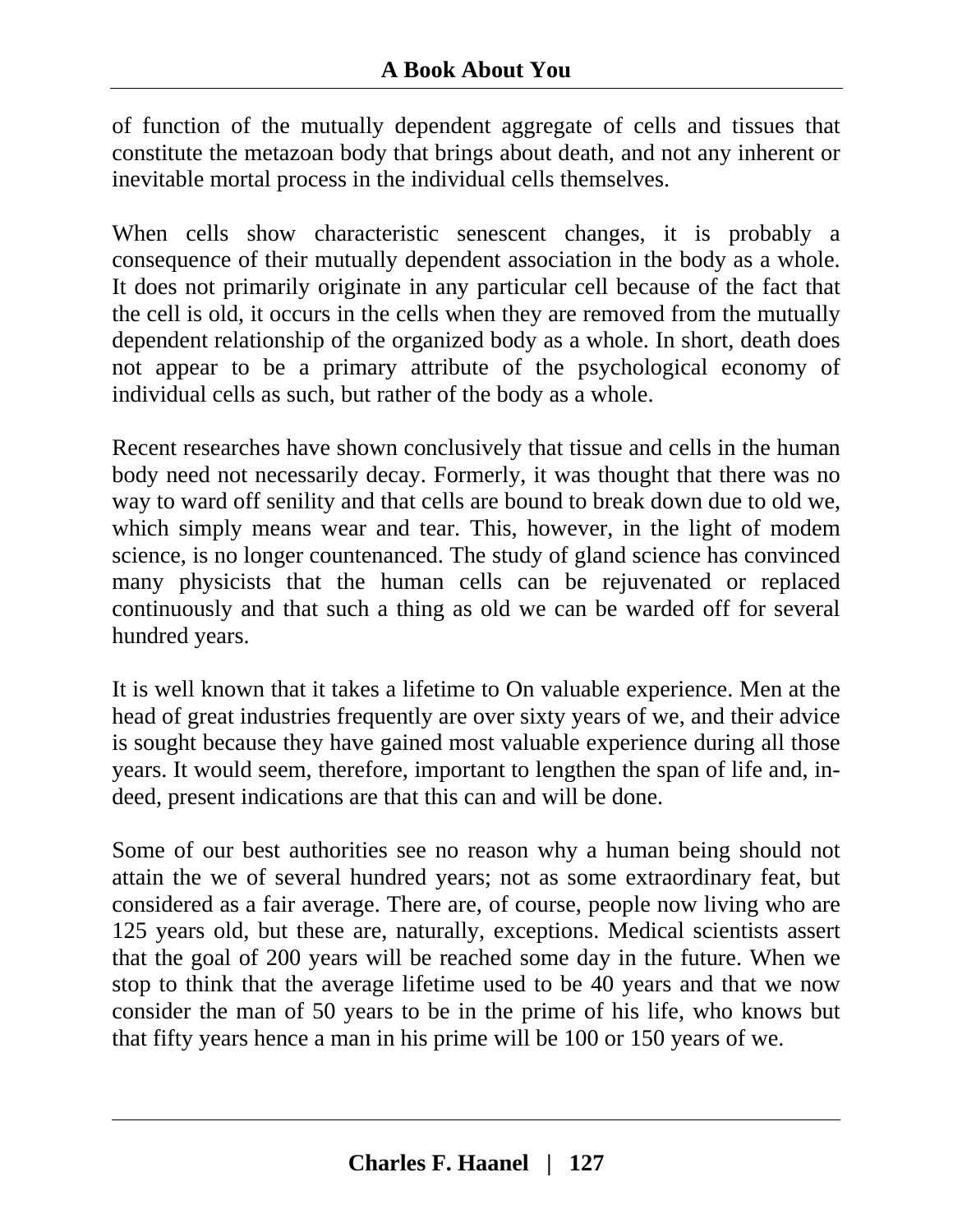Dr. Monroe, an eminent physician and scientist of Great Britain, says, "The human frame as a machine contains within itself no marks by which we can possibly predict it decay; it is apparently intended to go on forever."

But of all the multiple adepts or masters that have kept the light burning above the Three Piers of the magical Bridge, none has more clearly and beautifully written thereof than did the great poet Isaiah:

"Then the eyes of the blind shall be opened and the ears of the deaf shall be unstopped. Then shall the lame man leap as a hart, and the tongue of the dumb shall sing; for in the wilderness shall waters break out, and streams in the desert. And the glowing sand shall become a pool, and the thirsty ground springs of water; in the habitations of jackals, where they lay shall be grass with reeds and bushes. And a highway shall be there, and away and it shall be called "The Way of Holiness;" the unclean shall not pass over it, but it shall be for the redeemed. The wayfaring man, yea, fools, shall not err therein."

The nerves are fine threads of different colours, each one having a special chemical affinity for certain organic substances-oil or albumen-through and by which the organism is materialized and the process of life carried on.

The imagination might easily conceive that these delicate infinitesimal fibers are strings of the Human Harp, and that the molecular minerals are the fingers of Infinite Energy striking the notes of some Divine Anthem.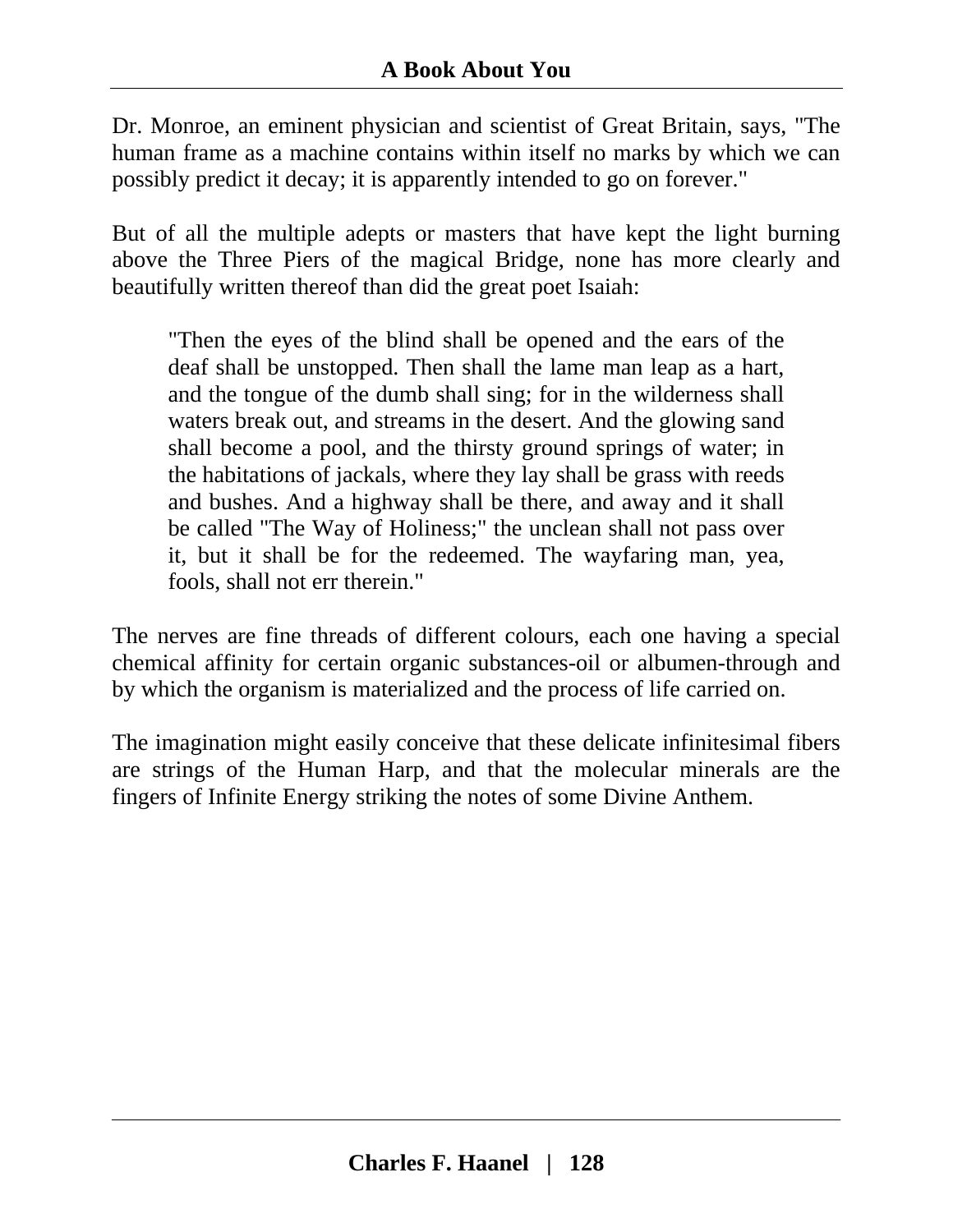## **Section Thirteen. The Emotions**

Your emotions will invariably seek to express themselves in action. The emotion of love will therefore seek expression in demonstrations of loving service.

Emotions of hate will seek expression in vindictive or hostile actions.

Emotions of shame will seek expressions in actions corresponding to the nature of the cause that brought the emotion into being.

Emotions of sorrow will bring the tear ducts into violent action.

From this you will see that the emotions always focalize the energies upon the idea or desire that is seeking an outlet.

When the emotions find an outlet through the proper channel, all is well; but if they are forbidden or repressed, the desire or wish will continue to gather energy and if, for any reason, it is finally suppressed, it will pass into the subconscious where it will remain.

Such a suppressed emotion becomes a complex. Such a complex is a living thing-it has vital power and force and the vital force retains its intensity undiminished throughout the entire lifetime unless released. In fact, it gains in violence with every similar thought, desire, wish, or memory.

The emotion of love causes the solar plexus to become active, which in turn influences the action of glands which produce a vibratory effect on certain organs of the body which creates passion. The emotion of hate causes an acceleration of certain bodily activities, which change the chemical organization of the blood and eventuates in semi-paralysis or, if long continued, in complete paralysis.

Emotions may be expressed through mental, verbal, or physical action, and they usually find expression in one of these three ways and are therefore released and this energy dissipated in a few hours; but when by reason of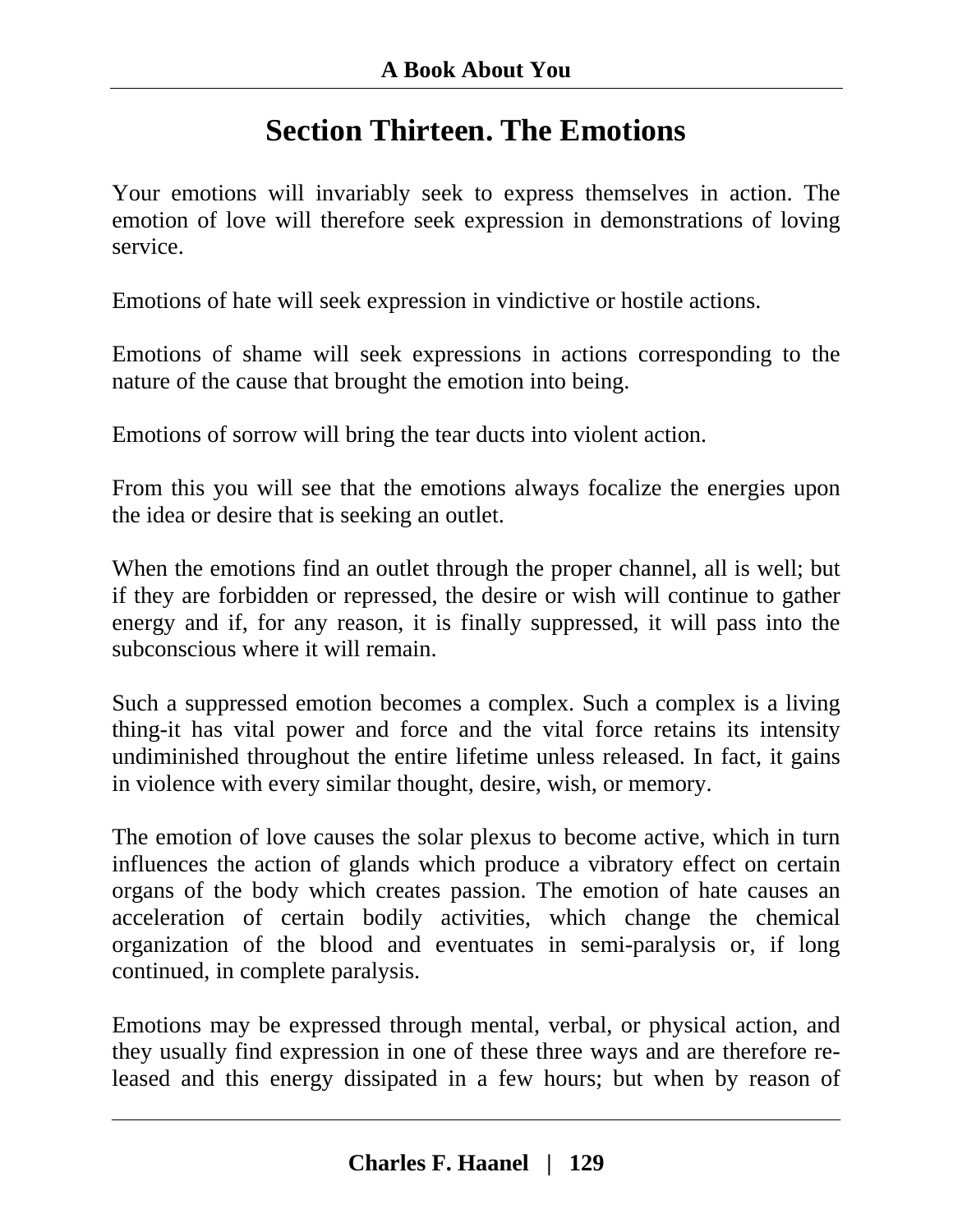honour, pride, anger, hatred, or bitterness, these emotions are buried from consciousness, they become mental abscesses in the subconscious realm and cause bitter suffering.

Such a complex may find reverse expression. For instance, a man who has been forbidden to express his love for a woman may develop into a woman hater. He may be irritated and annoyed by the very sight of feminine things. He may appear to be bold, independent, and domineering, but this will be but the camouflage by which he is attempting to cover up the craving for love and sympathy that has been denied him.

Should this man eventually select a mate, he will unconsciously select one of an opposite type to the one who caused him sorrow. The attachment has been reversed-he wants no reminders.

Suffering is an emotion and it opens the doors of the subconscious mind. The thought "this is what I get for wrong-doing" produces a conclusion - "Well, I'll never do that again!" This is the reformation suggestion that goes down into the subconscious mind by the auto-suggestion of the individual suffering penance. Thus, reformation takes place because it changes the soul's desire, and also produces a new desire to avoid the consequences of suffering indicated to it by the penance.

Desire originates in the subconscious mind. It is plainly an emotion. Emotion originates in the soul or subconscious mind. Pleasure emotions are the diversions and rewards for service which the subconscious mind renders the body.

You have seen that when any thought, idea, or purpose finds its way into the subconscious through the emotions, the sympathetic nervous system takes up the thought, idea, or purpose and carries it to every part of the body, thus converting the idea, thought, or purpose into an actual experience in your life. The necessary interaction of the conscious and subconscious mind requires a similar interaction between the corresponding system of nerves. The cerebrospinal system is the organ of the conscious mind and the sympathetic is the organ of the subconscious. The cerebrospinal system is the channel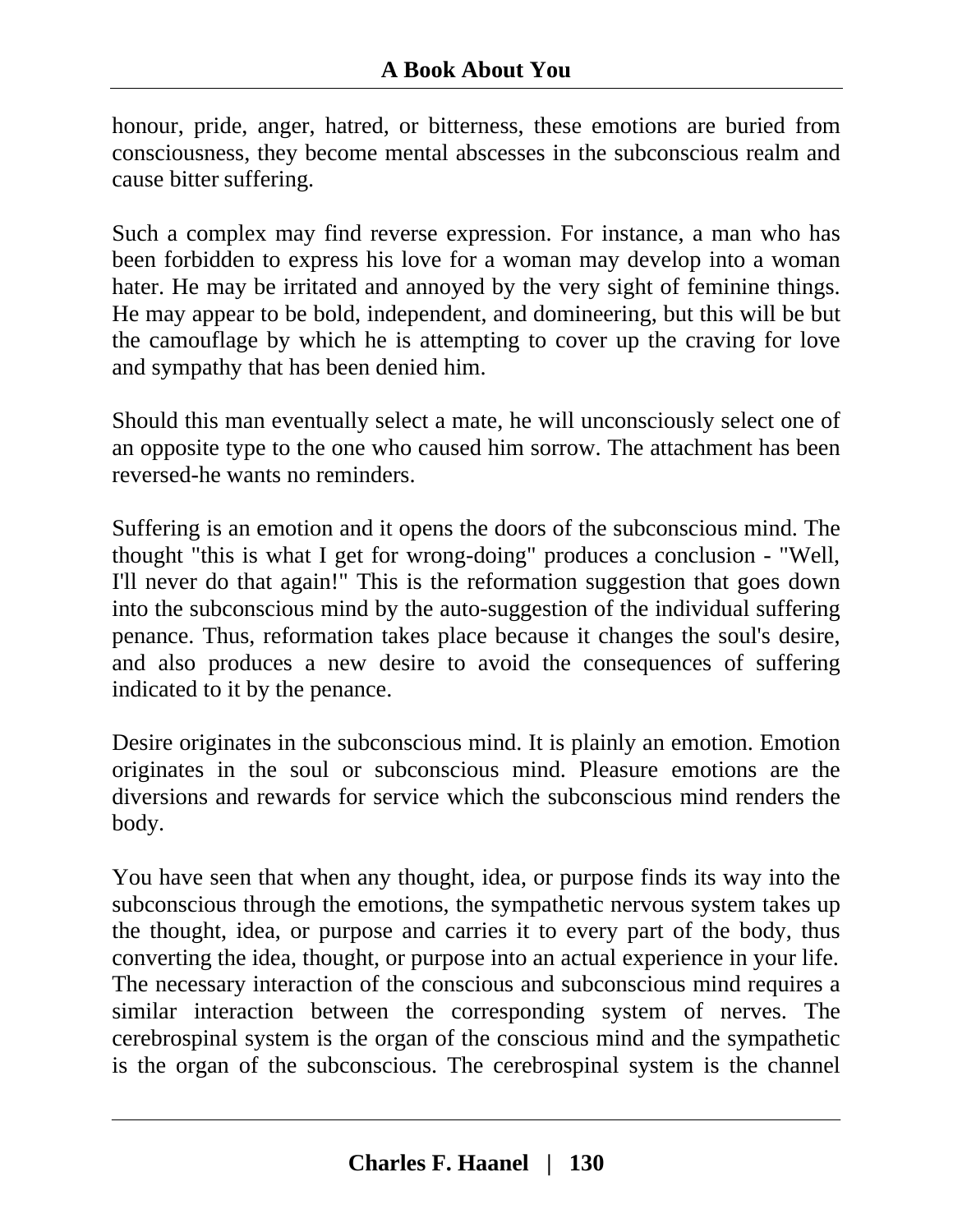through which we receive conscious perception from the physical senses and exercise control over the movements of the body. This system of nerves has its center in the brain.

The sympathetic system has its center in a ganglionic mass at the back of the stomach known as the solar plexus and is the channel of that mental action which unconsciously supports the vital functions of the body.

The connection between the two systems is made by the vagus nerve, which passes out of the cerebral region as a portion of the voluntary system of the thorax, sending out branches to the heart and lungs, and finally passing through the diaphragm it loses its outer coating and becomes identified with the nerves of the sympathetic system, so forming a connecting link between the two and making man physically a single entity.

The solar plexus has been likened to the sun of the body, because it is a central point of distribution for the energy that the body is constantly generating. This energy is a very real energy, and this sun is a very real sun, and the energy is being distributed by very real nerves to all parts of the body and is thrown off in an atmosphere which envelopes the body.

If this radiation is sufficiently strong, the person is called magnetic; he is said to have a strong personality. Such a person may wield an immense power for good; his presence alone will often bring comfort to the troubled minds with which he comes in contact.

When the solar plexus is in active operation and is radiating life and energy and vitality to every part of the body and to every one that we meet, the sensations are pleasant, the body is filled with health, and all with whom we come in contact experience a pleasant sensation.

If there is any interruption of this radiation, the sensations are unpleasant, the flow of vitality and energy to some part of the body is stopped, and this is the cause of every ill to the human race-physical, mental, or environmental.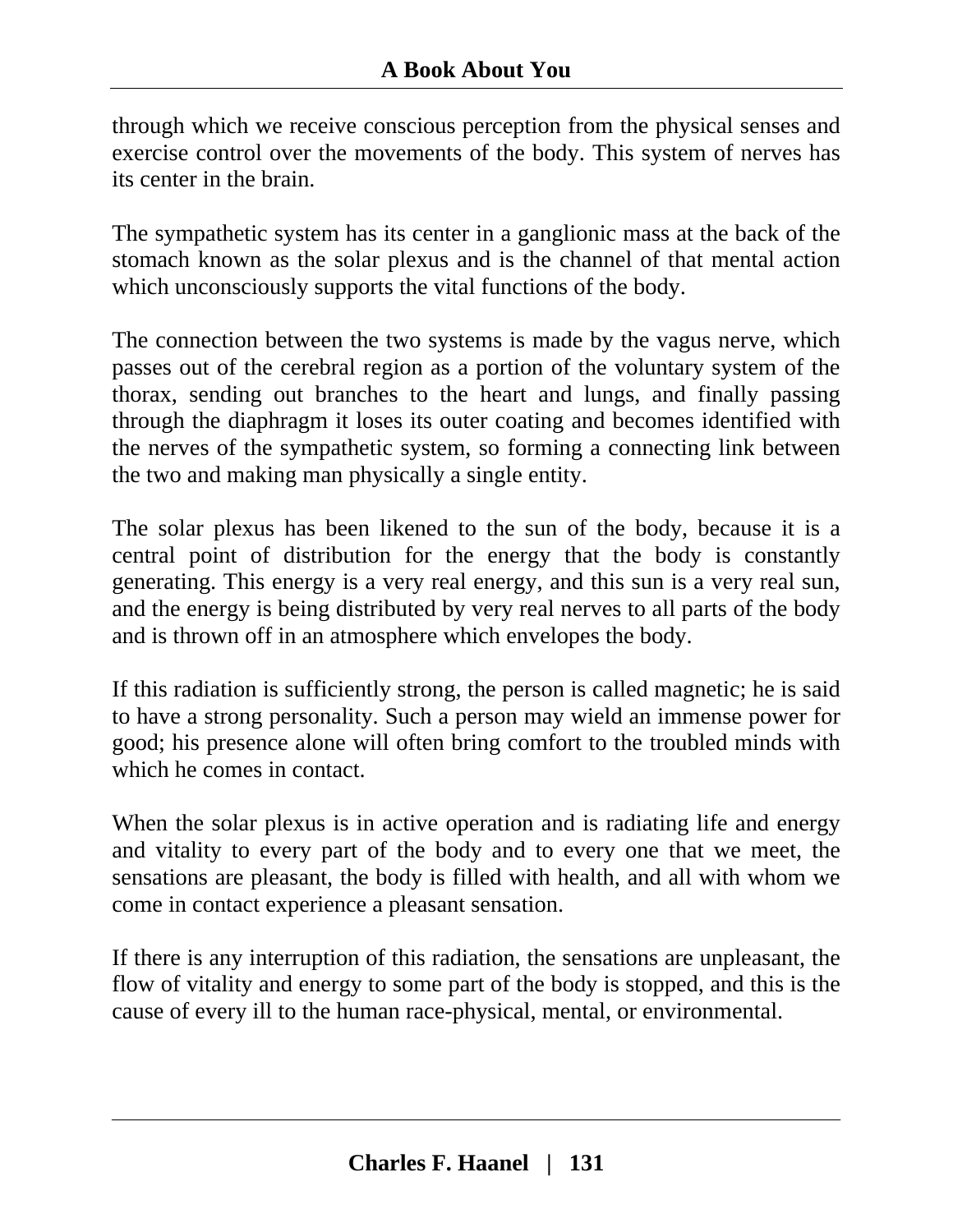Any explanation of the phenomena of life must be based upon the theory of Oneness. The psychic element being found within all living substance, this Cosmic Intelligence must have existed before living substance could have come into existence and, therefore, it exists today all around us, flowing in and through us. This Cosmic Consciousness projects itself in the form of living substance and it acts with a conscious intelligence in manufacturing its food supply and evolving organizations on to a higher and higher plane of life.

This Cosmic Mind is the creative Principle of the Universe, the Divine Essence of all things. It is, therefore, a subconscious activity and all subconscious activities are governed by the sympathetic nervous system, which is the organ of the subconscious mind.

No human intelligence has ever accomplished the results that the Cosmic Intelligence produced in developing a chemical laboratory right within the foundation of plant life, and the production of elaborate mechanical devices and harmonious social organization right within our own bodies.

In the mineral world everything is solid and fixed. In the animal and vegetable kingdom, it is in a state of flux, forever changing, always being created and recreated. In the atmosphere we find heat, light, and energy. Each realm becomes finer and more spiritual as we pass from the visible to the invisible, from the coarse to the fine, from the low potentiality to high potentiality. When we reach the invisible, we find energy in its purest and most volatile state.

And as the most powerful forces of Nature are the invisible forces, so we find that the most powerful forces of man are his invisible forces, his spiritual force. And the only way in which the spiritual force can manifest is through the process of thinking.

Addition and subtraction are, therefore, spiritual transactions; reasoning is a spiritual process; ideas are spiritual conceptions; questions are spiritual search-lights; and logic, argument, and philosophy are spiritual machinery.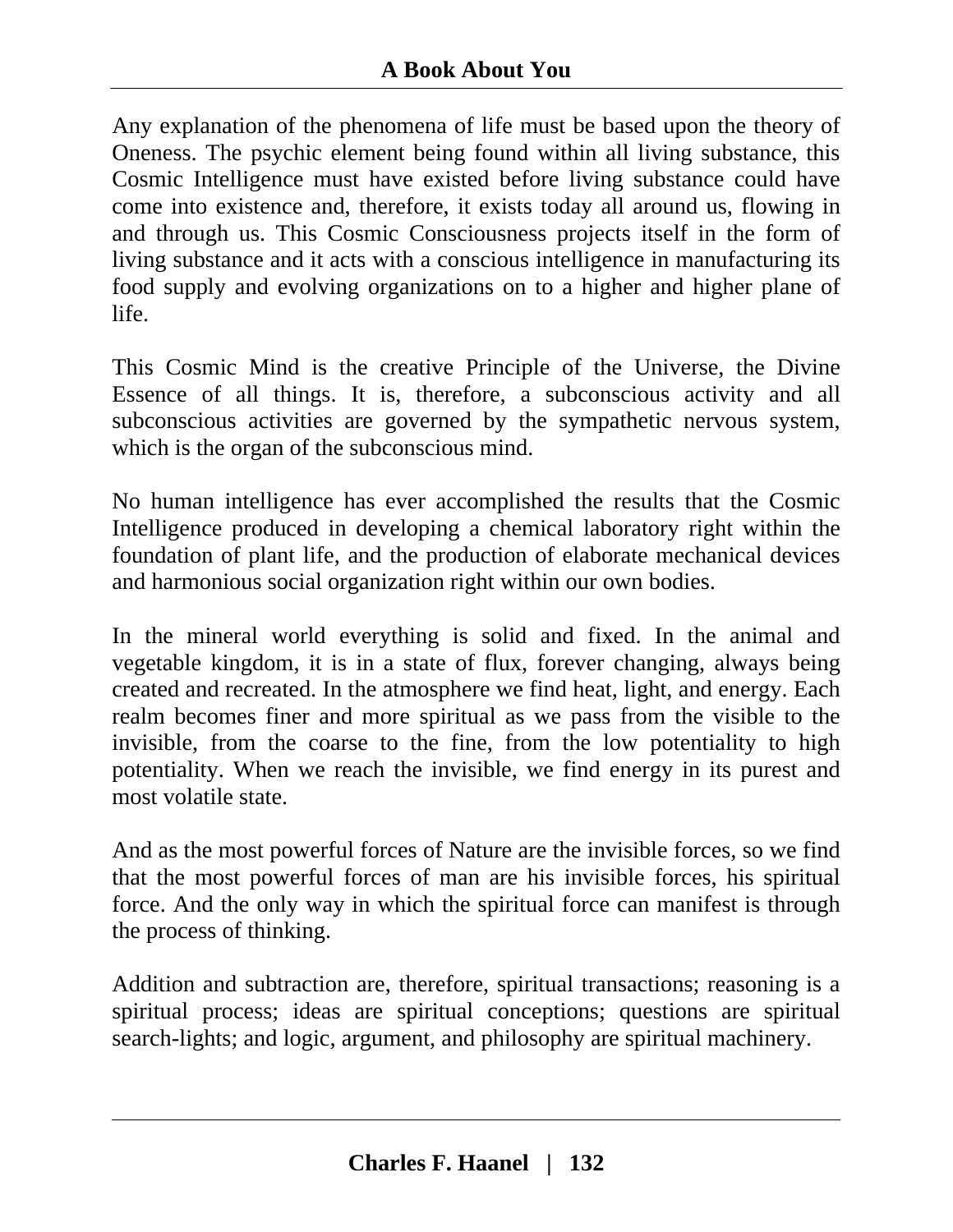Every thought brings into action certain physical tissue-parts of the brain, nerve, or muscle. This produces an actual physical change in the construction of the tissue. Therefore, it is only necessary to have a certain number of thoughts on a given subject in order to bring about a complete change in your physical organization.

Thoughts of courage, power, and inspiration will eventually take root, and as this takes place, you will see life in a new light. Life will have a new meaning for you. You will be reconstructed and filled with joy, confidence, hope, and energy. You will see opportunities to which you were heretofore blind. You will recognize possibilities which before had no meaning for you. The thoughts with which you have been impregnated are radiated to those around you, and they in turn help you onward and upward; you attract to yourself new associates, and this in turn changes your environment; so that by this simple exercise of thought, you change not only yourself, but your environment, circumstances, and conditions.

These changes are brought about by the psychic element of life. This psychic element is not mechanical; because of its power of selection, organization, and direction, such a power cannot be automatically mechanical.

The Cosmic Intelligence possesses the function of memory for the purpose of recording all the experiences which it encounters and projecting and organizing itself on higher planes of life. It is this function of memory which is the hereditary directing force found within living organisms.

This hereditary directing force frequently manifests as fear. Fear is an emotion; it is consequently not amenable to reason. You may therefore fear your friends as well as your enemies, fear the present and past as well as the future; if fear attacks you, it must be destroyed.

You will be interested in knowing how to accomplish this. Reason will not help you at all, because fear is a subconscious thought, a product of the emotions. There must then be some other way.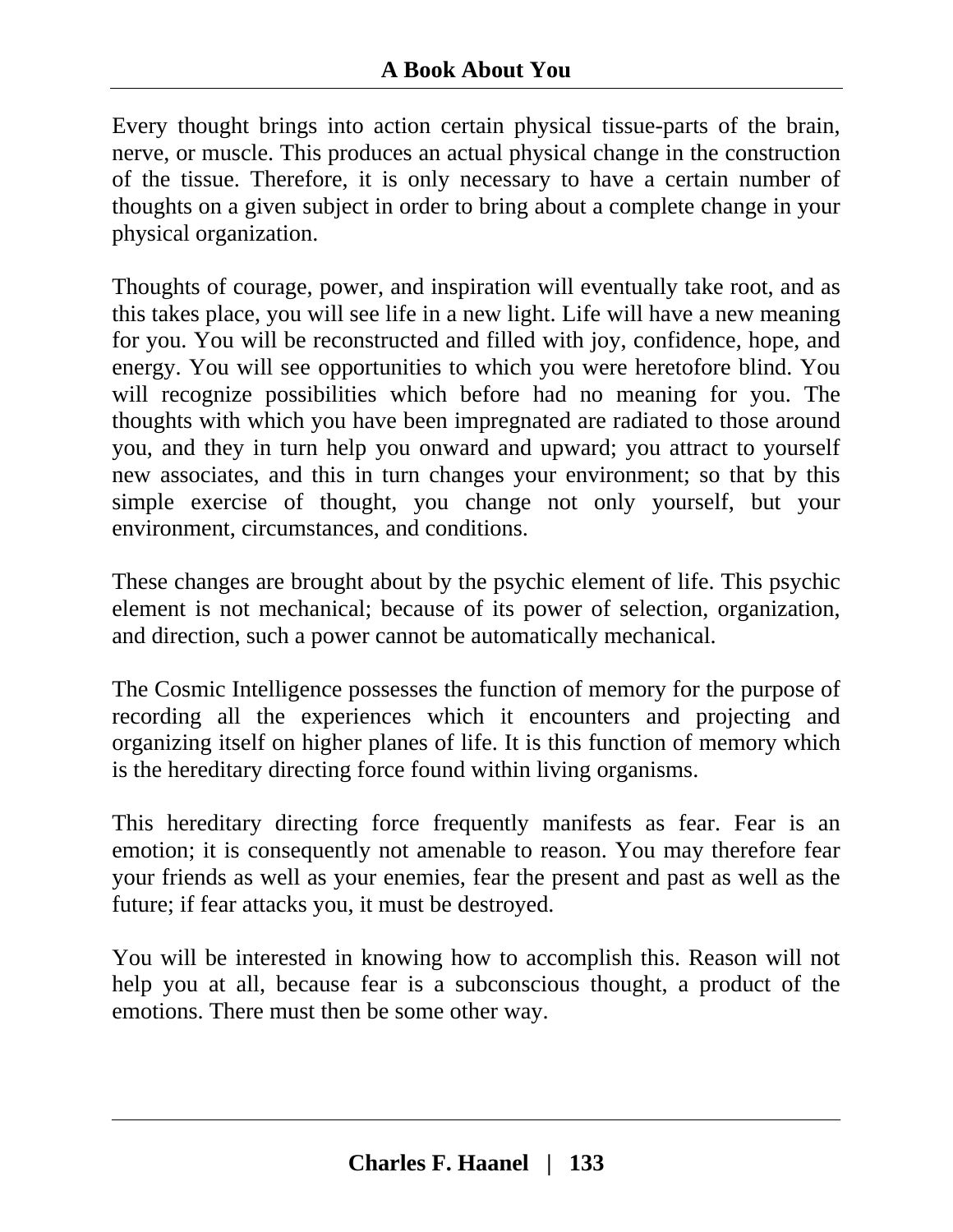The way is to awaken the Solar Plexus, get it into action. If you have practiced deep breathing, you can expand the abdomen to the limit. That is the first thing to do; hold this breath for a second or two, then still holding it, draw in more air and carry it to the upper chest, drawing in the abdomen.

This effort flushes the face red. Hold this breath also for a second or two and then still holding this breath, deflate the chest and expand the abdomen again. Do not exhale this breath at all, but, still holding it, alternately expand the abdomen and chest rapidly some four or five times. Then exhale. The fear is gone.

If the fear does not leave you at once, repeat the process until it does. It will not be long before you are feeling entirely normal. Why? Because, in the first place, this breathing effort concentrated at the pit of the stomach affects the great ganglion of the sympathetic nervous system lying exactly opposite, called the Solar Plexus, which largely governs circulation.

The stimulation of the Solar Plexus releases the nerve currents and the renewed circulation re-establishes the muscular control.

The breath entering through the right nostril creates positive electromagnetic currents, which pass down the right side of the spine; while the breath entering through the left nostril sends negative electromagnetic currents down the left side of the spine. These currents are transmitted by way of the nerve centers or ganglia of the sympathetic nervous system.

All force or energy comes from the sun. We maybe said to literally live, move, and have our being, in a physical sense, in the sun. This force or energy enters the etheric spleen with every inhalation of the breath. As it enters the spleen, the solar plexus draws it to itself with every exhalation, and from the solar plexus it travels along the nerves to the sacrum plexus situated at the extreme end of the spine, and to the cardinal plexus, the core of the brain. These are the three main centers of the body.

From the cardinal plexus, this life energy traverses the nerves to the head. Again on the downward path, it passes through to the psychic center, situated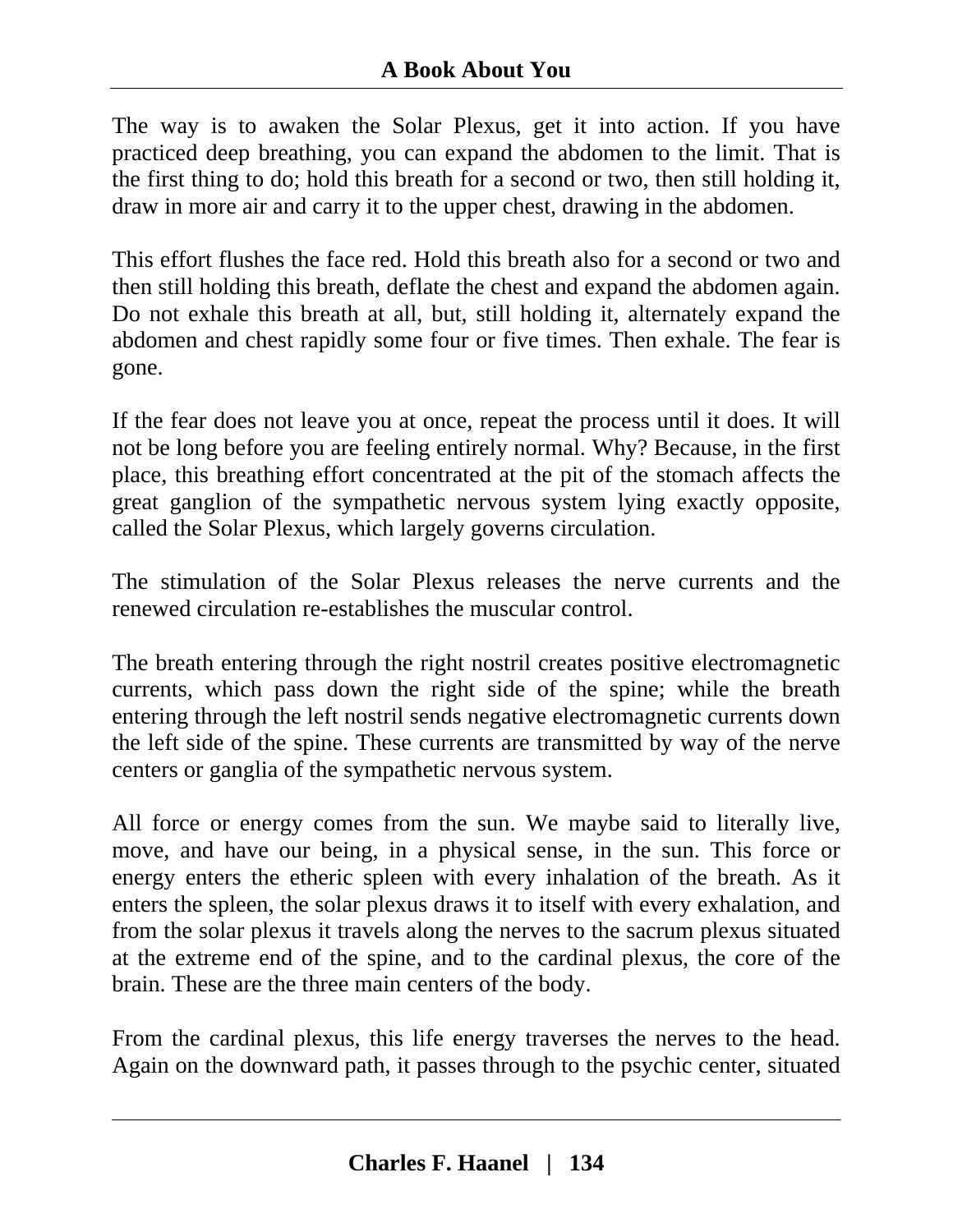between the two eyebrows. Then it traverses the nerves of the face; then the bronchial center; the throat front; the pulmonary center; the upper chest and the lungs; the lower lung center, seated above the heart; the vital and generatic center seated at the base of the stomach; and so this life energy makes the circuit of the nerves until it gradually works its way out through the pores of the skin.

You will therefore readily see why this exercise can and does completely eliminate that arch enemy Fear.

If you are tired, if you wish to conquer fatigue, stand still wherever you may be with your feet holding all your weight. Inhale deeply, raise the body on the tip toes with the hands stretched above the head and the fingers pointed upward. Bring your hands together above the head, inhaling slowly and exhaling violently. Repeat this exercise three times. It will only take a minute or two and you will feel more refreshed than you would if you took a nap, and in time you will be able to overcome the tendency to fatigue.

The virtue of this exercise is in the intention. The intention governs the attention. This in turn acts upon the imagination; the imagination is a form of thought, which in turn is mind in motion.

All thought formations interact upon one another until they come to a state of maturity, where they reproduce their kind. This is the law of creation. These are indicated in the characteristics of the individual. If the body is large, the bones heavy, the finger nails thick, the hair coarse, then we know that the physical dominates. If the body is slight, the bones small, the finger nails thin and pliable, then we know that the mental and spiritual characteristics prevail. Coarse hair indicates materialistic tendencies. Fine hair indicates sensitive and discriminating mental qualities. Straight hair indicates directness of character. Curly hair indicates changefulness and uncertainty in thought.

Blue eyes indicate a light, happy, cheerful, active disposition. Grey eyes indicate a cool, calculating, determined disposition. Black eyes indicate a quick, nervous, venturesome disposition. Brown eyes indicate sincerity, energy, and affection.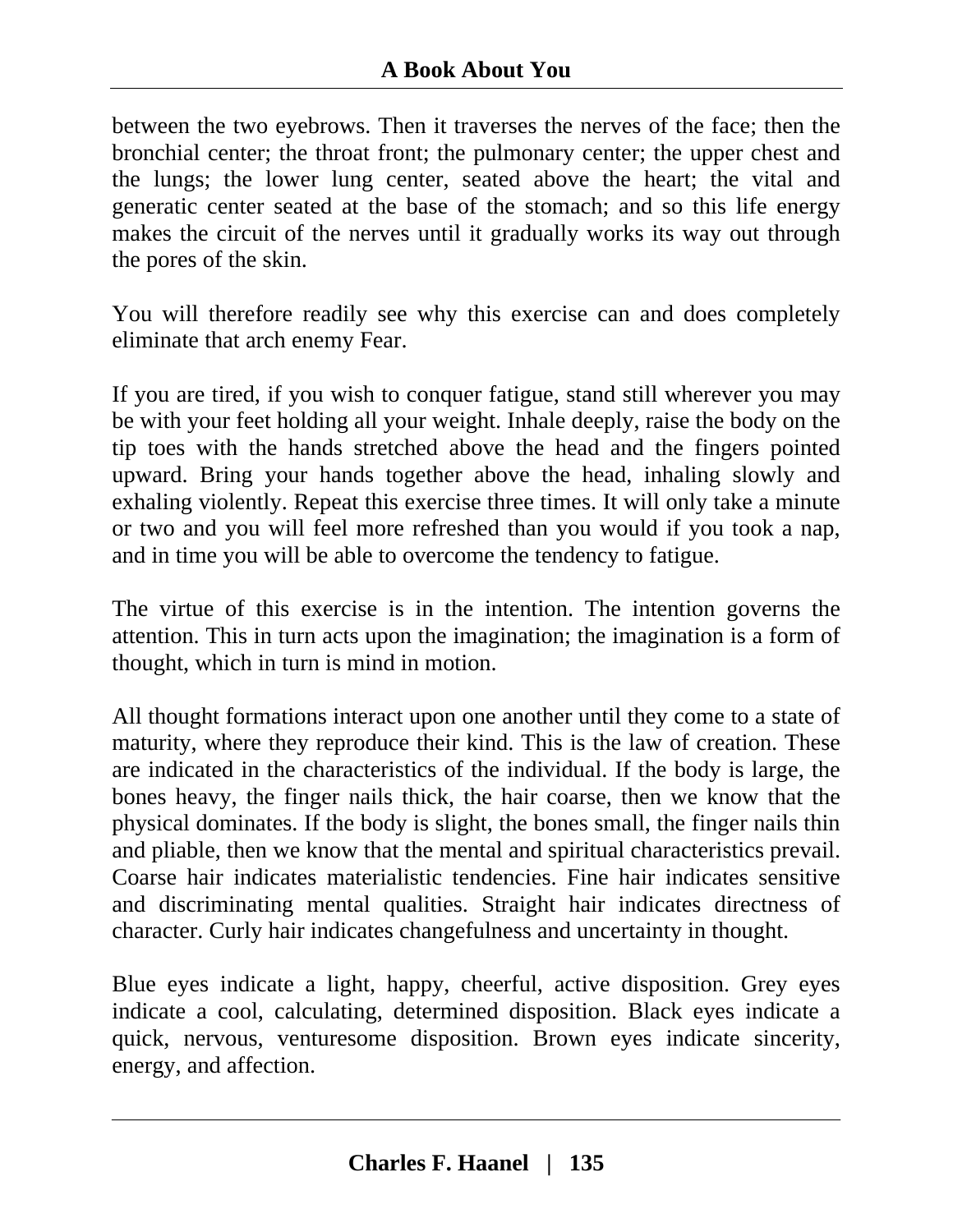You are, therefore, a complete manifestation of your most inward thoughts. The colour of your eyes, the texture of your hair, the quality of your hair, every line and curve of your body are indications of the character of the thought that you habitually entertain.

Not only this, but the letters which you write carry not only the message that the words contain, but they are charged with an energy corresponding with the nature of your thought and, therefore, often bring a very different message than the one which you intended to send.

And finally, even the clothes which you wear eventually take on the mental atmosphere which surrounds you, so that the trained psychometrist finds no difficulty in reading the character of those who have worn a garment for any length of time.

## **YOU**

I feel your brow, your hair, You do not know that I am there, Could you but know-Oh, joy sublime, What then were place or space or time!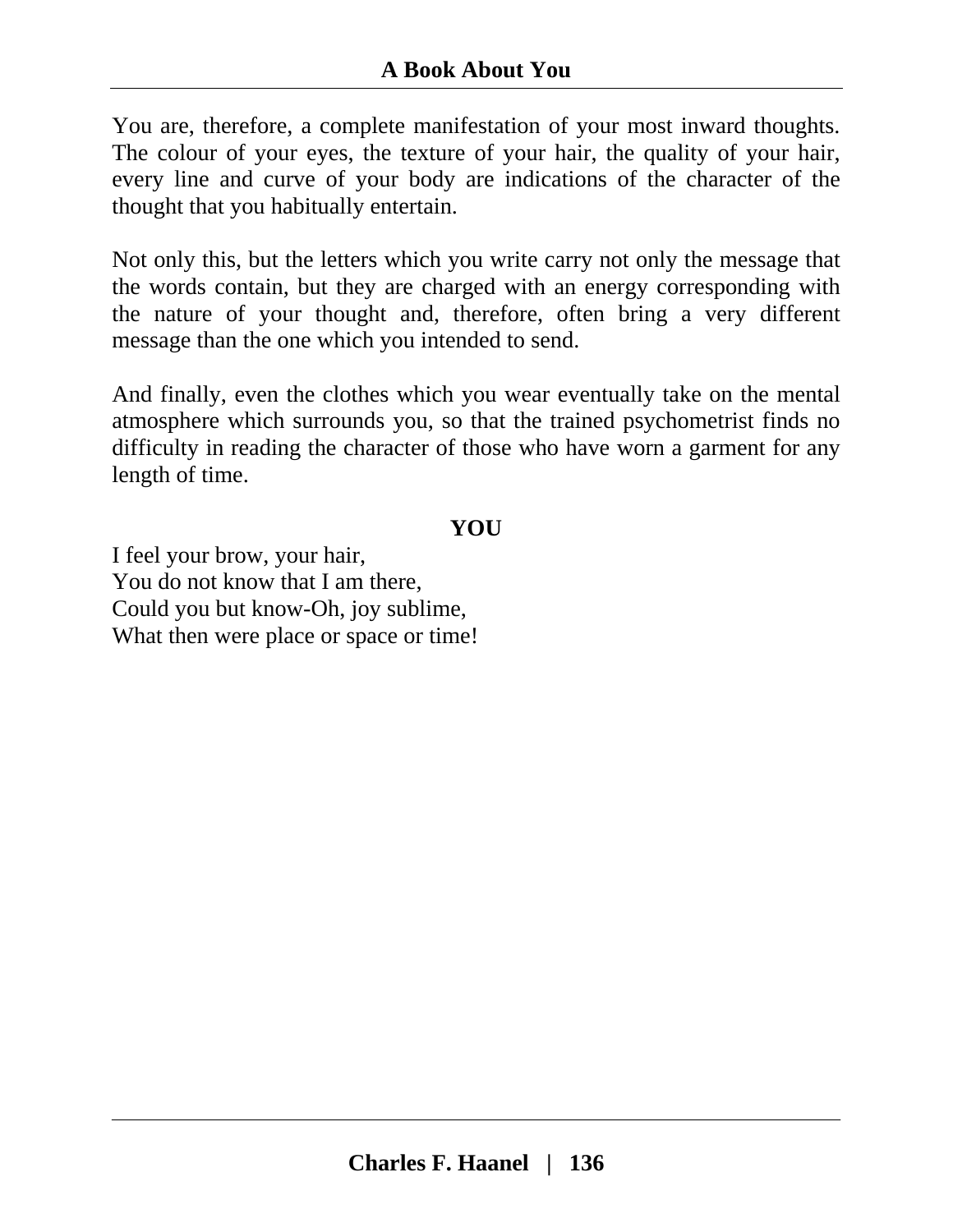## **Section Fourteen. Magnetism**

In an ordinary bar of iron or steel, the molecules arrange themselves promiscuously in the body. The magnetic circuits are satisfied internally and there is no resulting external magnetism.

When the bar is magnetized, the molecules rearrange themselves according to the law of attraction, turn on their axis, and resume positions more nearly in a straight line with their north ends pointing the same way. The closed magnetic circuits are thus broken up and external magnetism made evident.

You cannot see the molecules of iron or steel changing their relative positions under the influence of magnetism, but the effect reveals the change that has taken place. When all of the molecules have turned on their axis until they are all arranged symmetrically, the bar has been completely magnetized. It cannot be further influenced, however strong the force.

The bar has now become a magnet and will exert force in every direction. The amount of force that the magnet will exert decreases as the distance from the magnet increases.

The magnetic lines complete their circuits independently-and never cut, cross, or merge into each other.

Another bar of iron or steel placed in the magnetic field of a magnet assumes the properties of the magnet; this phenomena is known as magnetic induction. This is the action and reaction which always precedes the attraction of a magnet for a magnetic body.

Electricity is the invisible agent known to us by its various manifestations. You are a perfect electrical plant. Food, water, and air furnish the fuel, the solar plexus is the storage battery, and the sympathetic nervous system is the medium by which the body is charged with magnetism. Sleep is the process by which the battery is recharged and the vital processes replenished and renewed.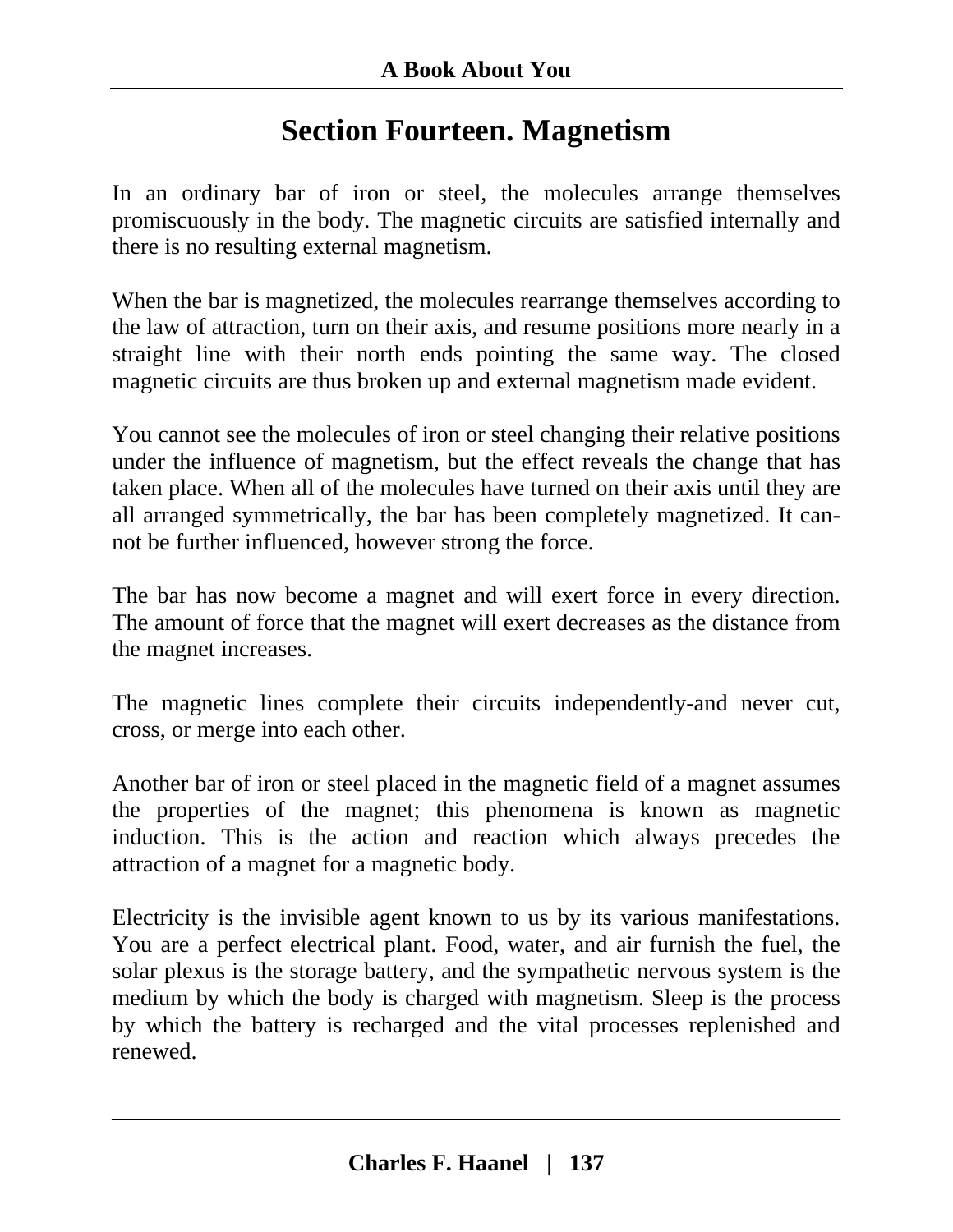The male is the positive or electrical charge and the female is the negative or magnetic charge. The male represents current, force, energy; the female capacity, resistance, and power.

at happens when one of the opposite sex comes into your magnetic field? First, the Law of Attraction is brought into operation; then, by the process of induction, you are magnetized and assume the properties of the person whom you are contacting.

When another person enters your magnetic field, what is it that passes from one to the other? at causes the thrill and tingle over the entire sympathetic nervous system? It is the cells rearranging themselves so as to carry the charge of energy, life, and vitality that is passing from one to the other, and which you are receiving by the process of induction.

You are being magnetized and in this process you are assuming the qualities and characteristics of the person whom you are contacting.

In the magnetism which is passing from person to person is all the joy, all the sorrow, all the love, the hatred, the music, the art, the fear, the suffering, the success, the defeat, the ambition, the triumph, the reverence, the courage, the wisdom, the virtue, the beauty, which heredity and environment have stored in the life of your love; for it is nothing less than love, this Law of Attraction is the Law of Love; and Love is life, and this is the experience by which life is being quickened into action, by which character, heredity, and destiny are being determined.

When you become impregnated with these thoughts of love, of success, of ambition, of triumph, of defeat, of sorrow, of hatred, of fear, or of suffering, are you immediately conscious of them? By no means. Why not? The reply is very simple and easily understood. The brain is the organ of the conscious mind, and it has five methods only by which it can contact the objective world. These methods are the five senses: seeing, hearing, smelling, tasting, and feeling. But Love is something which we cannot see, we cannot hear, neither can we taste, smell, or touch it. It is therefore plainly a subconscious activity or emotion. The subconscious, however, has its own system of nerves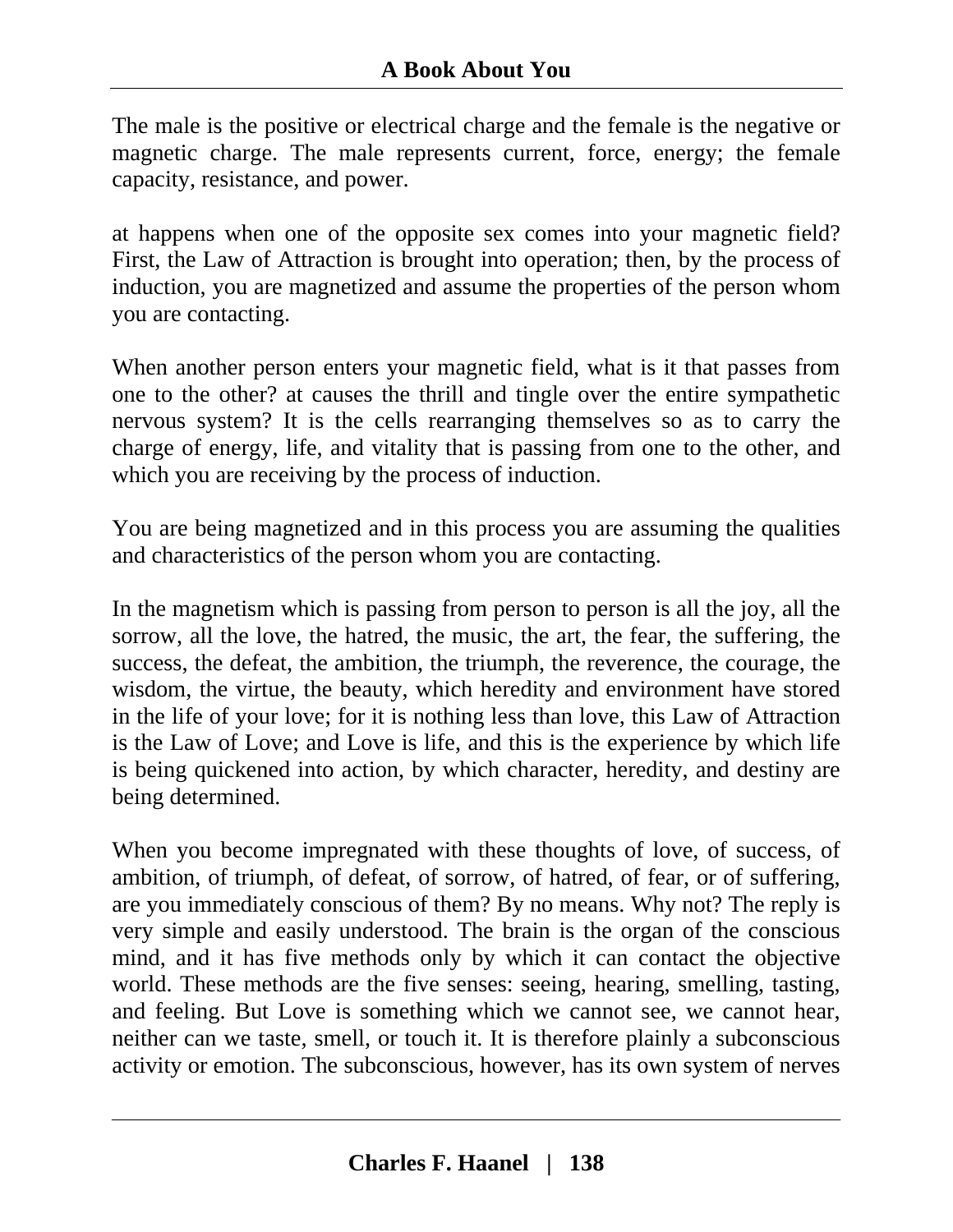whereby it contacts every part of the body and receives sensations from the outer world, the mechanism is complete, it controls all of the vital processes: the heart, the lungs, the digestion, the kidneys, the liver, the organs of generation. Nature has evidently taken all of these out of the control of the conscious mind and placed them in the control of the more reliable subconscious, where there can be no interference.

Where physical contact is made, an entirely different situation is created. In this case, we bring into action the cerebrospinal nervous system also through the sense of touch. You will remember that the conscious mind has five methods by which it contacts the outer world; the sense of touch is one of these. So that actual physical contact brings into action not only the sympathetic nervous system, but the cerebrospinal nervous system also.

As the brain is the organ of this system of nerves, you immediately become conscious of any such action. So that when both the emotions and the feelings are aroused by both mental and physical contact, we bring into action every nerve of the body.

The exchange resultant from these associations should be beneficial, inspiring, and vitalizing, and such is the case when the association is ideal and constructive. Such an association produces and effect in consciousness and life, typified by the increased power and usefulness in the crossing of plants, birds, and animals. This result means added power, utility, beauty, wealth, or worth.

The Principle of Attraction as it operates through infinite time, evidences itself in the form of growth. The one fundamental and inevitable result of attraction is the bringing together of things that have an affinity for each other with a resultant eternally advancing growth of life.

You have found what happens when one of the opposite sex comes into your magnetic field. Now let us consider what happens when you approach another personality of the same sex.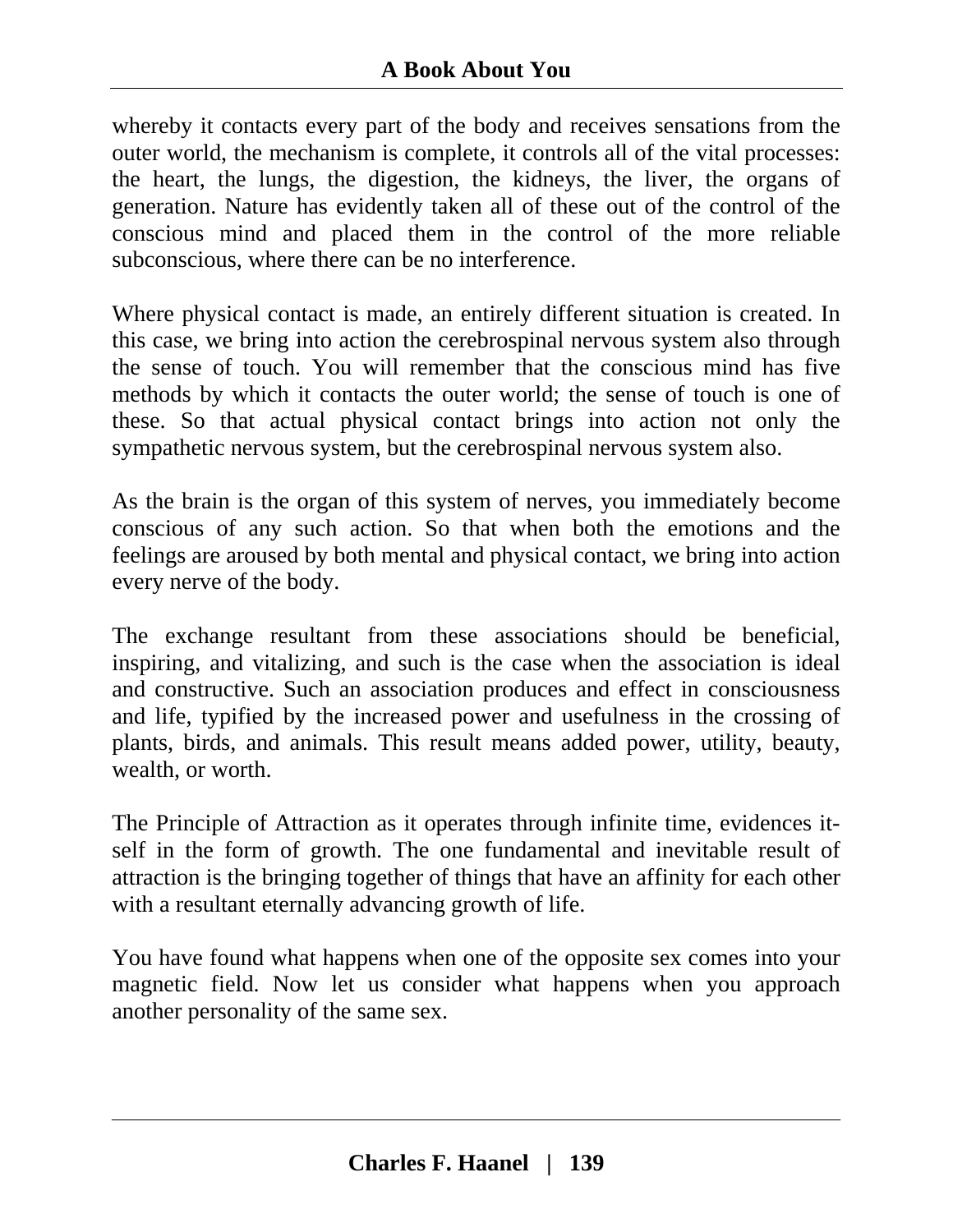All human intercourse is a matter of accumulation, and you will be a factor in determining what the relationship shall be and it rests with you to determine whether you shall be the predominant factor in the new relationship.

If you give, you are the positive or predominant factor. If you receive, you are the negative or receptive factor.

Each person is a magnet having both positive and negative poles, and with tendencies that impel an automatic sympathy with or antipathy toward whatever approaches or is approached.

Normally, the positive poles lead the way, and the approach of two positives from opposite directions foreshadows a collision.

The fundamental of life is harmony and discords are obstructions that lie in your path. The obscure the reality of peace that lies at the heart of every experience, but as you increase in experience, you are enabled to discern the good in apparent evil and your power of attraction increases proportionally.

To the extent that you are magnetized toward "saturation point" you may determine your relation to others and their relation to you.

Any magnet has the power to induce harmonious conjunction with one that is less powerful.

This is accomplished by causing a reversal of polarity of one of the magnets. Then dissimilar poles come together in peace and harmony.

The more positive magnet will compel the less positive magnet to become receptive to the greater power that dominates it.

The lesser magnet may be obliged to be receptive to the overpowering influence. It acknowledges the impelling power that requires it to reverse its polarity.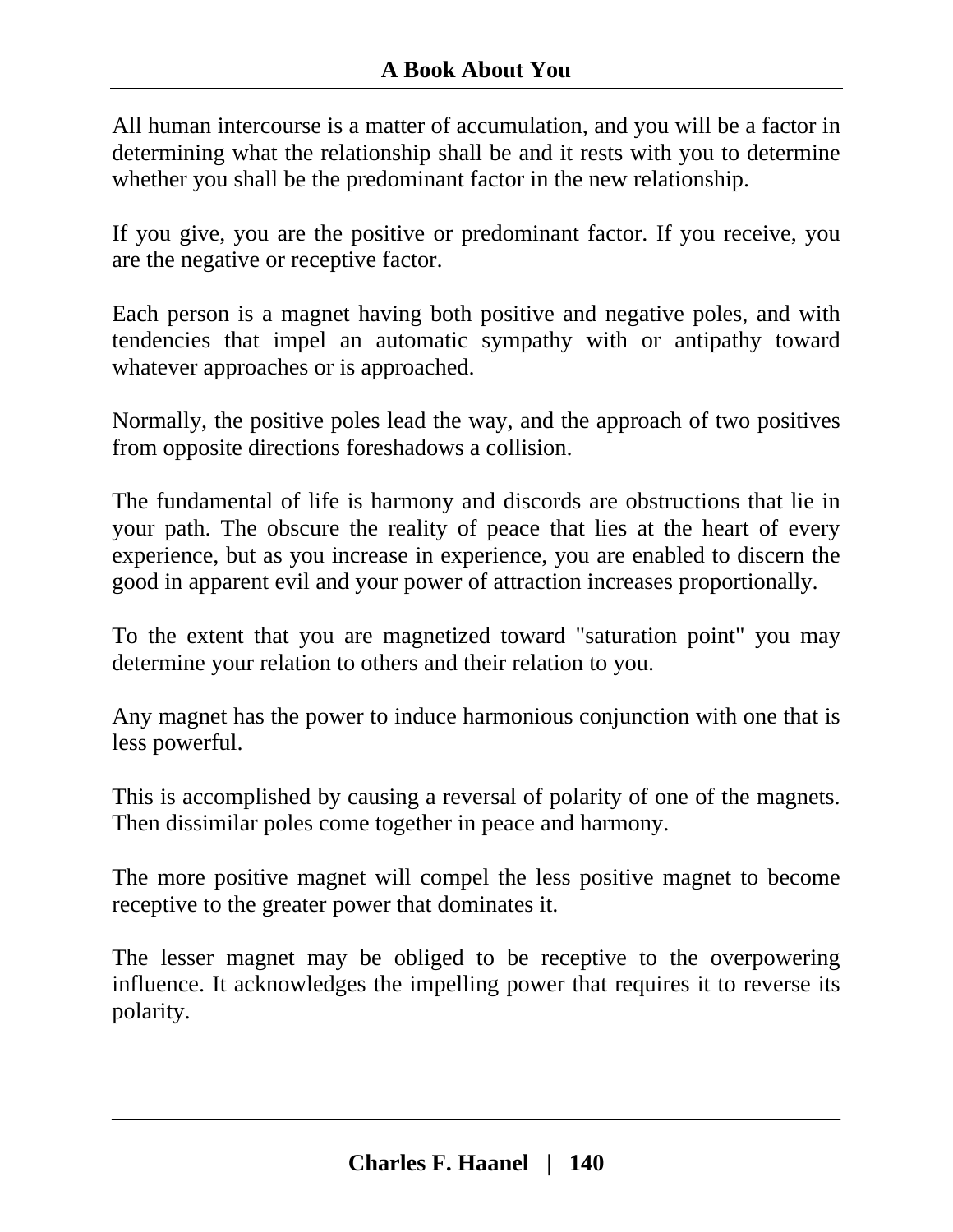It turns its positive pole away and its negative pole toward the positive pole of the greater magnet, and the two meet in harmonious relation.

The negative magnet may, however, have the higher knowledge and may not desire to dominate. Possessing greater wisdom, it may disdain the use of force.

Perhaps it prefers to conciliate or wishes to receive rather than give. Instead of forcibly obliging the lesser magnet to accommodate itself to imposed conditions, the greater magnet may voluntarily reverse its own polarity.

If you are a great soul, you will know intuitively whether to exercise coercion or non-resistance. Where coercion is used, the resultant harmony is an involuntary and temporary submission; while the non-resistant method binds because of the sense of freedom that it confers.

The coercive method is distinctly intellectual, while that of non-resistance is essentially spiritual.

If you are highly developed spiritually and similarly endowed with intellectual power, you can use the latter to the greatest advantage. In this case, you will neither discard reason or logic because in your understanding of life's mathematics, you will make application of spiritual geometry, mental algebra, or physical arithmetic according to the requirements of your problem.

You will find that existence involves ever recurrent occasions for accommodation, compromise, and reversal of polarities. You may escape compulsion through acquiescent submission and avoid the use of force by inviting pleasurable acquiescence.

You may command and exact unwilling obedience or you may invite and receive voluntary cooperation.

You may induce harmonies and create friendships or you may plant hatreds that will react as obligations that must eventually be satisfied.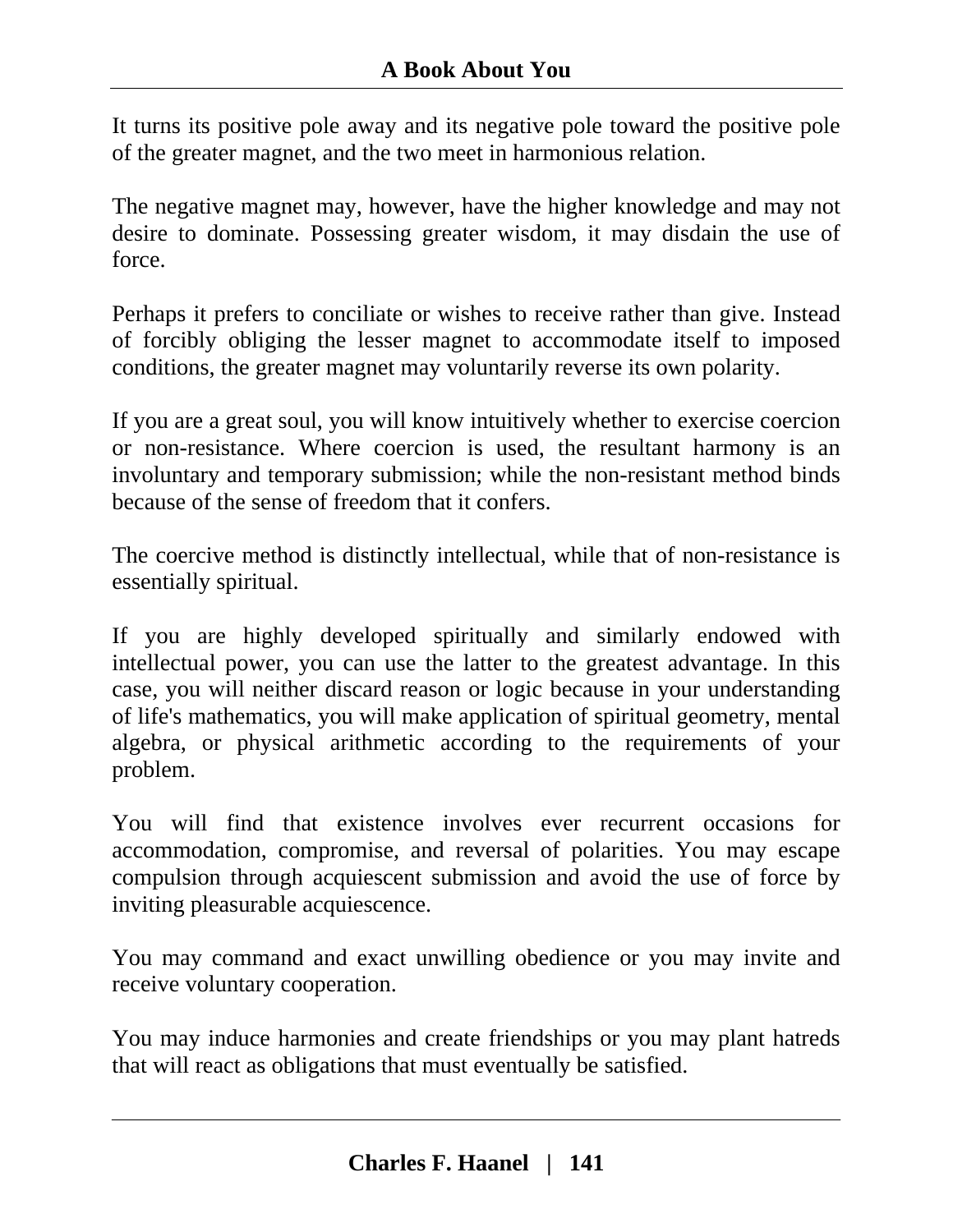An understanding of the properties of the human magnet will enable you to solve many of the problems of life.

Conflict and opposition have their places, but ordinarily they constitute obstacles and pitfalls to be avoided.

You will find that you can always avoid useless opposition and unprofitable conflict by reversing your polarity or impelling its reversal in your would-be opponent.

You are, indeed, in the loving care of principles that are immutable and that are designed solely for your benefit.

You may place yourself in harmony with them and thus express a life of comparative peace and happiness, or you may put yourselves in opposition to the inevitable with necessarily unpleasant results.

You determine your conscious relation to all that is. You express the exact degree of happiness or the reverse that you have earned through the associations which you have permitted to come into your life.

You may, from any one experience, learn the spiritual lesson it was intended to convey or you may make necessary many similar experiences.

You may gather wisdom from experiences rapidly and with ease, or you may do so slowly and with difficulty.

You are able to consciously control your conditions as you come to sense the purposes of what you attract and are able to extract from each experience that which you require for further growth.

When you possess this faculty to a high degree, you may grow rapidly and reach planes of thought where opportunities for greater service await you.

It remains for you on each successive plane to learn how to express the greater harmonies that your higher growth has placed within you reach, for it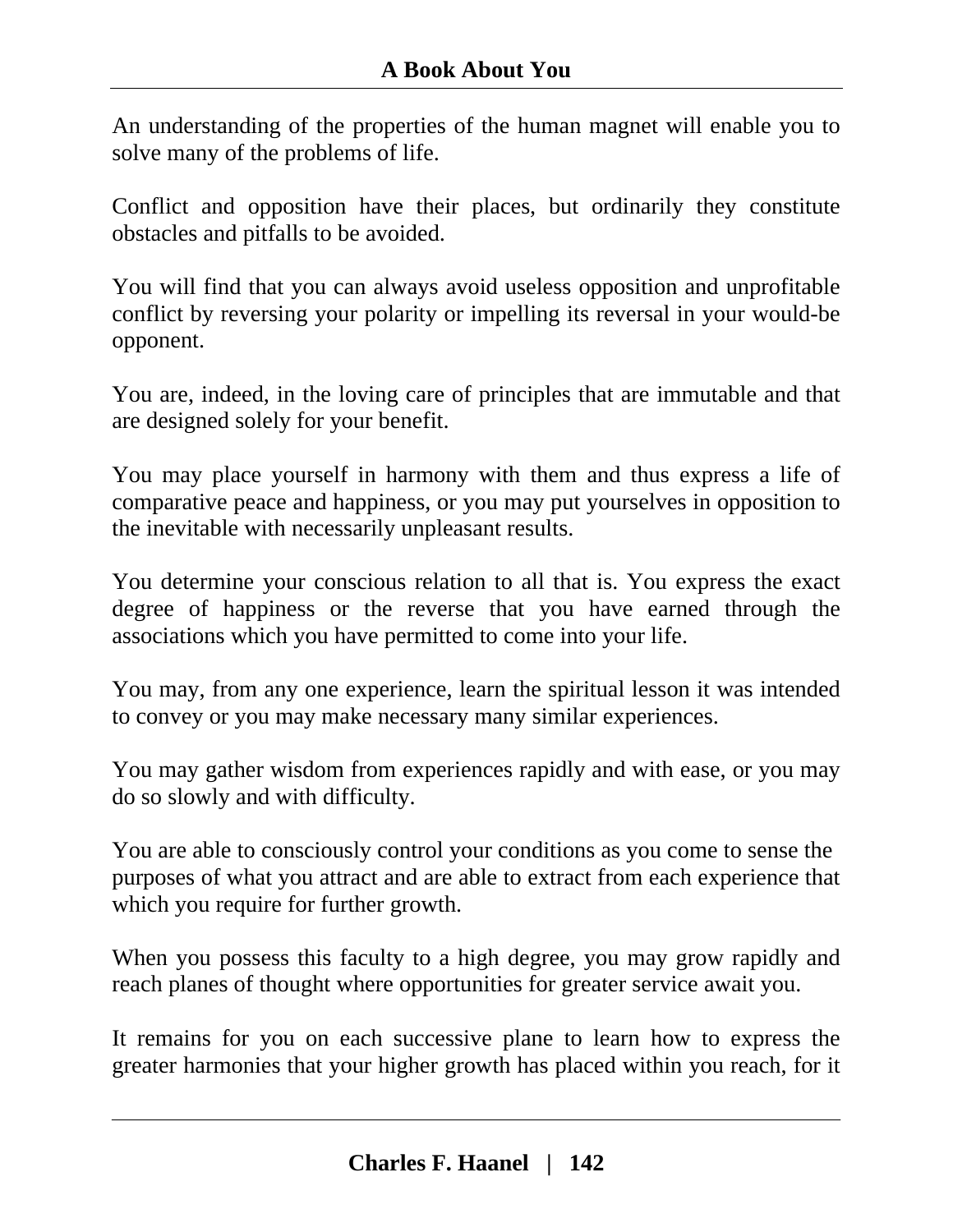is only through expression that you may appropriate what is for your use or benefit.

You have now entered upon the borderland of the basic, the fundamental, the active principle of life. Little did you realize a few years ago the innumerable vibrations that surround you such as electric, magnetic, heat, and actinic; the control and the use of which are now keeping you busy.

Suppose that what you term "electrons" should be active centers of intelligence connected with an Infinite Mind, which is all-wise and allknowing. That marvelous mind that thinks with design and sees ends from beginnings.

Suppose that "electrons" should not be centers of force and energy only, but centers of intelligence and that mankind will finally discover that the brain is an organized center of millions of these intelligent electrons and that they are in contact with all other electrons of which the Universe is composed.

The Universe is the effect of a system of vibration; the Cosmos is organized by the action of energy vibrating in accordance with certain rates which express themselves in form. The Universe could, therefore, in no case be anywise different than it is unless the vibratory influence that organized it had been different, the universe being the expression in form of those vibratory influences that have organized it out of the Cosmic energy or ether.

Sir William Crooks took some very fine sand and scattered it over the head of a drum. Then by taking a tuning fork and sounding different notes just above the drum head so that the vibration set in motion by this particular key would vibrate upon the drum head, the sand was seen to shift and assume a definite geometrical figure corresponding to the particular note that was produced.

When another note was sounded, the sand shifted and assumed another figure, demonstrating that the notes of a musical scale will produce a corresponding form in any substance sufficiently plastic to assume form under their direction.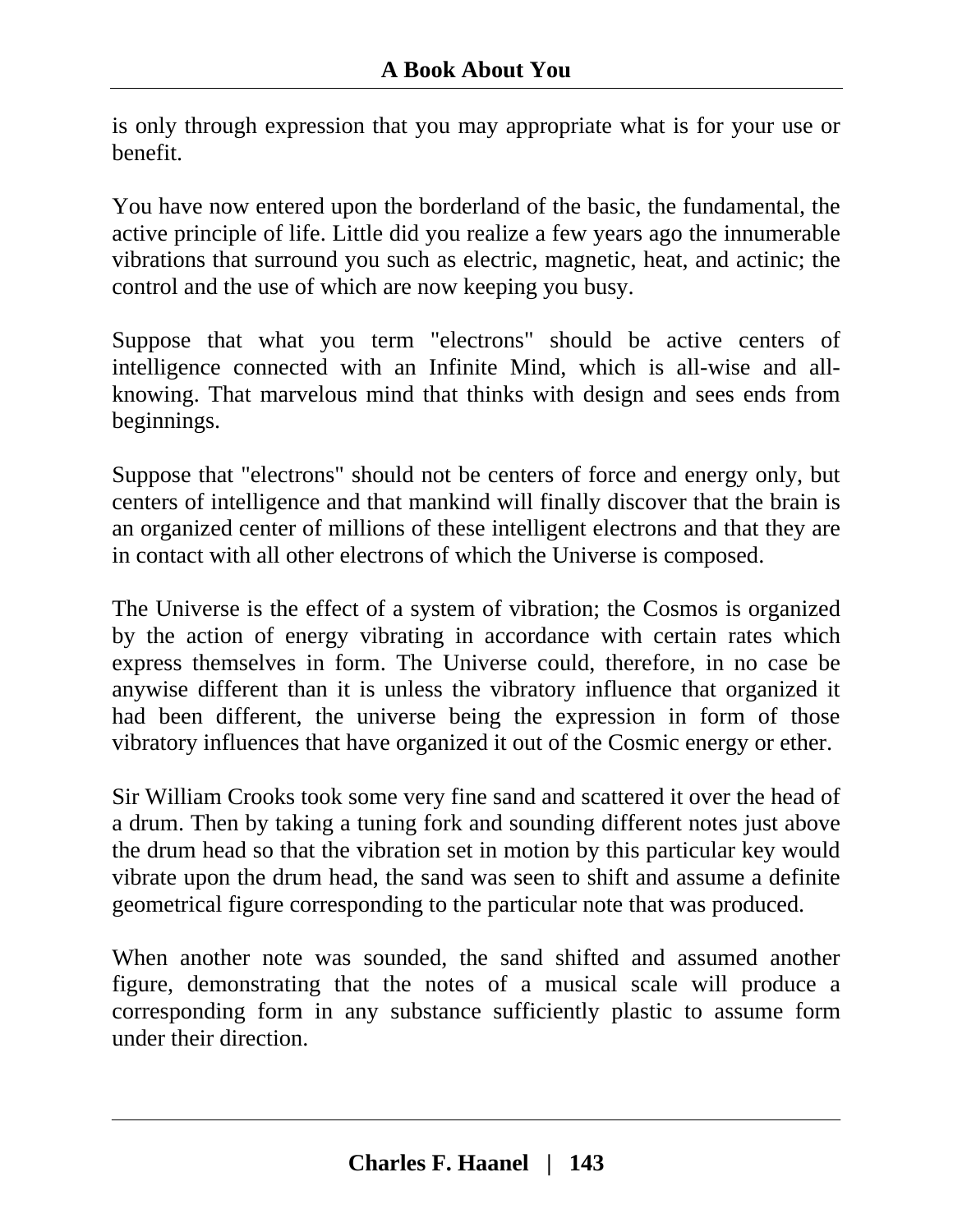This proves that vibration is the origin of form, each particular vibration giving rise to a corresponding form.

Vibration, then, is at the foundation of physics. Form, as well as light, heat, colour, and sound, are inseparably connected with vibratory activities. Each vibration expresses itself in a form corresponding to that particular rate of vibration.

Form, then, is the organized result of energy at certain rates of vibration. Vibrations express themselves in corresponding geometrical figures and in this way build up crystals that are the expression of vibration, a number of these crystals collectively forming a body of the particular elements which is the out-growth of that particular vibration.

Study the beautiful forms of snowflakes falling on cold winter days; you will find that one day the forms are quite different from those of the day before or the day after, although the conditions may differ but in the very smallest degree.

Nevertheless, this minute difference has sufficed to evolve these very different forms, each of which is the exact expression of a special complex relation between moisture, motion, pressure, temperature, rarity, electrical tension, and chemical composition of the air that prevailed during their formation.

When a thread is introduced into a bowl of saline solution and then lifted out of it, there will gather over the entire length of the submerged string a mass of mathematically perfect crystals of salt.

It has been observed by the students of nature that the crystals are never exactly alike. Not only is this true of the different chemical elements, but we know that each individual crystal is a little different. Now, knowing that this crystallization is due to vibration and all differences in the form of the crystal are, there-fore, due to differences in the rate of vibration, we can recognize the fact that the individuality of any object is due to the corresponding individuality in the vibration that gave expression to it.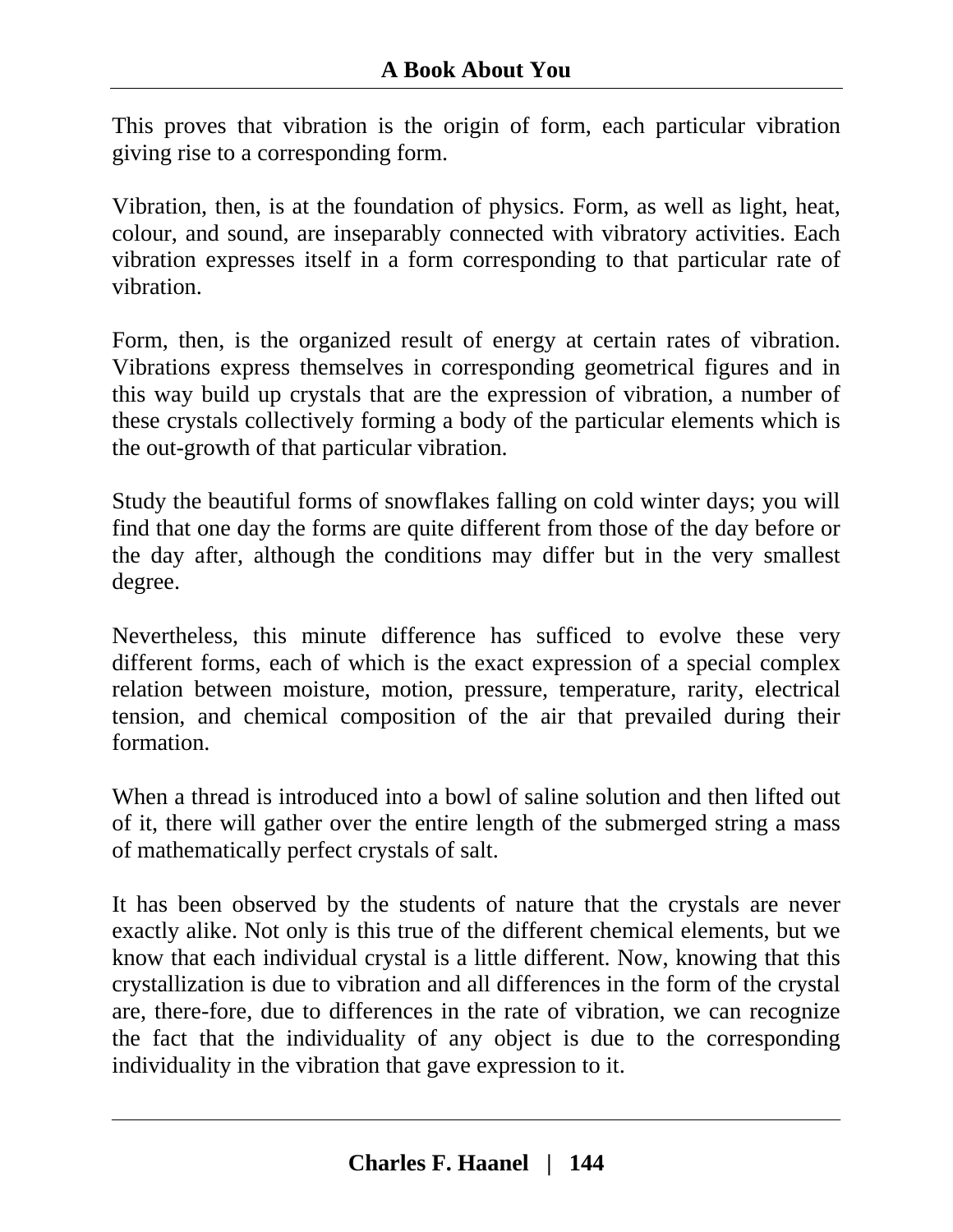It is the law of vibration that brings to maturity the fruit of every thought, whether wholesome or unwholesome, desirable or undesirable. It is this law that causes the things which we see to take form. It is this law that gives sparkle to the diamond, luster to the amethyst, colour to the grape, fragrance to the rose, beauty to the lily, and it is through the operation of this law that each of us is attracting to ourselves the associates, experiences, circumstances, conditions, and environment by which we are related to the objects and purposes which we seek.

Existence is like the output of a loom. The pattern, the design is there; but whereas our looms are mere machines, once the guiding cords have been fed into them, the loom of time is complicated by a multitude of free agents who can modify the web, making the product more beautiful or more ugly according as they are in harmony or disharmony with the general scheme.

With the Arabic numerals-1, 2, 3, 4, 5, 6, 7, 8, 9, 0-any conceivable number maybe expressed.

With the twenty-six letters of the alphabet, any conceivable thought may be expressed.

With the fourteen primary elements, any conceivable thing may be organized. at is true in the inorganic world is likewise true in the organic. Certain conscious processes will invariably be followed by the same consequence. Clearly, then, it requires an intelligent force to direct the activities of these electrons and cause them to unite with regular mathematical precision, and thus bring into being matter of every conceivable form.

Mind is then the source of all things, in the sense that the activity of mind is the initial cause of all things coming into being. This is because the primal source of all things is a corresponding thought in the Universal Mind. It is the essence of a thing that constitutes its being and the activity of mind is the cause by which the essence takes form.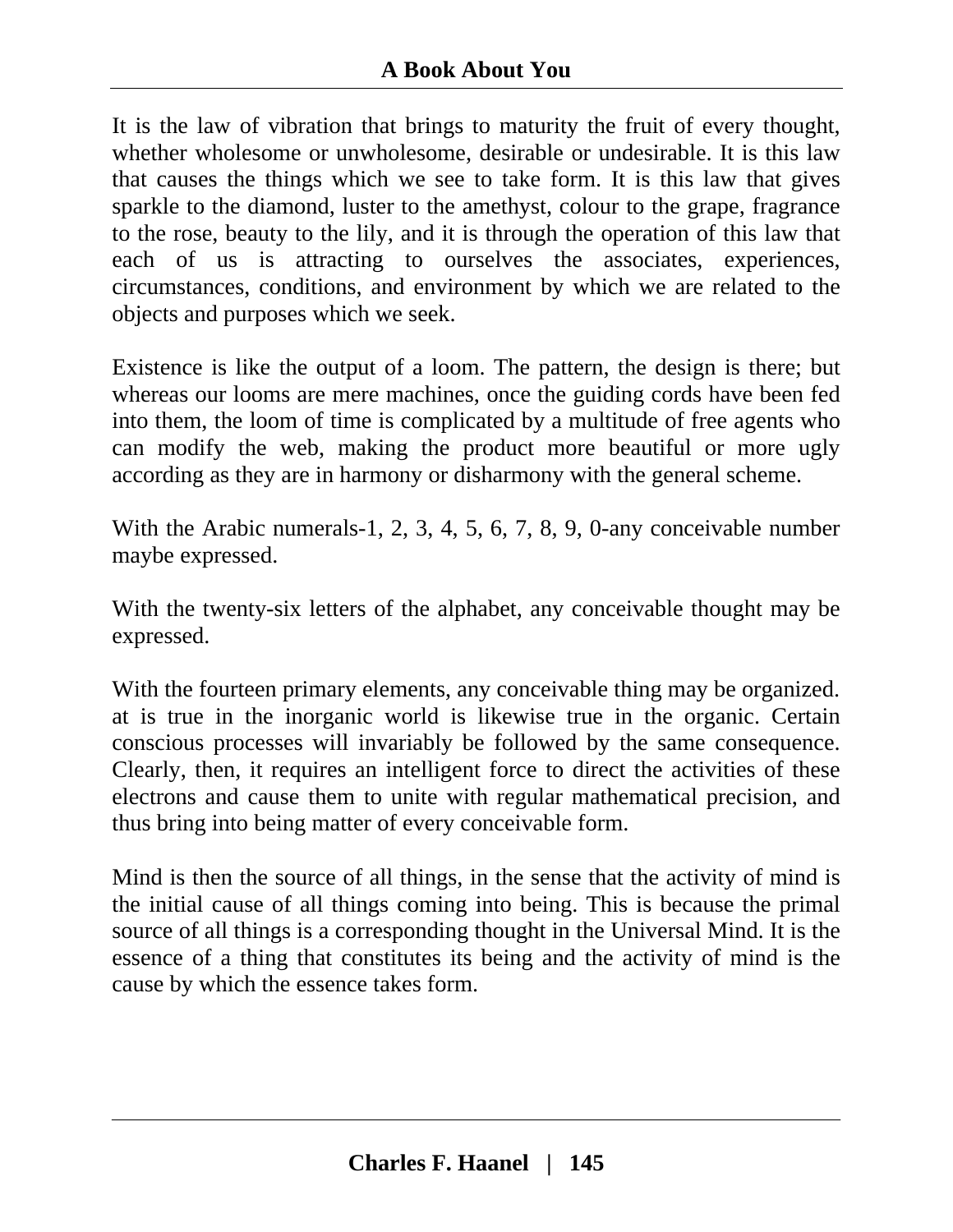An idea is a thought conceived in the mind and this rational form of the thought is the root of form in the sense that this form of thought is the initial formal expression which, acting upon substance, causes it to assume form.

There can be nothing except as there is an idea, or ideal form, engendered in the Mind. Such ideas, acting upon the Universal, engender corresponding forms.

Matter being Cosmic Mind in physical manifestation, we perceive that everything is possessed of intelligence directing its development and manifestation.

This is the intelligence that causes rocks to cohere and crystallize while plants manifest life in an entirely different manner.

Plant life divides its cells rapidly, absorbs moisture, air, and light readily, while the rock expels them. But they both combine and transform elements in just the right proportions to reproduce, perpetuate, and colour their species.

The one purpose in life for centuries was as simple as that of the lower animals or plants: the simple aim of self-preservation and of the production of descendants. Human beings were contented with the simplest organic function, nutrition, and reproduction. Hunger and love were their only motives for action. For a long period, they must have aimed at the one single object at self-preservation.

In the route of our ancestry, specific lines were traveled and specific character established. We lose neither the one nor the other, for both lines and character are projected from generation to generation. The lines, although invisible, are never broken, nor are they ever abruptly changed to other type expressions. Neither are the characteristics ever lost though they continue to project from generation to generation down through the ages.

We may distill, analyze, and compound all the elements that are used as conveyors or vehicles in the process of constructive energy and we will not find the element that will produce a nut, a plum, or even as much as a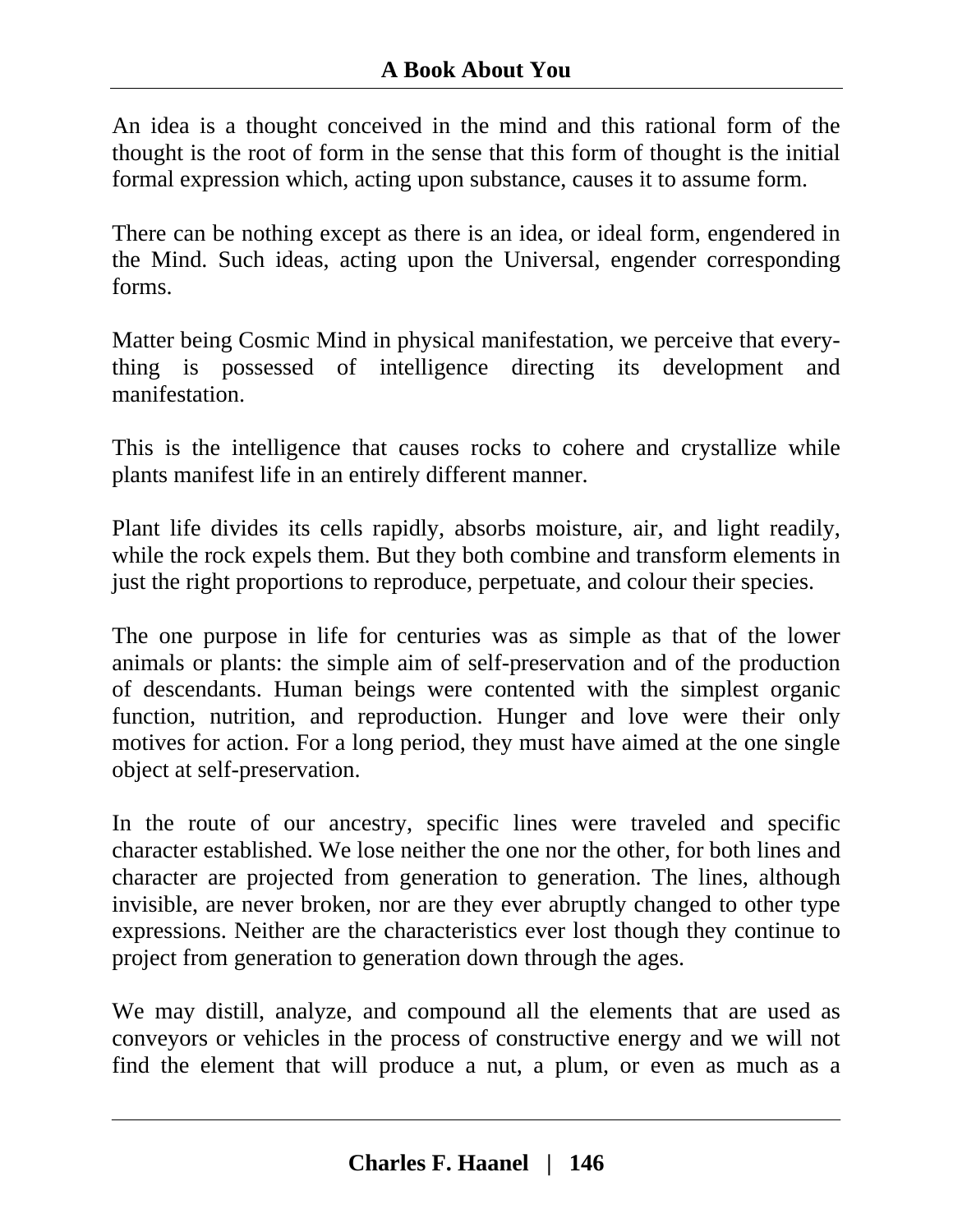mustard seed, unless we send the energy into condensation over character lines as constructive moulds that must first be established.

Character lines are invisible tracks over which and through which Nature is ever pressing into constructivity every element and thing of creation, from the plane of the fungi to that of the intellectual and spiritual man.

In its highest form of expression, the Principle of Attraction is manifested in love. It is the One Universal Principle that equally governs the seeming involuntary affinities of minerals and vegetable substances, the passion of animals, and the love of men.

The Law of Love is a piece of pure science; and the oldest and simplest form of Love is the elective affinity of two differing cells. Above all laws is the Law of Love, for Love is life.

Progress being the object of Nature, and Altruism the object of Progress, the Book of Life is found to be a love story.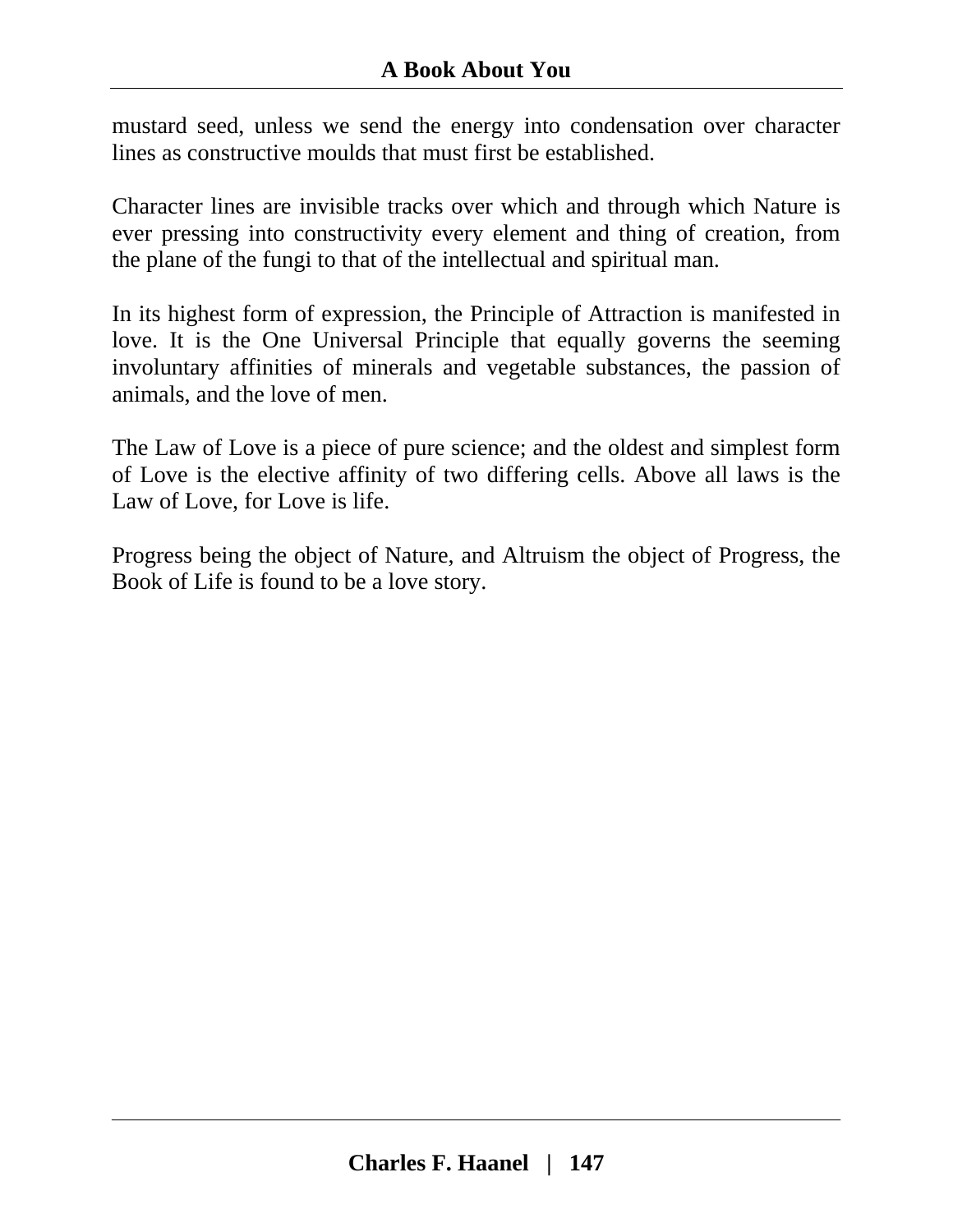#### **Section Fifteen. The Imagination**

You imagine many things that are not so, but if you continue to imagine these things, they eventually come to pass; why is this?

It is because the imagination is the process of imaging these things in or on your mind, and this process is nature's method of creation.

Perhaps you may think that your imagination can create nothing. Well, you can easily prove whether this is so or not yourself. Take a piece of white paper about twenty-four inches square. Draw a circle as large as this paper will permit and then draw a horizontal line through the center of the circle. CO the left end of the line `A' and the right end 'B'. Now, draw a vertical line through the circle and call the north end of this line `C' and the south end `D'. Take a lead pencil and attach a string about eight inches long and upon the end of the string tie a small weight about the size of a quarter. Now, then, for the proof.

Place the paper on a table, stand upright, and hold the rod above the paper so that the pendulum will be just above the center of the paper where the lines intersect. Now think of the line A B, but do not move; in a few minutes the pendulum will swing back and forth along the line A -B. Now think of the line C-D; the pendulum will stop swinging back and forth and will begin to swing up and down along the line C-D.

Now take your thought off from the lines entirely and fix it upon the circle. The pendulum will begin a circular motion.

Now then, think that the pendulum is swinging faster and faster, that you can hardly stop it. The motion will become so fast, that you can hardly see it go.

Now then, think that it will not move at all, that something is the matter with it.

It will stop!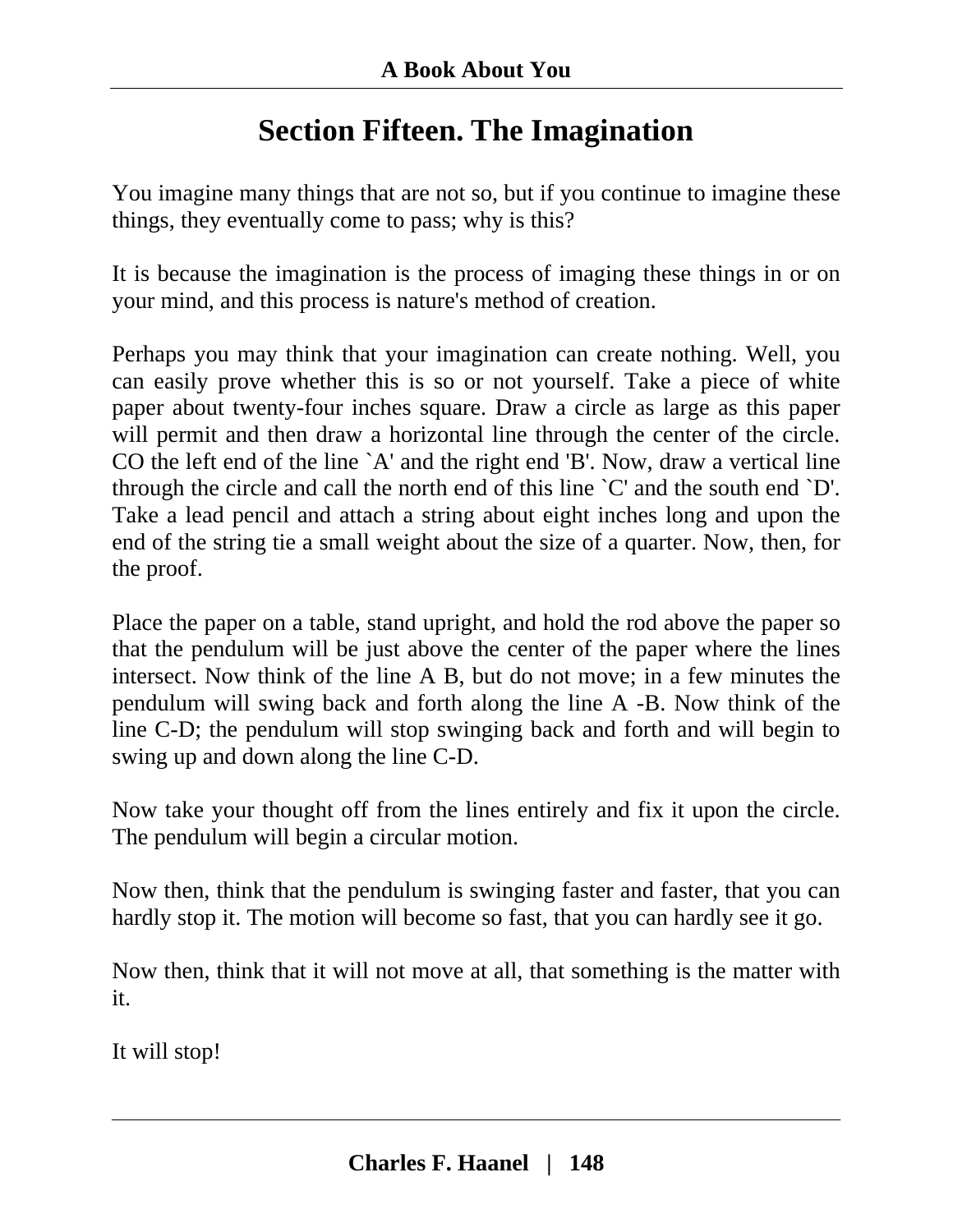This experiment is one that Mr. Charles Baudouin of The Jean Jacques Institote in France uses to illustrate the power of thought to his students.

You may think that this is will power. It is nothing of the kind. In fact, if you will the pendulum to move, it will not budge; you must think of the result, not upon how it is accomplished.

In his experiments, M. Baudouin found that the higher the type of intelligence that the student possessed the more rapidly did he secure results. Those students who were more or less deficient in mentality were very slow and in some cases results were almost negligible.

When you become familiar with the operation of this law, you will have found the secret of success, of health, of prosperity, of happiness, and of popularity.

You will have discovered a law that is as dependable as the law of gravitation.

When this law is put into operation for the purpose of bringing about material success or prosperity, it is called the Creative Law of Prosperity.

You may ask, how can this result be accomplished? How will the things be brought to you that will make you harmonious, prosperous, and happy? They will come to you through the operation of Natural Laws.

Spirit, Universal Mind, life, energy-they express through all forms of the seen and unseen side of life. The human brain is the finest, most vibrant vehicle on this plane and thus it has power or control over all things.

If you think of concentrate along any particular line, you start a train of causation; and if your thought is sufficiently concentrated and kept continuously in mind, what happens?

There is only one thing that can occur. Whatever the vision you have, the imagination you have, the image is accepted by the Universal Intelligence ex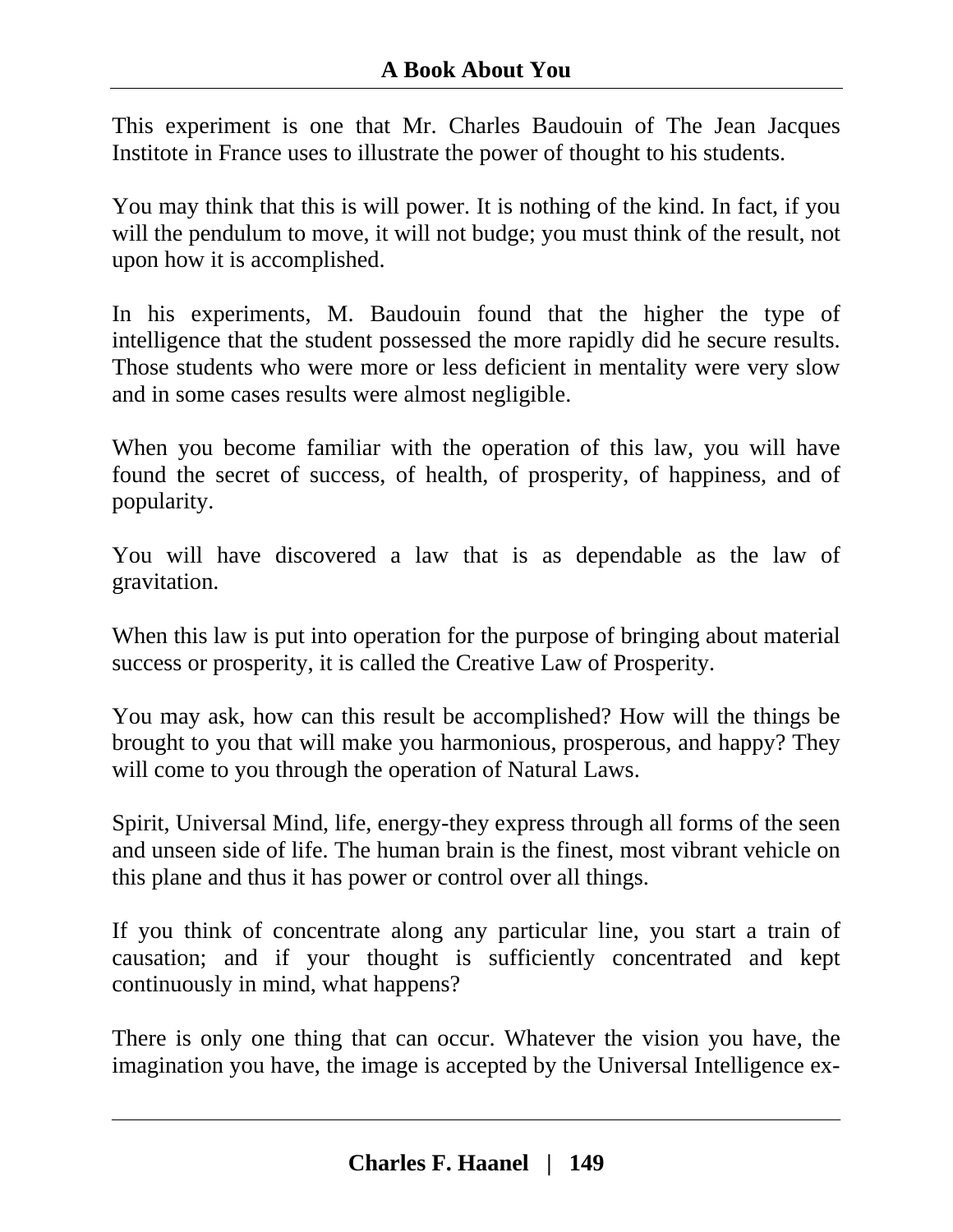pressing through the cells of your physical body and environment, and these cells send out their calls into the great formless energy everywhere around you for the material that corresponds with the we and harmonizes in its vibration with it, and whether the we is for success along any particular line or fear of a particular thing, you call the atoms from out of the formless energy which make for the success or the thing you fear you relate with conditions necessary to bring into manifestation the thing you desire or the thing you fear.

Thoughts of anger, hatred, fear, jealousy, worry, etc. act directly on the secretions causing an actual poison in the system, which in time will destroy the body unless they are overcome with love, harmony, joy, faith, etc. Constructive thoughts and love is the strongest of all.

We are told by the greatest of teachers that the fundamental or foundation law of our being is love. Love God, love your neighbour, love yourself, love your enemy, love everybody and everything. No one can afford to hate because hate always destroys the hater. It is said that "Whom the gods would destroy, they first make angry."

Prosperity is a harmonious, creative state of being. Creative law will overcome every kind of inharmony, whether it be financial, physical, mental, moral, or social.

Every thought of lack or poverty acts directly on the heart, affecting the circulation causing constipation, congestion, and many forms of disease due to poor circulation.

Thoughts of prosperity, love, joy, and happiness also act upon the heart, causing good circulation and a healthy body. There is much truth in the sayings "Laugh and grow fat" and "A merry heart doeth good like a medicine."

Any physician will tell you that if he can get a good circulation of pure blood to the part or organ of the body affected, he can heal it, regardless as to what may appear to be the difficulty.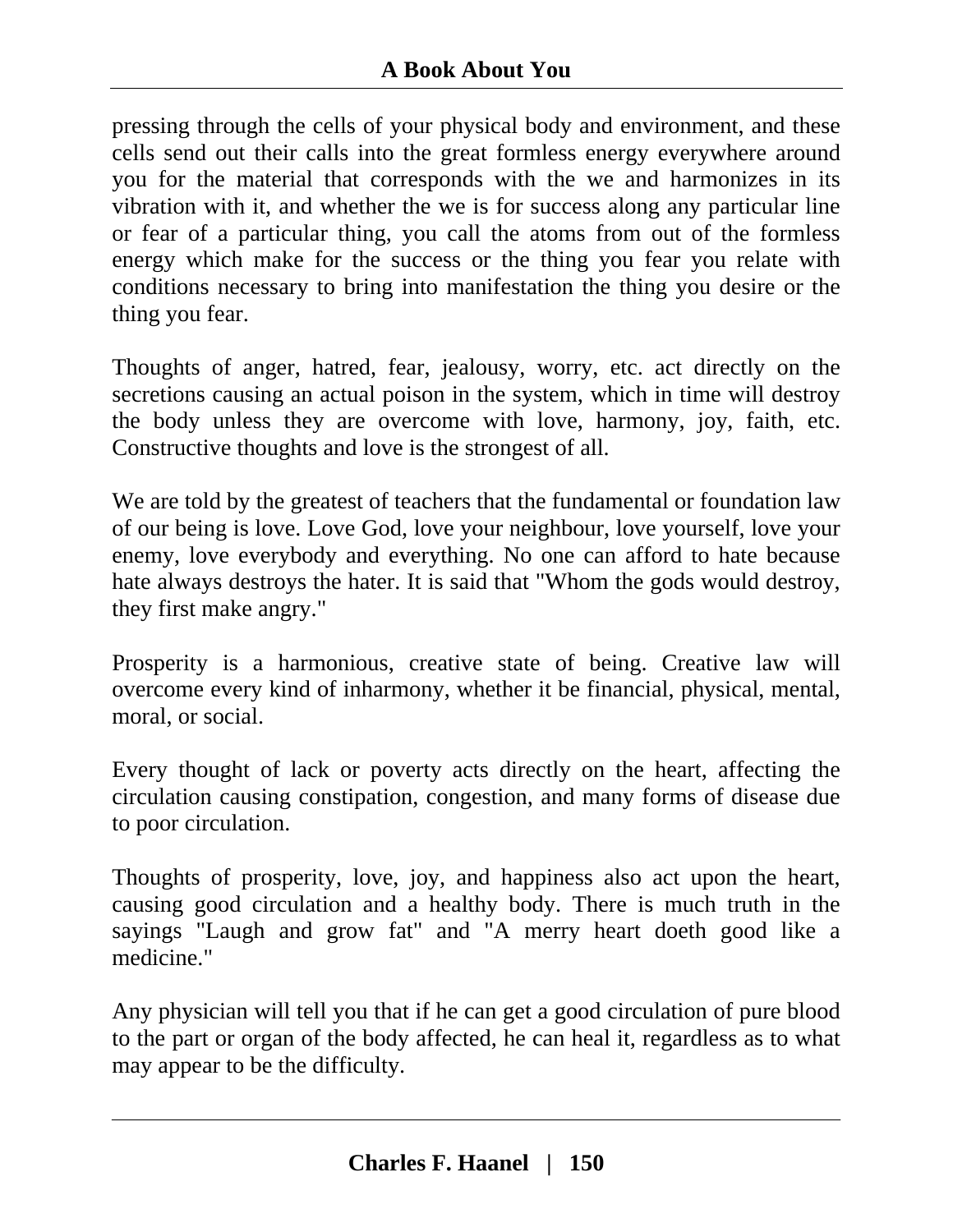All possession is based on consciousness. All gain is the result of an accumulative consciousness. All loss is the result of a scattering consciousness. This is another way of saying that thoughts are things and that things are thoughts-what one thinks materializes. Thoughts are today being photographed showing that they take form in the surrounding ether, or universal substance. These are scientific facts.

Thought is a creative energy and will automatically correlate with it object and bring it into manifestation because thought is spiritual energy or vibration.

All this brings us back to the fact that prosperity is the result of right, or creative, thinking and that poverty is the result of wrong, or destructive, thinking.

You can prove this for yourself in a very short time.

Begin by taking these words: "I am whole, perfect, strong, powerful, loving, harmonious, prosperous, and happy." Repeat them over and over to yourself as often as you can think to do it, especially the last thing before dropping off to sleep at night and the first thing upon awaking in the morning. Remember, these are creative words.

Every thought or word opposed to them is destructive and must not be allowed to enter your mind or to be expressed in words. Every thought of disease, sickness, and pain is opposed to wholeness and perfection and should be eliminated by declaring, "I am whole and perfect!" Every thought of weakness is opposed to strength and should be put out of mind by saying, "I am strong and power To know this law and live in harmony with it is to build prosperity on a rock foundation which nothing can destroy.

By this law, things which are seen are made from things which do not appear. We are told by scientific students of nature that every element in the material world is in the ether. From these elements, the cabbage takes what it requires to form a cabbage. From these same elements, the apple tree forms and colours an apple, and the rose from these elements produces, colours, and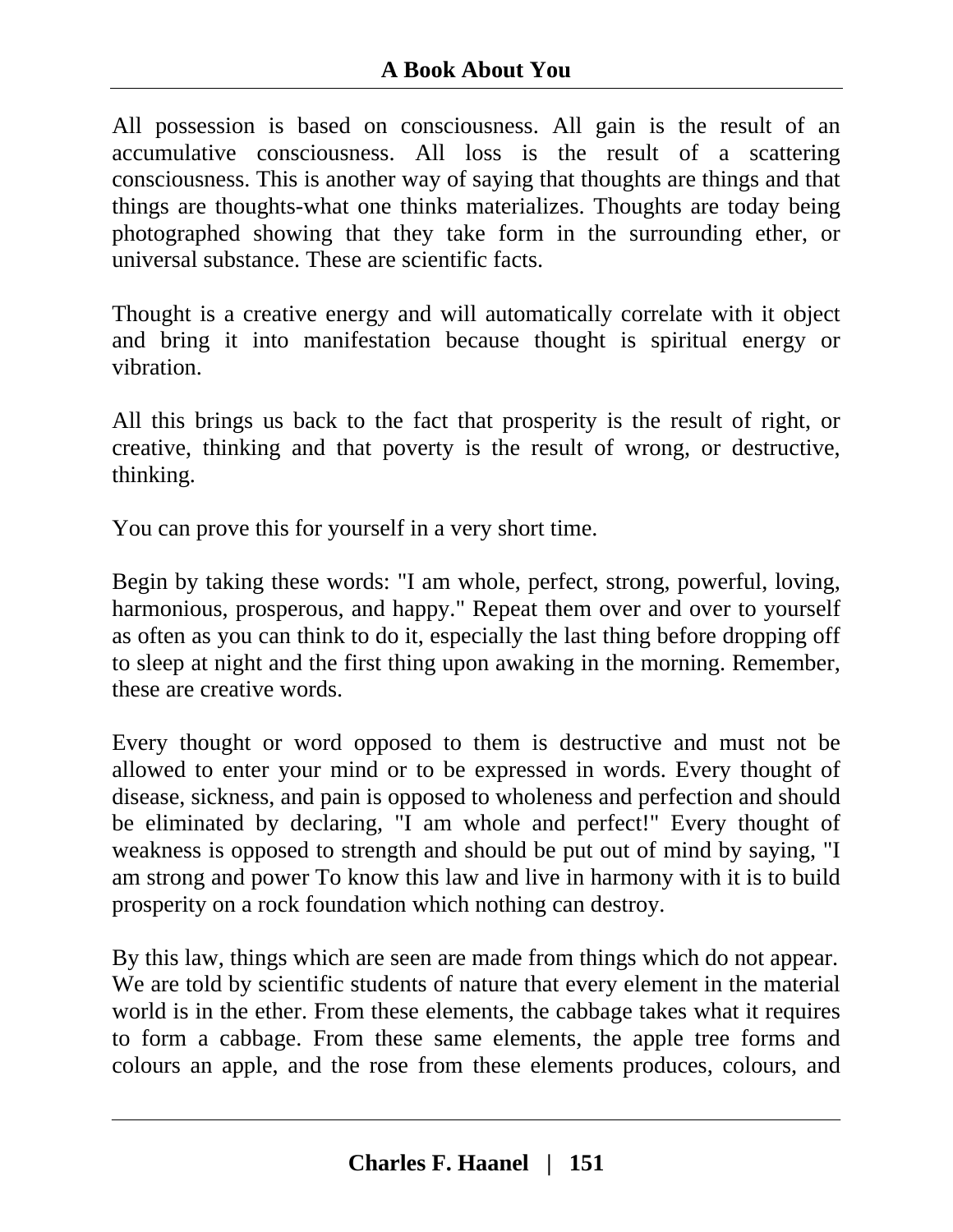perfumes a rose. Surely, man should know as much as the cabbage, the apple, or the rose about handling these elements.

Students of nature also tell us that there is one universal substance out of which all things are formed and that the difference between flesh, vegetable, stone, iron, glass, etc. is the difference in the vibration, or motion, of these particles of substance as they are brought together and act and react upon each other.

If you send thoughts of health, love, and prosperity, they will return to you multiplied like the seed you sow in your garden. Send out destructive thoughts, they also return to you multiplied like weeds. You reap what you sow.

Law governs every form of light, heat, sound, and energy. Law governs every material thing and every immaterial thought. Law covers the earth with beauty and fills it with bounty. Shall you then not be certain that it also governs the distribution of this bounty?

There are, however, many laws with which, possibly, you may not be familiar. For instance, when you grow weary of listening to a piece of jazz music being broadcasted form a New York hotel, you turn the dial an eighth of an inch and you get the beautiful notes of a violin from Detroit or Cleveland or Chicago. Again, you turn the dial an eighth of an inch and you hear an organ solo from Omaha or Denver. Another turn of the dial and you hear a quartette singing in San Francisco or Los Angeles. And this is true whether you live in an apartment in New York or a bungalow on the Hawaiian Islands or are the keeper of a light-house on the shores of Alaska.

The simple turn of a dial will take you clear across the continent and you may stop as often as you wish on the way, and all because the various broadcasting stations use a different wave length.

The wave length depends upon the frequency or the number of vibrations that pass a given point in one second.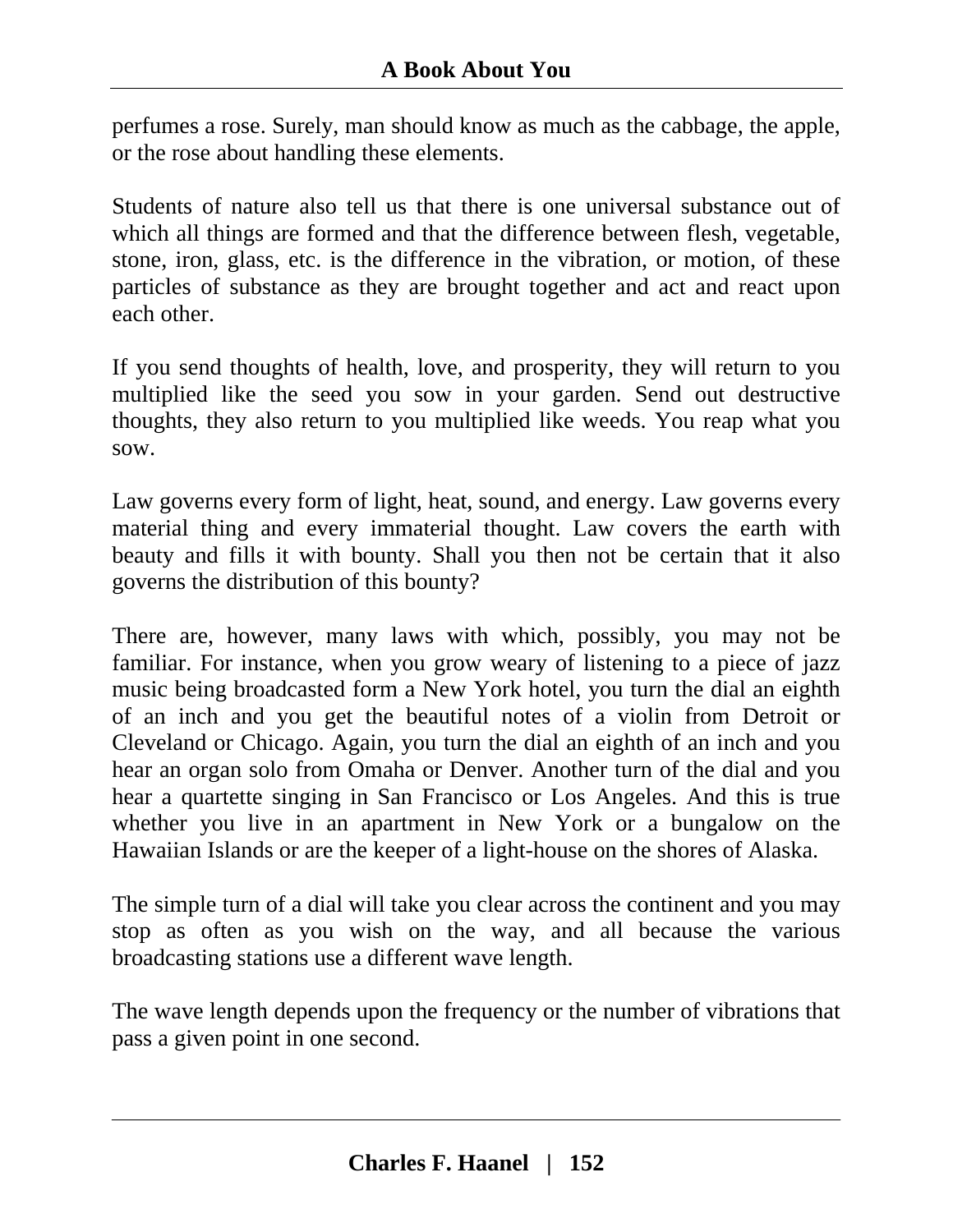It is possible for one of the more powerful broadcasting stations to send a message which will simultaneously reach every person in the United States, but the message will be received by those only who have a receiver that is in tune with the station which is sending the message.

The seven planets comprising the Solar System are all creating vibrations in the ether. These vibrations are all of such high frequency that there is at this time no means of measuring them.

These vibrations change the character of the thought, the emotions, the impulses, and thus influence the lives of every vital organism.

And why should this not be true? The message from an ordinary broadcasting station is delivered with energy equal to something like 5,000 HP while a planet like Jupiter with a diameter of 85,000 miles develops an almost inconceivable amount of energy as it plows its way through the ether with the speed of a can-non ball.

It is Nature's method in comparison with the methods of man, but you are inclined to magnify the results of man's endeavours and minimize or deny the influence of the greatest amount of physical force in existence.

When you repeat, "I am prosperous, harmonious, and happy," you are tuning in on Jupiter, the most powerful station in existence.

You are raising your vibration, you are increasing the frequency, you are shortening the wavelength.

Jupiter is the station of good fortune, the station of power, the station of plenty.

Get him located on your mental dial.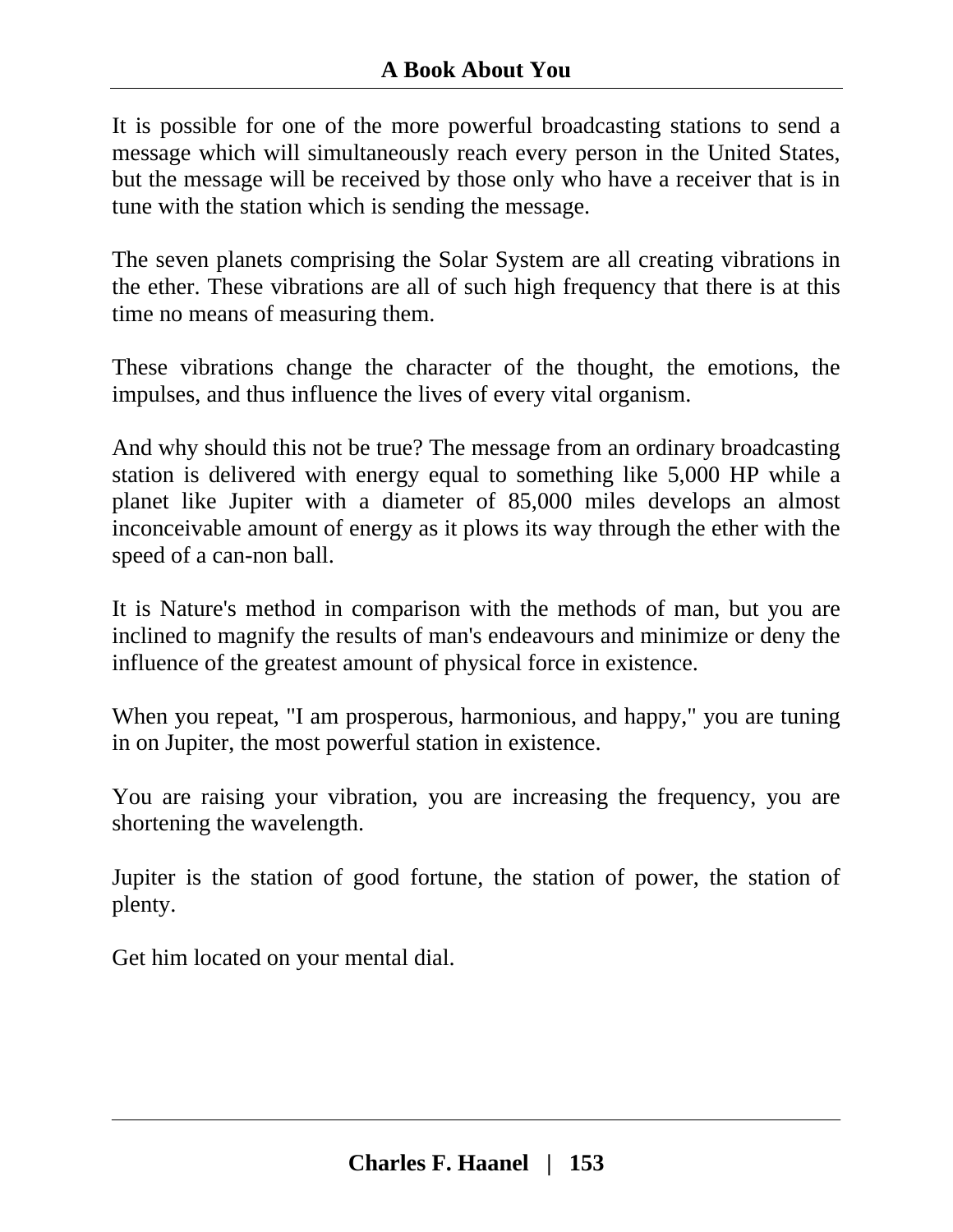#### **Section Sixteen. Destiny**

Beauty always accompanies economy of structure and movement, indeed it is the expression of this economy. All improvement in speed and directness of movement must have been adaptive, must have given the individual an advantage in gaining food, escaping enemies, or in some way making its evolutionary position more secure.

Beauty and intelligence are the outcome of different phases of the same forces of organic evolution. What is good we call beautiful.

A graceful carriage, a springing, vigorous, rhythmical step, a sweet breath, good teeth, clear complexion, a pleasant musical voice, a handsome shapely neck, red lips, a well-developed chin, and clear, bright, animated eyes are indications of health.

The ideals of human excellence, of character, morality, beauty, intelligence, health, sanity, and energy that we teach our young men and women cause them to seek these things in their mates.

The ideals are thus bred into the physical and mental constitution of the race. They become its most priceless possession.

And because this stream of germ plasm is almost inviolable, it comes about that when a race has attained to health and character by means of natural selection, these virtues can be bequeathed to succeeding generations until the river of life empties into the ocean of eternity.

In order to maintain the equality of the sees in numbers and quality, nature has ordained that in each succeeding generation, the elements of human character shall cross the line of genesis.

The history of the world reveals that fact that men do not transmit their characteristics to their sons. Neither do women transmit their characteristics to their daughters.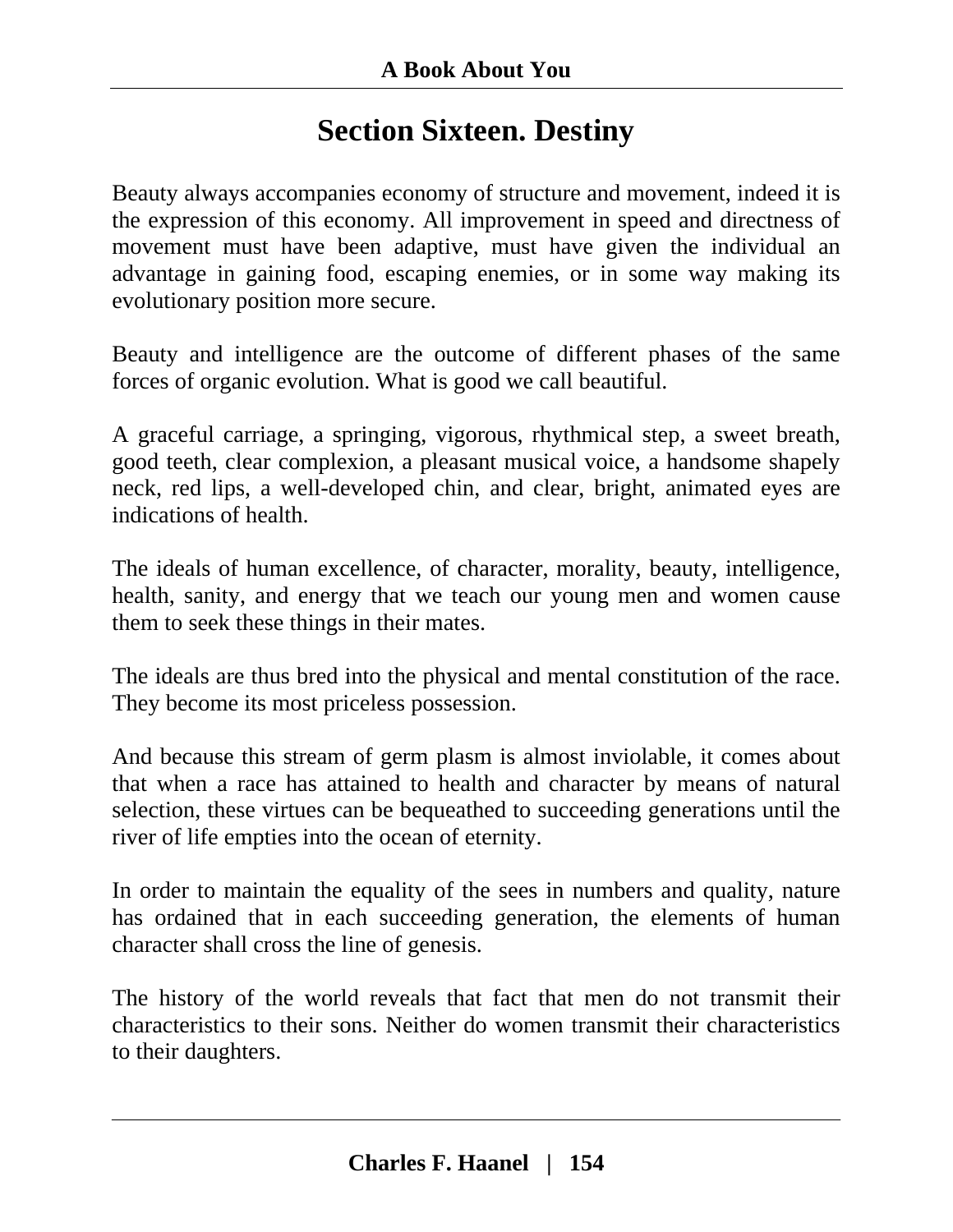No great man has ever yet appeared who did not have a mother who embodied

in her character the elements which made him successful. No woman has ever astonished the world with her genius who was not the offspring of a father who possessed the germs of the same genius.

Differences in environment and education have had their influence, but as far as the law of inheritance furnishes a cause of observed effects, there are no exceptions to this rule.

In any apparent exception where a son has followed in the footsteps of his father with success, it will be found that the mother possessed the elements of character that made the success possible.

In all ages, men have mourned the fact that their sons were unable to follow in their footsteps, while the current theology and social customs of society have denied this success to their daughters, because the occupation in which those talents would shine have not been considered within "woman's sphere."

And so, after decades of misuse and suppression, the talent has appeared in the grandson. In the same way, talented boys inheriting from sensitive and refined mothers the grace which would have made them brilliant musicians, accomplished painters, and incomparable poets have been compelled to adopt commercial pursuits for which they were utterly unfitted.

Good examples of this transference of acquired development to the opposite sex in the third generation are found in the pedigrees of trotting horses. The highly trained stallion George Wilkes does not appear as the sire of any of the very fast mares, but he appears ten times as the sire's sire and as many more times as the sire's grandsire.

Martin Kallikak believed that blood would not tell; or, if it did tell, it would not tell on him. Martin's dramatic history and the history of his germ cells, his blood, have been related in a little book called "The Kallikak Family" by Dr. Henry H. Goddard, Director of the Juvenile Research Bureau of the State of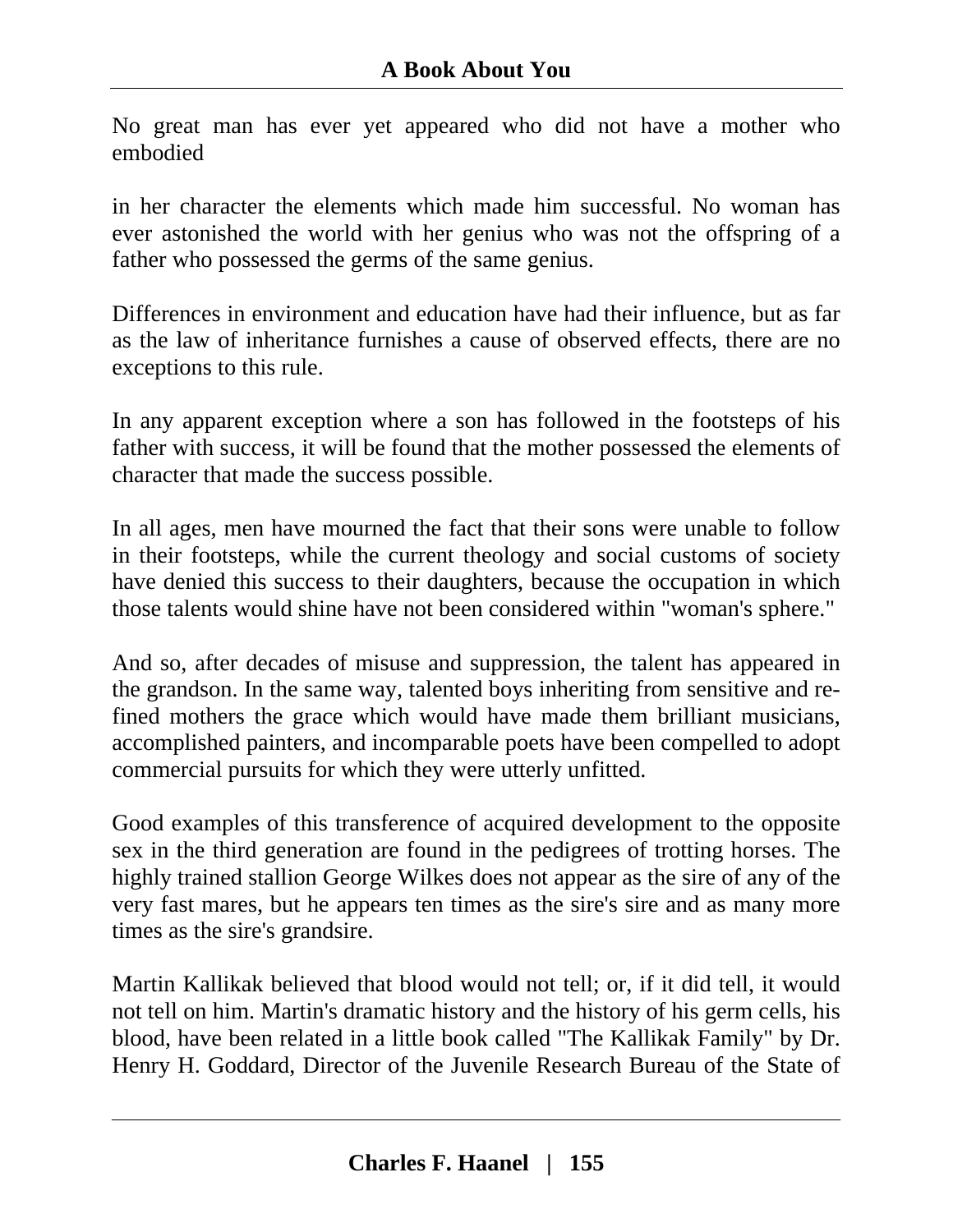Ohio and formerly Superintendent of the famous School of Feeble-Minded at Vineland, New Jersey.

Martin Kallikak was a young soldier of the Revolutionary War. His ancestry was excellent. But one wild night up the Hudson River, Martin forgot his noble blood. In this night of dissipation, he met a physically attractive, feeble-minded girl. The result of that meeting was a feeble-minded boy. This boy grew up and married a woman of whose mentality Doctor Goddard could secure no record. But she was evidently of the same A. They produced numerous progeny with a large percentage of feeble-mindedness. These grew up lazy, thriftless, shiftless, trifling, thieving people. Marrying into their own kind, another generation of the same general character came upon the human scene. This has gone on now for six generations.

However, on the other side of the canvas, blood has painted a different and wonderful story. Later in his life, Martin married a young Quaker woman of splendid talents and heroic ancestry. It seemed that this line of children simply could not turn out badly in any environment. Indeed, like all blood, good or bad, it made its own environment. This line has given us 496 descendants. All have been normal people. As Doctor Goddard says, they have given us descendants of the highest respectability and social usefulness including among their members "doctors, lawyers, judges, educators, landholders, traders, and men and women prominent in every phase of social life." The last one on the chart is now a man of wealth and influence.

Nobody ever had to build asylums, penitentiaries, reformatories, or special schools for this line of blood. The other line has cost society hundreds of thou-sands of dollars to restrain their evil tendencies and care for their feeble minds and bodies. One line has torn down, the other has built up; one line has reaped, and the other has scattered; one has contributed nothing but wickedness and woe, while the other has blessed the earth with beauty and achievement.

Thus we find the difference in individual lives to be largely measured by the degree of intelligence which they manifest. It is a greater intelligence that placed the animal in a higher scale of being than the plant, the man higher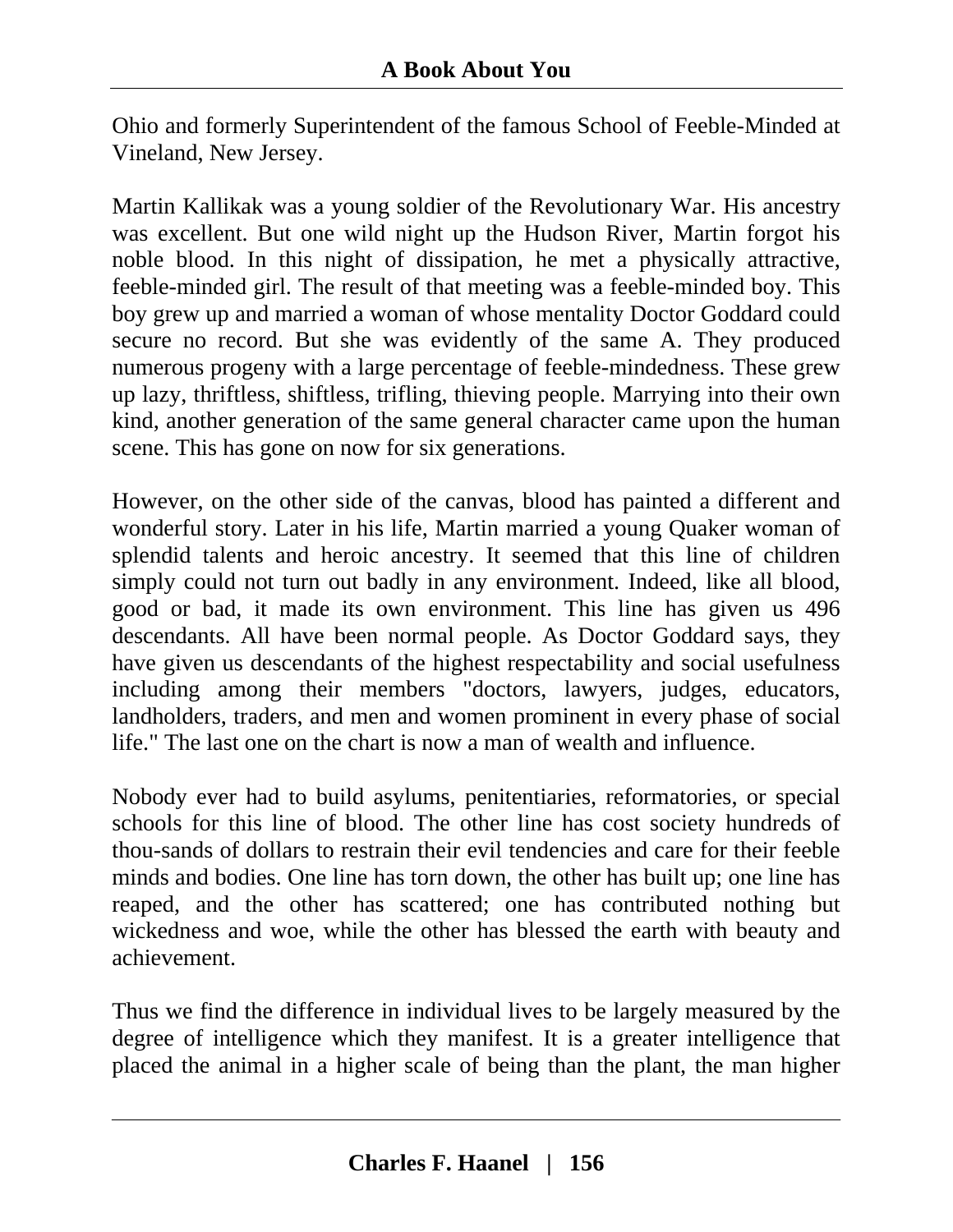than the animal; and we find this increased intelligence is again indicted by the power of the individual to control modes of action and thus to consciously adjust himself to his environment.

It is this adjustment that occupies the attention of the greatest minds and this adjustment consists in the recognition of an existing order in the Universal Mind, for it is well known that this mind will obey us precisely in proportion as we first obey it.

As we increase in experience and development, there is a corresponding increase in the exercise of the intellect-in the range and power of feeling, in the ability to choose, in the power of will, in all executive action, in all selfconsciousness.

The success of the hour may belong to the strongest fighter, but the future belongs to him who knows best how to adapt himself to the most precarious condition of life.

The gigantic animals that lived at remote geological periods have vanished, but many of their weaker contemporaries still exist.

Choose what improvements you wish in a flower, a fruit, or a tree and by crossing, selection, cultivation, and persistence it can be fixed irrevocably.

Choose any trait of character, be it honesty, fairness, purity, industry, or thrift, by giving all that is implied in healthful, environmental influence, you can cultivate it and fix it there for life.

Heredity will, of course, make itself felt, and as in the plant under improvement, there will be certain strong tendencies to reversion, but persistence will win.

If you are highly ambitious and are devouring biographies of this great genius or that powerful captain of industry for cues to success, it will be well to take an inventory of the endowments given the great genius during the formative period of his life.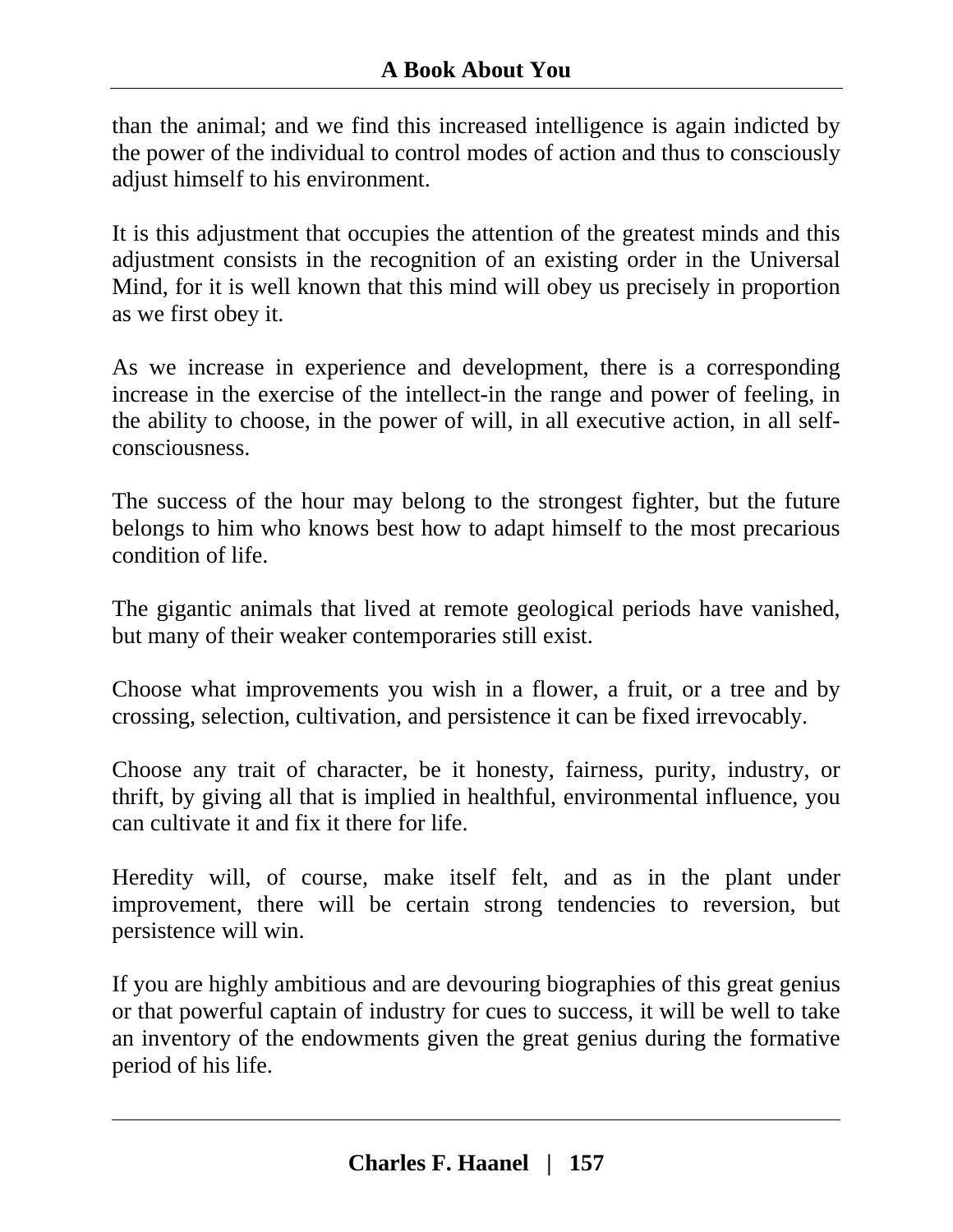Cosmic Intelligence continues to experiment and develops other coordinated systems into higher and higher complex organizations.

Experiment after experiment is tried and different specie organizations developed, each one trying to keep the spark of life burning within itself to its highest degree by continually adjusting itself to the changed conditions of its environment.

The protoplasm or cell perceives its environment, initiates motion, and chooses its food. These are evidences of mind. As an organism develops and becomes more complex, the cells begin to specialize, some doing one thing and some doing another, but all of them showing intelligence. By association, their mind powers increase.

Whereas in the beginning each function of life and each action is the result of conscious thought, the habitual actions become automatic or subconscious in order that the self-conscious mind may attend to other things. The new actions will, however, in their turn become habitual, then automatic, then subconscious in order that the mind again may be free from this detail and advance to still other activities.

Human love has as many elements and shades as there are phases of human consciousness and interest. It includes emotional enthusiasm, tenderness, and devotion; aesthetic attractiveness, appreciation, and satisfaction; intellectual stimulation, approval, and respect; social acquaintance, companionship, and comradeship, and the happiness which is the result of self-denying consideration and sacrificing service.

This means that self-consciousness is increasing, expanding, growing, developing, and enlarging. It increases and develops because it is a spiritual activity. We multiply our possession of spiritual things in proportion to our use of them. All material things are consumed in the using. There is a diametrically opposite law governing the use of the spiritual and the material.

The intellectuals are not necessarily the great benefactors of mankind because as a rule their noble ideas have not the emotion to propel them to success.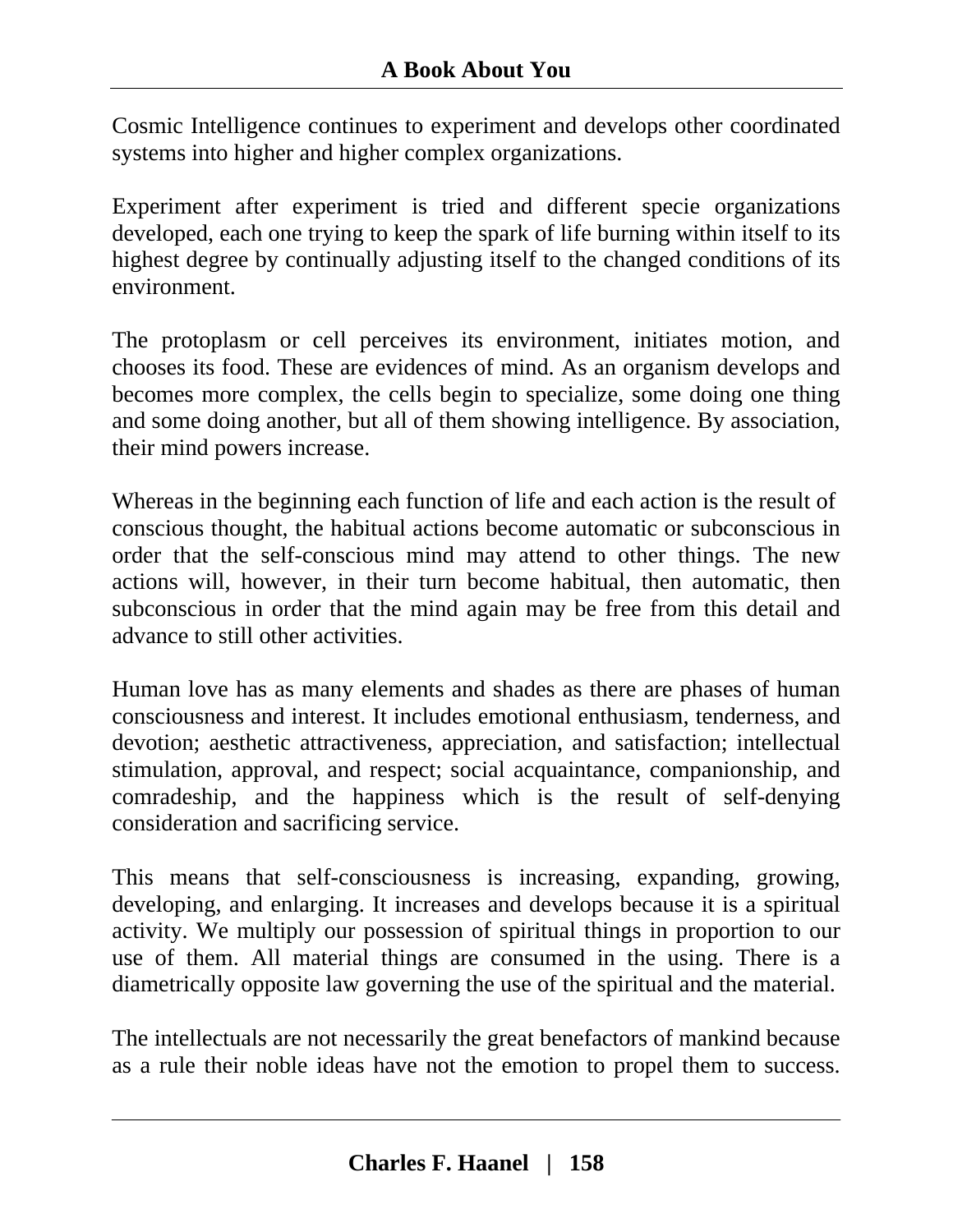You undoubtedly know many who have been too dumb to recognize opposition and so accomplished what our intellectuals said "could not be done."

Combine proper, intelligent, well-born emotion with an idea and it is like combining energy to mass-it goes forth with direction and force to bless the world with its goods. Deny the idea, however nobly conceived, this mysterious quality and it is likely to die at birth.

You are made up of millions of minute living creatures each possessing mind and intelligence. These are controlled by group minds, and these group minds are controlled by the subconscious mind, which in turn is controlled by the thought which enters it.

It is thought which makes the adjustment.

This is the process of crossing the human with the germ of the Divine.

This is the infusion of a higher type.

This is the final goal of human destiny!

#### **THE END**

## **A Book About You**